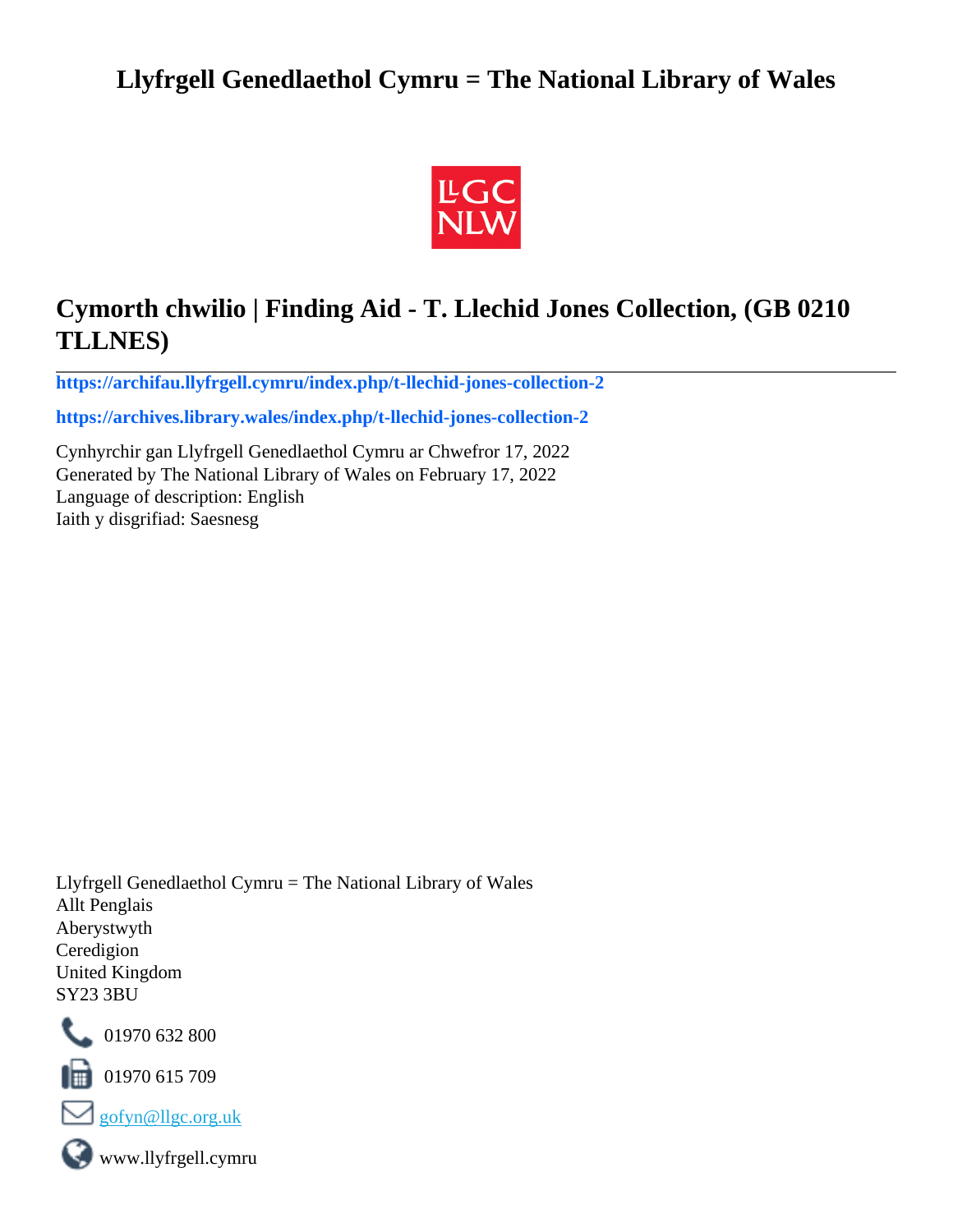# **Tabl cynnwys | Table of contents**

| 481-507. vtls005519215 ISYSARCHB67, Printed Books With Manuscript Notes By T. Llechid Jones. Not |  |
|--------------------------------------------------------------------------------------------------|--|
|                                                                                                  |  |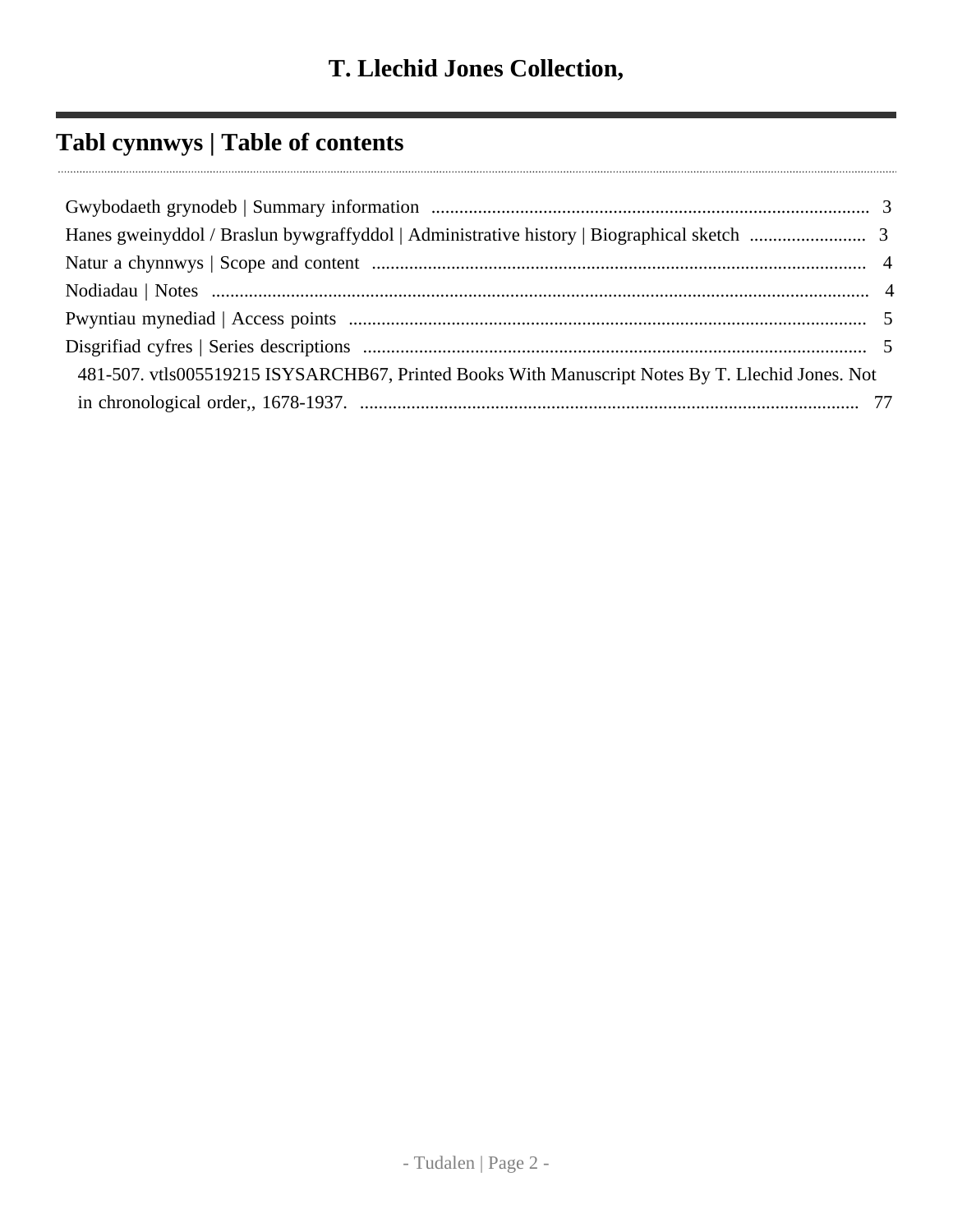## <span id="page-2-0"></span>**Crynodeb o wybodaeth | Summary of information**

| <b>Lleoliad   Repository:</b>                                                       | Llyfrgell Genedlaethol Cymru $=$ The National Library of Wales                                                                                                        |
|-------------------------------------------------------------------------------------|-----------------------------------------------------------------------------------------------------------------------------------------------------------------------|
| <b>Teitl   Title:</b>                                                               | T. Llechid Jones Collection,                                                                                                                                          |
| Cod cyfeirnod  <br><b>Reference code:</b>                                           | <b>GB 0210 TLLNES</b>                                                                                                                                                 |
| Virtua system control<br>number [alternative]:                                      | vtls003844256                                                                                                                                                         |
| <b>Project identifier</b><br>[alternative]:                                         | <b>ANW</b>                                                                                                                                                            |
| <b>Dyddiad</b>   Date:                                                              | 1597-1943 (accumulated [1887]-1943) / (dyddiad creu   date of<br>creation)                                                                                            |
| Disgrifiad ffisegol  <br><b>Physical description:</b>                               | 0.143 cubic metres (5 boxes)                                                                                                                                          |
| Lleoliad ffisegol  <br><b>Physical location:</b>                                    | ARCH/MSS (GB0210)                                                                                                                                                     |
| Dyddiadau creu,<br>golygu a dileu   Dates<br>of creation, revision<br>and deletion: | <b>March 2003.</b>                                                                                                                                                    |
| <b>Nodyn</b>   <b>Note</b><br>[sourcesDescription]:                                 | The following sources were used for the preparation of the<br>description: NLW, T. Llechid Jones Schedule; Dictionary of Welsh<br>Biography, 1941-1970 (London, 2001) |
| <b>Nodyn</b>   <b>Note</b><br>[generalNote]:                                        | Title supplied from contents of fonds. Material collected by the Rev.<br>T. Llechid Jones predates his birth.                                                         |

# <span id="page-2-1"></span>**Hanes gweinyddol / Braslun bywgraffyddol | Administrative history | Biographical sketch**

#### **Nodyn | Note**

The Rev. Thomas Llechid Jones (1867-1946) was a cleric with an interest in the history of North Wales. He was born at Tyddyn Uchaf, Llanllechid, Caernarfonshire, and educated at the University College, Bangor, Caernarfonshire. He was the vicar of several parishes in Denbighshire: Ysbyty Ifan, from 1906, vicar of Llysfaen, from 1915, and rector of Llangynhafal, from 1934. He contributed to a number of periodicals, including Yr Haul and Y Llan, and was a prominent member of the Welsh Bibliographic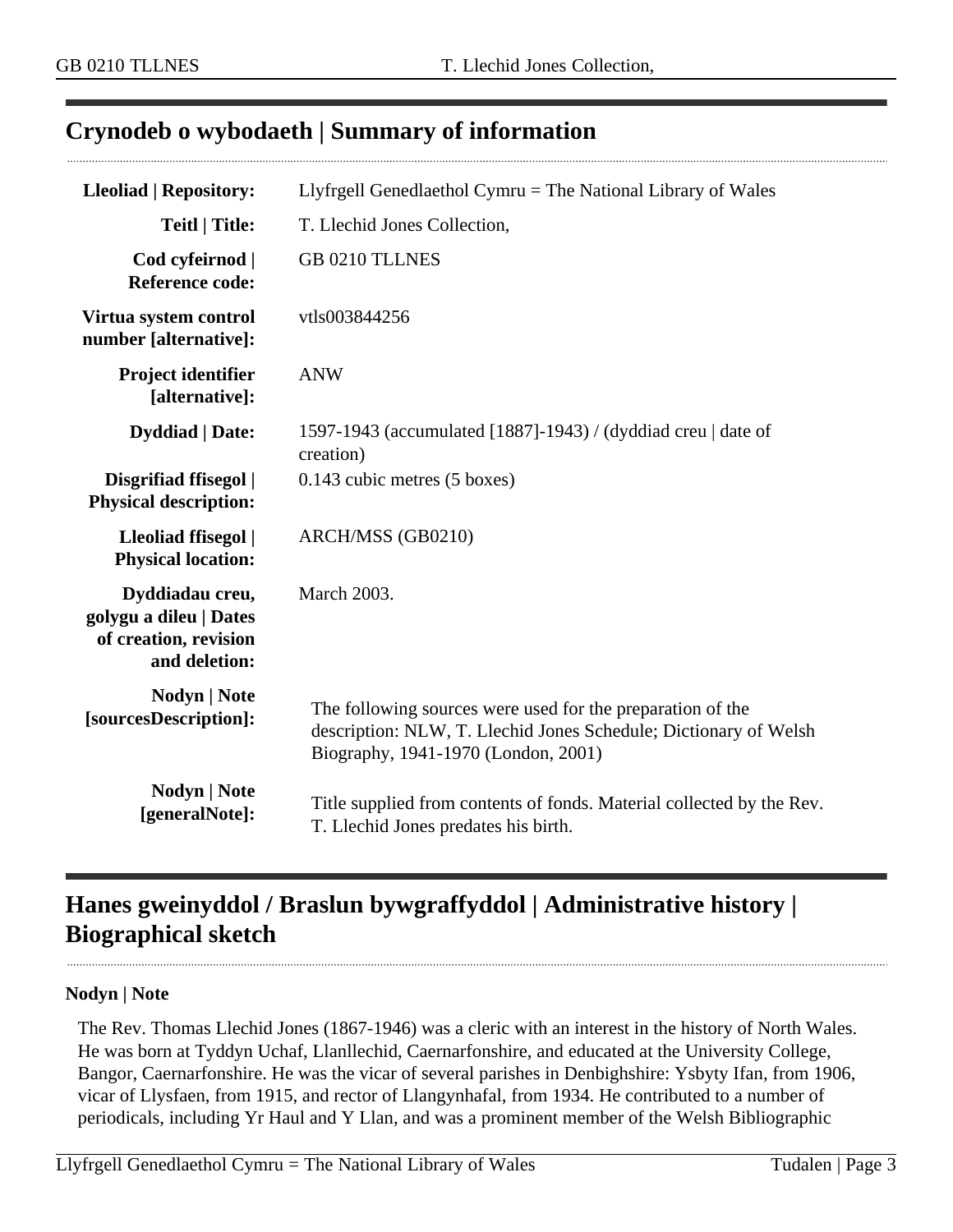Society. He acquired some of the genealogical papers of H. R. Hughes, of Kinmel Hall, Abergele, Denbighshire (1827-1911).

## <span id="page-3-0"></span>**Natur a chynnwys | Scope and content**

Manuscripts collected by, and papers of, the Rev. T. Llechid Jones, including personal correspondence, 1883-1943; miscellaneous correspondence, 1826-1907; diaries, 1888-1935; addresses, 1911-1937; miscellaneous notes, 1888-1941; antiquarian notes, 1700-1943, mainly relating to parishes in North Wales; press cuttings, 1890-1934; pedigrees, genealogical material and correspondence of H. R. Hughes, 1867-1920; deeds and documents relating to Llysfaen, Caernarfonshire, and elswhere, 1597-1880; and printed books, with manuscript notes, 1678-1937.

## <span id="page-3-1"></span>**Nodiadau | Notes**

## **Nodiadau teitl | Title notes**

## **Ffynhonnell | Immediate source of acquisition**

Purchased, 1944.

## **Trefniant | Arrangement**

Arranged as follows: T. Llechid Jones manuscripts; manuscripts and antiquarian notes collected by T. Llechid Jones; H. R. Hughes Kinmel manuscripts; correspondence comprising letters to and from T. Llechid Jones, and miscellaneous letters; deeds and documents relating to Llysfaen and elsewhere; and printed books with manuscript notes.

## **Cyfyngiadau ar fynediad | Restrictions on access**

Readers consulting modern papers in the National Library of Wales are required to sign the 'Modern papers - data protection' form.

## **Amodau rheoli defnydd | Conditions governing use**

Usual copyright laws apply.

## **Rhestrau cymorth | Finding aids**

A hard copy of the catalogue, in Welsh, is available at the National Library of Wales and the National Register of Archives.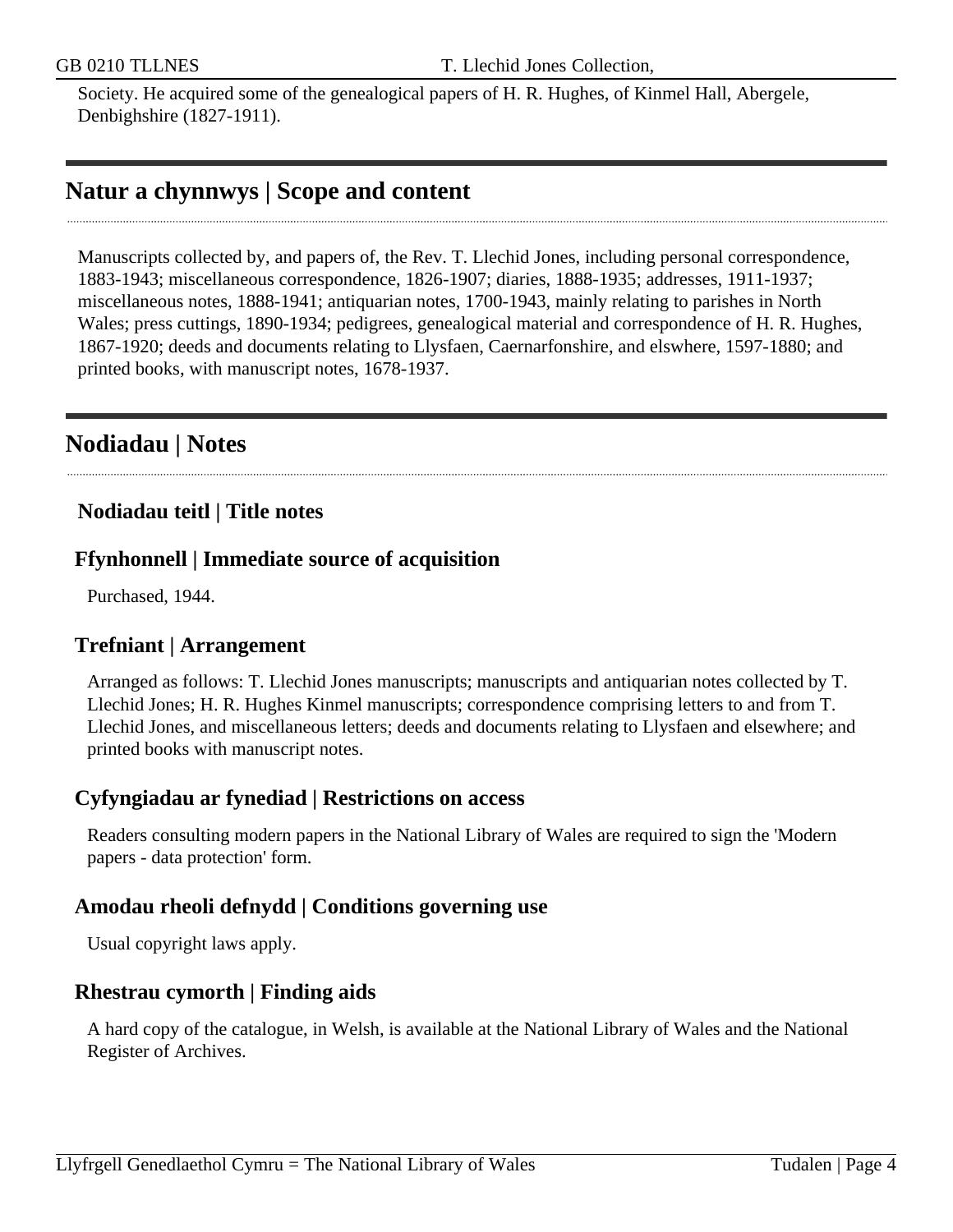## **Disgrifiadau deunydd | Related material**

See also NLW MS 23438B; Rev. T. Llechid Jones Manuscripts are also held at the University of Bangor.

## **Ychwanegiadau | Accruals**

Accruals are not expected.

#### **Nodiadau eraill | Other notes**

• **Dynodwr sefydliad | Institution identifier**: Llyfrgell Genedlaethol Cymru = The National Library of Wales

## <span id="page-4-0"></span>**Pwyntiau mynediad | Access points**

- Jones, T. Llechid (Thomas Llechid), 1867-1946 -- Archives. (pwnc) | (subject)
- Deeds -- Wales -- Llysfaen (Conwy) (pwnc) | (subject)
- Clergy -- Wales -- Diaries. (pwnc) | (subject)
- Local history materials -- Wales, North. (pwnc) | (subject)
- Denbighshire (Wales). (pwnc) | (subject)
- Caernarvonshire (Wales) (pwnc) | (subject)
- Llysfaen (Conwy, Wales) (pwnc) | (subject)

## <span id="page-4-1"></span>**Disgrifiad cyfres | Series descriptions**

#### **Is-fonds | Subfonds 1-67. vtls005518792 ISYSARCHB67: T. Llechid Jones MSS,**

Dyddiad | Date: 1888-1941. (dyddiad creu) | (date of creation)

Lleoliad ffisegol | Physical location: ARCH/MSS (GB0210)

Nodyn | Note [generalNote]:

Preferred citation: 1-67.

## **Cyfres | Series 1-8. vtls005518793 ISYSARCHB67: Diaries,**

Dyddiad | Date: 1888-1935. (dyddiad creu) | (date of creation)

Lleoliad ffisegol | Physical location: ARCH/MSS (GB0210)

Nodyn | Note [generalNote]:

Preferred citation: 1-8.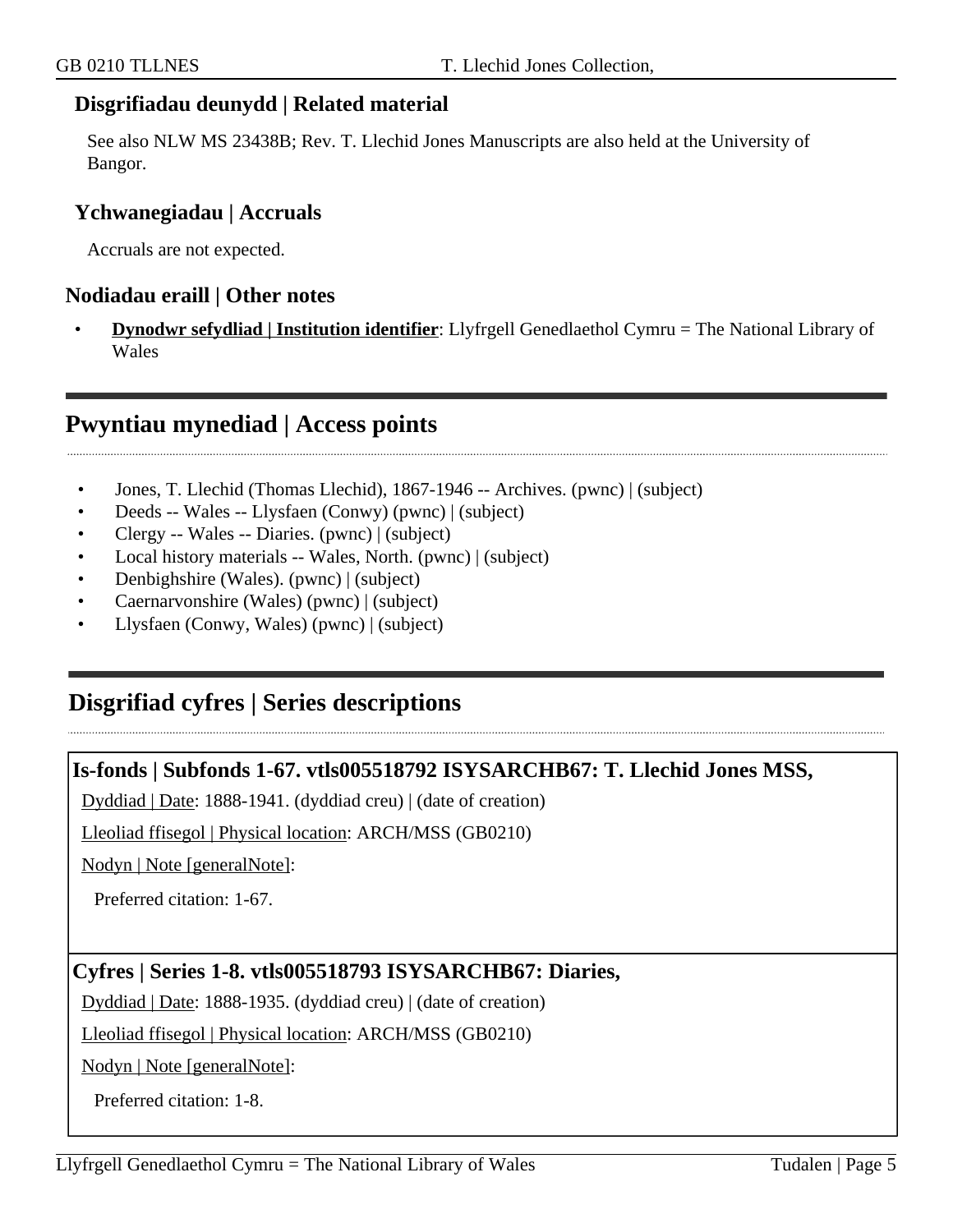$\overline{\mathsf{r}}$ 

| FFeil / rhestr eitemau   File / item list |                                                                                         |                   |                                               |
|-------------------------------------------|-----------------------------------------------------------------------------------------|-------------------|-----------------------------------------------|
| Cod cyfeirnod<br>Reference code           | Teitl   Title                                                                           | Dyddiadau   Dates | Disgrifiad ffisegol   Physical<br>description |
| 1. vtls005518794<br>ISYSARCHB67           | File - Dyddiadur yr Eglwys yn Nghymru<br>am 1888 with entries by T. Llechid Jones,      | 1888.             |                                               |
|                                           | Nodyn   Note [generalNote]:                                                             |                   |                                               |
|                                           | Preferred citation: 1.                                                                  |                   |                                               |
|                                           | Lleoliad ffisegol   Physical location:                                                  |                   |                                               |
|                                           | ARCH/MSS (GB0210)                                                                       |                   |                                               |
| $2-3.$<br>vtls005518795<br>ISYSARCHB67    | File - Diaries, 1891-2. 1892-4,                                                         | 1891-1894.        |                                               |
|                                           | Nodyn   Note [generalNote]:                                                             |                   |                                               |
|                                           | Preferred citation: 2-3.                                                                |                   |                                               |
|                                           | Lleoliad ffisegol   Physical location:                                                  |                   |                                               |
|                                           | ARCH/MSS (GB0210)                                                                       |                   |                                               |
| 4. vtls005518796<br>ISYSARCHB67           | File - T. J. and J. Smith's Diary for 1899<br>with entries by T. Llechid Jones,         | 1899.             |                                               |
|                                           | Nodyn   Note [generalNote]:                                                             |                   |                                               |
|                                           | Preferred citation: 4.                                                                  |                   |                                               |
|                                           | Lleoliad ffisegol   Physical location:                                                  |                   |                                               |
|                                           | ARCH/MSS (GB0210)                                                                       |                   |                                               |
| 5. vtls005518797<br>ISYSARCHB67           | File - T. J. and J. Smith's Charter Diary<br>for 1916 with entries by T. Llechid Jones, | 1916.             |                                               |
|                                           | Nodyn   Note [generalNote]:                                                             |                   |                                               |
|                                           | Preferred citation: 5.                                                                  |                   |                                               |
|                                           | Lleoliad ffisegol   Physical location:                                                  |                   |                                               |
|                                           | ARCH/MSS (GB0210)                                                                       |                   |                                               |
| 6. vtls005518798<br>ISYSARCHB67           | File - Boots Home Diary for 1923 with<br>entries by T. Llechid Jones,                   | 1923.             |                                               |
|                                           | Nodyn   Note [generalNote]:                                                             |                   |                                               |
|                                           | Preferred citation: 6.                                                                  |                   |                                               |
|                                           | Lleoliad ffisegol   Physical location:                                                  |                   |                                               |
|                                           | ARCH/MSS (GB0210)                                                                       |                   |                                               |
| 7. vtls005518799<br>ISYSARCHB67           | File - T. J. and J. Smith's Datada Diary for<br>1929 with entries by T. Llechid Jones,  | 1929.             |                                               |
|                                           | Nodyn   Note [generalNote]:                                                             |                   |                                               |
|                                           | Preferred citation: 7.                                                                  |                   |                                               |
|                                           | Lleoliad ffisegol   Physical location:                                                  |                   |                                               |
|                                           | ARCH/MSS (GB0210)                                                                       |                   |                                               |
| 8. vtls005518800<br>ISYSARCHB67           | File - Charles Lett's Self-opening Diary for<br>1935 with entries by T. Llechid Jones,  | 1935.             |                                               |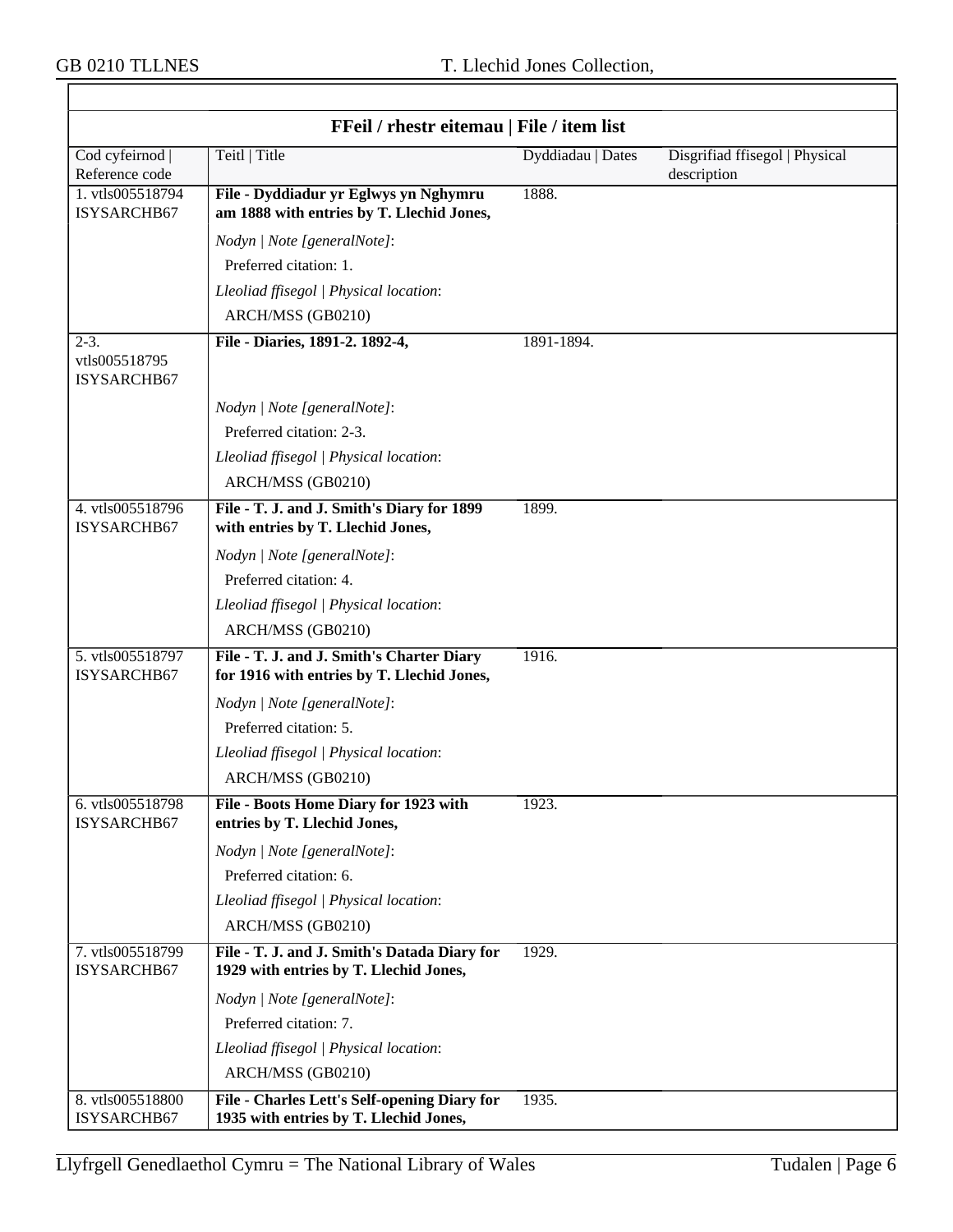*Nodyn | Note [generalNote]*: Preferred citation: 8. *Lleoliad ffisegol | Physical location*: ARCH/MSS (GB0210)

## **Cyfres | Series 9-49. vtls005518801 ISYSARCHB67: Essays and addresses,**

Dyddiad | Date: 1911-1937. (dyddiad creu) | (date of creation)

Lleoliad ffisegol | Physical location: ARCH/MSS (GB0210)

Nodyn | Note [generalNote]:

Preferred citation: 9-49.

| FFeil / rhestr eitemau   File / item list |                                                                                                                                                                               |                   |                                |
|-------------------------------------------|-------------------------------------------------------------------------------------------------------------------------------------------------------------------------------|-------------------|--------------------------------|
| Cod cyfeirnod                             | Teitl   Title                                                                                                                                                                 | Dyddiadau   Dates | Disgrifiad ffisegol   Physical |
| Reference code                            |                                                                                                                                                                               |                   | description                    |
| 9. vtls005518802                          | File - 'Cyfodiad Llyfrau-gwasanaeth                                                                                                                                           | $[c. 1883]$ .     |                                |
| ISYSARCHB67                               | cyntefig' - an essay written by T. Llechid<br>Jones when a boy,                                                                                                               |                   |                                |
|                                           | Nodyn   Note [generalNote]:                                                                                                                                                   |                   |                                |
|                                           | Preferred citation: 9.                                                                                                                                                        |                   |                                |
|                                           | Lleoliad ffisegol   Physical location:                                                                                                                                        |                   |                                |
|                                           | ARCH/MSS (GB0210)                                                                                                                                                             |                   |                                |
| 10. vtls005518803                         | File - An Address on 'Hanes Yspytty'                                                                                                                                          | 1912.             |                                |
| ISYSARCHB67                               | delivered to the Yspytty Literary Society at                                                                                                                                  |                   |                                |
|                                           | Yspytty,                                                                                                                                                                      |                   |                                |
|                                           | Nodyn   Note [generalNote]:                                                                                                                                                   |                   |                                |
|                                           | Preferred citation: 10.                                                                                                                                                       |                   |                                |
|                                           | Lleoliad ffisegol   Physical location:                                                                                                                                        |                   |                                |
|                                           | ARCH/MSS (GB0210)                                                                                                                                                             |                   |                                |
| 11. vtls005518804                         | File - 'Edward Samuel: ei Oes a'i Waith',                                                                                                                                     | 1919.             |                                |
| ISYSARCHB67                               | an essay submitted for competition at the                                                                                                                                     |                   |                                |
|                                           | National Eisteddfod held at Corwen, 1919;                                                                                                                                     |                   |                                |
|                                           | together ,                                                                                                                                                                    |                   |                                |
|                                           | Natur a chynnwys / Scope and content:                                                                                                                                         |                   |                                |
|                                           | 'Edward Samuel: ei Oes a'i Waith', an essay submitted for competition at the National Eisteddfod held at<br>Corwen, 1919; together with material collected towards the essay. |                   |                                |
|                                           | Nodyn   Note [generalNote]:                                                                                                                                                   |                   |                                |
|                                           | Preferred citation: 11.                                                                                                                                                       |                   |                                |
|                                           | Lleoliad ffisegol   Physical location:                                                                                                                                        |                   |                                |
|                                           | ARCH/MSS (GB0210)                                                                                                                                                             |                   |                                |
| 12. vtls005518805<br>ISYSARCHB67          | File - An Address on 'Emynwyr Cymru',<br>delivered at Llandulas,                                                                                                              | 1919.             |                                |
|                                           | Nodyn   Note [generalNote]:                                                                                                                                                   |                   |                                |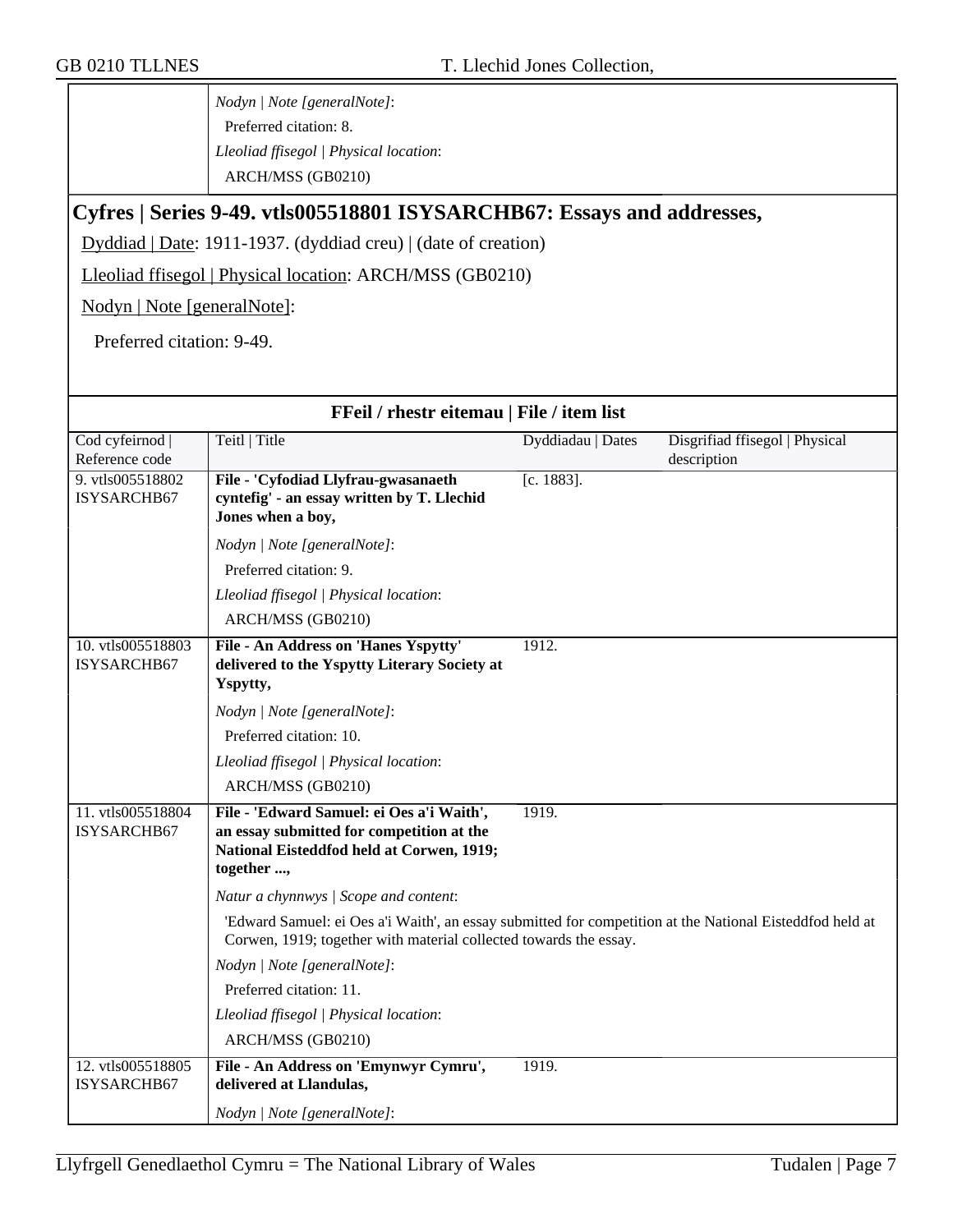|                                        | Preferred citation: 12.                                                                                                       |               |
|----------------------------------------|-------------------------------------------------------------------------------------------------------------------------------|---------------|
|                                        | Lleoliad ffisegol   Physical location:                                                                                        |               |
|                                        | ARCH/MSS (GB0210)                                                                                                             |               |
| 13. vtls005518806<br>ISYSARCHB67       | File - Notes relating to the visit of the<br>Llandudno Field and Antiquarian Club to<br>Llysfaen. 17 June 1922. (incomplete), | 1922.         |
|                                        | Nodyn   Note [generalNote]:                                                                                                   |               |
|                                        | Preferred citation: 13.                                                                                                       |               |
|                                        | Lleoliad ffisegol   Physical location:                                                                                        |               |
|                                        | ARCH/MSS (GB0210)                                                                                                             |               |
| 14. vtls005518807<br>ISYSARCHB67       | File - Two Addresses on 'Colwyn yn<br>y Dyddiau Gynt', one delivered to the<br>'Aelwyd' at Colwyn Bay. Nov,                   | 1922.         |
|                                        | Nodyn   Note [generalNote]:                                                                                                   |               |
|                                        | Preferred citation: 14.                                                                                                       |               |
|                                        | Lleoliad ffisegol   Physical location:                                                                                        |               |
|                                        | ARCH/MSS (GB0210)                                                                                                             |               |
| 15. vtls005518808<br>ISYSARCHB67       | File - Two Addresses on 'Colwyn in Bygone<br>Days',                                                                           | $[c. 1922]$ . |
|                                        | Nodyn   Note [generalNote]:                                                                                                   |               |
|                                        | Preferred citation: 15.                                                                                                       |               |
|                                        | Lleoliad ffisegol   Physical location:                                                                                        |               |
|                                        | ARCH/MSS (GB0210)                                                                                                             |               |
| 16. vtls005518809<br>ISYSARCHB67       | File - An Address on 'Cymdeithasau<br>Llenyddol Abergele a'r Cylch',                                                          | 1924.         |
|                                        | Nodyn   Note [generalNote]:                                                                                                   |               |
|                                        | Preferred citation: 16.                                                                                                       |               |
|                                        | Lleoliad ffisegol   Physical location:                                                                                        |               |
|                                        | ARCH/MSS (GB0210)                                                                                                             |               |
| 17. vtls005518810<br>ISYSARCHB67       | File - An Address on 'How to write the<br>history of a parish',                                                               | 1926.         |
|                                        | Nodyn   Note [generalNote]:                                                                                                   |               |
|                                        | Preferred citation: 17.                                                                                                       |               |
|                                        | Lleoliad ffisegol   Physical location:                                                                                        |               |
|                                        | ARCH/MSS (GB0210)                                                                                                             |               |
| 18-20.<br>vtls005518811<br>ISYSARCHB67 | File - Lectures on 'Hanes y Llyfr Gweddi<br>Gyffredin (Cymraeg)',                                                             | 1930.         |
|                                        | Nodyn   Note [generalNote]:                                                                                                   |               |
|                                        | Preferred citation: 18-20.                                                                                                    |               |
|                                        | Lleoliad ffisegol   Physical location:                                                                                        |               |
|                                        | ARCH/MSS (GB0210)                                                                                                             |               |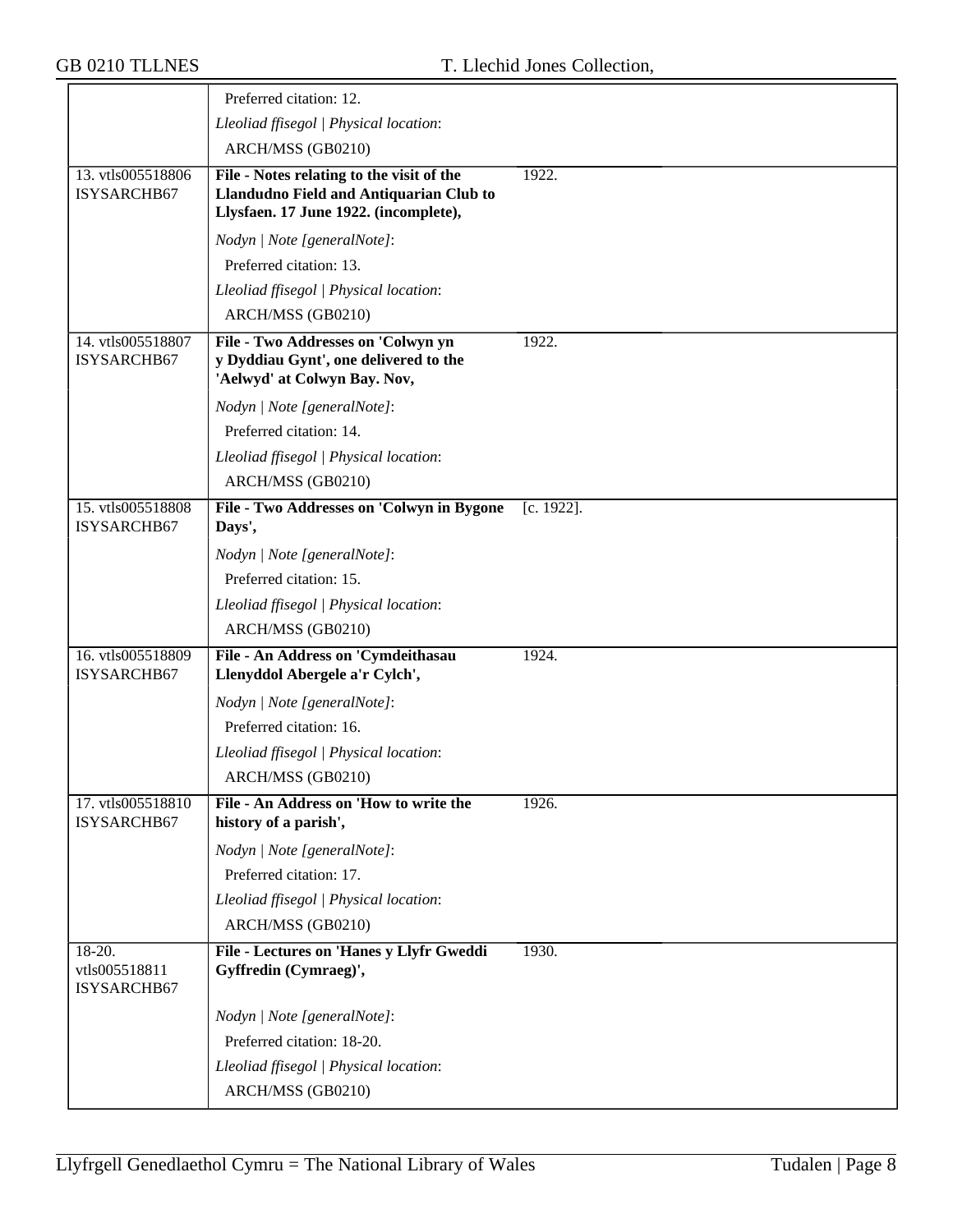| 21. vtls005518812                | File - A Lecture on 'Cymdeithasiadau<br>1934.                                                                                                                                        |
|----------------------------------|--------------------------------------------------------------------------------------------------------------------------------------------------------------------------------------|
| ISYSARCHB67                      | Llenyddol Rhyl a'r Cylch', delivered at                                                                                                                                              |
|                                  | Clwyd Street Chapel, Rhyl,                                                                                                                                                           |
|                                  | Nodyn   Note [generalNote]:                                                                                                                                                          |
|                                  | Preferred citation: 21.                                                                                                                                                              |
|                                  | Lleoliad ffisegol   Physical location:                                                                                                                                               |
|                                  | ARCH/MSS (GB0210)                                                                                                                                                                    |
| 22. vtls005518813<br>ISYSARCHB67 | <b>File - An Address on 'Hen Llenorion</b><br>1936.<br>Llangynhafal a'r Cylch',                                                                                                      |
|                                  | Nodyn   Note [generalNote]:                                                                                                                                                          |
|                                  | Preferred citation: 22.                                                                                                                                                              |
|                                  | Lleoliad ffisegol   Physical location:                                                                                                                                               |
|                                  | ARCH/MSS (GB0210)                                                                                                                                                                    |
| 23. vtls005518814<br>ISYSARCHB67 | 1937.<br>File - An Address on the 'Literary<br><b>Associations of Ruthin and District',</b>                                                                                          |
|                                  | Nodyn   Note [generalNote]:                                                                                                                                                          |
|                                  | Preferred citation: 23.                                                                                                                                                              |
|                                  | Lleoliad ffisegol   Physical location:                                                                                                                                               |
|                                  | ARCH/MSS (GB0210)                                                                                                                                                                    |
| 24. vtls005518815                | File - An Address on 'Seintiau Lleol Ardal                                                                                                                                           |
| ISYSARCHB67                      | Dinbych'.                                                                                                                                                                            |
|                                  | Nodyn   Note [generalNote]:                                                                                                                                                          |
|                                  | Preferred citation: 24.                                                                                                                                                              |
|                                  | Lleoliad ffisegol   Physical location:                                                                                                                                               |
|                                  | ARCH/MSS (GB0210)                                                                                                                                                                    |
| 25. vtls005518816                | <b>File - An Address on the Reverend Morris</b>                                                                                                                                      |
| ISYSARCHB67                      | Williams, MA, (Nicander).                                                                                                                                                            |
|                                  | Nodyn   Note [generalNote]:                                                                                                                                                          |
|                                  | Preferred citation: 25.                                                                                                                                                              |
|                                  | Lleoliad ffisegol   Physical location:                                                                                                                                               |
|                                  | ARCH/MSS (GB0210)                                                                                                                                                                    |
| 26. vtls005518817                | File - An Essay on 'Hanes Pabyddion<br>1931.                                                                                                                                         |
| ISYSARCHB67                      | Cymru yn yr 17eg ganrif'; submitted for                                                                                                                                              |
|                                  | competition at the National Eisteddfod<br>held at Bangor ,                                                                                                                           |
|                                  | Natur a chynnwys / Scope and content:                                                                                                                                                |
|                                  |                                                                                                                                                                                      |
|                                  | An Essay on 'Hanes Pabyddion Cymru yn yr 17eg ganrif'; submitted for competition at the National<br>Eisteddfod held at Bangor, 1931; together with material collected for the essay. |
|                                  | Nodyn   Note [generalNote]:                                                                                                                                                          |
|                                  | Preferred citation: 26.                                                                                                                                                              |
|                                  | Lleoliad ffisegol   Physical location:                                                                                                                                               |
|                                  | ARCH/MSS (GB0210)                                                                                                                                                                    |
| 27. vtls005518818                | File - 'Penodau byrion ar hanes yr Eglwys                                                                                                                                            |
| ISYSARCHB67                      | yn Mhenmachno'.                                                                                                                                                                      |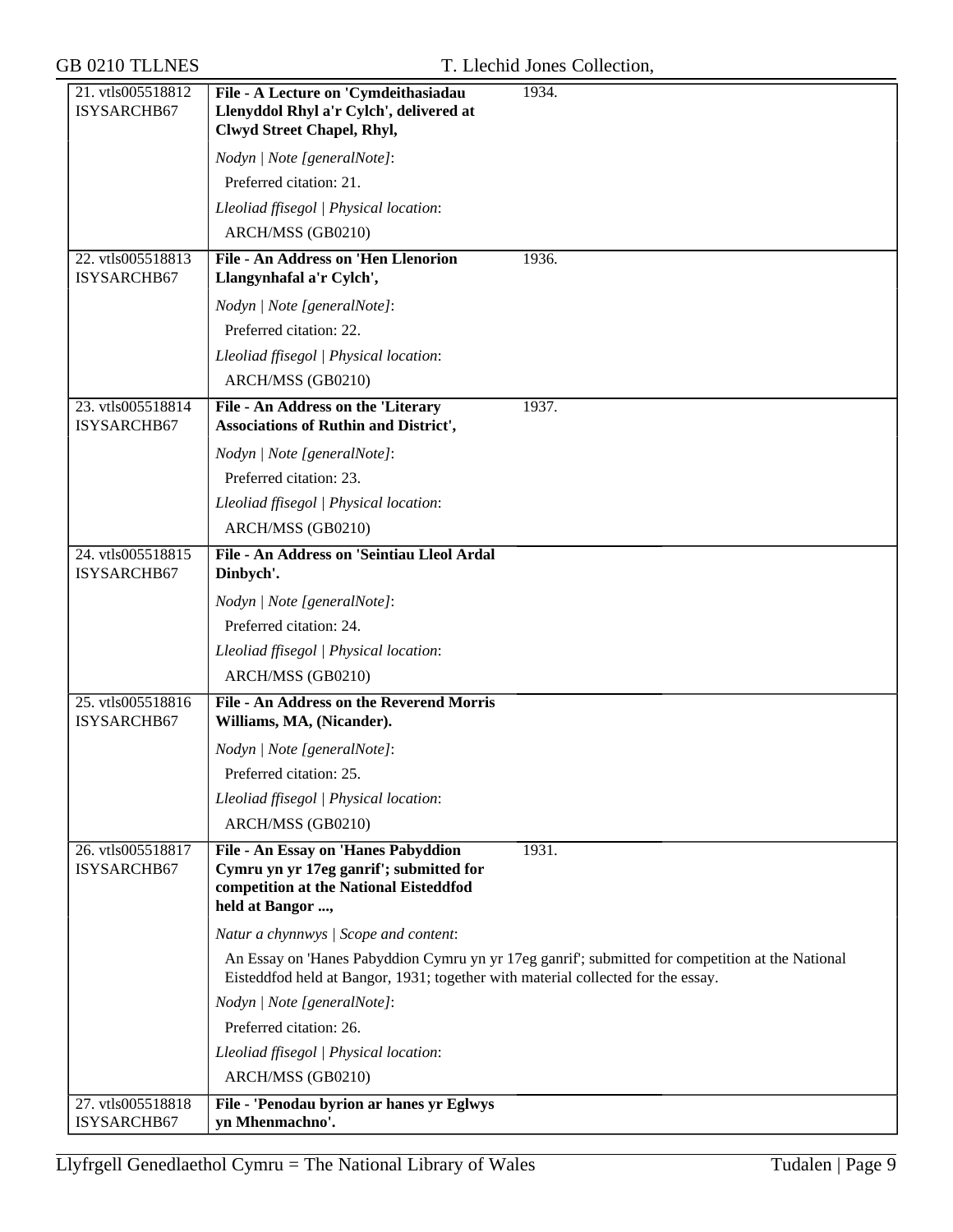|                                  | Nodyn   Note [generalNote]:                                                                         |
|----------------------------------|-----------------------------------------------------------------------------------------------------|
|                                  | Preferred citation: 27.                                                                             |
|                                  | Lleoliad ffisegol   Physical location:                                                              |
|                                  | ARCH/MSS (GB0210)                                                                                   |
| 28. vtls005518819                | File - 'Richard II and Penmachno'.                                                                  |
| ISYSARCHB67                      |                                                                                                     |
|                                  | Nodyn   Note [generalNote]:                                                                         |
|                                  | Preferred citation: 28.                                                                             |
|                                  | Lleoliad ffisegol   Physical location:                                                              |
|                                  | ARCH/MSS (GB0210)                                                                                   |
| 29. vtls005518820<br>ISYSARCHB67 | File - An Address on 'Modern Attempts<br>at the Elucidation of the Doctrine of the<br>Incarnation'. |
|                                  | Nodyn   Note [generalNote]:                                                                         |
|                                  | Preferred citation: 29.                                                                             |
|                                  | Lleoliad ffisegol   Physical location:                                                              |
|                                  | ARCH/MSS (GB0210)                                                                                   |
| 30. vtls005518821                | File - An Address on 'Bettws-y-coed in                                                              |
| ISYSARCHB67                      | <b>Bygone Days'.</b>                                                                                |
|                                  | Nodyn   Note [generalNote]:                                                                         |
|                                  | Preferred citation: 30.                                                                             |
|                                  | Lleoliad ffisegol   Physical location:                                                              |
|                                  | ARCH/MSS (GB0210)                                                                                   |
| 31. vtls005518822<br>ISYSARCHB67 | File - A Paper on 'Penrhyn Creuddyn a'i<br>hen deulu (Catholig)'.                                   |
|                                  | Nodyn   Note [generalNote]:                                                                         |
|                                  | Preferred citation: 31.                                                                             |
|                                  | Lleoliad ffisegol   Physical location:                                                              |
|                                  | ARCH/MSS (GB0210)                                                                                   |
| 32. vtls005518823                | File - An Address on 'Hanesyddiaeth Leol                                                            |
| ISYSARCHB67                      | fel Cangen bwysig o Addysg'.                                                                        |
|                                  | Nodyn   Note [generalNote]:                                                                         |
|                                  | Preferred citation: 32.                                                                             |
|                                  | Lleoliad ffisegol   Physical location:                                                              |
|                                  | ARCH/MSS (GB0210)                                                                                   |
| 33. vtls005518824<br>ISYSARCHB67 | File - An Address on 'Llysfaen y Dyddiau<br>Gynt'.                                                  |
|                                  | Nodyn   Note [generalNote]:                                                                         |
|                                  | Preferred citation: 33.                                                                             |
|                                  | Lleoliad ffisegol   Physical location:                                                              |
|                                  | ARCH/MSS (GB0210)                                                                                   |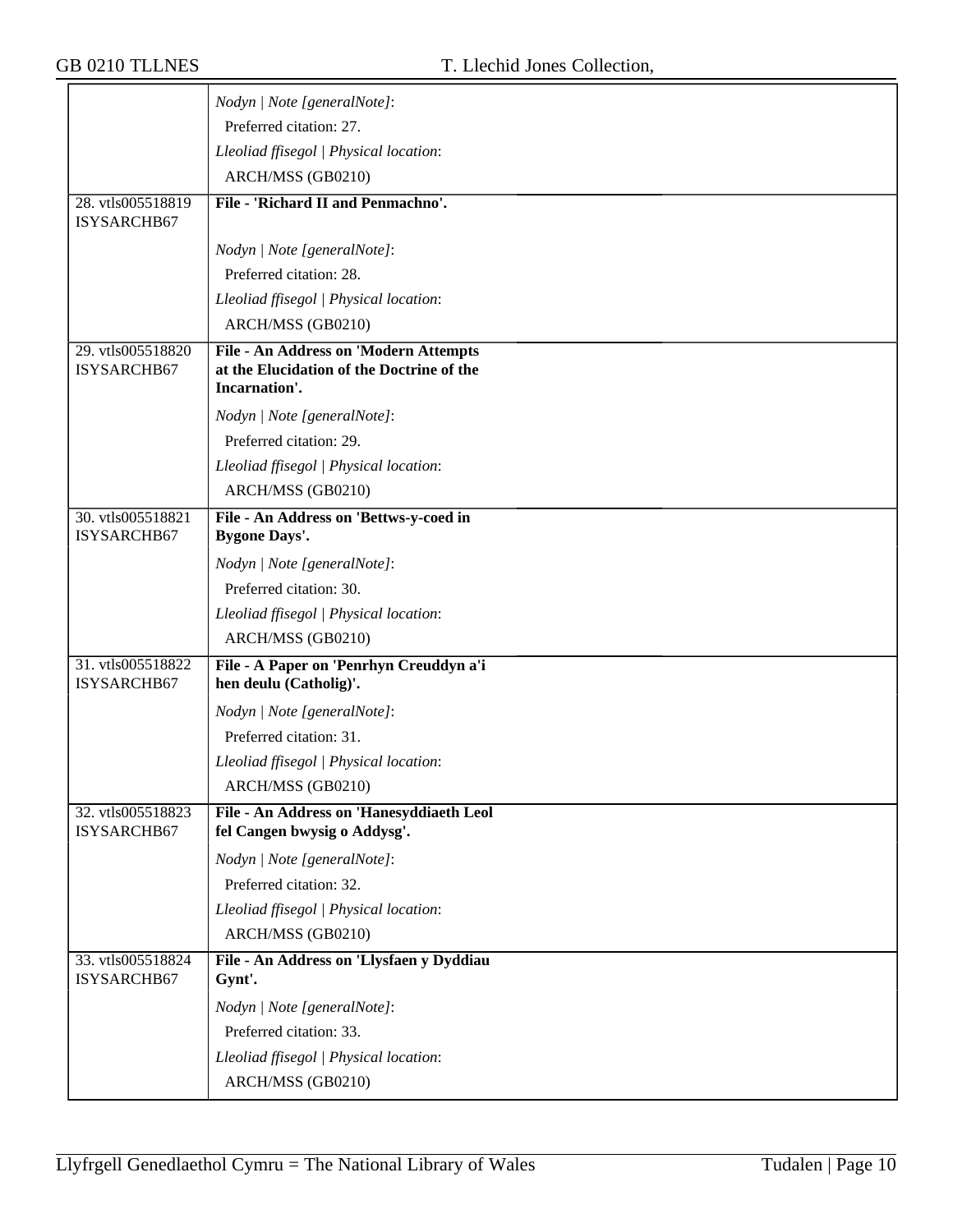| 34. vtls005518825<br>ISYSARCHB67       | File - An Address on "An eccentric Colwyn<br>Bay Scholar [John Price] of the last                                                    |
|----------------------------------------|--------------------------------------------------------------------------------------------------------------------------------------|
|                                        | century".                                                                                                                            |
|                                        | Nodyn   Note [generalNote]:                                                                                                          |
|                                        | Preferred citation: 34.                                                                                                              |
|                                        | Lleoliad ffisegol   Physical location:                                                                                               |
|                                        | ARCH/MSS (GB0210)                                                                                                                    |
| $35 - 7.$                              | File - Addresses on Sir John Wynn                                                                                                    |
| vtls005518826<br>ISYSARCHB67           | of Gwydir in Welsh and English.<br>(incomplete).                                                                                     |
|                                        | Nodyn   Note [generalNote]:                                                                                                          |
|                                        | Preferred citation: 35-7.                                                                                                            |
|                                        | Lleoliad ffisegol   Physical location:                                                                                               |
|                                        | ARCH/MSS (GB0210)                                                                                                                    |
| 38. vtls005518827                      | File - An Address on 'Customs connected                                                                                              |
| ISYSARCHB67                            | with Harvest'.                                                                                                                       |
|                                        | Nodyn   Note [generalNote]:                                                                                                          |
|                                        | Preferred citation: 38.                                                                                                              |
|                                        | Lleoliad ffisegol   Physical location:                                                                                               |
|                                        | ARCH/MSS (GB0210)                                                                                                                    |
| 39-40.<br>vtls005518828<br>ISYSARCHB67 | File - An Address on 'Some Literary<br>Associations of the Vale of Conway'<br>together with a Welsh version sent to the<br>Geninen   |
|                                        | Nodyn   Note [generalNote]:                                                                                                          |
|                                        | Preferred citation: 39-40.                                                                                                           |
|                                        | Lleoliad ffisegol   Physical location:                                                                                               |
|                                        | ARCH/MSS (GB0210)                                                                                                                    |
| 41. vtls005518829<br>ISYSARCHB67       | File - An Account of 'The small Diocese of<br>Bangor beyond St Asaph - a rural deanery<br>in the Vale of Clwyd                       |
|                                        | Natur a chynnwys / Scope and content:                                                                                                |
|                                        | An Account of 'The small Diocese of Bangor beyond St Asaph - a rural deanery in the Vale of Clwyd<br>once in the Diocese of Bangor'. |
|                                        | Nodyn   Note [generalNote]:                                                                                                          |
|                                        | Preferred citation: 41.                                                                                                              |
|                                        | Lleoliad ffisegol   Physical location:                                                                                               |
|                                        | ARCH/MSS (GB0210)                                                                                                                    |
| 42. vtls005518830<br>ISYSARCHB67       | File - Notes for an address on 'Llanddulas',<br>1918.                                                                                |
|                                        | Nodyn   Note [generalNote]:                                                                                                          |
|                                        | Preferred citation: 42.                                                                                                              |
|                                        | Lleoliad ffisegol   Physical location:                                                                                               |
|                                        | ARCH/MSS (GB0210)                                                                                                                    |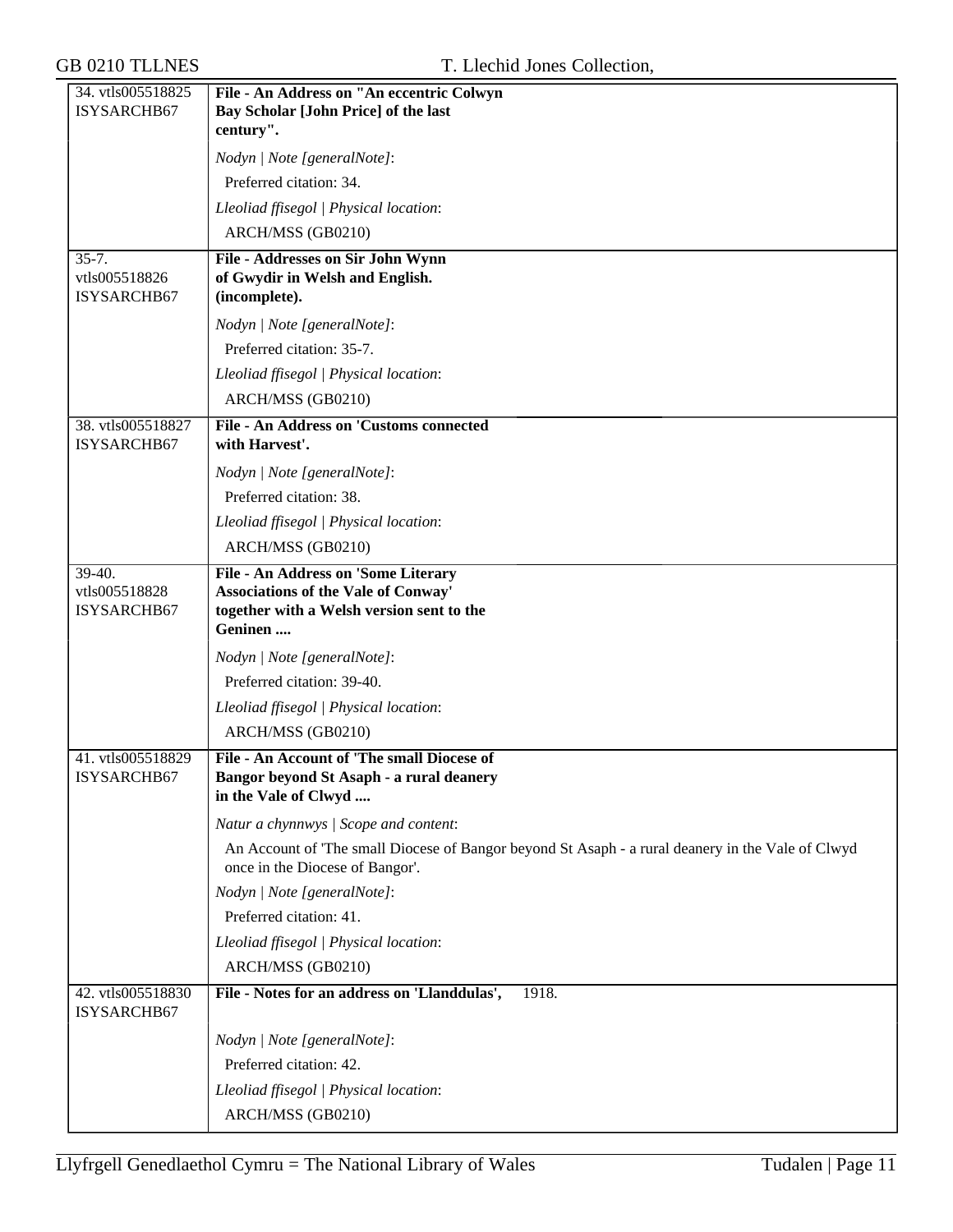| 43. vtls005518831                | File - An Address on 'The Literary                                                 | 1937.          |
|----------------------------------|------------------------------------------------------------------------------------|----------------|
| ISYSARCHB67                      | <b>Associations of Ruthin and District',</b>                                       |                |
|                                  | Nodyn   Note [generalNote]:                                                        |                |
|                                  | Preferred citation: 43.                                                            |                |
|                                  | Lleoliad ffisegol   Physical location:                                             |                |
|                                  | ARCH/MSS (GB0210)                                                                  |                |
| 44. vtls005518832                | File - An Address on 'Hen Reithoriaid                                              |                |
| ISYSARCHB67                      | Plwyf Festiniog, yn enwedig yn eu<br>cysylltiadau Llenyddol'.                      |                |
|                                  | Nodyn   Note [generalNote]:                                                        |                |
|                                  | Preferred citation: 44.                                                            |                |
|                                  | Lleoliad ffisegol   Physical location:                                             |                |
|                                  | ARCH/MSS (GB0210)                                                                  |                |
| 45. vtls005518833                | File - A Notebook containing an address                                            | 1905.          |
| ISYSARCHB67                      | on the 'Weymouth Church Congress, Oct.<br>1905', and an address on 'Church Bells', |                |
|                                  | Nodyn   Note [generalNote]:                                                        |                |
|                                  | Preferred citation: 45.                                                            |                |
|                                  | Lleoliad ffisegol   Physical location:                                             |                |
|                                  | ARCH/MSS (GB0210)                                                                  |                |
| 46. vtls005518834                | File - An Address on "Dr John Williams,                                            |                |
| ISYSARCHB67                      | <b>Lord Chancellor of England and</b><br>Archbishop of York".                      |                |
|                                  | Nodyn   Note [generalNote]:                                                        |                |
|                                  | Preferred citation: 46.                                                            |                |
|                                  | Lleoliad ffisegol   Physical location:                                             |                |
|                                  | ARCH/MSS (GB0210)                                                                  |                |
| 47. vtls005518835<br>ISYSARCHB67 | File - A Life of Archbishop John Williams<br>of York. Typescript.                  |                |
|                                  | Nodyn   Note [generalNote]:                                                        |                |
|                                  | Preferred citation: 47.                                                            |                |
|                                  | Lleoliad ffisegol   Physical location:                                             |                |
|                                  | ARCH/MSS (GB0210)                                                                  |                |
| 48. vtls005518836                | File - An Essay entitled 'Cysylltiadau                                             | 1911.          |
| ISYSARCHB67                      | Llenyddol Bangor', being the winning                                               |                |
|                                  | essay in the National Eisteddfod held at<br>Bangor,                                |                |
|                                  | Nodyn   Note [generalNote]:                                                        |                |
|                                  | Preferred citation: 48.                                                            |                |
|                                  | Lleoliad ffisegol   Physical location:                                             |                |
|                                  | ARCH/MSS (GB0210)                                                                  |                |
| 49. vtls005518837<br>ISYSARCHB67 | File - 'The History of the City of Bangor<br>from 1700',                           | $[c. 1911?]$ . |
|                                  | Nodyn   Note [generalNote]:                                                        |                |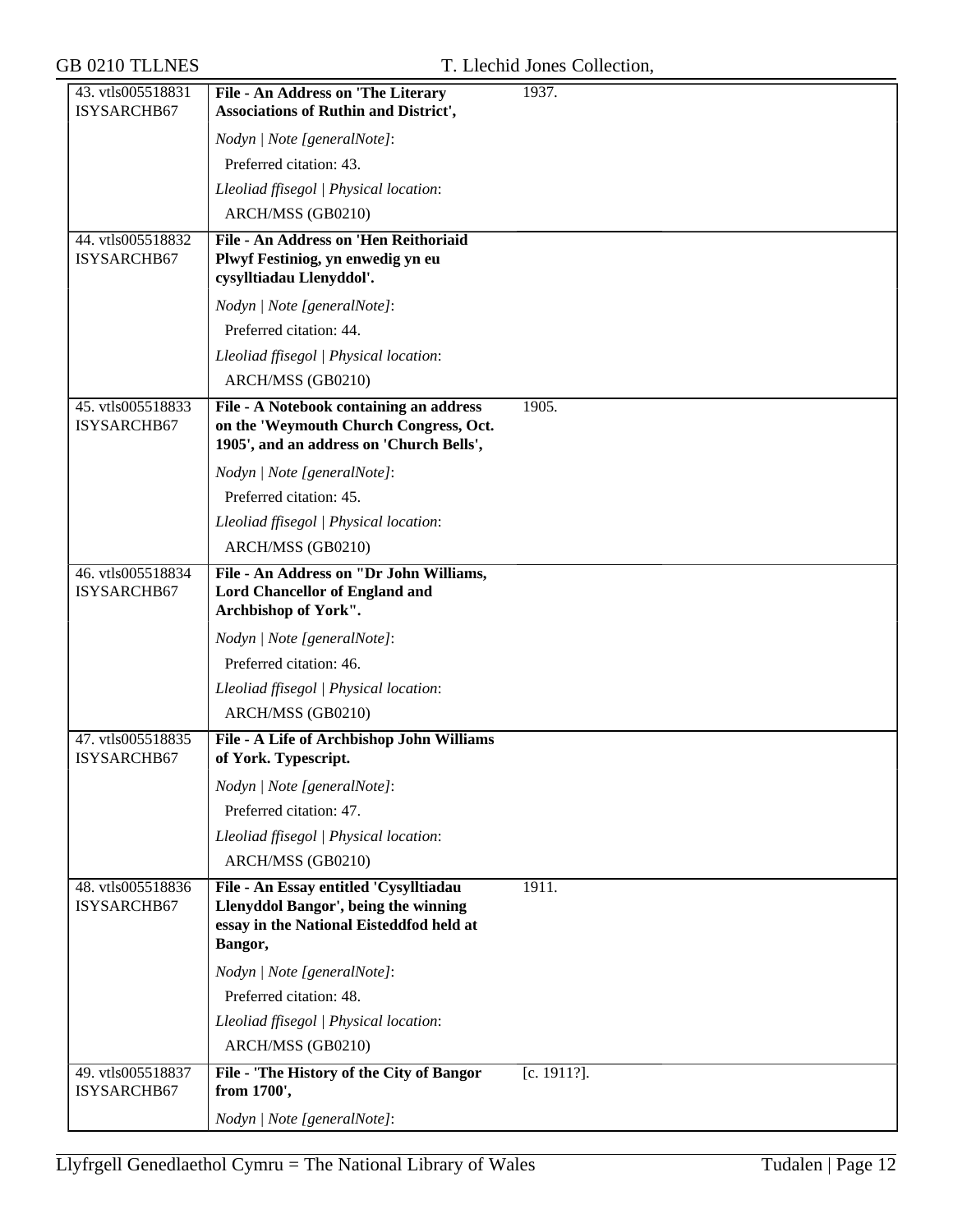Preferred citation: 49. *Lleoliad ffisegol | Physical location*: ARCH/MSS (GB0210)

## **Cyfres | Series 50-67. vtls005518838 ISYSARCHB67: Notes and research material,**

Dyddiad | Date: 1888-1941. (dyddiad creu) | (date of creation)

Lleoliad ffisegol | Physical location: ARCH/MSS (GB0210)

Nodyn | Note [generalNote]:

Preferred citation: 50-67.

| FFeil / rhestr eitemau   File / item list |                                                                                                                                                                 |                   |                                               |
|-------------------------------------------|-----------------------------------------------------------------------------------------------------------------------------------------------------------------|-------------------|-----------------------------------------------|
| Cod cyfeirnod  <br>Reference code         | Teitl   Title                                                                                                                                                   | Dyddiadau   Dates | Disgrifiad ffisegol   Physical<br>description |
| 50. vtls005518839<br>ISYSARCHB67          | File - A Notebook labelled 'Llenyddiaeth<br>Bangor II' the first volume is missing,                                                                             | $[c. 1911?]$ .    |                                               |
|                                           | Nodyn   Note [generalNote]:                                                                                                                                     |                   |                                               |
|                                           | Preferred citation: 50.                                                                                                                                         |                   |                                               |
|                                           | Lleoliad ffisegol   Physical location:                                                                                                                          |                   |                                               |
|                                           | ARCH/MSS (GB0210)                                                                                                                                               |                   |                                               |
| 51. vtls005518840<br>ISYSARCHB67          | <b>File - Miscellaneous Notes of Bangor</b><br>interest,                                                                                                        | $[c. 1911?]$ .    |                                               |
|                                           | Nodyn   Note [generalNote]:                                                                                                                                     |                   |                                               |
|                                           | Preferred citation: 51.                                                                                                                                         |                   |                                               |
|                                           | Lleoliad ffisegol   Physical location:                                                                                                                          |                   |                                               |
|                                           | ARCH/MSS (GB0210)                                                                                                                                               |                   |                                               |
| 52. vtls005518841<br>ISYSARCHB67          | File - "An assessment for the relief of the<br>poor  for the Parish of Bangor in the<br>County of Carnarvon for ,                                               | $[c. 1911?]$ .    |                                               |
|                                           | Natur a chynnwys / Scope and content:                                                                                                                           |                   |                                               |
|                                           | "An assessment for the relief of the poor  for the Parish of Bangor in the County of Carnarvon for the<br>year ending March, 1837"; copied by T. Llechid Jones. |                   |                                               |
|                                           | Nodyn   Note [generalNote]:                                                                                                                                     |                   |                                               |
|                                           | Preferred citation: 52.                                                                                                                                         |                   |                                               |
|                                           | Lleoliad ffisegol   Physical location:                                                                                                                          |                   |                                               |
|                                           | ARCH/MSS (GB0210)                                                                                                                                               |                   |                                               |
| 53. vtls005518842<br>ISYSARCHB67          | File - Notes relating to the Britannia<br><b>Bridge over the Menai Straits.</b>                                                                                 |                   |                                               |
|                                           | Nodyn   Note [generalNote]:                                                                                                                                     |                   |                                               |
|                                           | Preferred citation: 53.                                                                                                                                         |                   |                                               |
|                                           | Lleoliad ffisegol   Physical location:                                                                                                                          |                   |                                               |
|                                           | ARCH/MSS (GB0210)                                                                                                                                               |                   |                                               |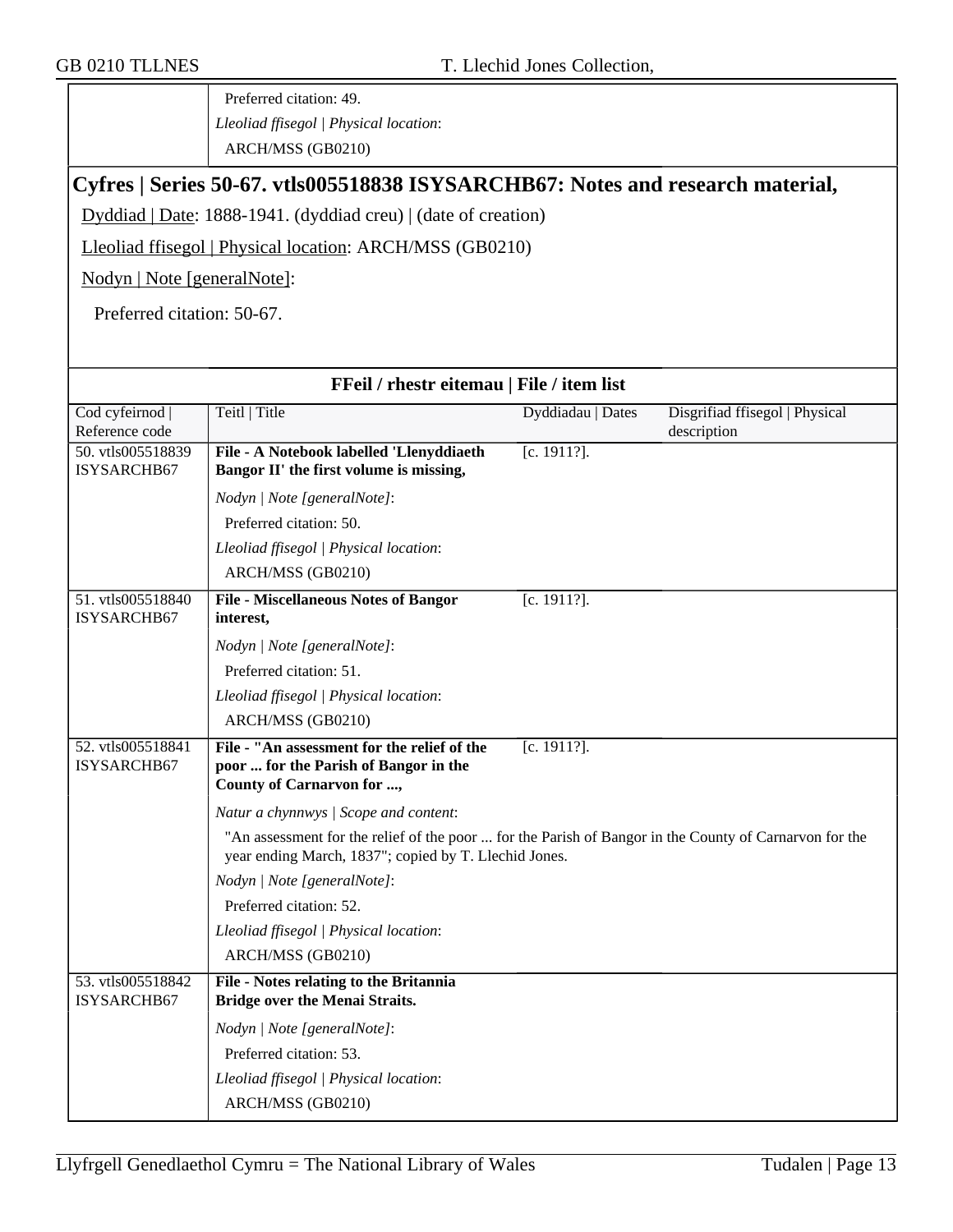| 54. vtls005518843<br>ISYSARCHB67                                                                                                                                             | File - Notes relating to the Reverend<br>William Wynn, Llangynhafal and his<br>family.                                 |
|------------------------------------------------------------------------------------------------------------------------------------------------------------------------------|------------------------------------------------------------------------------------------------------------------------|
|                                                                                                                                                                              | Nodyn   Note [generalNote]:                                                                                            |
|                                                                                                                                                                              | Preferred citation: 54.                                                                                                |
|                                                                                                                                                                              | Lleoliad ffisegol   Physical location:                                                                                 |
|                                                                                                                                                                              | ARCH/MSS (GB0210)                                                                                                      |
| 55. vtls005518844<br>ISYSARCHB67                                                                                                                                             | <b>File - Notes on Archdeacon John Evans</b><br>1907.                                                                  |
|                                                                                                                                                                              | (1815-91) of Aber, Caernarvonshire,                                                                                    |
|                                                                                                                                                                              | Nodyn   Note [generalNote]:<br>Preferred citation: 55.                                                                 |
|                                                                                                                                                                              |                                                                                                                        |
|                                                                                                                                                                              | Lleoliad ffisegol   Physical location:<br>ARCH/MSS (GB0210)                                                            |
| 56. vtls005518845                                                                                                                                                            |                                                                                                                        |
| ISYSARCHB67                                                                                                                                                                  | File - Notebook containing items extracted<br>from the 'Schedule of Carreglwyd<br>Papers' (National Library of Wales). |
|                                                                                                                                                                              | Nodyn   Note [generalNote]:                                                                                            |
|                                                                                                                                                                              | Preferred citation: 56.                                                                                                |
|                                                                                                                                                                              | Lleoliad ffisegol   Physical location:                                                                                 |
|                                                                                                                                                                              | ARCH/MSS (GB0210)                                                                                                      |
| 57. vtls005518846<br>ISYSARCHB67                                                                                                                                             | File - Extracts from Llysfaen Registers.                                                                               |
|                                                                                                                                                                              | Nodyn   Note [generalNote]:                                                                                            |
|                                                                                                                                                                              | Preferred citation: 57.                                                                                                |
|                                                                                                                                                                              | Lleoliad ffisegol   Physical location:                                                                                 |
|                                                                                                                                                                              | ARCH/MSS (GB0210)                                                                                                      |
| Is-gyfres   Subseries 58-62. vtls005518847 ISYSARCHB67: Catalogues of the library of<br><b>T. Llechid Jones.</b><br>Lleoliad ffisegol   Physical location: ARCH/MSS (GB0210) |                                                                                                                        |
|                                                                                                                                                                              |                                                                                                                        |
| Nodyn   Note [generalNote]:                                                                                                                                                  |                                                                                                                        |
| Preferred citation: 58-62.                                                                                                                                                   |                                                                                                                        |
|                                                                                                                                                                              | FFeil / rhestr eitemau   File / item list                                                                              |
| Cod cyfeirnod                                                                                                                                                                | Teitl   Title<br>Dyddiadau   Dates<br>Disgrifiad ffisegol   Physical                                                   |
| Reference code<br>58. vtls005518848                                                                                                                                          | description<br>File - A Volume containing a catalogue                                                                  |
| ISYSARCHB67                                                                                                                                                                  | of the books relating to Llanllechid and                                                                               |
|                                                                                                                                                                              | Llandegai and of the contents of the<br>volumes                                                                        |
|                                                                                                                                                                              | Natur a chynnwys / Scope and content:                                                                                  |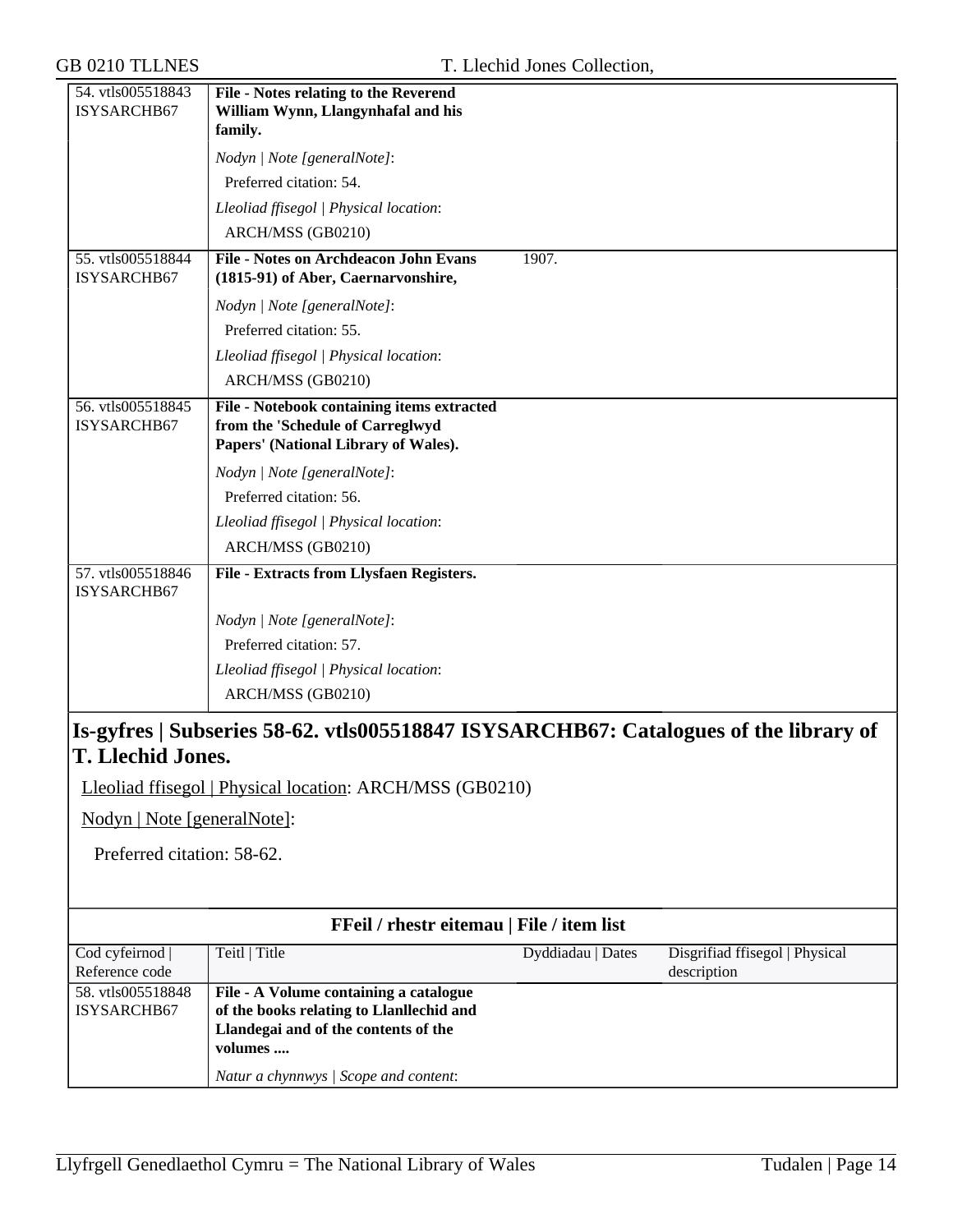|                                  | A Volume containing a catalogue of the books relating to Llanllechid and Llandegai and of the contents<br>of the volumes of 'Amryw' in the Library of T. Llechid Jones, together with a few notes relating to the<br>history of Bangor. |
|----------------------------------|-----------------------------------------------------------------------------------------------------------------------------------------------------------------------------------------------------------------------------------------|
|                                  | Nodyn   Note [generalNote]:                                                                                                                                                                                                             |
|                                  | Preferred citation: 58.                                                                                                                                                                                                                 |
|                                  | Lleoliad ffisegol   Physical location:                                                                                                                                                                                                  |
|                                  | ARCH/MSS (GB0210)                                                                                                                                                                                                                       |
| 59. vtls005518849<br>ISYSARCHB67 | File - A List of books of Welsh interest in<br>the library of T. Llechid Jones.                                                                                                                                                         |
|                                  | Nodyn   Note [generalNote]:                                                                                                                                                                                                             |
|                                  | Preferred citation: 59.                                                                                                                                                                                                                 |
|                                  | Lleoliad ffisegol   Physical location:                                                                                                                                                                                                  |
|                                  | ARCH/MSS (GB0210)                                                                                                                                                                                                                       |
| 60. vtls005518850<br>ISYSARCHB67 | File - A Catalogue of the library of T.<br>Llechid Jones, with prices.                                                                                                                                                                  |
|                                  | Nodyn   Note [generalNote]:                                                                                                                                                                                                             |
|                                  | Preferred citation: 60.                                                                                                                                                                                                                 |
|                                  | Lleoliad ffisegol   Physical location:                                                                                                                                                                                                  |
|                                  | ARCH/MSS (GB0210)                                                                                                                                                                                                                       |
| 61. vtls005518851<br>ISYSARCHB67 | File - A List of periodicals in the library of<br>T. Llechid Jones.                                                                                                                                                                     |
|                                  | Nodyn   Note [generalNote]:                                                                                                                                                                                                             |
|                                  | Preferred citation: 61.                                                                                                                                                                                                                 |
|                                  | Lleoliad ffisegol   Physical location:                                                                                                                                                                                                  |
|                                  | ARCH/MSS (GB0210)                                                                                                                                                                                                                       |
| 62. vtls005518852<br>ISYSARCHB67 | File - A Catalogue of Welsh books in the<br>library of T. Llechid Jones, with prices.                                                                                                                                                   |
|                                  | Nodyn   Note [generalNote]:                                                                                                                                                                                                             |
|                                  | Preferred citation: 62.                                                                                                                                                                                                                 |
|                                  | Lleoliad ffisegol   Physical location:                                                                                                                                                                                                  |
|                                  | ARCH/MSS (GB0210)                                                                                                                                                                                                                       |
| 63. vtls005518854                | File - 'Gleanings from God's Acres in                                                                                                                                                                                                   |
| ISYSARCHB67                      | <b>Conway Vale and District of Llysfaen and</b><br>Abergele'.                                                                                                                                                                           |
|                                  | Nodyn   Note [generalNote]:                                                                                                                                                                                                             |
|                                  | Preferred citation: 63.                                                                                                                                                                                                                 |
|                                  | Lleoliad ffisegol   Physical location:                                                                                                                                                                                                  |
|                                  | ARCH/MSS (GB0210)                                                                                                                                                                                                                       |
| 64. vtls005518855                | 1941.<br>File - A Photostat copy of the appendix to                                                                                                                                                                                     |
| ISYSARCHB67                      | Cabala  by Oliver Foulis, London 1664;<br>with correspondence relating thereto 1941,                                                                                                                                                    |
|                                  | and ,                                                                                                                                                                                                                                   |
|                                  | Natur a chynnwys / Scope and content:                                                                                                                                                                                                   |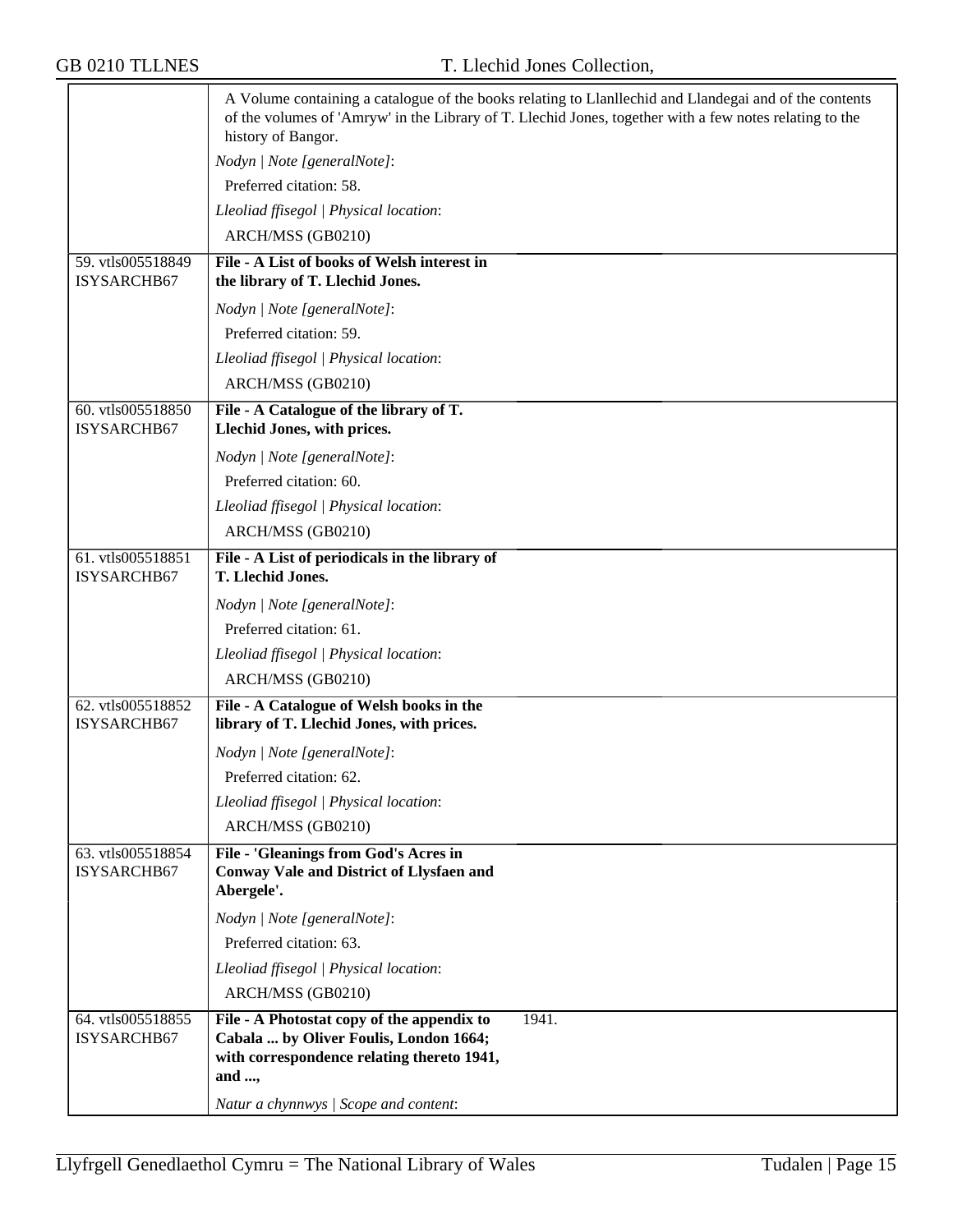|                                  | A Photostat copy of the appendix to Cabala  by Oliver Foulis, London 1664; with correspondence<br>relating thereto 1941, and notes relating thereto by T. Llechid Jones. |
|----------------------------------|--------------------------------------------------------------------------------------------------------------------------------------------------------------------------|
|                                  | Nodyn   Note [generalNote]:                                                                                                                                              |
|                                  | Preferred citation: 64.                                                                                                                                                  |
|                                  | Lleoliad ffisegol   Physical location:                                                                                                                                   |
|                                  | ARCH/MSS (GB0210)                                                                                                                                                        |
| 65. vtls005518856<br>ISYSARCHB67 | 1888-1893.<br>File - A Note-book containing notes on<br>Science made in connexion with a science<br>class at Bethesda in 1888 and notes on ,                             |
|                                  | Natur a chynnwys / Scope and content:                                                                                                                                    |
|                                  | A Note-book containing notes on Science made in connexion with a science class at Bethesda in 1888<br>and notes on 'Did a hen or an egg exist first?". 1893.             |
|                                  | Nodyn   Note [generalNote]:                                                                                                                                              |
|                                  | Preferred citation: 65.                                                                                                                                                  |
|                                  | Lleoliad ffisegol   Physical location:                                                                                                                                   |
|                                  | ARCH/MSS (GB0210)                                                                                                                                                        |
| 66. vtls005518857<br>ISYSARCHB67 | File - 'Notes on Education (for an idea of<br>the history of Grammar Schools)'.                                                                                          |
|                                  | Nodyn   Note [generalNote]:                                                                                                                                              |
|                                  | Preferred citation: 66.                                                                                                                                                  |
|                                  | Lleoliad ffisegol   Physical location:                                                                                                                                   |
|                                  | ARCH/MSS (GB0210)                                                                                                                                                        |
| 67. vtls005518858<br>ISYSARCHB67 | <b>File - Miscellaneous Notes and incomplete</b><br>portions of articles.                                                                                                |
|                                  | Nodyn   Note [generalNote]:                                                                                                                                              |
|                                  | Preferred citation: 67.                                                                                                                                                  |
|                                  | Lleoliad ffisegol   Physical location:                                                                                                                                   |
|                                  | ARCH/MSS (GB0210)                                                                                                                                                        |

## **Is-fonds | Subfonds 68-128. vtls005518859 ISYSARCHB67: Manuscripts And Antiquarian Notes Collected By T. Llechid Jones. Many of these are transcripts, with dates of files taken from ...,**

Dyddiad | Date: [c. 1700]-1943. (dyddiad creu) | (date of creation)

Natur a chynnwys | Scope and content:

Manuscripts And Antiquarian Notes Collected By T. Llechid Jones. Many of these are transcripts, with dates of files taken from the original material, not from the copies.

Lleoliad ffisegol | Physical location: ARCH/MSS (GB0210)

Nodyn | Note [generalNote]:

Preferred citation: 68-128.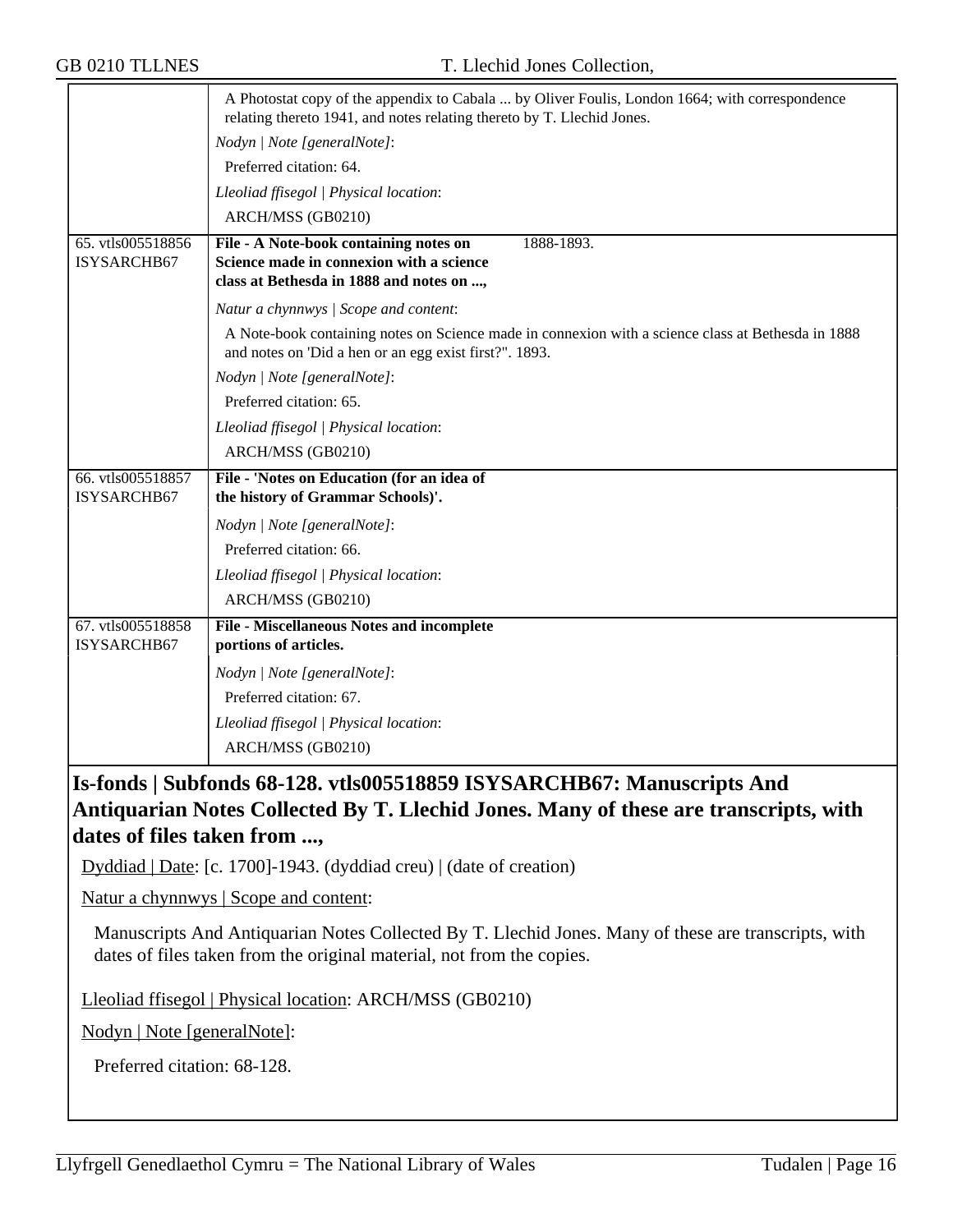| Cyfres   Series 68-92. vtls005518860 ISYSARCHB67: Manuscript volumes, antiquarian<br>notes and transcripts relating mainly to North Wales parishes, |                                                                                                                                                                                                                                                                                                                                                                                        |                   |                                               |
|-----------------------------------------------------------------------------------------------------------------------------------------------------|----------------------------------------------------------------------------------------------------------------------------------------------------------------------------------------------------------------------------------------------------------------------------------------------------------------------------------------------------------------------------------------|-------------------|-----------------------------------------------|
|                                                                                                                                                     |                                                                                                                                                                                                                                                                                                                                                                                        |                   |                                               |
| Dyddiad   Date: [c. 1700]-1940. (dyddiad creu)   (date of creation)                                                                                 |                                                                                                                                                                                                                                                                                                                                                                                        |                   |                                               |
|                                                                                                                                                     | Lleoliad ffisegol   Physical location: ARCH/MSS (GB0210)                                                                                                                                                                                                                                                                                                                               |                   |                                               |
| Nodyn   Note [generalNote]:                                                                                                                         |                                                                                                                                                                                                                                                                                                                                                                                        |                   |                                               |
| Preferred citation: 68-92.                                                                                                                          |                                                                                                                                                                                                                                                                                                                                                                                        |                   |                                               |
|                                                                                                                                                     |                                                                                                                                                                                                                                                                                                                                                                                        |                   |                                               |
|                                                                                                                                                     | FFeil / rhestr eitemau   File / item list                                                                                                                                                                                                                                                                                                                                              |                   |                                               |
| Cod cyfeirnod  <br>Reference code                                                                                                                   | Teitl   Title                                                                                                                                                                                                                                                                                                                                                                          | Dyddiadau   Dates | Disgrifiad ffisegol   Physical<br>description |
| 68. vtls005518861<br>ISYSARCHB67                                                                                                                    | File - 'A System of Physicks or Natural<br>Philosophy, 1710, with an appendix out of<br>Dr Wallis's Hypothesis 1711'. This volume<br>was ,                                                                                                                                                                                                                                             | 1710-1711, 1812.  |                                               |
|                                                                                                                                                     | Natur a chynnwys / Scope and content:                                                                                                                                                                                                                                                                                                                                                  |                   |                                               |
|                                                                                                                                                     | 'A System of Physicks or Natural Philosophy, 1710, with an appendix out of Dr Wallis's Hypothesis<br>1711'. This volume was in the possession of Maurice Lewis in 1812. According to a note in his<br>autograph Maurice Lewis was born at Tirbach, Llwynbeuno, 21 March 1788, the son of Lewis George,<br>Llwynbeuno. There are three letters in the volume relating to Maurice Lewis. |                   |                                               |
|                                                                                                                                                     | Nodyn   Note [generalNote]:                                                                                                                                                                                                                                                                                                                                                            |                   |                                               |
|                                                                                                                                                     | Preferred citation: 68.                                                                                                                                                                                                                                                                                                                                                                |                   |                                               |
|                                                                                                                                                     | Lleoliad ffisegol   Physical location:                                                                                                                                                                                                                                                                                                                                                 |                   |                                               |
|                                                                                                                                                     | ARCH/MSS (GB0210)                                                                                                                                                                                                                                                                                                                                                                      |                   |                                               |
| 69. vtls005518862<br>ISYSARCHB67                                                                                                                    | File - A Volume labelled 'Vol. II of<br><b>Churchwarden's parish Accounts</b><br>(1828-36)'; being the accounts of the parish<br>of Llangynhafal, Denbighshire,                                                                                                                                                                                                                        | 1828-1836.        |                                               |
|                                                                                                                                                     | Nodyn   Note [generalNote]:                                                                                                                                                                                                                                                                                                                                                            |                   |                                               |
|                                                                                                                                                     | Preferred citation: 69.                                                                                                                                                                                                                                                                                                                                                                |                   |                                               |
|                                                                                                                                                     | Lleoliad ffisegol   Physical location:                                                                                                                                                                                                                                                                                                                                                 |                   |                                               |
|                                                                                                                                                     | ARCH/MSS (GB0210)                                                                                                                                                                                                                                                                                                                                                                      |                   |                                               |
| 70. vtls005518863<br>ISYSARCHB67                                                                                                                    | File - A Journal recording his ministerial<br>duties kept by the Reverend John Gower,<br>Rector of Trefriw. 1862-5,                                                                                                                                                                                                                                                                    | 1862-1865.        |                                               |
|                                                                                                                                                     | Nodyn   Note [generalNote]:                                                                                                                                                                                                                                                                                                                                                            |                   |                                               |
|                                                                                                                                                     | Preferred citation: 70.                                                                                                                                                                                                                                                                                                                                                                |                   |                                               |
|                                                                                                                                                     | Lleoliad ffisegol   Physical location:                                                                                                                                                                                                                                                                                                                                                 |                   |                                               |
|                                                                                                                                                     | ARCH/MSS (GB0210)                                                                                                                                                                                                                                                                                                                                                                      |                   |                                               |
| 71. vtls005518864<br>ISYSARCHB67                                                                                                                    | File - The Extent and Population of Bangor<br>in 1676. Transcript.                                                                                                                                                                                                                                                                                                                     |                   |                                               |
|                                                                                                                                                     | Nodyn   Note [generalNote]:                                                                                                                                                                                                                                                                                                                                                            |                   |                                               |
|                                                                                                                                                     | Preferred citation: 71.                                                                                                                                                                                                                                                                                                                                                                |                   |                                               |
|                                                                                                                                                     | Lleoliad ffisegol   Physical location:                                                                                                                                                                                                                                                                                                                                                 |                   |                                               |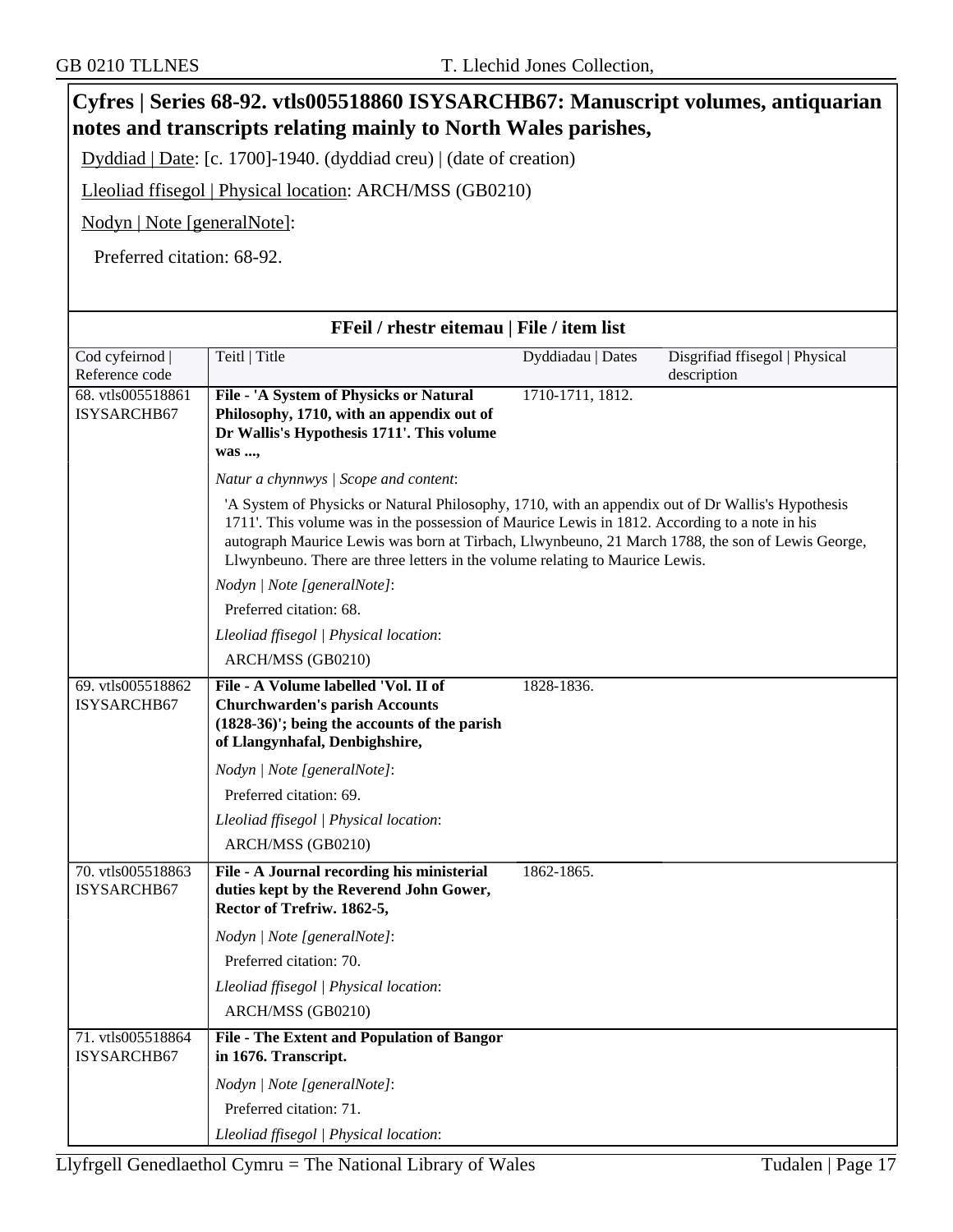|                                  | ARCH/MSS (GB0210)                                                                                                                                  |                                                                                              |
|----------------------------------|----------------------------------------------------------------------------------------------------------------------------------------------------|----------------------------------------------------------------------------------------------|
| 72. vtls005518865                | File - Penrhyn Land in Bangor Parish,                                                                                                              | 1768.                                                                                        |
| ISYSARCHB67                      | 1768. Transcript,                                                                                                                                  |                                                                                              |
|                                  | Nodyn   Note [generalNote]:                                                                                                                        |                                                                                              |
|                                  | Preferred citation: 72.                                                                                                                            |                                                                                              |
|                                  | Lleoliad ffisegol   Physical location:                                                                                                             |                                                                                              |
|                                  | ARCH/MSS (GB0210)                                                                                                                                  |                                                                                              |
| 73. vtls005518866<br>ISYSARCHB67 | File - A Record of Communicants at the<br>Parish Church of Llangynhafal 1819-30.<br>Transcript?,                                                   | 1819-1830?.                                                                                  |
|                                  | Nodyn   Note [generalNote]:                                                                                                                        |                                                                                              |
|                                  | Preferred citation: 73.                                                                                                                            |                                                                                              |
|                                  | Lleoliad ffisegol   Physical location:                                                                                                             |                                                                                              |
|                                  | ARCH/MSS (GB0210)                                                                                                                                  |                                                                                              |
| 74. vtls005518867<br>ISYSARCHB67 | File - Songs by Bishop Heber, Mr<br>Newcome, Warden of Ruthin, sung at<br><b>Bowmen's Meetings in the neighbourhood</b><br>of Oswestry about the , | 1820.                                                                                        |
|                                  | Natur a chynnwys / Scope and content:                                                                                                              |                                                                                              |
|                                  | neighbourhood of Oswestry about the year 1820.                                                                                                     | Songs by Bishop Heber, Mr Newcome, Warden of Ruthin, sung at Bowmen's Meetings in the        |
|                                  | Nodyn   Note [generalNote]:                                                                                                                        |                                                                                              |
|                                  | Preferred citation: 74.                                                                                                                            |                                                                                              |
|                                  | Lleoliad ffisegol   Physical location:                                                                                                             |                                                                                              |
|                                  | ARCH/MSS (GB0210)                                                                                                                                  |                                                                                              |
| 75. vtls005518868<br>ISYSARCHB67 | File - Notes on 'Lady Newborough' by<br>Alfred Hemans, a Lieutenant in the King's<br>Own Infantry. 8 Sept,                                         | 1831.                                                                                        |
|                                  | Nodyn   Note [generalNote]:                                                                                                                        |                                                                                              |
|                                  | Preferred citation: 75.                                                                                                                            |                                                                                              |
|                                  | Lleoliad ffisegol   Physical location:                                                                                                             |                                                                                              |
|                                  | ARCH/MSS (GB0210)                                                                                                                                  |                                                                                              |
| 76. vtls005518869<br>ISYSARCHB67 | File - A Note-book containing notes of<br>lectures taken at Penny Readings probably<br>by the Reverend R. Williams, once vicar of<br>Penmynydd ,   | $[c. 1868]$ .                                                                                |
|                                  | Natur a chynnwys / Scope and content:                                                                                                              |                                                                                              |
|                                  | Williams, once vicar of Penmynydd, Anglesey. c. 1868.                                                                                              | A Note-book containing notes of lectures taken at Penny Readings probably by the Reverend R. |
|                                  | Nodyn   Note [generalNote]:                                                                                                                        |                                                                                              |
|                                  | Preferred citation: 76.                                                                                                                            |                                                                                              |
|                                  | Lleoliad ffisegol   Physical location:                                                                                                             |                                                                                              |
|                                  | ARCH/MSS (GB0210)                                                                                                                                  |                                                                                              |
| 77. vtls005518870<br>ISYSARCHB67 | File - Index to a volume of Pedigrees of<br>Carmarthenshire, Cardiganshire, and                                                                    | [c. 1700]-1857.                                                                              |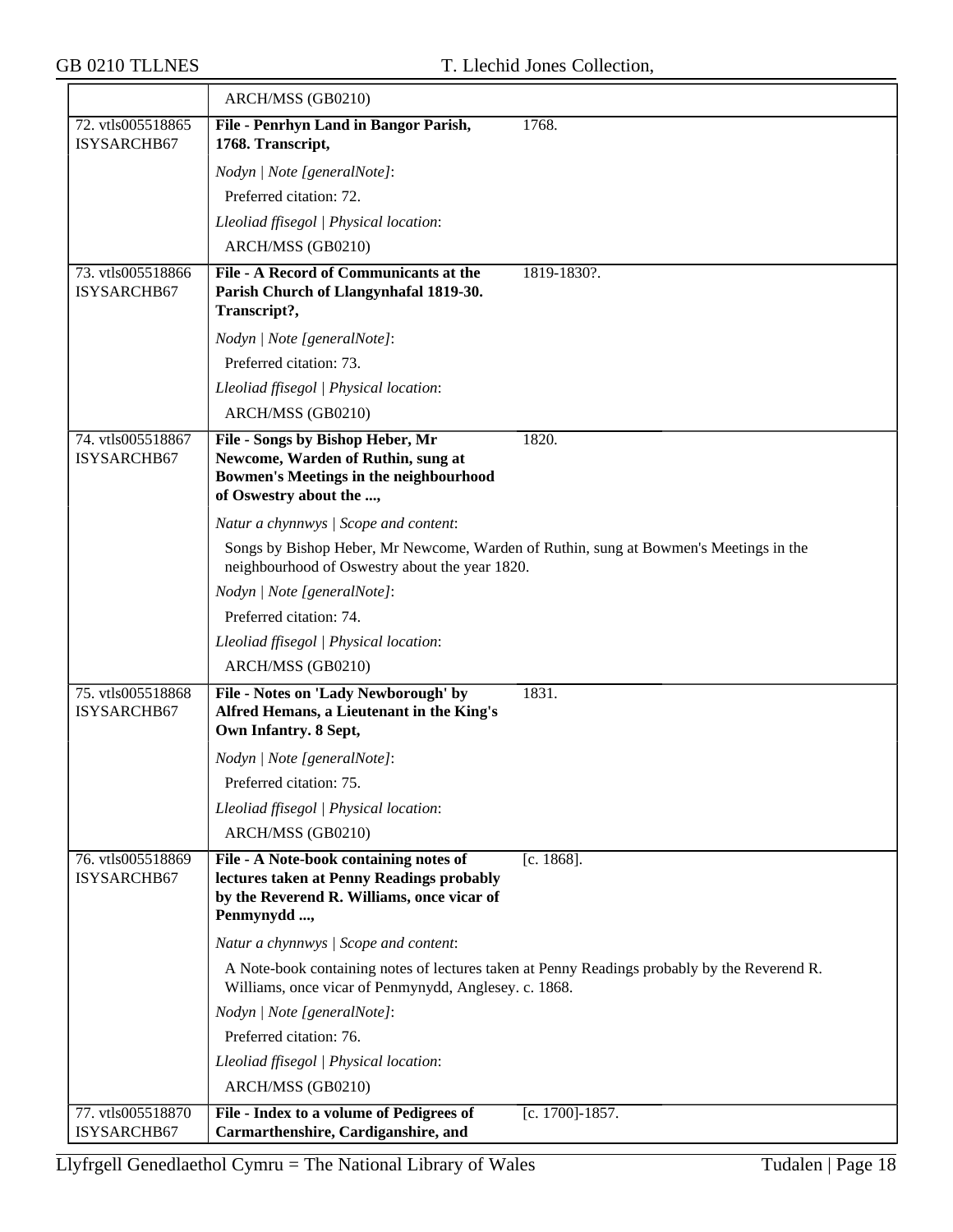|                                  | Pembrokeshire, c. 1700, belonging to John                                                                                                                                                             |
|----------------------------------|-------------------------------------------------------------------------------------------------------------------------------------------------------------------------------------------------------|
|                                  | Lloyd Philipps, of Dale ,                                                                                                                                                                             |
|                                  | Natur a chynnwys / Scope and content:                                                                                                                                                                 |
|                                  | Index to a volume of Pedigrees of Carmarthenshire, Cardiganshire, and Pembrokeshire, c. 1700,<br>belonging to John Lloyd Philipps, of Dale, Pembrokeshire, 1857. Printed with manuscript notes.       |
|                                  | Nodyn   Note [generalNote]:                                                                                                                                                                           |
|                                  | Preferred citation: 77.                                                                                                                                                                               |
|                                  | Lleoliad ffisegol   Physical location:                                                                                                                                                                |
|                                  | ARCH/MSS (GB0210)                                                                                                                                                                                     |
| 78. vtls005518871<br>ISYSARCHB67 | 1871.<br>File - A Volume containing miscellaneous<br>articles on theological subjects. Sermons,<br>references to the weather, etc., in the<br>autograph of Robert Daniels ,                           |
|                                  | Natur a chynnwys / Scope and content:                                                                                                                                                                 |
|                                  | A Volume containing miscellaneous articles on theological subjects. Sermons, references to the weather,<br>etc., in the autograph of Robert Daniels, Yspytty Ifan, Llanrwst. 1871.                    |
|                                  | Nodyn   Note [generalNote]:                                                                                                                                                                           |
|                                  | Preferred citation: 78.                                                                                                                                                                               |
|                                  | Lleoliad ffisegol   Physical location:                                                                                                                                                                |
|                                  | ARCH/MSS (GB0210)                                                                                                                                                                                     |
| 79. vtls005518872<br>ISYSARCHB67 | File - A Volume containing copies of letters<br>[c. 1879-1800].<br>sent by the Reverend John Gower, Rector<br>of Trefriw. c. 1879-80,                                                                 |
|                                  | Nodyn   Note [generalNote]:                                                                                                                                                                           |
|                                  | Preferred citation: 79.                                                                                                                                                                               |
|                                  | Lleoliad ffisegol   Physical location:                                                                                                                                                                |
|                                  | ARCH/MSS (GB0210)                                                                                                                                                                                     |
| 80. vtls005518873<br>ISYSARCHB67 | File - Accounts in connection with, and<br>1884-1904.<br>attendances at Yspytty Ifan Parish<br>Church,                                                                                                |
|                                  | Nodyn   Note [generalNote]:                                                                                                                                                                           |
|                                  | Preferred citation: 80.                                                                                                                                                                               |
|                                  | Lleoliad ffisegol   Physical location:                                                                                                                                                                |
|                                  | ARCH/MSS (GB0210)                                                                                                                                                                                     |
| 81. vtls005518874<br>ISYSARCHB67 | File - An Album presented to the Reverend<br>1907.<br>Morris and Mrs Griffith of Llangoed<br>Vicarage by the parishioners of Llangoed-<br>cum-Llaniestyn-cum-Llanfihangel-din-<br>silwy and friends , |
|                                  |                                                                                                                                                                                                       |
|                                  | Natur a chynnwys / Scope and content:<br>An Album presented to the Reverend Morris and Mrs Griffith of Llangoed Vicarage by the parishioners                                                          |
|                                  | of Llangoed-cum-Llaniestyn-cum-Llanfihangel-din-silwy and friends. Feb. 1907.                                                                                                                         |
|                                  | Nodyn   Note [generalNote]:                                                                                                                                                                           |
|                                  | Preferred citation: 81.                                                                                                                                                                               |
|                                  | Lleoliad ffisegol   Physical location:                                                                                                                                                                |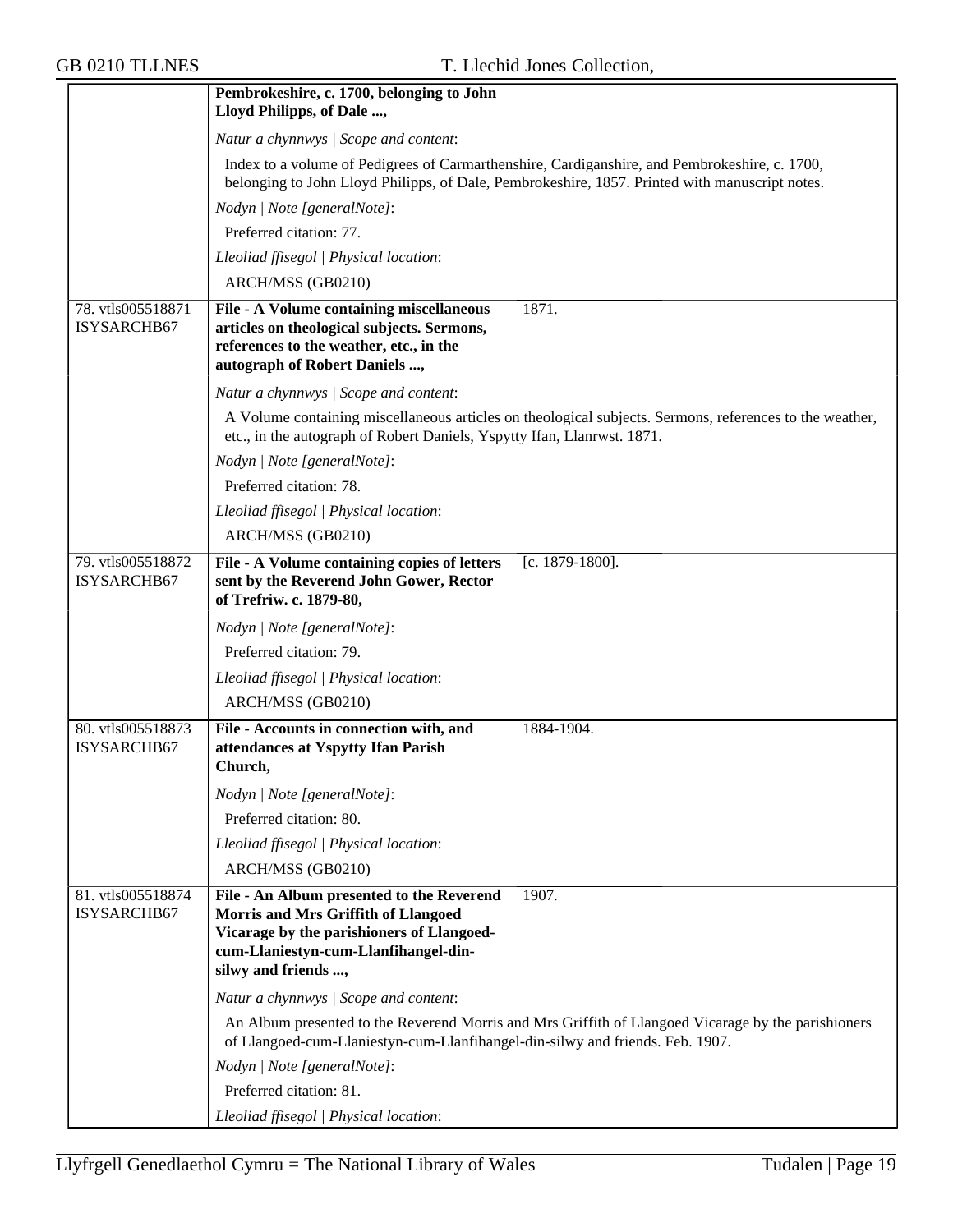|                                  | ARCH/MSS (GB0210)                                                                                                                                  |                                                                                                      |
|----------------------------------|----------------------------------------------------------------------------------------------------------------------------------------------------|------------------------------------------------------------------------------------------------------|
| 82. vtls005518875<br>ISYSARCHB67 | <b>File - Balance Sheet of the Dolgynwal</b><br><b>Friendly Society,</b>                                                                           | 1909.                                                                                                |
|                                  | Nodyn   Note [generalNote]:                                                                                                                        |                                                                                                      |
|                                  | Preferred citation: 82.                                                                                                                            |                                                                                                      |
|                                  | Lleoliad ffisegol   Physical location:                                                                                                             |                                                                                                      |
|                                  | ARCH/MSS (GB0210)                                                                                                                                  |                                                                                                      |
| 83. vtls005518876<br>ISYSARCHB67 | File - An Account Book of the Sunday<br>School Club [Llysfaen Church], 1939-40,<br>consisting of the names of members and<br>their contributions , | 1939-1940.                                                                                           |
|                                  | Nodyn   Note [generalNote]:                                                                                                                        |                                                                                                      |
|                                  | Preferred citation: 83.                                                                                                                            |                                                                                                      |
|                                  | Lleoliad ffisegol   Physical location:                                                                                                             |                                                                                                      |
|                                  | ARCH/MSS (GB0210)                                                                                                                                  |                                                                                                      |
| 84. vtls005518877<br>ISYSARCHB67 | File - "Hen Hanesyddiaeth Plwyf<br>Llanddona" by John Roberts, Storehouse,<br>Llanddona, successful at the Llanddona<br>Eisteddfod. March,         | 1932.                                                                                                |
|                                  | Natur a chynnwys / Scope and content:                                                                                                              |                                                                                                      |
|                                  | Llanddona Eisteddfod. March 1932.                                                                                                                  | "Hen Hanesyddiaeth Plwyf Llanddona" by John Roberts, Storehouse, Llanddona, successful at the        |
|                                  | Nodyn   Note [generalNote]:                                                                                                                        |                                                                                                      |
|                                  | Preferred citation: 84.                                                                                                                            |                                                                                                      |
|                                  | Lleoliad ffisegol   Physical location:                                                                                                             |                                                                                                      |
|                                  | ARCH/MSS (GB0210)                                                                                                                                  |                                                                                                      |
| 85. vtls005518878<br>ISYSARCHB67 | File - 'Hanes Bettws-y-Coed yn ol Mr Elias<br>Williams, Green Oak'.                                                                                |                                                                                                      |
|                                  | Nodyn   Note [generalNote]:                                                                                                                        |                                                                                                      |
|                                  | Preferred citation: 85.                                                                                                                            |                                                                                                      |
|                                  | Lleoliad ffisegol   Physical location:                                                                                                             |                                                                                                      |
|                                  | ARCH/MSS (GB0210)                                                                                                                                  |                                                                                                      |
| 86. vtls005518879<br>ISYSARCHB67 | File - 'Enwau Lleoedd a'u hystyron ym<br>mhlwyf Bettws y Coed', by 'Hen Frodor'.                                                                   |                                                                                                      |
|                                  | Nodyn   Note [generalNote]:                                                                                                                        |                                                                                                      |
|                                  | Preferred citation: 86.                                                                                                                            |                                                                                                      |
|                                  | Lleoliad ffisegol   Physical location:                                                                                                             |                                                                                                      |
|                                  | ARCH/MSS (GB0210)                                                                                                                                  |                                                                                                      |
| 87. vtls005518880<br>ISYSARCHB67 | File - 'An Old Welsh Newspaper'; being an<br>account of the Figaro group of newspapers<br>by and in the autograph of Dr                            |                                                                                                      |
|                                  | Natur a chynnwys / Scope and content:                                                                                                              |                                                                                                      |
|                                  | of Dr Tom Richards, Bangor.                                                                                                                        | 'An Old Welsh Newspaper'; being an account of the Figaro group of newspapers by and in the autograph |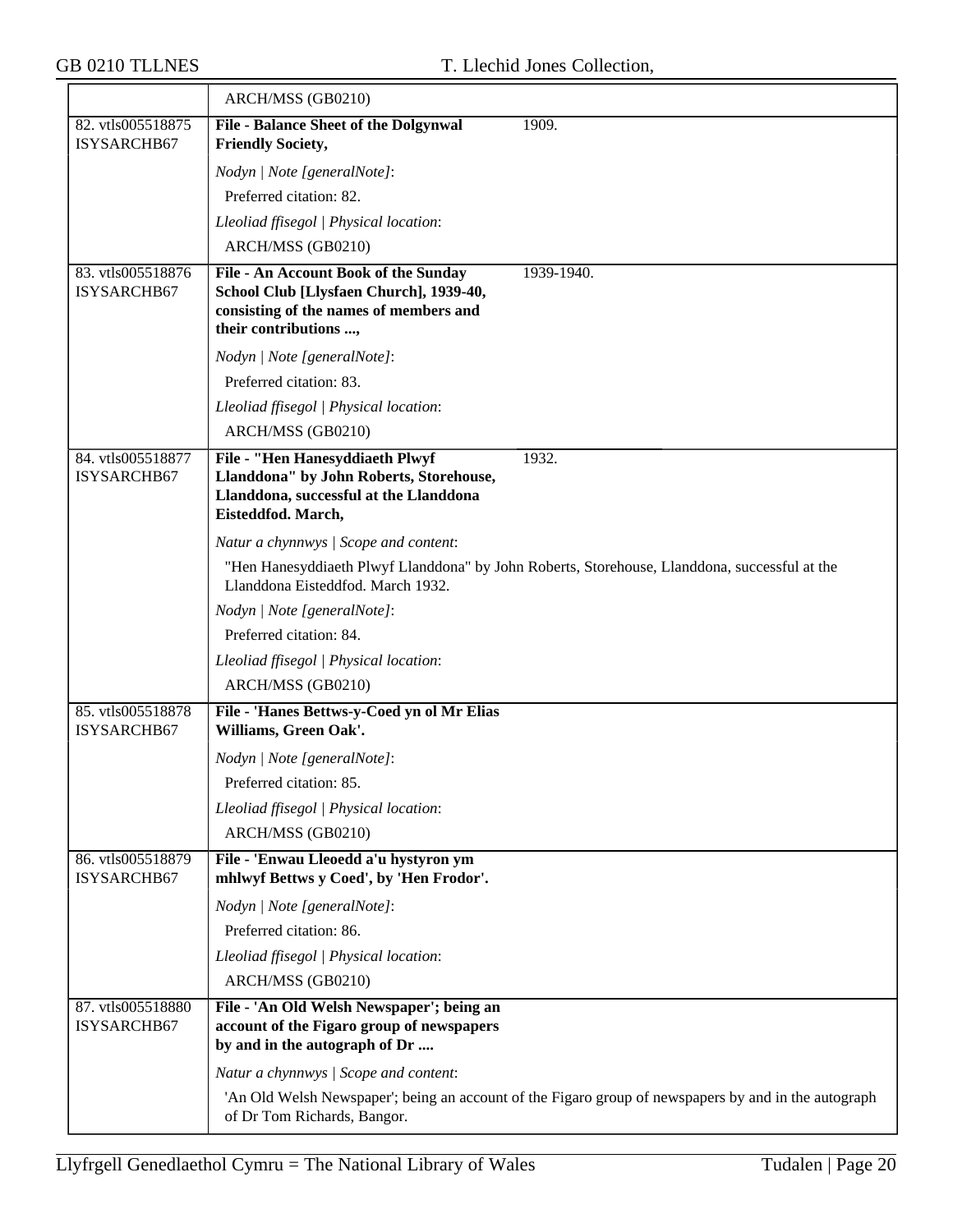|                                  | Nodyn   Note [generalNote]:                                                                                                                                                        |
|----------------------------------|------------------------------------------------------------------------------------------------------------------------------------------------------------------------------------|
|                                  | Preferred citation: 87.                                                                                                                                                            |
|                                  | Lleoliad ffisegol   Physical location:                                                                                                                                             |
|                                  | ARCH/MSS (GB0210)                                                                                                                                                                  |
| 88. vtls005518881<br>ISYSARCHB67 | File - 'Ymgyrch Iechyd' a paper broadcast<br>1937.<br>by John Rowland, Chairman of the Welsh<br>Board of Health, 30 Sept,                                                          |
|                                  | Natur a chynnwys / Scope and content:                                                                                                                                              |
|                                  | Typescript.                                                                                                                                                                        |
|                                  | Nodyn   Note [generalNote]:                                                                                                                                                        |
|                                  | Preferred citation: 88.                                                                                                                                                            |
|                                  | Lleoliad ffisegol   Physical location:                                                                                                                                             |
|                                  | ARCH/MSS (GB0210)                                                                                                                                                                  |
| 89. vtls005518882                | 1872.<br>File - A Volume of extracts from poetry                                                                                                                                   |
| ISYSARCHB67                      | and prose. The volume belonged to E. R.<br>Williams, Harrogate, in,                                                                                                                |
|                                  | Natur a chynnwys / Scope and content:                                                                                                                                              |
|                                  | A Volume of extracts from poetry and prose. The volume belonged to E. R. Williams, Harrogate, in<br>1872.                                                                          |
|                                  | Nodyn   Note [generalNote]:                                                                                                                                                        |
|                                  | Preferred citation: 89.                                                                                                                                                            |
|                                  | Lleoliad ffisegol   Physical location:                                                                                                                                             |
|                                  | ARCH/MSS (GB0210)                                                                                                                                                                  |
| 90. vtls005518883                | File - The Pedigree of the Family of Llwyd                                                                                                                                         |
| ISYSARCHB67                      | of Rhiwaedog taken from Archaeologia<br>Cambrensis.                                                                                                                                |
|                                  | Nodyn   Note [generalNote]:                                                                                                                                                        |
|                                  | Preferred citation: 90.                                                                                                                                                            |
|                                  | Lleoliad ffisegol   Physical location:                                                                                                                                             |
|                                  | ARCH/MSS (GB0210)                                                                                                                                                                  |
| 91. vtls005518884<br>ISYSARCHB67 | 1800.<br>File - Two Folios in the autograph of<br>the Reverend David Roberts, Rector of                                                                                            |
|                                  | Llanddeiniolen, containing a reference to<br>the attempt by ,                                                                                                                      |
|                                  | Natur a chynnwys / Scope and content:                                                                                                                                              |
|                                  | Two Folios in the autograph of the Reverend David Roberts, Rector of Llanddeiniolen, containing a<br>reference to the attempt by a lunatic on the life of George III. 15 May 1800. |
|                                  | Nodyn   Note [generalNote]:                                                                                                                                                        |
|                                  | Preferred citation: 91.                                                                                                                                                            |
|                                  | Lleoliad ffisegol   Physical location:                                                                                                                                             |
|                                  | ARCH/MSS (GB0210)                                                                                                                                                                  |
| 92. vtls005518885<br>ISYSARCHB67 | File - A Genealogical Account of the<br><b>Families of Penrhyn and Cochwillan</b><br>compiled  in the year 1764 by  John                                                           |
|                                  | Natur a chynnwys / Scope and content:                                                                                                                                              |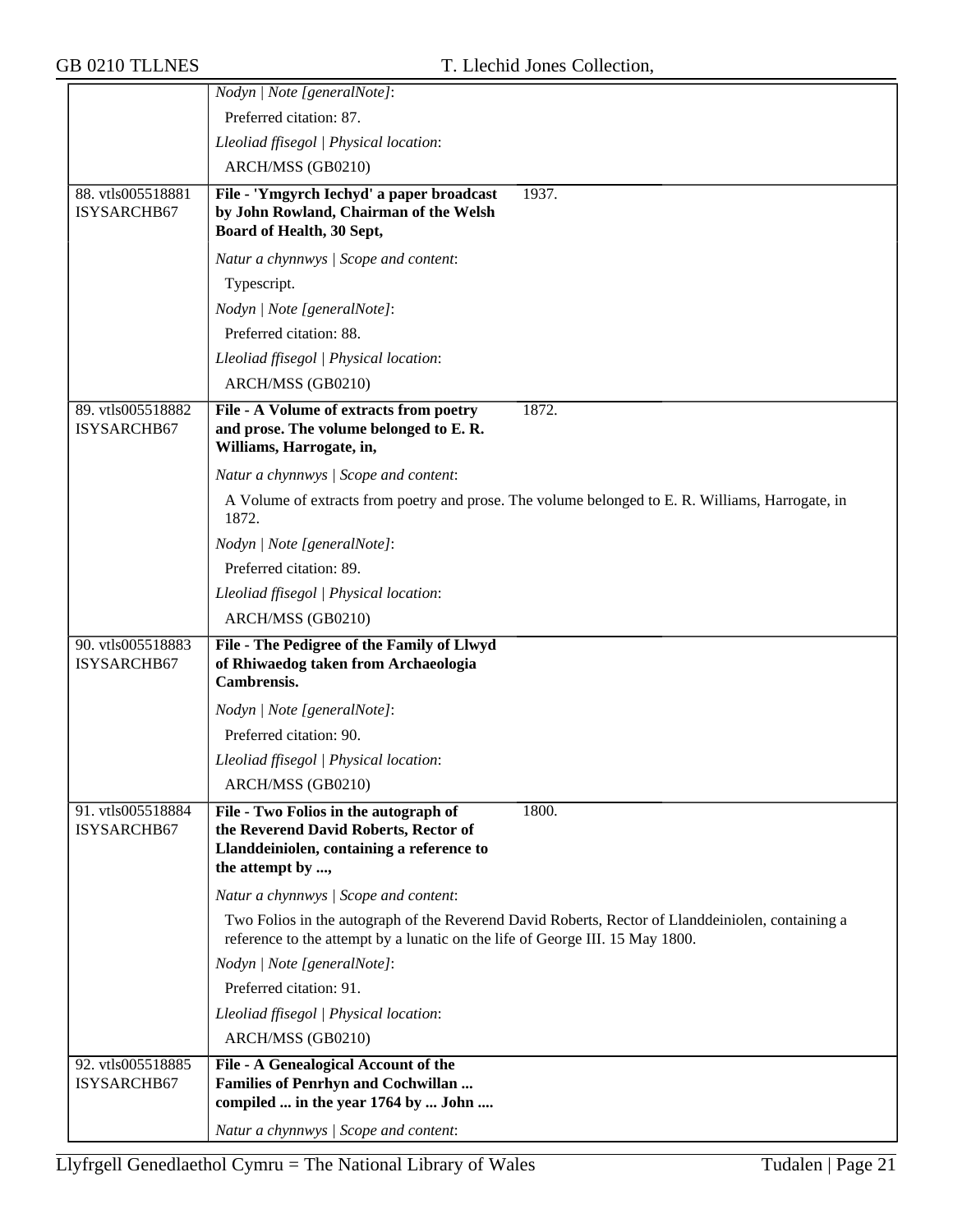| A Genealogical Account of the Families of Penrhyn and Cochwillan  compiled  in the year 1764 by<br>John Thomas  Beaumaris copied by T. Llechid Jones. |
|-------------------------------------------------------------------------------------------------------------------------------------------------------|
| $\mid Nodyn \mid Note [generalNote]:$                                                                                                                 |
| Preferred citation: 92.                                                                                                                               |
| Lleoliad ffisegol   Physical location:                                                                                                                |
| ARCH/MSS (GB0210)                                                                                                                                     |

## **Cyfres | Series 93-103. vtls005518886 ISYSARCHB67: Sermons,**

Dyddiad | Date: [c. 1700]-1888. (dyddiad creu) | (date of creation)

Lleoliad ffisegol | Physical location: ARCH/MSS (GB0210)

Nodyn | Note [generalNote]:

Preferred citation: 93-103.

| FFeil / rhestr eitemau   File / item list |                                                                                                                                                       |                    |                                               |
|-------------------------------------------|-------------------------------------------------------------------------------------------------------------------------------------------------------|--------------------|-----------------------------------------------|
| Cod cyfeirnod<br>Reference code           | Teitl   Title                                                                                                                                         | Dyddiadau   Dates  | Disgrifiad ffisegol   Physical<br>description |
| 93. vtls005518887<br>ISYSARCHB67          | File - A Sermon preached in some Parish<br>Church about 1700, from the library of<br>Coed Coch, Abergele,                                             | $[c. 1700]$ .      |                                               |
|                                           | Nodyn   Note [generalNote]:                                                                                                                           |                    |                                               |
|                                           | Preferred citation: 93.                                                                                                                               |                    |                                               |
|                                           | Lleoliad ffisegol   Physical location:                                                                                                                |                    |                                               |
|                                           | ARCH/MSS (GB0210)                                                                                                                                     |                    |                                               |
| 94. vtls005518888<br>ISYSARCHB67          | File - A Sermon on Restitution possibly by<br>the Reverend Hope Wynne Eyton, MA,<br>Vicar of Mold. c,                                                 | $[c. 1802]$ .      |                                               |
|                                           | Natur a chynnwys / Scope and content:                                                                                                                 |                    |                                               |
|                                           | A Sermon on Restitution possibly by the Reverend Hope Wynne Eyton, MA, Vicar of Mold. c. 1802.                                                        |                    |                                               |
|                                           | Nodyn   Note [generalNote]:                                                                                                                           |                    |                                               |
|                                           | Preferred citation: 94.                                                                                                                               |                    |                                               |
|                                           | Lleoliad ffisegol   Physical location:                                                                                                                |                    |                                               |
|                                           | ARCH/MSS (GB0210)                                                                                                                                     |                    |                                               |
| 95. vtls005518889<br>ISYSARCHB67          | File - A Sermon on the Epistle to the<br>Galatians chapter 5 verse 22 by ? the Rev.<br>John Hughes afterwards the ,                                   | $[c. 1810-1811]$ . |                                               |
|                                           | Natur a chynnwys / Scope and content:                                                                                                                 |                    |                                               |
|                                           | A Sermon on the Epistle to the Galatians chapter 5 verse 22 by ? the Rev. John Hughes afterwards the<br>Ven. John Hughes, Llanbadarnfawr. c. 1810-11. |                    |                                               |
|                                           | Nodyn   Note [generalNote]:                                                                                                                           |                    |                                               |
|                                           | Preferred citation: 95.                                                                                                                               |                    |                                               |
|                                           | Lleoliad ffisegol   Physical location:                                                                                                                |                    |                                               |
|                                           | ARCH/MSS (GB0210)                                                                                                                                     |                    |                                               |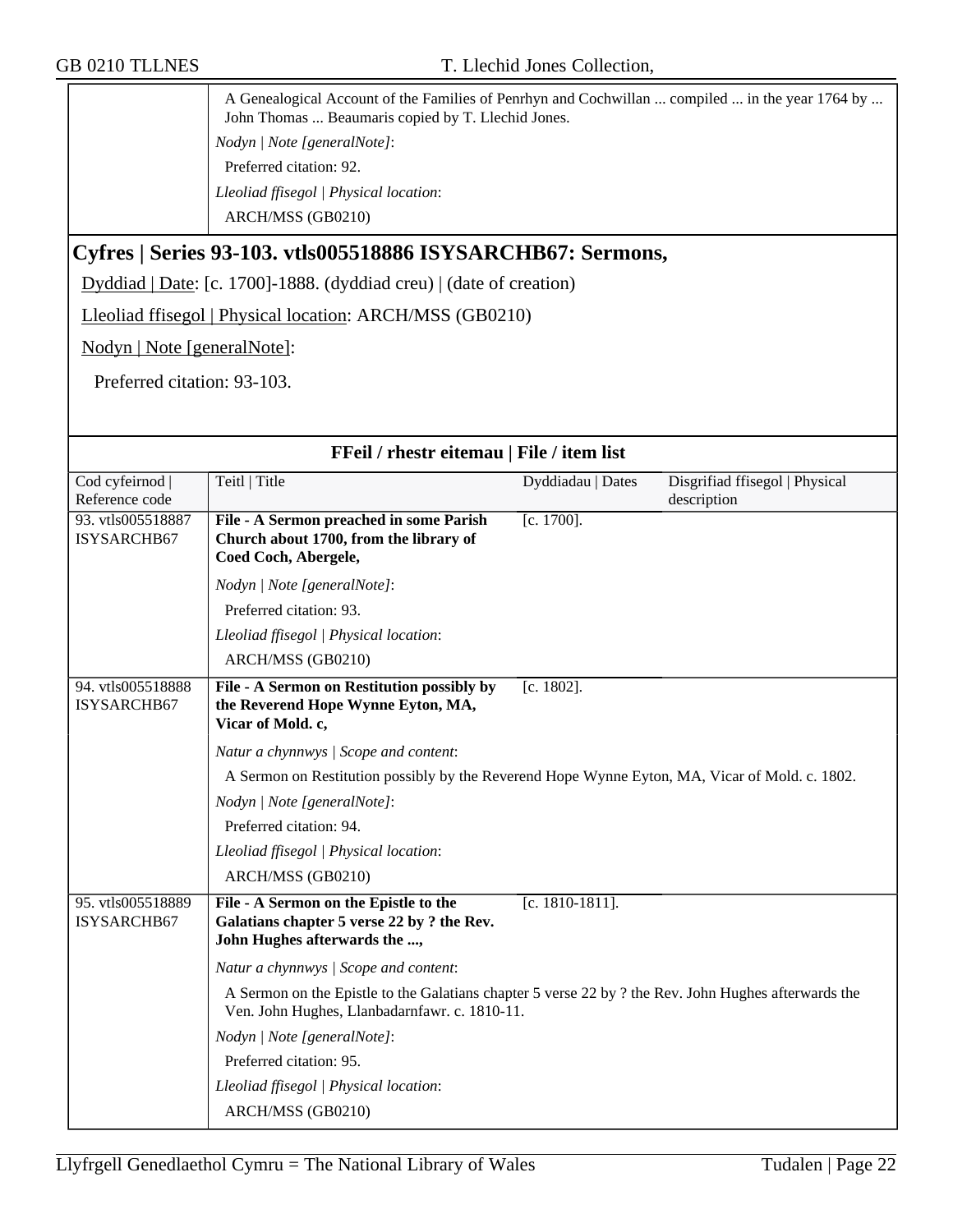| 96. vtls005518890                    | $[c. 1820]$ .<br>File - A Volume of sermons preached at                                                                                                                                                                   |
|--------------------------------------|---------------------------------------------------------------------------------------------------------------------------------------------------------------------------------------------------------------------------|
| ISYSARCHB67                          | Bethesda, etc c,                                                                                                                                                                                                          |
|                                      | Natur a chynnwys / Scope and content:                                                                                                                                                                                     |
|                                      | A Volume of sermons preached at Bethesda, etc., c. 1820.                                                                                                                                                                  |
|                                      | Nodyn   Note [generalNote]:                                                                                                                                                                                               |
|                                      | Preferred citation: 96.                                                                                                                                                                                                   |
|                                      | Lleoliad ffisegol   Physical location:                                                                                                                                                                                    |
|                                      | ARCH/MSS (GB0210)                                                                                                                                                                                                         |
| 97. vtls005518891                    | File - A Sermon on the Book of Proverbs,<br>1827-1845.                                                                                                                                                                    |
| ISYSARCHB67                          | <b>Chapter XXX verses 8-9, probably</b><br>preached by the Reverend Edward Jones,                                                                                                                                         |
|                                      | MA, Llandegai ,                                                                                                                                                                                                           |
|                                      | Natur a chynnwys / Scope and content:                                                                                                                                                                                     |
|                                      | A Sermon on the Book of Proverbs, Chapter XXX verses 8-9, probably preached by the Reverend<br>Edward Jones, MA, Llandegai. 1827-45.                                                                                      |
|                                      | Nodyn   Note [generalNote]:                                                                                                                                                                                               |
|                                      | Preferred citation: 97.                                                                                                                                                                                                   |
|                                      | Lleoliad ffisegol   Physical location:                                                                                                                                                                                    |
|                                      | ARCH/MSS (GB0210)                                                                                                                                                                                                         |
| 98. vtls005518892<br>ISYSARCHB67     | File - A Volume of sermons in the<br>1829-1830.<br>autograph of Timothy Thomas, Rhuddlan.                                                                                                                                 |
|                                      | 1829-30,                                                                                                                                                                                                                  |
|                                      | Nodyn   Note [generalNote]:                                                                                                                                                                                               |
|                                      | Preferred citation: 98.                                                                                                                                                                                                   |
|                                      | Lleoliad ffisegol   Physical location:                                                                                                                                                                                    |
|                                      | ARCH/MSS (GB0210)                                                                                                                                                                                                         |
| 99. vtls005518893<br>ISYSARCHB67     | File - Sermons (41) preached at<br>1847-1888.<br>Llansaintffraid during the years 1847-88,                                                                                                                                |
|                                      | Nodyn   Note [generalNote]:                                                                                                                                                                                               |
|                                      | Preferred citation: 99.                                                                                                                                                                                                   |
|                                      | Lleoliad ffisegol   Physical location:                                                                                                                                                                                    |
|                                      | ARCH/MSS (GB0210)                                                                                                                                                                                                         |
| 100.<br>vtls005518894<br>ISYSARCHB67 | File - A Sermon on the gospel according<br>$[1800x1849]$ .<br>to Saint Matthew, Chapter 6 verses 11-13,<br>possibly by the Reverend James Price,<br>once ,                                                                |
|                                      | Natur a chynnwys / Scope and content:                                                                                                                                                                                     |
|                                      | A Sermon on the gospel according to Saint Matthew, Chapter 6 verses 11-13, possibly by the Reverend<br>James Price, once of Pwllycrochan, who became Rector of Llanfechain in 1800; but probably by a curate.<br>c. 1849. |
|                                      | Nodyn   Note [generalNote]:                                                                                                                                                                                               |
|                                      | Preferred citation: 100.                                                                                                                                                                                                  |
|                                      | Lleoliad ffisegol   Physical location:                                                                                                                                                                                    |
|                                      | ARCH/MSS (GB0210)                                                                                                                                                                                                         |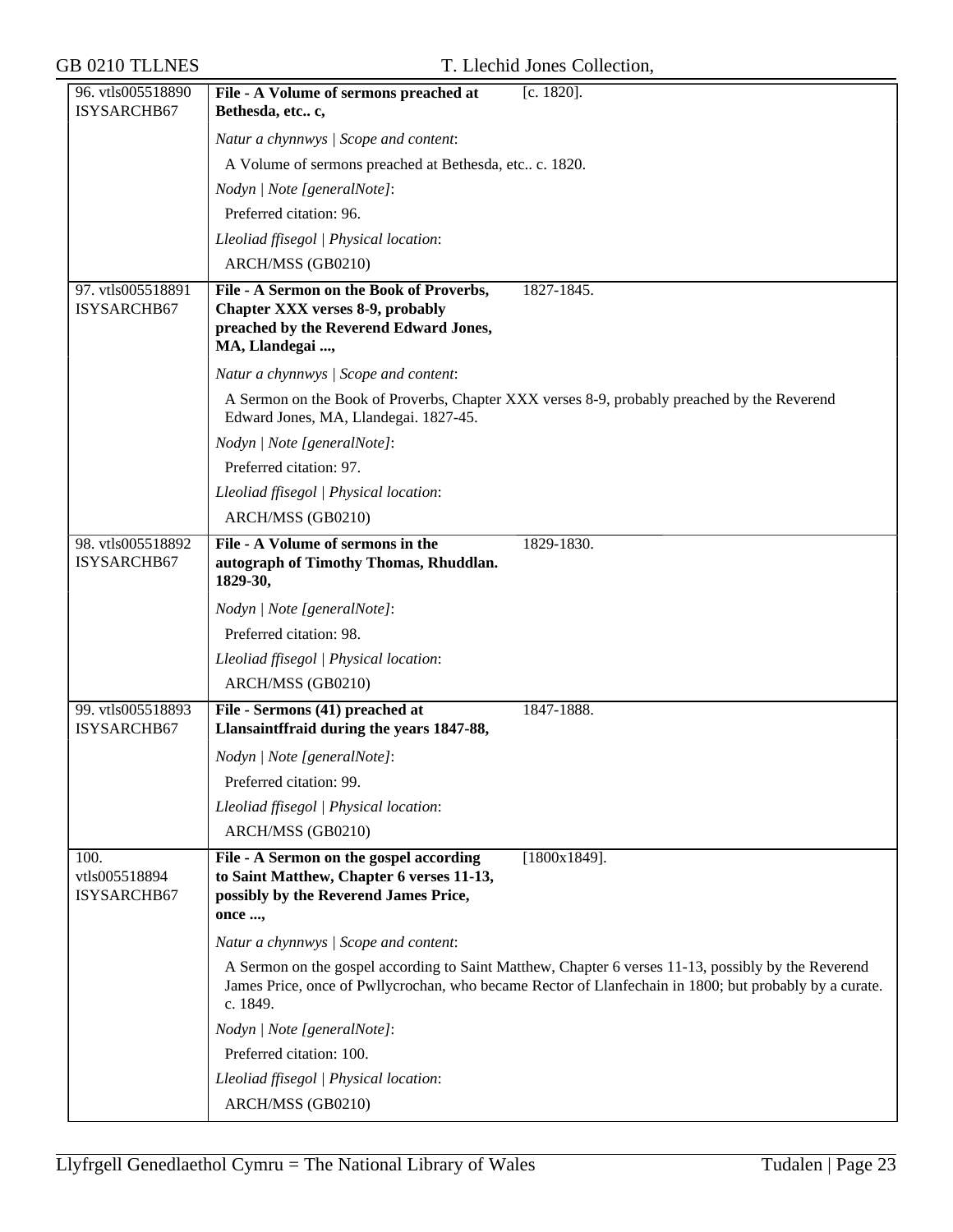| <b>GB 0210 TLLNES</b>                |                                                                                                                                                                                                              | T. Llechid Jones Collection, |                                               |
|--------------------------------------|--------------------------------------------------------------------------------------------------------------------------------------------------------------------------------------------------------------|------------------------------|-----------------------------------------------|
| 101.<br>vtls005518895<br>ISYSARCHB67 | File - A Sermon by the Reverend Matthews<br>Hughes, Plas-yn-Llysfaen, Llanfwrog<br>dated,                                                                                                                    | 1849.                        |                                               |
|                                      | Natur a chynnwys / Scope and content:                                                                                                                                                                        |                              |                                               |
|                                      | A Sermon by the Reverend Matthews Hughes, Plas-yn-Llysfaen, Llanfwrog dated 1849.                                                                                                                            |                              |                                               |
|                                      | Nodyn   Note [generalNote]:                                                                                                                                                                                  |                              |                                               |
|                                      | Preferred citation: 101.                                                                                                                                                                                     |                              |                                               |
|                                      | Lleoliad ffisegol   Physical location:                                                                                                                                                                       |                              |                                               |
|                                      | ARCH/MSS (GB0210)                                                                                                                                                                                            |                              |                                               |
| 102.<br>vtls005518896<br>ISYSARCHB67 | File - Sermons (5) in the same autograph.<br>c,                                                                                                                                                              | $[c. 1872]$ .                |                                               |
|                                      | Natur a chynnwys / Scope and content:                                                                                                                                                                        |                              |                                               |
|                                      | Sermons (5) in the same autograph. c. 1872.                                                                                                                                                                  |                              |                                               |
|                                      | Nodyn   Note [generalNote]:                                                                                                                                                                                  |                              |                                               |
|                                      | Preferred citation: 102.                                                                                                                                                                                     |                              |                                               |
|                                      | Lleoliad ffisegol   Physical location:                                                                                                                                                                       |                              |                                               |
|                                      | ARCH/MSS (GB0210)                                                                                                                                                                                            |                              |                                               |
| 103.<br>vtls005518897<br>ISYSARCHB67 | File - A Sermon after the burial of John<br>Worsley, Sexton of Stoak, Cheshire, 27<br>July 1873, by the Reverend Elis Price ,                                                                                | 1873.                        |                                               |
|                                      | Natur a chynnwys / Scope and content:                                                                                                                                                                        |                              |                                               |
|                                      | A Sermon after the burial of John Worsley, Sexton of Stoak, Cheshire, 27 July 1873, by the Reverend<br>Elis Price, with corrections by the Reverend Charles Kingsley made at Eversley Rectory. 28 Dec. 1873. |                              |                                               |
|                                      | Nodyn   Note [generalNote]:                                                                                                                                                                                  |                              |                                               |
|                                      | Preferred citation: 103.                                                                                                                                                                                     |                              |                                               |
|                                      | Lleoliad ffisegol   Physical location:                                                                                                                                                                       |                              |                                               |
|                                      | ARCH/MSS (GB0210)                                                                                                                                                                                            |                              |                                               |
| figures, 1907 and undated,           | Cyfres   Series 104-105. vtls005518898 ISYSARCHB67: Papers relating to North Wales                                                                                                                           |                              |                                               |
|                                      | Dyddiad   Date: 1907. (dyddiad creu)   (date of creation)                                                                                                                                                    |                              |                                               |
|                                      | Lleoliad ffisegol   Physical location: ARCH/MSS (GB0210)                                                                                                                                                     |                              |                                               |
| Nodyn   Note [generalNote]:          |                                                                                                                                                                                                              |                              |                                               |
| Preferred citation: 104-105.         |                                                                                                                                                                                                              |                              |                                               |
|                                      |                                                                                                                                                                                                              |                              |                                               |
|                                      | FFeil / rhestr eitemau   File / item list                                                                                                                                                                    |                              |                                               |
| Cod cyfeirnod  <br>Reference code    | Teitl   Title                                                                                                                                                                                                | Dyddiadau   Dates            | Disgrifiad ffisegol   Physical<br>description |
| 104.<br>vtls005518899<br>ISYSARCHB67 | File - An Essay entitled 'Bywyd a<br>Gweithiau Capt. Thomas Prys, Plasiolyn',<br>by 'Llywarch'.                                                                                                              |                              |                                               |
|                                      | Nodyn   Note [generalNote]:                                                                                                                                                                                  |                              |                                               |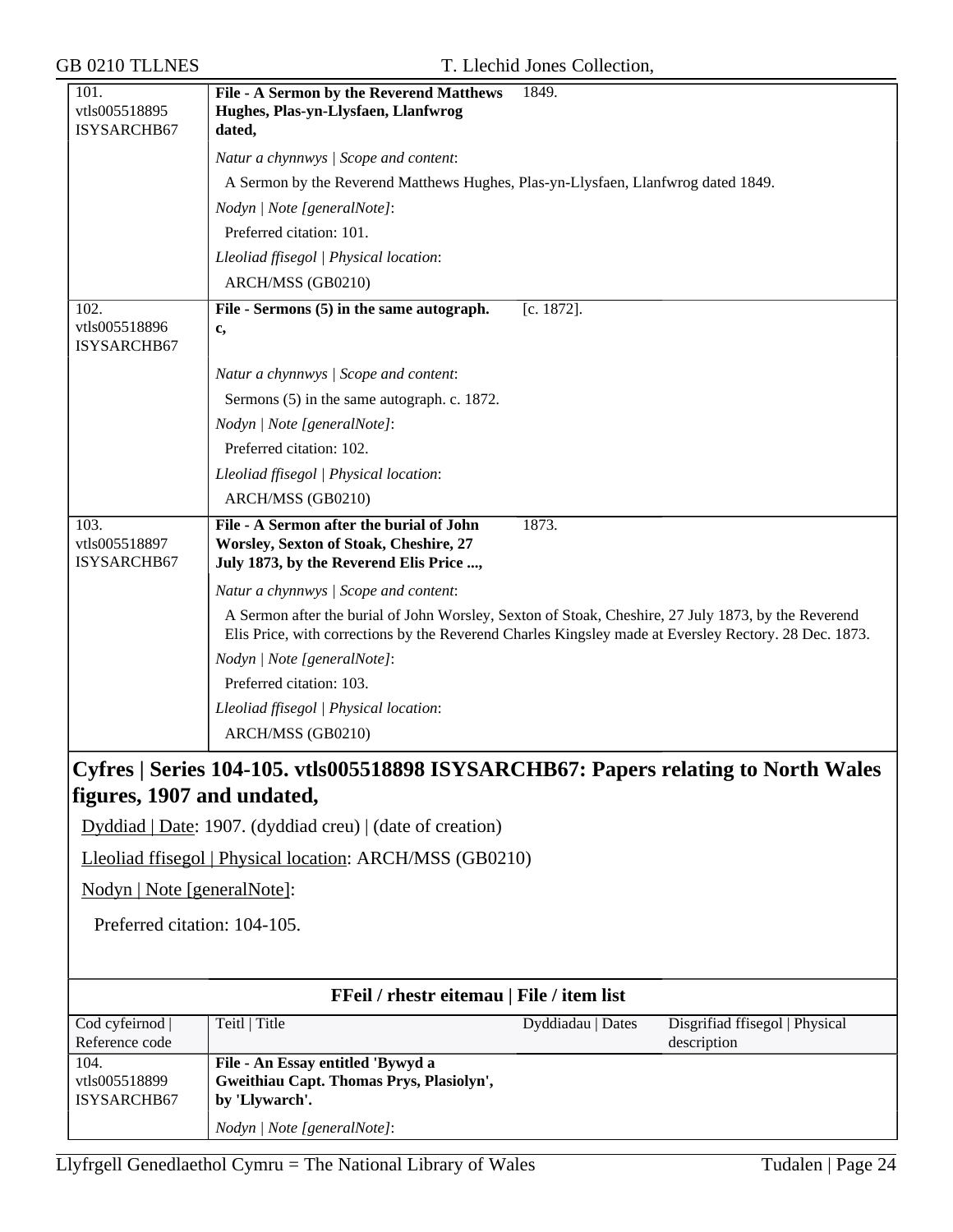|                                                                | Preferred citation: 104.                                                                                                              |                   |                                               |
|----------------------------------------------------------------|---------------------------------------------------------------------------------------------------------------------------------------|-------------------|-----------------------------------------------|
|                                                                | Lleoliad ffisegol   Physical location:                                                                                                |                   |                                               |
|                                                                | ARCH/MSS (GB0210)                                                                                                                     |                   |                                               |
| 104a.<br>vtls005518900<br>ISYSARCHB67                          | File - 'Y Parch. Morris Hughes, Pentraeth,<br>Môn' - copied from Y Clorianydd. 21 Nov,                                                | 1907.             |                                               |
|                                                                | Nodyn   Note [generalNote]:                                                                                                           |                   |                                               |
|                                                                | Preferred citation: 104a.                                                                                                             |                   |                                               |
|                                                                | Lleoliad ffisegol   Physical location:                                                                                                |                   |                                               |
|                                                                | ARCH/MSS (GB0210)                                                                                                                     |                   |                                               |
| 105.<br>vtls005518901<br>ISYSARCHB67                           | File - Verses by the Reverend R. H.<br>Matthews Hughes, Plas-yn-Llysfaen.                                                             |                   |                                               |
|                                                                | Nodyn   Note [generalNote]:                                                                                                           |                   |                                               |
|                                                                | Preferred citation: 105.                                                                                                              |                   |                                               |
|                                                                | Lleoliad ffisegol   Physical location:                                                                                                |                   |                                               |
|                                                                | ARCH/MSS (GB0210)                                                                                                                     |                   |                                               |
| 106.<br>vtls005518903<br>ISYSARCHB67                           | File - A Notebook containing examples of<br>miscellaneous forms and petitions.                                                        |                   |                                               |
|                                                                | Nodyn   Note [generalNote]:                                                                                                           |                   |                                               |
|                                                                | Preferred citation: 106.                                                                                                              |                   |                                               |
|                                                                | Lleoliad ffisegol   Physical location:                                                                                                |                   |                                               |
|                                                                | ARCH/MSS (GB0210)                                                                                                                     |                   |                                               |
|                                                                | Cyfres   Series 107-111. vtls005518904 ISYSARCHB67: Papers relating to Ruthin<br><b>County School and Almshouses,</b>                 |                   |                                               |
|                                                                |                                                                                                                                       |                   |                                               |
| Dyddiad   Date: 1921-1943. (dyddiad creu)   (date of creation) |                                                                                                                                       |                   |                                               |
|                                                                | Lleoliad ffisegol   Physical location: ARCH/MSS (GB0210)                                                                              |                   |                                               |
| Nodyn   Note [generalNote]:                                    |                                                                                                                                       |                   |                                               |
| Preferred citation: 107-111.                                   |                                                                                                                                       |                   |                                               |
|                                                                |                                                                                                                                       |                   |                                               |
|                                                                | FFeil / rhestr eitemau   File / item list                                                                                             |                   |                                               |
| Cod cyfeirnod<br>Reference code                                | Teitl   Title                                                                                                                         | Dyddiadau   Dates | Disgrifiad ffisegol   Physical<br>description |
| 107.<br>vtls005518905<br>ISYSARCHB67                           | <b>File - Central Welsh Board. School</b><br><b>Certificate of Elizabeth Beryl Dolben Jones</b><br>of Ruthin County School for Girls, | 1921.             |                                               |
|                                                                | Nodyn   Note [generalNote]:                                                                                                           |                   |                                               |
|                                                                | Preferred citation: 107.                                                                                                              |                   |                                               |
|                                                                | Lleoliad ffisegol   Physical location:                                                                                                |                   |                                               |
|                                                                | ARCH/MSS (GB0210)                                                                                                                     |                   |                                               |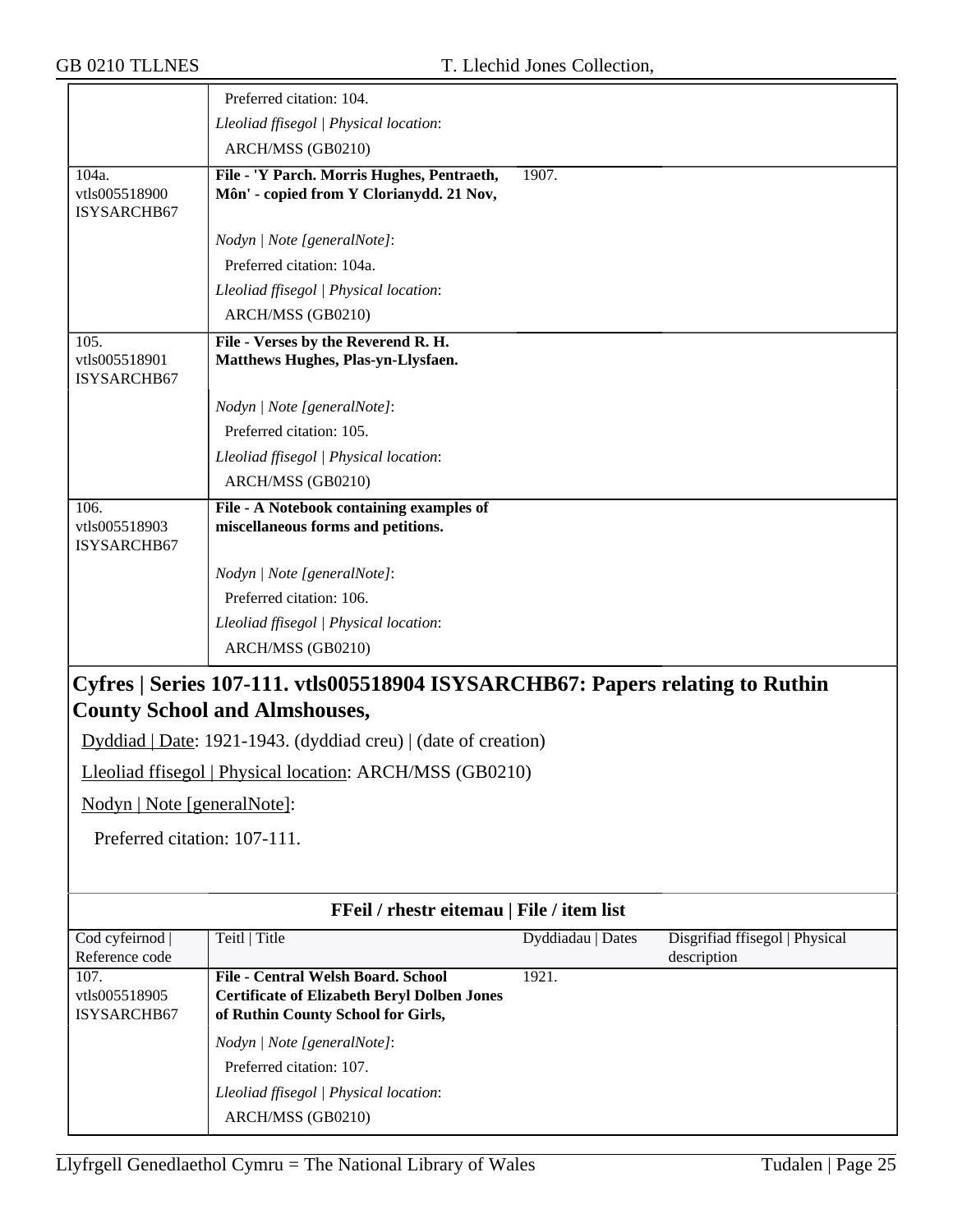| 107a.<br>vtls005518906               | File - Report of a meeting of the Governors<br>1936.<br>of Ruthin County School, held at Ruthin.                                                                             |
|--------------------------------------|------------------------------------------------------------------------------------------------------------------------------------------------------------------------------|
| ISYSARCHB67                          | 17 Nov,                                                                                                                                                                      |
|                                      | Natur a chynnwys / Scope and content:                                                                                                                                        |
|                                      | Cyclostyled.                                                                                                                                                                 |
|                                      | Nodyn   Note [generalNote]:                                                                                                                                                  |
|                                      | Preferred citation: 107a.                                                                                                                                                    |
|                                      | Lleoliad ffisegol   Physical location:                                                                                                                                       |
|                                      | ARCH/MSS (GB0210)                                                                                                                                                            |
| 108.                                 | <b>File - List of applicants for Special</b><br>1939.                                                                                                                        |
| vtls005518907<br>ISYSARCHB67         | Places at Ruthin County School for 1939.<br>Typescript,                                                                                                                      |
|                                      | Nodyn   Note [generalNote]:                                                                                                                                                  |
|                                      | Preferred citation: 108.                                                                                                                                                     |
|                                      | Lleoliad ffisegol   Physical location:                                                                                                                                       |
|                                      | ARCH/MSS (GB0210)                                                                                                                                                            |
| 109.<br>vtls005518908<br>ISYSARCHB67 | File - Notice of two vacancies for males at<br>1941.<br>the Ruthin Almshouses,                                                                                               |
|                                      | Natur a chynnwys / Scope and content:                                                                                                                                        |
|                                      | Printed.                                                                                                                                                                     |
|                                      | Nodyn   Note [generalNote]:                                                                                                                                                  |
|                                      | Preferred citation: 109.                                                                                                                                                     |
|                                      | Lleoliad ffisegol   Physical location:                                                                                                                                       |
|                                      | ARCH/MSS (GB0210)                                                                                                                                                            |
| 110.<br>vtls005518909<br>ISYSARCHB67 | File - "1577", Gwasanaeth Ieuenctid<br>1942.<br>Urdd Gobaith Cymru a Cylchlythyr 1577.<br>Chwefror,                                                                          |
|                                      | Natur a chynnwys / Scope and content:                                                                                                                                        |
|                                      | "1577", Gwasanaeth Ieuenctid Urdd Gobaith Cymru a Cylchlythyr 1577. Chwefror 1942. Cyclostyled.                                                                              |
|                                      | Nodyn   Note [generalNote]:                                                                                                                                                  |
|                                      | Preferred citation: 110.                                                                                                                                                     |
|                                      | Lleoliad ffisegol   Physical location:                                                                                                                                       |
|                                      | ARCH/MSS (GB0210)                                                                                                                                                            |
| 111.<br>vtls005518910<br>ISYSARCHB67 | File - A Paper by Mr Williams, Head<br>1943.<br>Master of Ruthin, on the Circular (182) on<br>the Teaching of Welsh issued by ,                                              |
|                                      | Natur a chynnwys / Scope and content:                                                                                                                                        |
|                                      | A Paper by Mr Williams, Head Master of Ruthin, on the Circular (182) on the Teaching of Welsh issued<br>by the Welsh Department of the Board of Education. 1943. Typescript. |
|                                      | Nodyn   Note [generalNote]:                                                                                                                                                  |
|                                      | Preferred citation: 111.                                                                                                                                                     |
|                                      | Lleoliad ffisegol   Physical location:                                                                                                                                       |
|                                      | ARCH/MSS (GB0210)                                                                                                                                                            |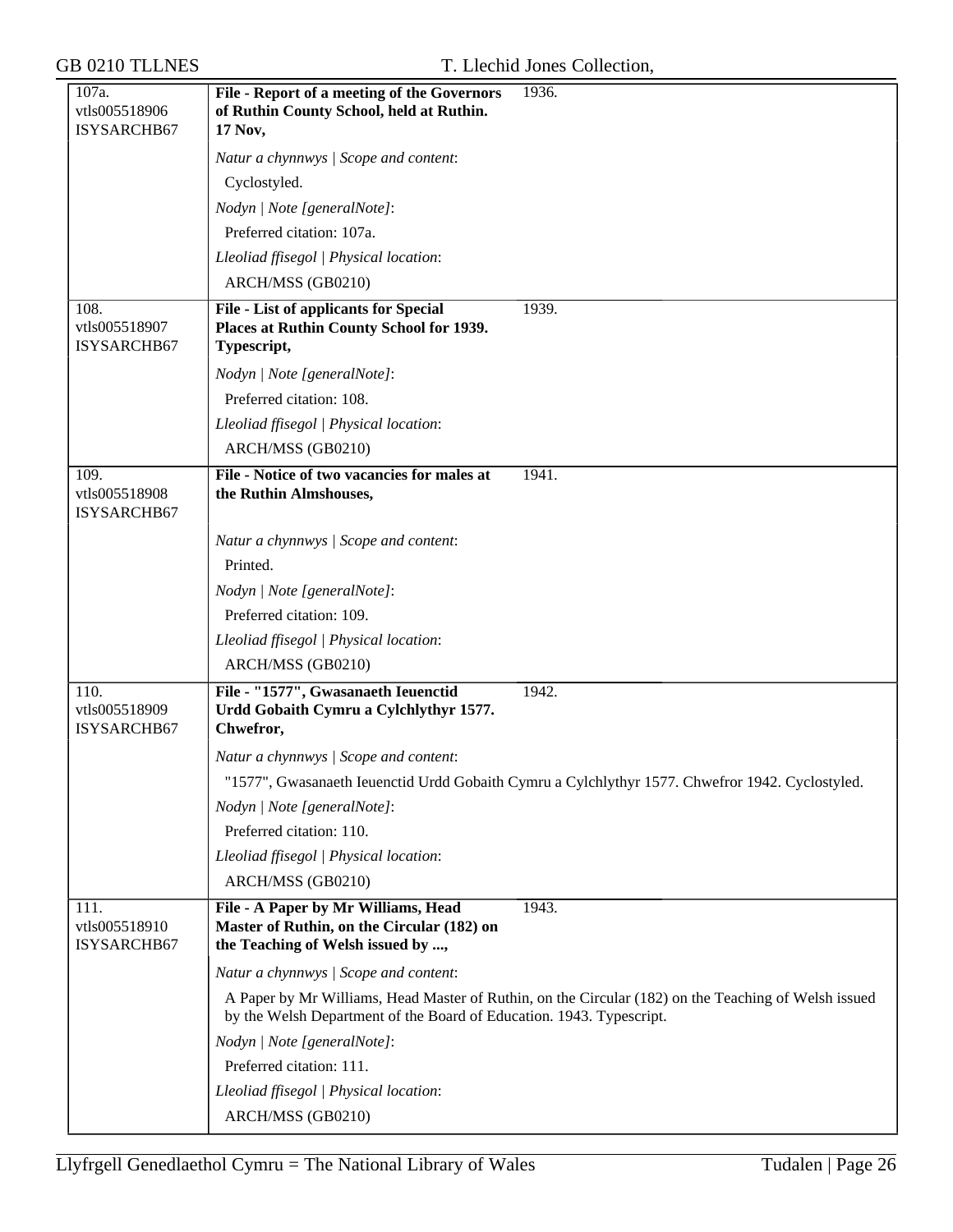# **Cyfres | Series 112-117. vtls005518911 ISYSARCHB67: Music,**

Dyddiad | Date: 1811-1817. (dyddiad creu) | (date of creation)

Lleoliad ffisegol | Physical location: ARCH/MSS (GB0210)

Nodyn | Note [generalNote]:

Preferred citation: 112-117.

| FFeil / rhestr eitemau   File / item list |                                                                                                                                                                                              |                   |                                               |
|-------------------------------------------|----------------------------------------------------------------------------------------------------------------------------------------------------------------------------------------------|-------------------|-----------------------------------------------|
| Cod cyfeirnod  <br>Reference code         | Teitl   Title                                                                                                                                                                                | Dyddiadau   Dates | Disgrifiad ffisegol   Physical<br>description |
| 112.<br>vtls005518912<br>ISYSARCHB67      | File - A Volume containing hymn-<br>tunes, psalm-tunes, anthems and a short<br>introduction to singing. The fly-leaf bears<br>the signatures of 'William Evans,                              | 1811-1817.        |                                               |
|                                           | Natur a chynnwys / Scope and content:                                                                                                                                                        |                   |                                               |
|                                           | A Volume containing hymn-tunes, psalm-tunes, anthems and a short introduction to singing. The fly-leaf<br>bears the signatures of 'William Evans, 1811' and 'William Roberts. Caerhun 1817'. |                   |                                               |
|                                           | Nodyn   Note [generalNote]:                                                                                                                                                                  |                   |                                               |
|                                           | Preferred citation: 112.                                                                                                                                                                     |                   |                                               |
|                                           | Lleoliad ffisegol   Physical location:                                                                                                                                                       |                   |                                               |
|                                           | ARCH/MSS (GB0210)                                                                                                                                                                            |                   |                                               |
| 113.<br>vtls005518913<br>ISYSARCHB67      | File - Chants composed by Dr Pring,<br>copied for the Reverend T. H. Cotton,<br>precentor of Bangor Cathedral.                                                                               |                   |                                               |
|                                           | Nodyn   Note [generalNote]:                                                                                                                                                                  |                   |                                               |
|                                           | Preferred citation: 113.                                                                                                                                                                     |                   |                                               |
|                                           | Lleoliad ffisegol   Physical location:                                                                                                                                                       |                   |                                               |
|                                           | ARCH/MSS (GB0210)                                                                                                                                                                            |                   |                                               |
| 114.<br>vtls005518914<br>ISYSARCHB67      | File - A Volume containing two Welsh<br>carols with words and music and a chant to<br>the Apostles' Creed.                                                                                   |                   |                                               |
|                                           | Nodyn   Note [generalNote]:                                                                                                                                                                  |                   |                                               |
|                                           | Preferred citation: 114.                                                                                                                                                                     |                   |                                               |
|                                           | Lleoliad ffisegol   Physical location:                                                                                                                                                       |                   |                                               |
|                                           | ARCH/MSS (GB0210)                                                                                                                                                                            |                   |                                               |
| 115.<br>vtls005518915<br>ISYSARCHB67      | File - One Sheet of music by John B. Jones<br>entitled 'Cyflawnder yn Amser'.                                                                                                                |                   |                                               |
|                                           | Nodyn   Note [generalNote]:                                                                                                                                                                  |                   |                                               |
|                                           | Preferred citation: 115.                                                                                                                                                                     |                   |                                               |
|                                           | Lleoliad ffisegol   Physical location:                                                                                                                                                       |                   |                                               |
|                                           | ARCH/MSS (GB0210)                                                                                                                                                                            |                   |                                               |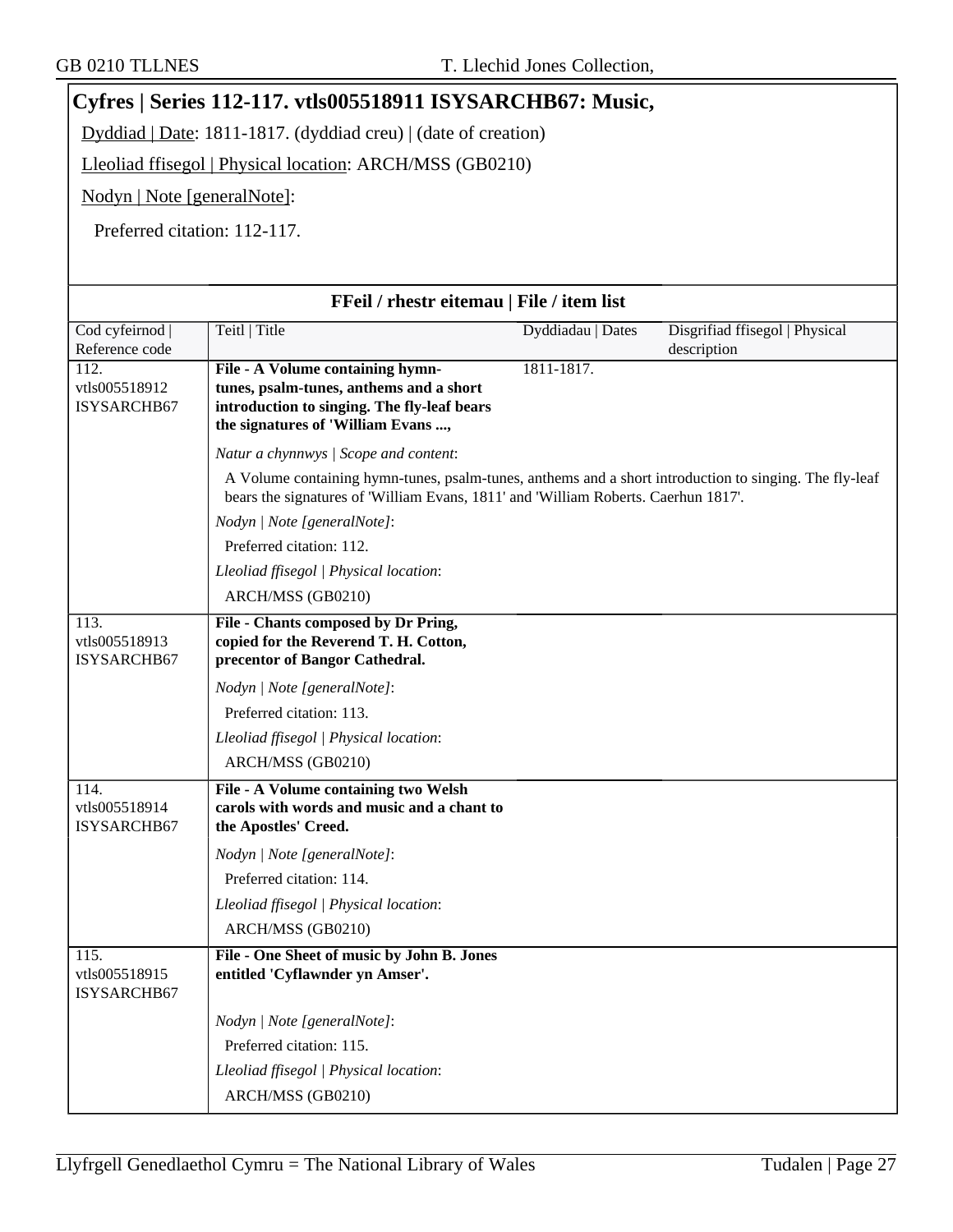| <b>GB 0210 TLLNES</b>                              |                                                                                                                                                                                       | T. Llechid Jones Collection, |                                               |
|----------------------------------------------------|---------------------------------------------------------------------------------------------------------------------------------------------------------------------------------------|------------------------------|-----------------------------------------------|
| 116.<br>vtls005518916<br>ISYSARCHB67               | File - An Old Welsh Air 'Breuddwyd<br>Rhysyn Bach' arranged by Arthur<br>Somervell. Tonic Solffa; Welsh words by<br>the Reverend Owen Davies                                          |                              |                                               |
|                                                    | Natur a chynnwys / Scope and content:                                                                                                                                                 |                              |                                               |
|                                                    | An Old Welsh Air 'Breuddwyd Rhysyn Bach' arranged by Arthur Somervell. Tonic Solffa; Welsh words<br>by the Reverend Owen Davies 'Eos Llechyd', English translation by Harold Boulton. |                              |                                               |
|                                                    | Nodyn   Note [generalNote]:                                                                                                                                                           |                              |                                               |
|                                                    | Preferred citation: 116.                                                                                                                                                              |                              |                                               |
|                                                    | Lleoliad ffisegol   Physical location:                                                                                                                                                |                              |                                               |
|                                                    | ARCH/MSS (GB0210)                                                                                                                                                                     |                              |                                               |
| 117.<br>vtls005518917<br>ISYSARCHB67               | File - Hymn Tune 'Rimington' in tonic<br>solffa.                                                                                                                                      |                              |                                               |
|                                                    | Nodyn   Note [generalNote]:                                                                                                                                                           |                              |                                               |
|                                                    | Preferred citation: 117.                                                                                                                                                              |                              |                                               |
|                                                    | Lleoliad ffisegol   Physical location:                                                                                                                                                |                              |                                               |
|                                                    | ARCH/MSS (GB0210)                                                                                                                                                                     |                              |                                               |
| 118.<br>vtls005518919<br>ISYSARCHB67               | File - A Few miscellaneous manuscripts.                                                                                                                                               |                              |                                               |
|                                                    | Nodyn   Note [generalNote]:                                                                                                                                                           |                              |                                               |
|                                                    | Preferred citation: 118.                                                                                                                                                              |                              |                                               |
|                                                    | Lleoliad ffisegol   Physical location:                                                                                                                                                |                              |                                               |
|                                                    | ARCH/MSS (GB0210)                                                                                                                                                                     |                              |                                               |
|                                                    | Cyfres   Series 119-128. vtls005518920 ISYSARCHB67: Press cuttings,                                                                                                                   |                              |                                               |
|                                                    | Dyddiad   Date: 1890-1934. (dyddiad creu)   (date of creation)                                                                                                                        |                              |                                               |
|                                                    | Lleoliad ffisegol   Physical location: ARCH/MSS (GB0210)                                                                                                                              |                              |                                               |
| Nodyn   Note [generalNote]:                        |                                                                                                                                                                                       |                              |                                               |
|                                                    |                                                                                                                                                                                       |                              |                                               |
| Preferred citation: 119-128.                       |                                                                                                                                                                                       |                              |                                               |
|                                                    | FFeil / rhestr eitemau   File / item list                                                                                                                                             |                              |                                               |
| Cod cyfeirnod<br>Reference code                    | Teitl   Title                                                                                                                                                                         | Dyddiadau   Dates            | Disgrifiad ffisegol   Physical<br>description |
| $\overline{119}$ .<br>vtls005518921<br>ISYSARCHB67 | File - A Volume of press-cuttings,<br>historical, biographical and literary,                                                                                                          | 1890-1913.                   |                                               |
|                                                    | Nodyn   Note [generalNote]:                                                                                                                                                           |                              |                                               |
|                                                    | Preferred citation: 119.                                                                                                                                                              |                              |                                               |
|                                                    | Lleoliad ffisegol   Physical location:                                                                                                                                                |                              |                                               |
|                                                    | ARCH/MSS (GB0210)                                                                                                                                                                     |                              |                                               |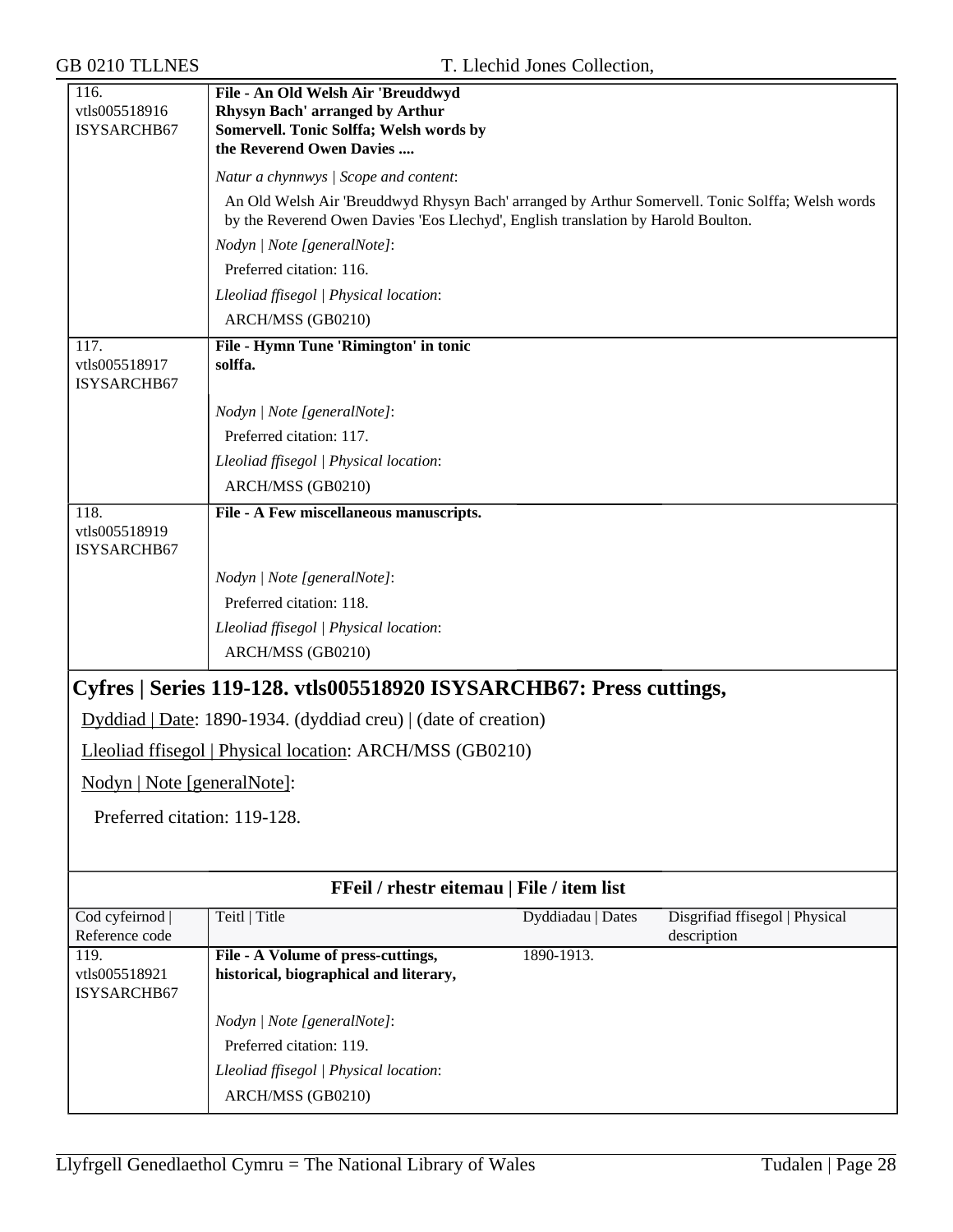| 120.<br>vtls005518922<br>ISYSARCHB67               | File - A Volume of press-cuttings<br>relating chiefly to the Welsh Church<br>Disestablishment Bill and to the Diocese of | 1895.      |
|----------------------------------------------------|--------------------------------------------------------------------------------------------------------------------------|------------|
|                                                    | St Asaph. 1895 ,<br>Nodyn   Note [generalNote]:                                                                          |            |
|                                                    | Preferred citation: 120.                                                                                                 |            |
|                                                    | Lleoliad ffisegol   Physical location:                                                                                   |            |
|                                                    | ARCH/MSS (GB0210)                                                                                                        |            |
| $121-3.$                                           | File - Volumes of press-cuttings relating to                                                                             | 1901-1905. |
| vtls005518923<br>ISYSARCHB67                       | Old Manchester. 1901-5,                                                                                                  |            |
|                                                    | Nodyn   Note [generalNote]:                                                                                              |            |
|                                                    | Preferred citation: 121-3.                                                                                               |            |
|                                                    | Lleoliad ffisegol   Physical location:                                                                                   |            |
|                                                    | ARCH/MSS (GB0210)                                                                                                        |            |
| 124.<br>vtls005518924<br>ISYSARCHB67               | File - A Volume of press-cuttings relating<br>to the Church in North Wales. 1902-25,                                     | 1902-1925. |
|                                                    | Nodyn   Note [generalNote]:                                                                                              |            |
|                                                    | Preferred citation: 124.                                                                                                 |            |
|                                                    | Lleoliad ffisegol   Physical location:                                                                                   |            |
|                                                    | ARCH/MSS (GB0210)                                                                                                        |            |
| $\overline{125}$ .<br>vtls005518925<br>ISYSARCHB67 | File - Press-cuttings relating to the<br><b>Education Act,</b>                                                           | 1902.      |
|                                                    | Nodyn   Note [generalNote]:                                                                                              |            |
|                                                    | Preferred citation: 125.                                                                                                 |            |
|                                                    | Lleoliad ffisegol   Physical location:                                                                                   |            |
|                                                    | ARCH/MSS (GB0210)                                                                                                        |            |
| 126.<br>vtls005518926<br>ISYSARCHB67               | File - The History and Antiquities of the<br>Parish of Llanfair DC by E. Powell, 1913.<br>Press-cuttings,                | 1913.      |
|                                                    | Nodyn   Note [generalNote]:                                                                                              |            |
|                                                    | Preferred citation: 126.                                                                                                 |            |
|                                                    | Lleoliad ffisegol   Physical location:                                                                                   |            |
|                                                    | ARCH/MSS (GB0210)                                                                                                        |            |
| 127.<br>vtls005518927<br>ISYSARCHB67               | <b>File - Press-cuttings relating to St</b><br>Winifride's Well, Holywell,                                               | 1917.      |
|                                                    | Nodyn   Note [generalNote]:                                                                                              |            |
|                                                    | Preferred citation: 127.                                                                                                 |            |
|                                                    | Lleoliad ffisegol   Physical location:                                                                                   |            |
|                                                    | ARCH/MSS (GB0210)                                                                                                        |            |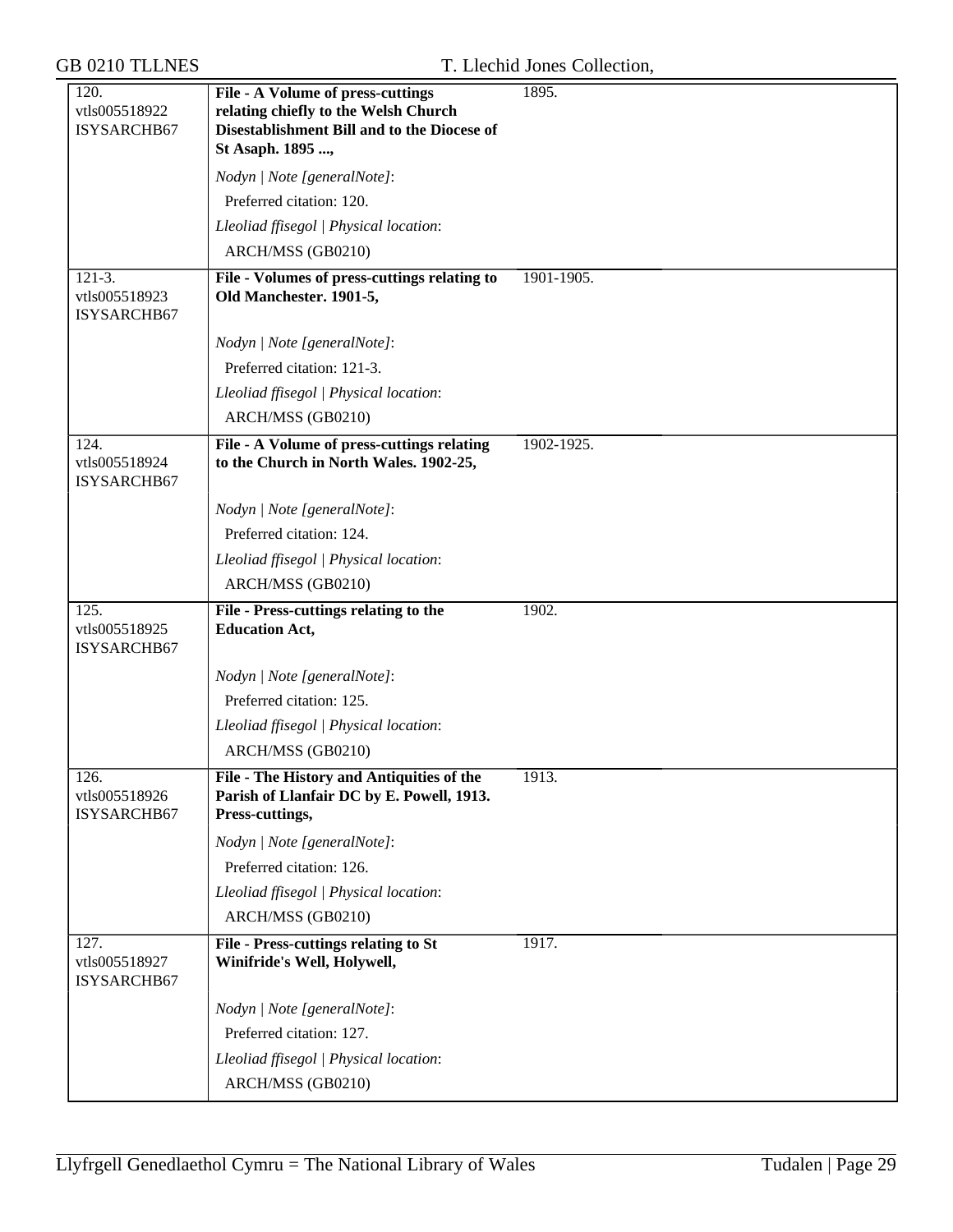| 128.          | File - Miscellaneous press-cuttings. c. | [c. 1915]-1934. |
|---------------|-----------------------------------------|-----------------|
| vtls005518928 | 1915-34,                                |                 |
| ISYSARCHB67   |                                         |                 |
|               | Nodyn   Note [generalNote]:             |                 |
|               | Preferred citation: 128.                |                 |
|               | Lleoliad ffisegol   Physical location:  |                 |
|               | ARCH/MSS (GB0210)                       |                 |
|               |                                         |                 |

## **Is-fonds | Subfonds 129-279. vtls005518929 ISYSARCHB67: H. R. Hughes [Kinmel] MSS**

Crëwr | Creator: Hughes, H. R. (Hugh Robert), 1827-1911

Dyddiad | Date: 1867-1920 (dyddiad creu) | (date of creation)

Lleoliad ffisegol | Physical location: ARCH/MSS (GB0210)

Nodyn | Note [generalNote]:

Preferred citation: 129-279.

Pwyntiau mynediad | Access points:

• Hughes, H. R. (Hugh Robert), 1827-1911 -- Archives (pwnc) | (subject)

## **Cyfres | Series 129-161. vtls005518930 ISYSARCHB67: Pedigrees and genealogical notes relating to families and individuals.**

Lleoliad ffisegol | Physical location: ARCH/MSS (GB0210)

Nodyn | Note [generalNote]:

Preferred citation: 129-161.

| FFeil / rhestr eitemau   File / item list |                                           |                   |                                |
|-------------------------------------------|-------------------------------------------|-------------------|--------------------------------|
| Cod cyfeirnod                             | Teitl   Title                             | Dyddiadau   Dates | Disgrifiad ffisegol   Physical |
| Reference code                            |                                           |                   | description                    |
| 129.                                      | File - Vaynol bach and Cornelius Foulkes. |                   |                                |
| vtls005518931                             |                                           |                   |                                |
| ISYSARCHB67                               |                                           |                   |                                |
|                                           | Nodyn   Note [generalNote]:               |                   |                                |
|                                           | Preferred citation: 129.                  |                   |                                |
|                                           | Lleoliad ffisegol   Physical location:    |                   |                                |
|                                           | ARCH/MSS (GB0210)                         |                   |                                |
| 130.                                      | <b>File - Ravenscroft.</b>                |                   |                                |
| vtls005518932                             |                                           |                   |                                |
| ISYSARCHB67                               |                                           |                   |                                |
|                                           | Nodyn   Note [generalNote]:               |                   |                                |
|                                           | Preferred citation: 130.                  |                   |                                |
|                                           | Lleoliad ffisegol   Physical location:    |                   |                                |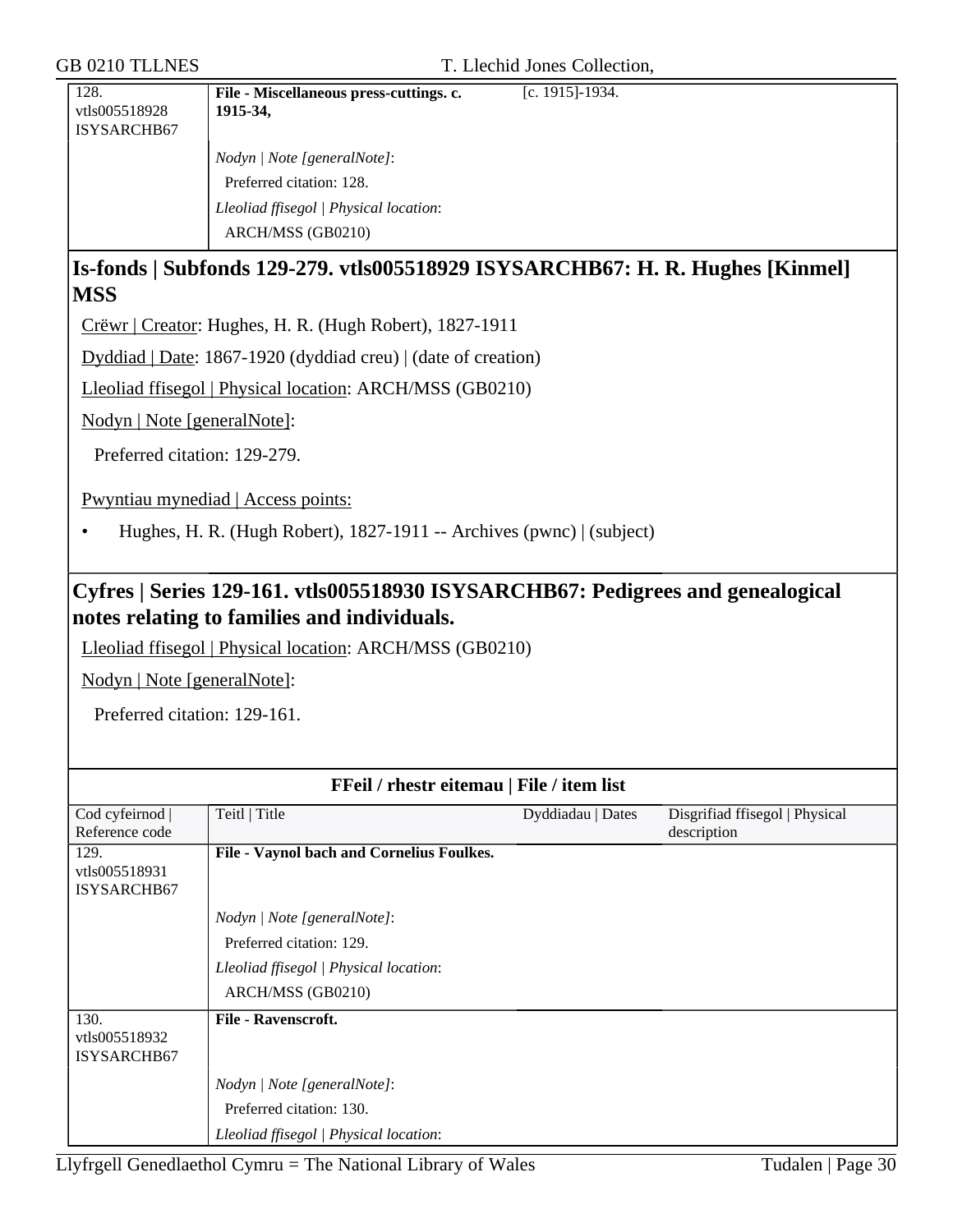| T. Llechid Jones Collection,                           |
|--------------------------------------------------------|
| ARCH/MSS (GB0210)                                      |
| File - Conway of Astrad.                               |
| Nodyn   Note [generalNote]:                            |
| Preferred citation: 131.                               |
| Lleoliad ffisegol   Physical location:                 |
| ARCH/MSS (GB0210)                                      |
| File - Parry of Madryn Dysw.                           |
| Nodyn   Note [generalNote]:                            |
| Preferred citation: 132.                               |
| Lleoliad ffisegol   Physical location:                 |
| ARCH/MSS (GB0210)                                      |
| <b>File - Richardson of Chester.</b>                   |
| Nodyn   Note [generalNote]:                            |
| Preferred citation: 133.                               |
| Lleoliad ffisegol   Physical location:                 |
| ARCH/MSS (GB0210)                                      |
| File - Maurice Kyffin.                                 |
| Nodyn   Note [generalNote]:                            |
| Preferred citation: 134.                               |
| Lleoliad ffisegol   Physical location:                 |
| ARCH/MSS (GB0210)                                      |
| File - Morgan of Golden Grove (Gwlgre)<br>North Wales. |
| Nodyn   Note [generalNote]:                            |
| Preferred citation: 135.                               |
| Lleoliad ffisegol   Physical location:                 |
| ARCH/MSS (GB0210)                                      |
| File - Cure and Myddleton.                             |
| Nodyn   Note [generalNote]:                            |
| Preferred citation: 136.                               |
| Lleoliad ffisegol   Physical location:                 |
| ARCH/MSS (GB0210)                                      |
|                                                        |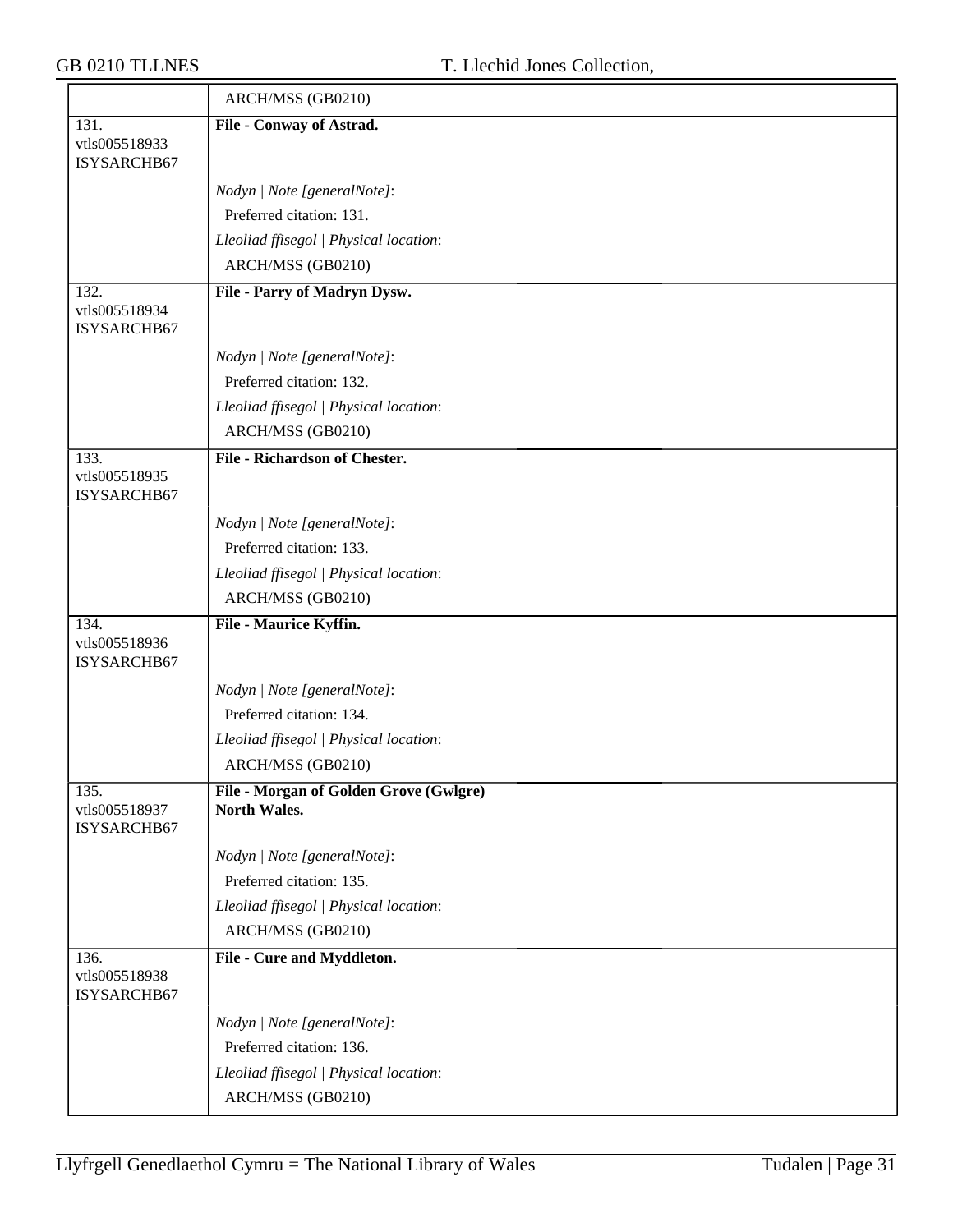| 137.                         | File - Jones of Plas yn Dol Edeyrn.     |
|------------------------------|-----------------------------------------|
| vtls005518939                |                                         |
| ISYSARCHB67                  |                                         |
|                              | Nodyn   Note [generalNote]:             |
|                              | Preferred citation: 137.                |
|                              | Lleoliad ffisegol   Physical location:  |
|                              | ARCH/MSS (GB0210)                       |
| 138.                         | File - Powell of Horsley.               |
| vtls005518940                |                                         |
| ISYSARCHB67                  |                                         |
|                              | Nodyn   Note [generalNote]:             |
|                              | Preferred citation: 138.                |
|                              | Lleoliad ffisegol   Physical location:  |
|                              | ARCH/MSS (GB0210)                       |
| 139.                         | File - Powells of Gofynys.              |
| vtls005518941                |                                         |
| ISYSARCHB67                  |                                         |
|                              | Nodyn   Note [generalNote]:             |
|                              | Preferred citation: 139.                |
|                              | Lleoliad ffisegol   Physical location:  |
|                              | ARCH/MSS (GB0210)                       |
| 140.                         | File - Parry of Pwllhalog and Warfield; |
| vtls005518942<br>ISYSARCHB67 | Mostyn of Rhyd.                         |
|                              | Nodyn   Note [generalNote]:             |
|                              | Preferred citation: 140.                |
|                              | Lleoliad ffisegol   Physical location:  |
|                              | ARCH/MSS (GB0210)                       |
| 141.                         | File - Glynllifon.                      |
| vtls005518943                |                                         |
| ISYSARCHB67                  |                                         |
|                              | Nodyn   Note [generalNote]:             |
|                              | Preferred citation: 141.                |
|                              | Lleoliad ffisegol   Physical location:  |
|                              | ARCH/MSS (GB0210)                       |
| 142.                         | File - Panton.                          |
| vtls005518944<br>ISYSARCHB67 |                                         |
|                              | Nodyn   Note [generalNote]:             |
|                              | Preferred citation: 142.                |
|                              | Lleoliad ffisegol   Physical location:  |
|                              | ARCH/MSS (GB0210)                       |
| 143.                         | File - Anwyl and Ellis.                 |
| vtls005518945                |                                         |
| ISYSARCHB67                  |                                         |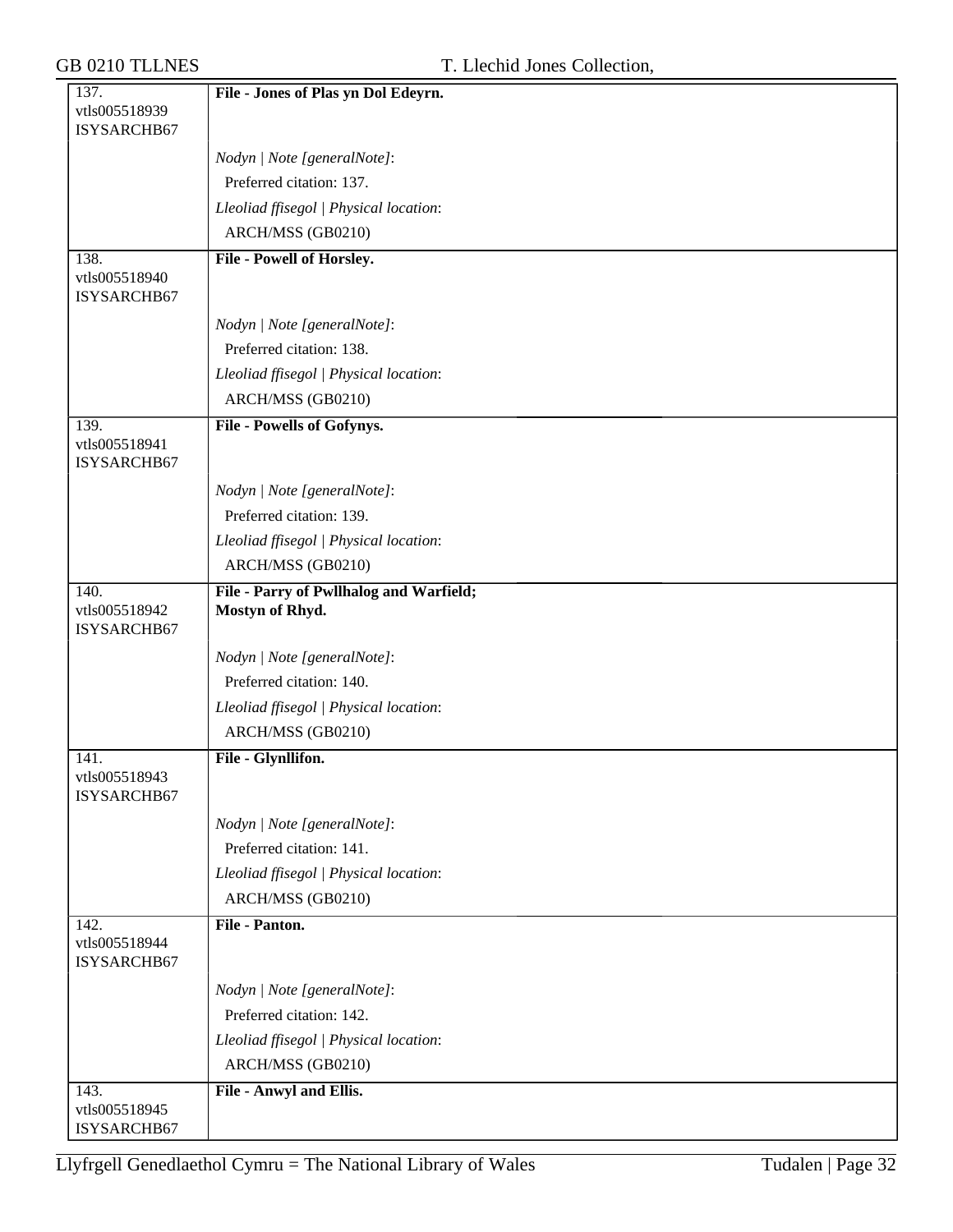|                                      | Nodyn   Note [generalNote]:                                               |
|--------------------------------------|---------------------------------------------------------------------------|
|                                      | Preferred citation: 143.                                                  |
|                                      | Lleoliad ffisegol   Physical location:                                    |
|                                      | ARCH/MSS (GB0210)                                                         |
| 144.                                 | File - Whitley.                                                           |
| vtls005518946                        |                                                                           |
| ISYSARCHB67                          |                                                                           |
|                                      | Nodyn   Note [generalNote]:                                               |
|                                      | Preferred citation: 144.                                                  |
|                                      | Lleoliad ffisegol   Physical location:                                    |
|                                      | ARCH/MSS (GB0210)                                                         |
| 145.                                 | File - Conwy.                                                             |
| vtls005518947<br>ISYSARCHB67         |                                                                           |
|                                      | Nodyn   Note [generalNote]:                                               |
|                                      | Preferred citation: 145.                                                  |
|                                      | Lleoliad ffisegol   Physical location:                                    |
|                                      | ARCH/MSS (GB0210)                                                         |
| 146.                                 | File - Howard.                                                            |
| vtls005518948<br>ISYSARCHB67         |                                                                           |
|                                      | Nodyn   Note [generalNote]:                                               |
|                                      | Preferred citation: 146.                                                  |
|                                      | Lleoliad ffisegol   Physical location:                                    |
|                                      | ARCH/MSS (GB0210)                                                         |
| 147.<br>vtls005518949                | File - George Wynne of Leeswood and<br>other members of the Wynne family. |
| ISYSARCHB67                          |                                                                           |
|                                      | Nodyn   Note [generalNote]:                                               |
|                                      | Preferred citation: 147.                                                  |
|                                      | Lleoliad ffisegol   Physical location:                                    |
|                                      | ARCH/MSS (GB0210)                                                         |
| 148.<br>vtls005518950<br>ISYSARCHB67 | File - Lloyd of Llangwifan, etc.                                          |
|                                      | Nodyn   Note [generalNote]:                                               |
|                                      | Preferred citation: 148.                                                  |
|                                      | Lleoliad ffisegol   Physical location:                                    |
|                                      | ARCH/MSS (GB0210)                                                         |
| 149.                                 | File - Drihurst.                                                          |
| vtls005518951<br>ISYSARCHB67         |                                                                           |
|                                      | Nodyn   Note [generalNote]:                                               |
|                                      | Preferred citation: 149.                                                  |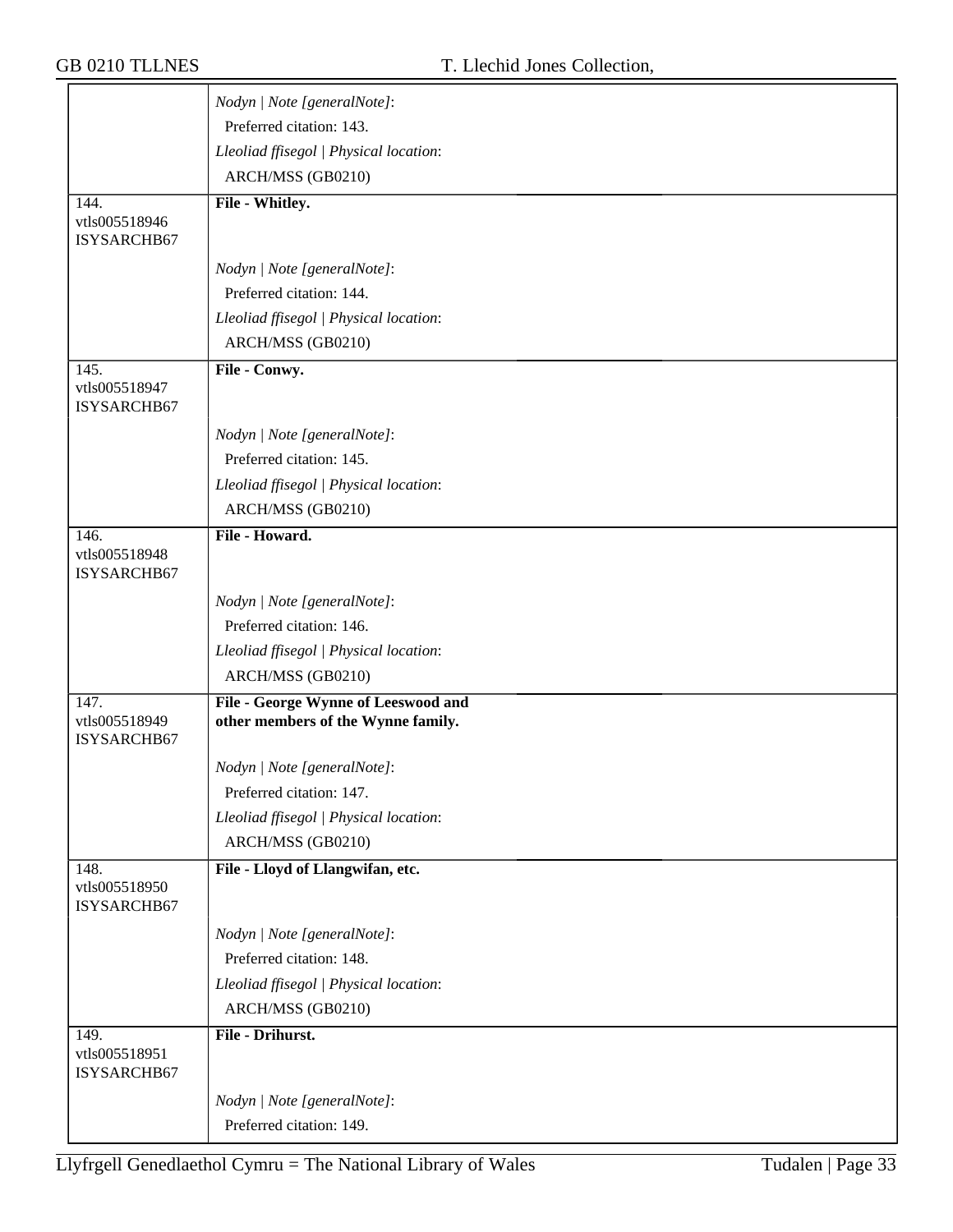|                                      | Lleoliad ffisegol   Physical location: |
|--------------------------------------|----------------------------------------|
|                                      | ARCH/MSS (GB0210)                      |
| 150.                                 | File - Mousdale.                       |
| vtls005518952<br>ISYSARCHB67         |                                        |
|                                      | Nodyn   Note [generalNote]:            |
|                                      | Preferred citation: 150.               |
|                                      | Lleoliad ffisegol   Physical location: |
|                                      | ARCH/MSS (GB0210)                      |
| 151.<br>vtls005518953<br>ISYSARCHB67 | File - Ffoulkes of Llechryd.           |
|                                      | Nodyn   Note [generalNote]:            |
|                                      | Preferred citation: 151.               |
|                                      | Lleoliad ffisegol   Physical location: |
|                                      | ARCH/MSS (GB0210)                      |
| 152.                                 | File - Lloyd of Hartsheath.            |
| vtls005518954<br>ISYSARCHB67         |                                        |
|                                      | Nodyn   Note [generalNote]:            |
|                                      | Preferred citation: 152.               |
|                                      | Lleoliad ffisegol   Physical location: |
|                                      | ARCH/MSS (GB0210)                      |
| 153.<br>vtls005518955<br>ISYSARCHB67 | <b>File - Dalton of Thurnham.</b>      |
|                                      | Nodyn   Note [generalNote]:            |
|                                      | Preferred citation: 153.               |
|                                      | Lleoliad ffisegol   Physical location: |
|                                      | ARCH/MSS (GB0210)                      |
| 154.                                 | File - Owen of Presaddfed.             |
| vtls005518956<br>ISYSARCHB67         |                                        |
|                                      | Nodyn   Note [generalNote]:            |
|                                      | Preferred citation: 154.               |
|                                      | Lleoliad ffisegol   Physical location: |
|                                      | ARCH/MSS (GB0210)                      |
| 155.<br>vtls005518957<br>ISYSARCHB67 | File - Salusbury of Leadbroke.         |
|                                      | Nodyn   Note [generalNote]:            |
|                                      | Preferred citation: 155.               |
|                                      | Lleoliad ffisegol   Physical location: |
|                                      | ARCH/MSS (GB0210)                      |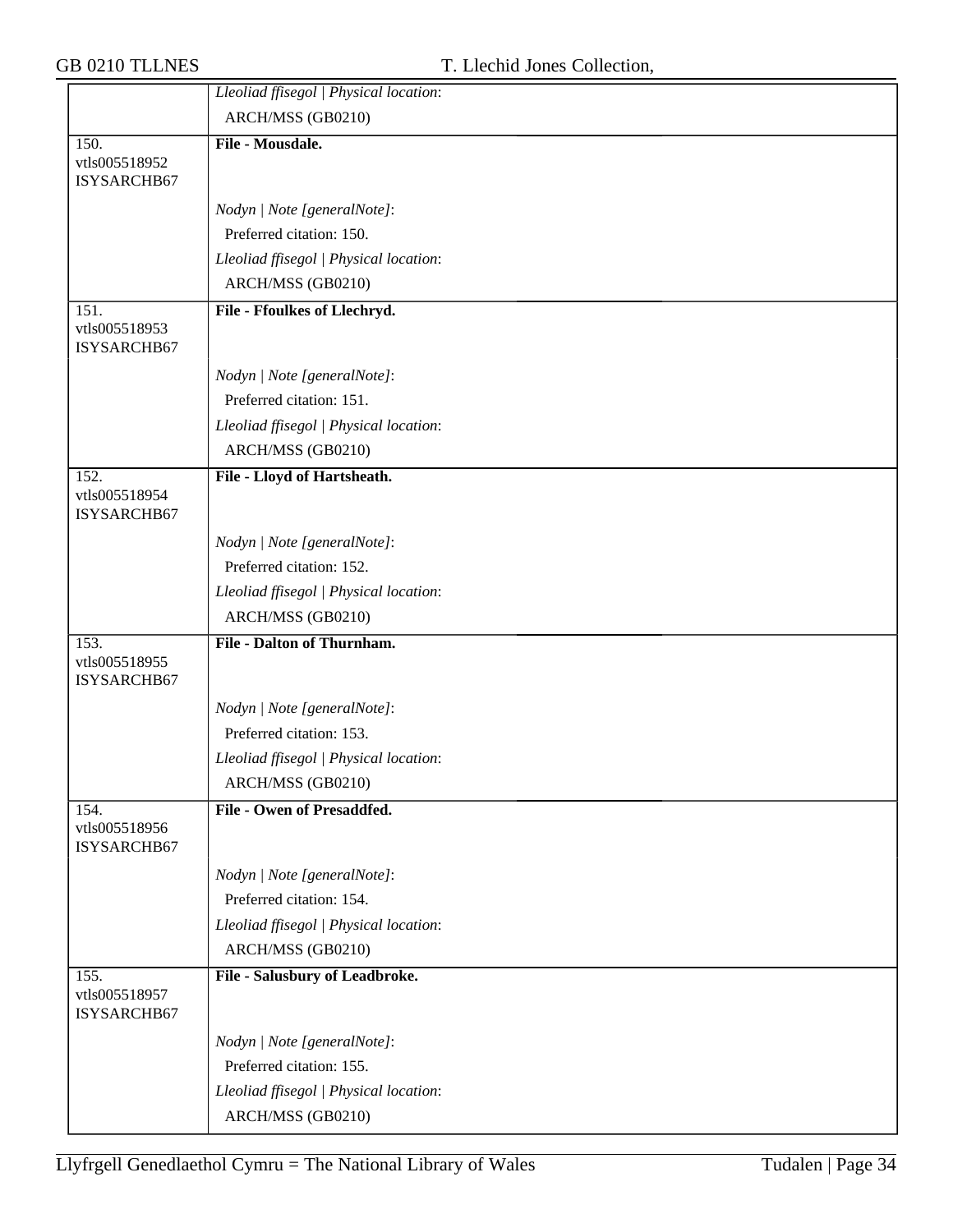| 156.                         | <b>File - Ffoulkes of Wickweor and</b>                                                                                                                                |
|------------------------------|-----------------------------------------------------------------------------------------------------------------------------------------------------------------------|
| vtls005518958                | Gwernigon.                                                                                                                                                            |
| ISYSARCHB67                  |                                                                                                                                                                       |
|                              | Nodyn   Note [generalNote]:                                                                                                                                           |
|                              | Preferred citation: 156.                                                                                                                                              |
|                              | Lleoliad ffisegol   Physical location:                                                                                                                                |
|                              | ARCH/MSS (GB0210)                                                                                                                                                     |
| 157.                         | File - Hookes of Conway.                                                                                                                                              |
| vtls005518959<br>ISYSARCHB67 |                                                                                                                                                                       |
|                              | Nodyn   Note [generalNote]:                                                                                                                                           |
|                              | Preferred citation: 157.                                                                                                                                              |
|                              | Lleoliad ffisegol   Physical location:                                                                                                                                |
|                              | ARCH/MSS (GB0210)                                                                                                                                                     |
| 158.                         | File - Miscellanea.                                                                                                                                                   |
| vtls005518960<br>ISYSARCHB67 |                                                                                                                                                                       |
|                              | Nodyn   Note [generalNote]:                                                                                                                                           |
|                              | Preferred citation: 158.                                                                                                                                              |
|                              | Lleoliad ffisegol   Physical location:                                                                                                                                |
|                              | ARCH/MSS (GB0210)                                                                                                                                                     |
| 159.                         | File - Abstract of the will of Richard                                                                                                                                |
| vtls005518961                | Clough of London, mercer, 1570; together                                                                                                                              |
| ISYSARCHB67                  | with pedigree and notes relating to him;                                                                                                                              |
|                              | some                                                                                                                                                                  |
|                              | Natur a chynnwys / Scope and content:                                                                                                                                 |
|                              | Abstract of the will of Richard Clough of London, mercer, 1570; together with pedigree and notes<br>relating to him; some in the autograph of H. R. Hughes of Kinmel. |
|                              | Nodyn   Note [generalNote]:                                                                                                                                           |
|                              | Preferred citation: 159.                                                                                                                                              |
|                              | Lleoliad ffisegol   Physical location:                                                                                                                                |
|                              | ARCH/MSS (GB0210)                                                                                                                                                     |
| 160.                         | File - Notes relating to Catherine of Berain.                                                                                                                         |
| vtls005518962<br>ISYSARCHB67 |                                                                                                                                                                       |
|                              | Nodyn   Note [generalNote]:                                                                                                                                           |
|                              | Preferred citation: 160.                                                                                                                                              |
|                              | Lleoliad ffisegol   Physical location:                                                                                                                                |
|                              | ARCH/MSS (GB0210)                                                                                                                                                     |
| 161.                         | File - Pedigrees of the Spier family.                                                                                                                                 |
| vtls005518963<br>ISYSARCHB67 |                                                                                                                                                                       |
|                              | Nodyn   Note [generalNote]:                                                                                                                                           |
|                              | Preferred citation: 161.                                                                                                                                              |
|                              | Lleoliad ffisegol   Physical location:                                                                                                                                |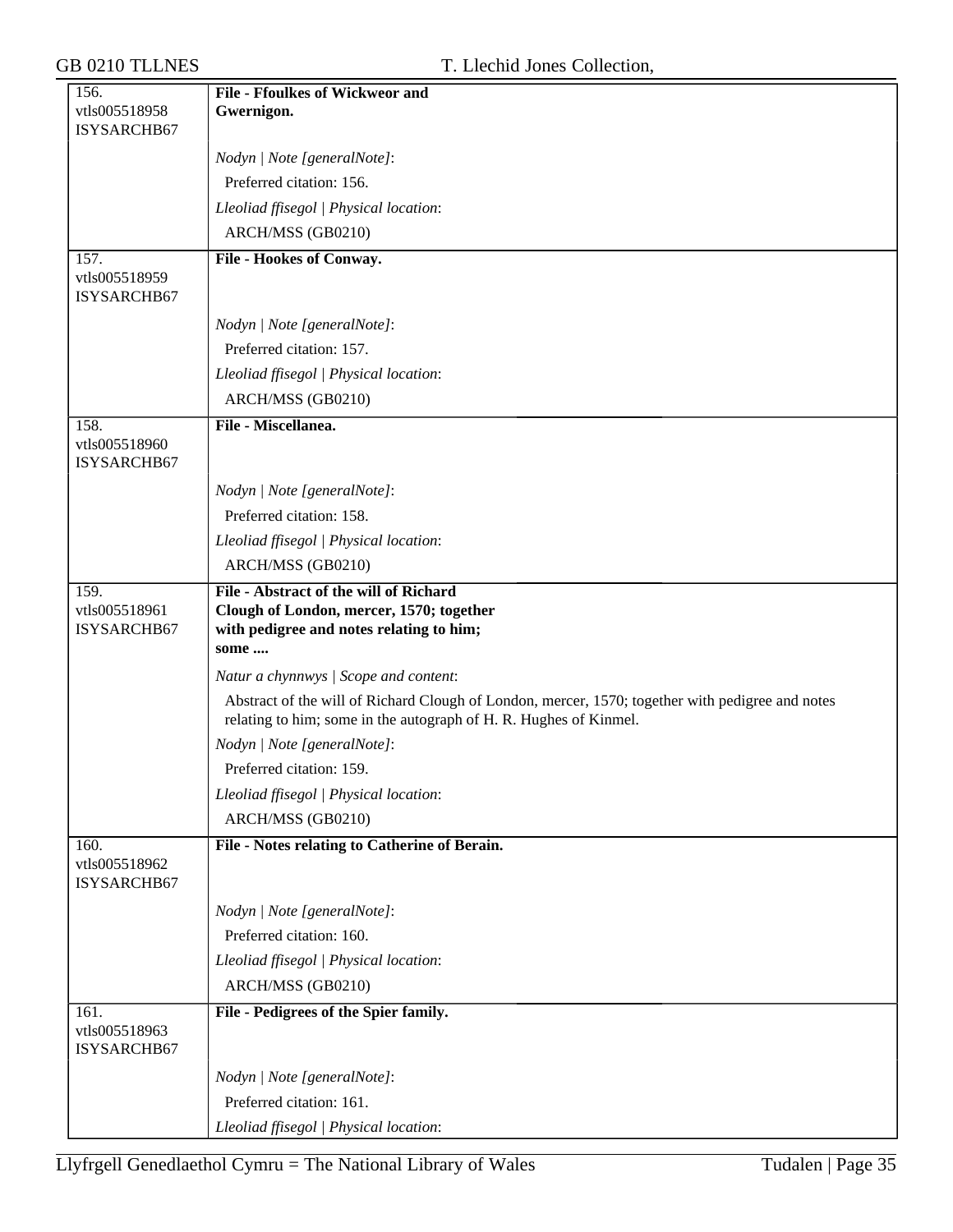|                                                             | ARCH/MSS (GB0210)                                                                                                          |                   |                                               |
|-------------------------------------------------------------|----------------------------------------------------------------------------------------------------------------------------|-------------------|-----------------------------------------------|
|                                                             | Sub-sub-fonds 162-279. vtls005518964 ISYSARCHB67: Letters,                                                                 |                   |                                               |
|                                                             | Dyddiad   Date: 1867-1920. (dyddiad creu)   (date of creation)                                                             |                   |                                               |
|                                                             | Lleoliad ffisegol   Physical location: ARCH/MSS (GB0210)                                                                   |                   |                                               |
| Nodyn   Note [generalNote]:                                 |                                                                                                                            |                   |                                               |
| Preferred citation: 162-279.                                |                                                                                                                            |                   |                                               |
|                                                             |                                                                                                                            |                   |                                               |
|                                                             |                                                                                                                            |                   |                                               |
|                                                             | FFeil / rhestr eitemau   File / item list                                                                                  |                   |                                               |
| Cod cyfeirnod<br>Reference code                             | Teitl   Title                                                                                                              | Dyddiadau   Dates | Disgrifiad ffisegol   Physical<br>description |
| $162 - 167.$<br>vtls005518965<br>ISYSARCHB67                | <b>File - Letters to Spier Hughes from Gerald</b><br><b>Vaughan Hughes,</b>                                                | 1913-1920.        |                                               |
|                                                             | Nodyn   Note [generalNote]:                                                                                                |                   |                                               |
|                                                             | Preferred citation: 162-167.                                                                                               |                   |                                               |
|                                                             | Lleoliad ffisegol   Physical location:                                                                                     |                   |                                               |
|                                                             | ARCH/MSS (GB0210)                                                                                                          |                   |                                               |
| Nodyn   Note [generalNote]:<br>Preferred citation: 168-279. | Dyddiad   Date: 1867-1916. (dyddiad creu)   (date of creation)<br>Lleoliad ffisegol   Physical location: ARCH/MSS (GB0210) |                   |                                               |
|                                                             | FFeil / rhestr eitemau   File / item list                                                                                  |                   |                                               |
| Cod cyfeirnod<br>Reference code                             | Teitl   Title                                                                                                              | Dyddiadau   Dates | Disgrifiad ffisegol   Physical<br>description |
| 168.<br>vtls005518967<br>ISYSARCHB67                        | File - Baker, Arthur. London. 27 Jan. 1888,                                                                                | 27 Jan. 1888.     |                                               |
|                                                             | Nodyn   Note [generalNote]:                                                                                                |                   |                                               |
|                                                             | Preferred citation: 168.                                                                                                   |                   |                                               |
|                                                             | Lleoliad ffisegol   Physical location:                                                                                     |                   |                                               |
|                                                             | ARCH/MSS (GB0210)                                                                                                          |                   |                                               |
| 169.<br>vtls005518968<br>ISYSARCHB67                        | File - Browne, Thomas. Bodfari. 1 Feb.<br>1867,                                                                            | 1 Feb. 1867.      |                                               |
|                                                             | Nodyn   Note [generalNote]:                                                                                                |                   |                                               |
|                                                             | Preferred citation: 169.                                                                                                   |                   |                                               |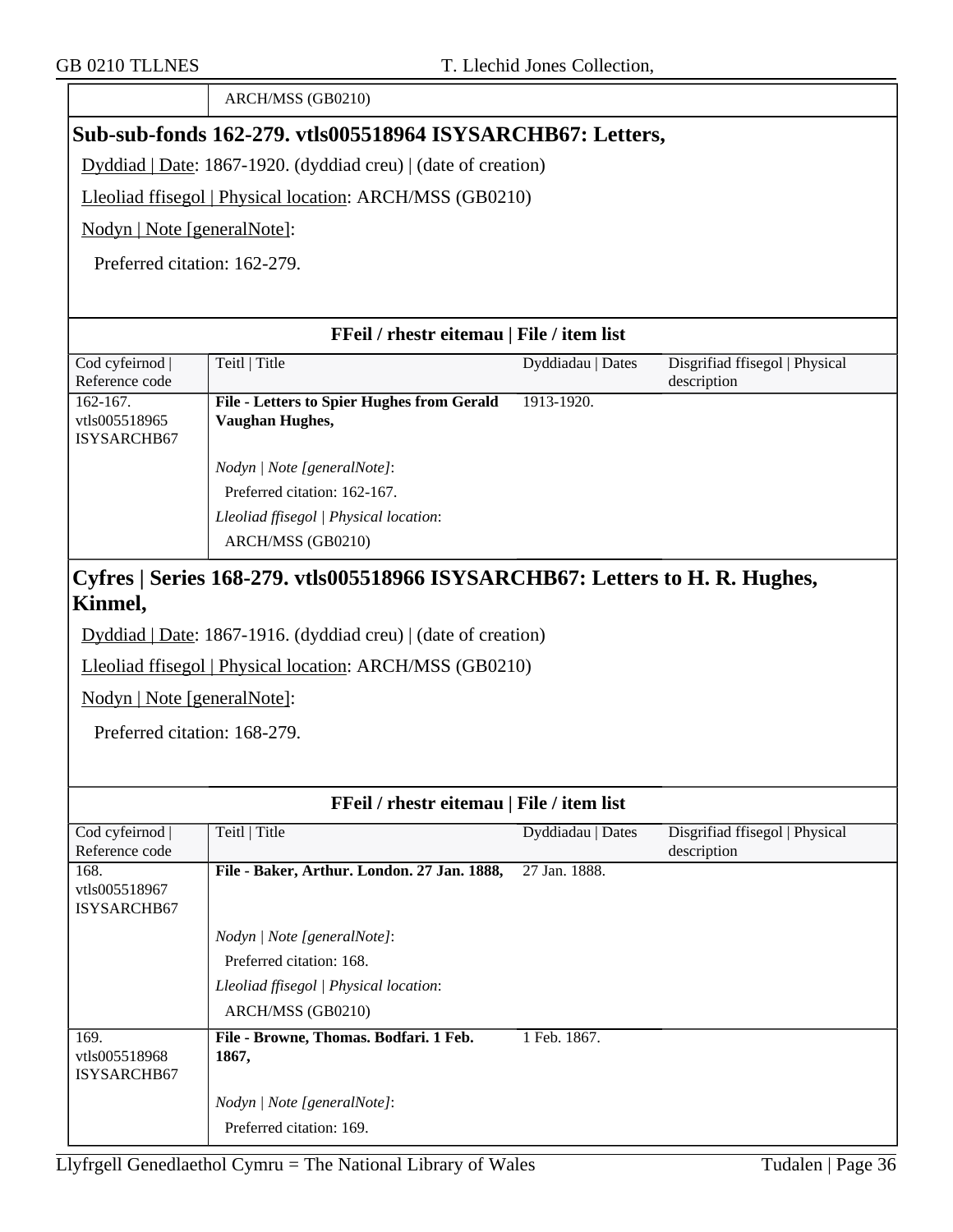|                                      | Lleoliad ffisegol   Physical location:                 |                |
|--------------------------------------|--------------------------------------------------------|----------------|
|                                      | ARCH/MSS (GB0210)                                      |                |
| 170.<br>vtls005518969<br>ISYSARCHB67 | File - Burke, H. Farnham. London. 5 June<br>1893,      | 5 June 1893.   |
|                                      | Nodyn   Note [generalNote]:                            |                |
|                                      | Preferred citation: 170.                               |                |
|                                      | Lleoliad ffisegol   Physical location:                 |                |
|                                      | ARCH/MSS (GB0210)                                      |                |
| 171.<br>vtls005518970<br>ISYSARCHB67 | File - Cokayne, G. E London. 25 March<br>1901,         | 25 March 1901. |
|                                      | Nodyn   Note [generalNote]:                            |                |
|                                      | Preferred citation: 171.                               |                |
|                                      | Lleoliad ffisegol   Physical location:                 |                |
|                                      | ARCH/MSS (GB0210)                                      |                |
| 172.<br>vtls005518971<br>ISYSARCHB67 | File - Cooke, Philip B. Davies. Mold. 13<br>Aug. 1892, | 13 Aug. 1892.  |
|                                      | Nodyn   Note [generalNote]:                            |                |
|                                      | Preferred citation: 172.                               |                |
|                                      | Lleoliad ffisegol   Physical location:                 |                |
|                                      | ARCH/MSS (GB0210)                                      |                |
| 173.<br>vtls005518972<br>ISYSARCHB67 | File - Davies, John. Abergele. 7 Jan. 1867,            | 7 Jan. 1867.   |
|                                      | Nodyn   Note [generalNote]:                            |                |
|                                      | Preferred citation: 173.                               |                |
|                                      | Lleoliad ffisegol   Physical location:                 |                |
|                                      | ARCH/MSS (GB0210)                                      |                |
| 174.<br>vtls005518973<br>ISYSARCHB67 | File - Davies, John. Abergele. 30 Jan. 1867,           | 30 Jan. 1867.  |
|                                      | Nodyn   Note [generalNote]:                            |                |
|                                      | Preferred citation: 174.                               |                |
|                                      | Lleoliad ffisegol   Physical location:                 |                |
|                                      | ARCH/MSS (GB0210)                                      |                |
| 175.<br>vtls005518974<br>ISYSARCHB67 | File - Davies, John. Abergele. 16 Feb. 1867,           | 16 Feb. 1867.  |
|                                      | Nodyn   Note [generalNote]:                            |                |
|                                      | Preferred citation: 175.                               |                |
|                                      | Lleoliad ffisegol   Physical location:                 |                |
|                                      |                                                        |                |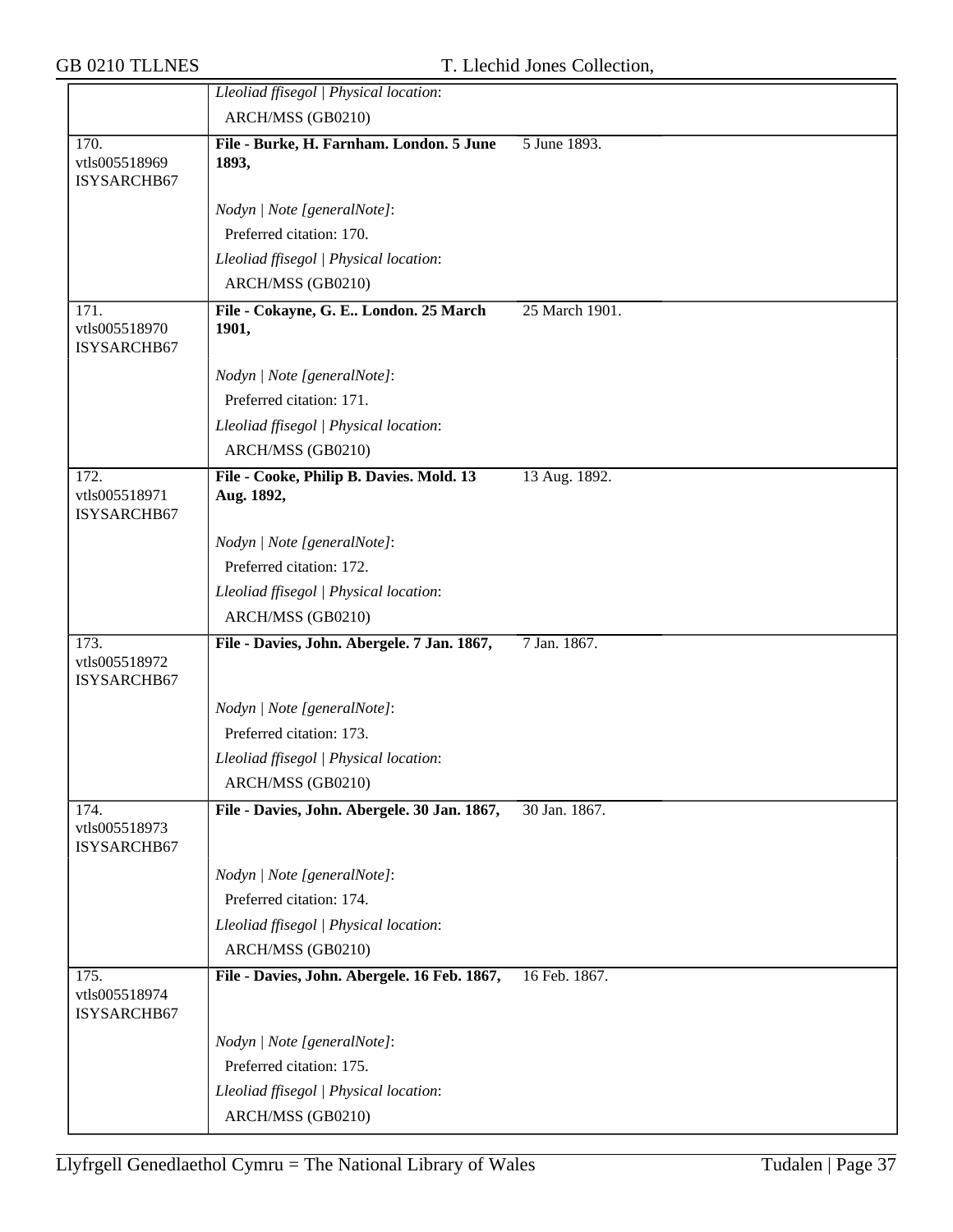| 176.                                 | File - Davies, Robert. Abergele. [n.d.].         |               |
|--------------------------------------|--------------------------------------------------|---------------|
| vtls005518975                        |                                                  |               |
| ISYSARCHB67                          |                                                  |               |
|                                      | Nodyn   Note [generalNote]:                      |               |
|                                      | Preferred citation: 176.                         |               |
|                                      | Lleoliad ffisegol   Physical location:           |               |
|                                      | ARCH/MSS (GB0210)                                |               |
| 177.                                 | File - Evans, D. Abergele. 19 May 1879,          | 19 May 1879.  |
| vtls005518976<br>ISYSARCHB67         |                                                  |               |
|                                      | Nodyn   Note [generalNote]:                      |               |
|                                      | Preferred citation: 177.                         |               |
|                                      | Lleoliad ffisegol   Physical location:           |               |
|                                      | ARCH/MSS (GB0210)                                |               |
| 178.<br>vtls005518977<br>ISYSARCHB67 | File - Foster, J London. 15 Dec. 1890,           | 15 Dec. 1890. |
|                                      | Nodyn   Note [generalNote]:                      |               |
|                                      | Preferred citation: 178.                         |               |
|                                      | Lleoliad ffisegol   Physical location:           |               |
|                                      | ARCH/MSS (GB0210)                                |               |
| 179-185.                             | File - Ffoulkes, W. Wynne. Chester,              | 1874-1875.    |
| vtls005518978<br>ISYSARCHB67         |                                                  |               |
|                                      | Nodyn   Note [generalNote]:                      |               |
|                                      | Preferred citation: 179-185.                     |               |
|                                      | Lleoliad ffisegol   Physical location:           |               |
|                                      | ARCH/MSS (GB0210)                                |               |
| 186.<br>vtls005518979<br>ISYSARCHB67 | File - Hereford, Lord. Tregoyd. 10 Feb.<br>1880, | 10 Feb. 1880. |
|                                      | Nodyn   Note [generalNote]:                      |               |
|                                      | Preferred citation: 186.                         |               |
|                                      | Lleoliad ffisegol   Physical location:           |               |
|                                      | ARCH/MSS (GB0210)                                |               |
| 187.<br>vtls005518980<br>ISYSARCHB67 | File - Hereford, Lord. Tregoyd. 12 Feb.<br>1880, | 12 Feb. 1880. |
|                                      | Nodyn   Note [generalNote]:                      |               |
|                                      | Preferred citation: 187.                         |               |
|                                      | Lleoliad ffisegol   Physical location:           |               |
|                                      | ARCH/MSS (GB0210)                                |               |
| 188.                                 | File - Hereford, Lord. Tregoyd. 13 Feb.          | 13 Feb. 1880. |
| vtls005518981<br>ISYSARCHB67         | 1880,                                            |               |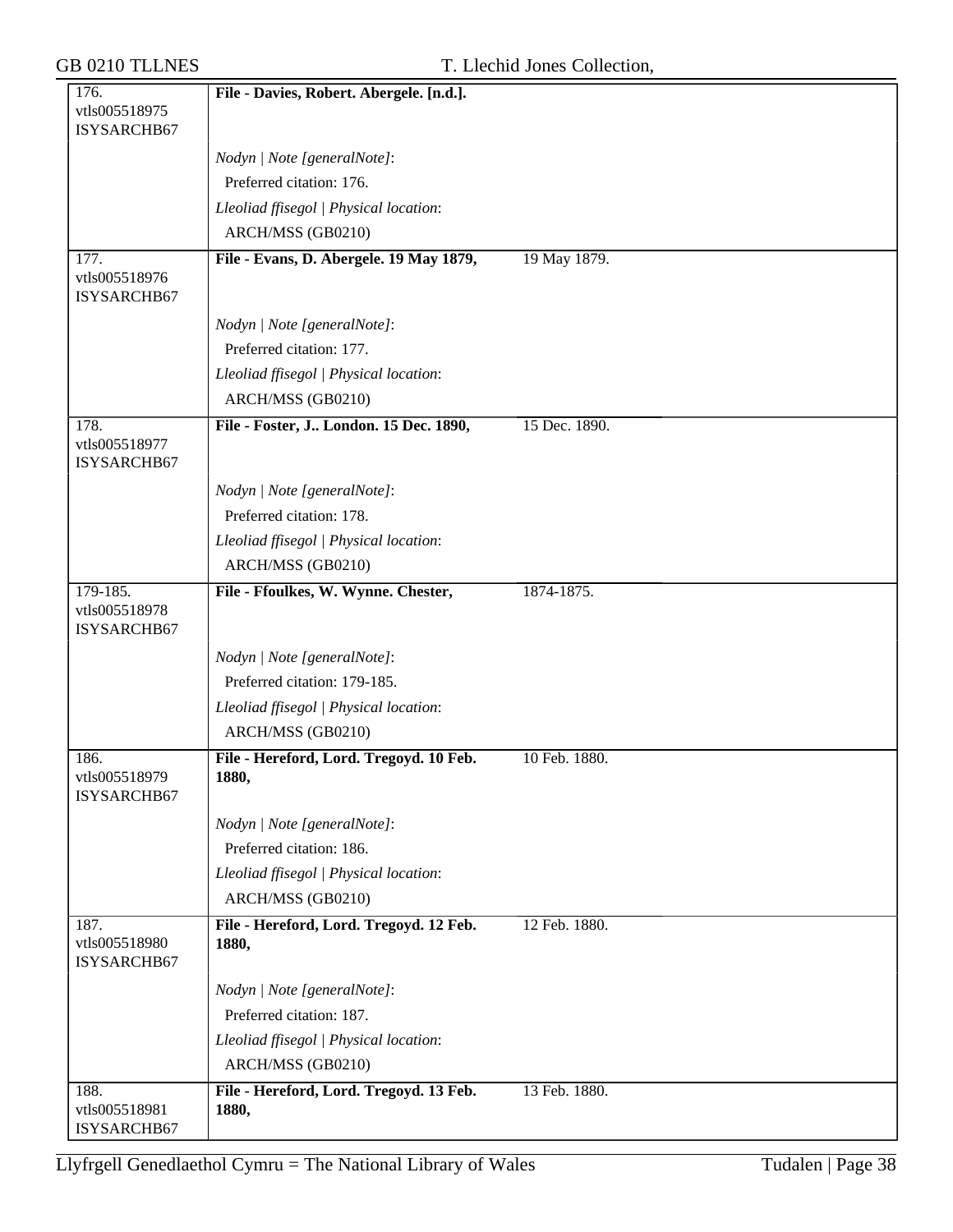|                                      | Nodyn   Note [generalNote]:                      |               |
|--------------------------------------|--------------------------------------------------|---------------|
|                                      | Preferred citation: 188.                         |               |
|                                      | Lleoliad ffisegol   Physical location:           |               |
|                                      | ARCH/MSS (GB0210)                                |               |
| 189-191.                             | File - Hughes, David D. Abergele. 3 letters.     |               |
| vtls005518982<br>ISYSARCHB67         | $[n.d.]$ .                                       |               |
|                                      | Nodyn   Note [generalNote]:                      |               |
|                                      | Preferred citation: 189-191.                     |               |
|                                      | Lleoliad ffisegol   Physical location:           |               |
|                                      | ARCH/MSS (GB0210)                                |               |
| 192.                                 | File - Hughes, Thomas. Denbigh. 19 Jan.          | 19 Jan. 1880. |
| vtls005518983<br>ISYSARCHB67         | 1880,                                            |               |
|                                      | Nodyn   Note [generalNote]:                      |               |
|                                      | Preferred citation: 192.                         |               |
|                                      | Lleoliad ffisegol   Physical location:           |               |
|                                      | ARCH/MSS (GB0210)                                |               |
| 193-196.                             | File - Hughes, Thomas. Chester,                  | 1883-1890.    |
| vtls005518984<br>ISYSARCHB67         |                                                  |               |
|                                      | Nodyn   Note [generalNote]:                      |               |
|                                      | Preferred citation: 193-196.                     |               |
|                                      | Lleoliad ffisegol   Physical location:           |               |
|                                      | ARCH/MSS (GB0210)                                |               |
| 197.<br>vtls005518985<br>ISYSARCHB67 | File - Hughes, W. Hawke. Oxford. 1 Nov.<br>1916, | 1 Nov. 1916.  |
|                                      | Nodyn   Note [generalNote]:                      |               |
|                                      | Preferred citation: 197.                         |               |
|                                      | Lleoliad ffisegol   Physical location:           |               |
|                                      | ARCH/MSS (GB0210)                                |               |
| 198.                                 | File - Hughes, W. Hawke. Oxford. 29 Oct.         | 29 Oct. 1916. |
| vtls005518986<br>ISYSARCHB67         | 1916,                                            |               |
|                                      | Nodyn   Note [generalNote]:                      |               |
|                                      | Preferred citation: 198.                         |               |
|                                      | Lleoliad ffisegol   Physical location:           |               |
|                                      | ARCH/MSS (GB0210)                                |               |
| 199.<br>vtls005518987<br>ISYSARCHB67 | File - Jones, G Llannefydd. 28 Jan. 1867,        | 28 Jan. 1867. |
|                                      | Nodyn   Note [generalNote]:                      |               |
|                                      | Preferred citation: 199.                         |               |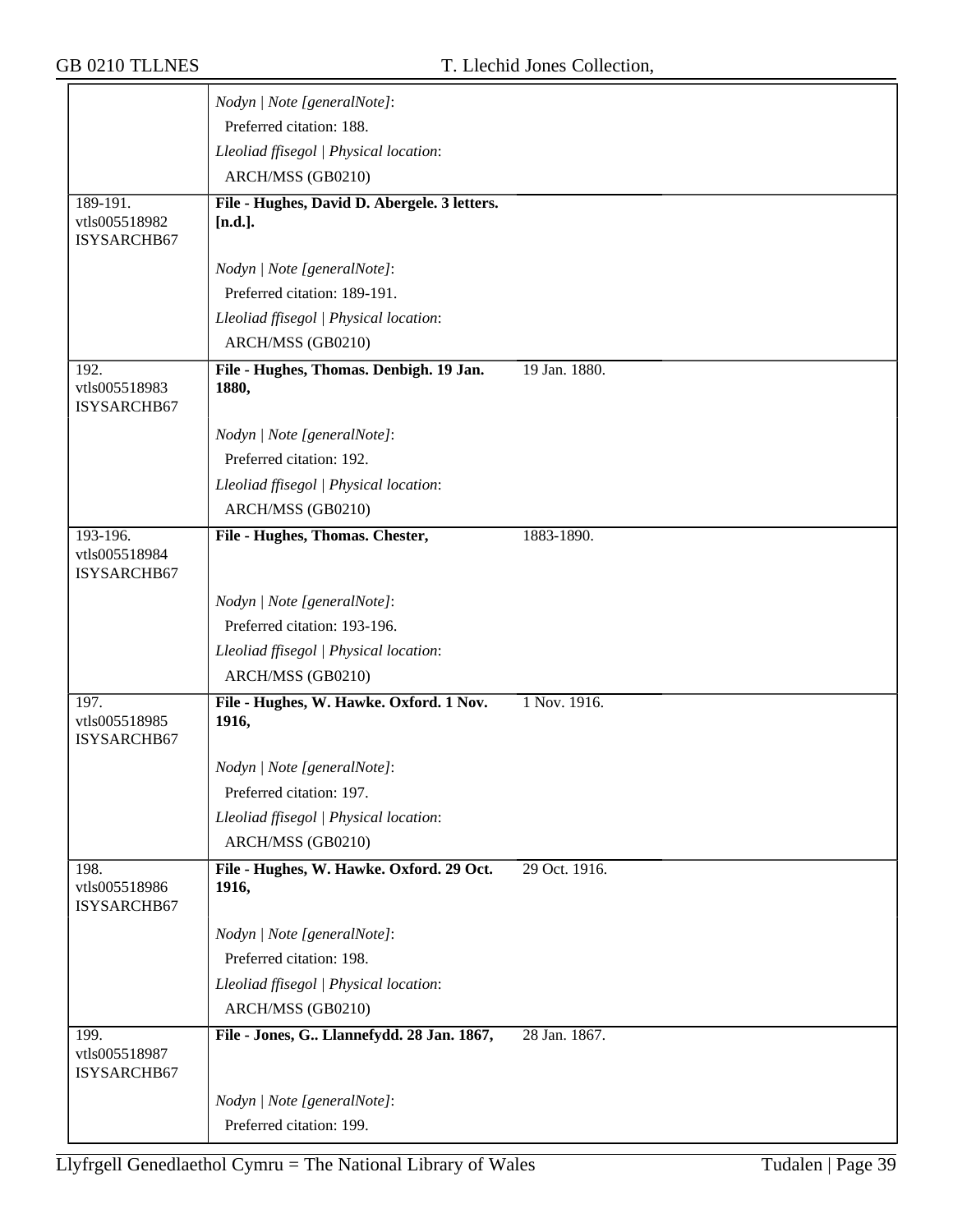|                                      | Lleoliad ffisegol   Physical location:                      |                |
|--------------------------------------|-------------------------------------------------------------|----------------|
|                                      | ARCH/MSS (GB0210)                                           |                |
| 200.                                 | File - Jones, F. G Llandudno. [n.d.].                       |                |
| vtls005518988<br>ISYSARCHB67         |                                                             |                |
|                                      |                                                             |                |
|                                      | Nodyn   Note [generalNote]:                                 |                |
|                                      | Preferred citation: 200.                                    |                |
|                                      | Lleoliad ffisegol   Physical location:                      |                |
|                                      | ARCH/MSS (GB0210)                                           |                |
| 201.<br>vtls005518989<br>ISYSARCHB67 | File - Jones, R. P Llanfihangel Esgeifiog.<br>25 Feb. 1867, | 25 Feb. 1867.  |
|                                      | Nodyn   Note [generalNote]:                                 |                |
|                                      | Preferred citation: 201.                                    |                |
|                                      | Lleoliad ffisegol   Physical location:                      |                |
|                                      | ARCH/MSS (GB0210)                                           |                |
| 202.<br>vtls005518990<br>ISYSARCHB67 | File - Jones, R. P Gaerwen. 2 April 1867,                   | 2 April 1867.  |
|                                      | Nodyn   Note [generalNote]:                                 |                |
|                                      | Preferred citation: 202.                                    |                |
|                                      | Lleoliad ffisegol   Physical location:                      |                |
|                                      | ARCH/MSS (GB0210)                                           |                |
| 203.                                 | File - Jones, R. P Llanfihangel Esgeifiog.                  | 20 April 1817. |
| vtls005518991<br>ISYSARCHB67         | 20 April 1817,                                              |                |
|                                      | Nodyn   Note [generalNote]:                                 |                |
|                                      | Preferred citation: 203.                                    |                |
|                                      | Lleoliad ffisegol   Physical location:                      |                |
|                                      | ARCH/MSS (GB0210)                                           |                |
| 204.<br>vtls005518992<br>ISYSARCHB67 | File - Keene, A. T Mold. 19 March 1894,                     | 19 March 1894. |
|                                      | Nodyn   Note [generalNote]:                                 |                |
|                                      | Preferred citation: 204.                                    |                |
|                                      | Lleoliad ffisegol   Physical location:                      |                |
|                                      | ARCH/MSS (GB0210)                                           |                |
| 205.<br>vtls005518993<br>ISYSARCHB67 | File - Kelley, Thos T Mold. 31 Oct. 1880,                   | 31 Oct. 1880.  |
|                                      | Nodyn   Note [generalNote]:                                 |                |
|                                      | Preferred citation: 205.                                    |                |
|                                      | Lleoliad ffisegol   Physical location:                      |                |
|                                      | ARCH/MSS (GB0210)                                           |                |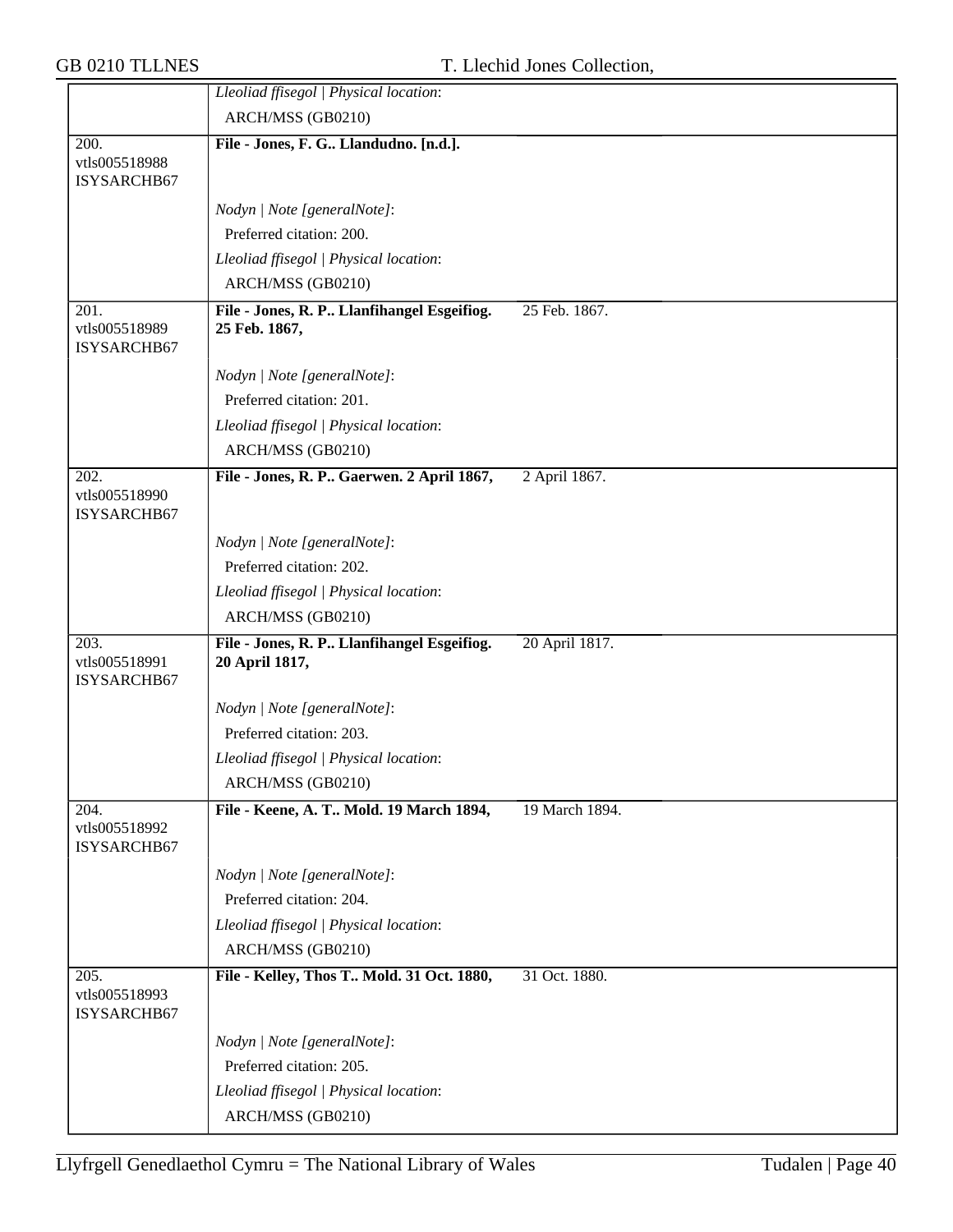| 206.                                 | File - Kelley, Thos T Mold. 10 Nov. 1892,            | 10 Nov. 1892. |
|--------------------------------------|------------------------------------------------------|---------------|
| vtls005518994                        |                                                      |               |
| ISYSARCHB67                          |                                                      |               |
|                                      | Nodyn   Note [generalNote]:                          |               |
|                                      | Preferred citation: 206.                             |               |
|                                      | Lleoliad ffisegol   Physical location:               |               |
|                                      | ARCH/MSS (GB0210)                                    |               |
| 207.<br>vtls005518995<br>ISYSARCHB67 | File - Lyte, H. C. Maxwell. London. 30 July<br>1896, | 30 July 1896. |
|                                      | Nodyn   Note [generalNote]:                          |               |
|                                      | Preferred citation: 207.                             |               |
|                                      | Lleoliad ffisegol   Physical location:               |               |
|                                      | ARCH/MSS (GB0210)                                    |               |
| 208.                                 | File - Mainwaring, Charles. Corwen. 16               | 16 Aug. 1880. |
| vtls005518996<br>ISYSARCHB67         | Aug. 1880,                                           |               |
|                                      | Nodyn   Note [generalNote]:                          |               |
|                                      | Preferred citation: 208.                             |               |
|                                      | Lleoliad ffisegol   Physical location:               |               |
|                                      | ARCH/MSS (GB0210)                                    |               |
| 209.<br>vtls005518997<br>ISYSARCHB67 | File - Mainwaring, Charles. Rhyl. 2 March<br>1895,   | 2 March 1895. |
|                                      | Nodyn   Note [generalNote]:                          |               |
|                                      | Preferred citation: 209.                             |               |
|                                      | Lleoliad ffisegol   Physical location:               |               |
|                                      | ARCH/MSS (GB0210)                                    |               |
| $210-214.$                           | File - Mescham, Arthur. Bodfari,                     | 1885-1891.    |
| vtls005518998<br>ISYSARCHB67         |                                                      |               |
|                                      | Nodyn   Note [generalNote]:                          |               |
|                                      | Preferred citation: 210-214.                         |               |
|                                      | Lleoliad ffisegol   Physical location:               |               |
|                                      | ARCH/MSS (GB0210)                                    |               |
| 215.                                 | File - Owen, F. Bulkeley. West Felton.               |               |
| vtls005518999<br>ISYSARCHB67         | $[n.d.]$ .                                           |               |
|                                      | Nodyn   Note [generalNote]:                          |               |
|                                      | Preferred citation: 215.                             |               |
|                                      | Lleoliad ffisegol   Physical location:               |               |
|                                      | ARCH/MSS (GB0210)                                    |               |
| 216.                                 | File - Owen, John. Llaneilian. 6 June 1867,          | 6 June 1867.  |
| vtls005519000<br>ISYSARCHB67         |                                                      |               |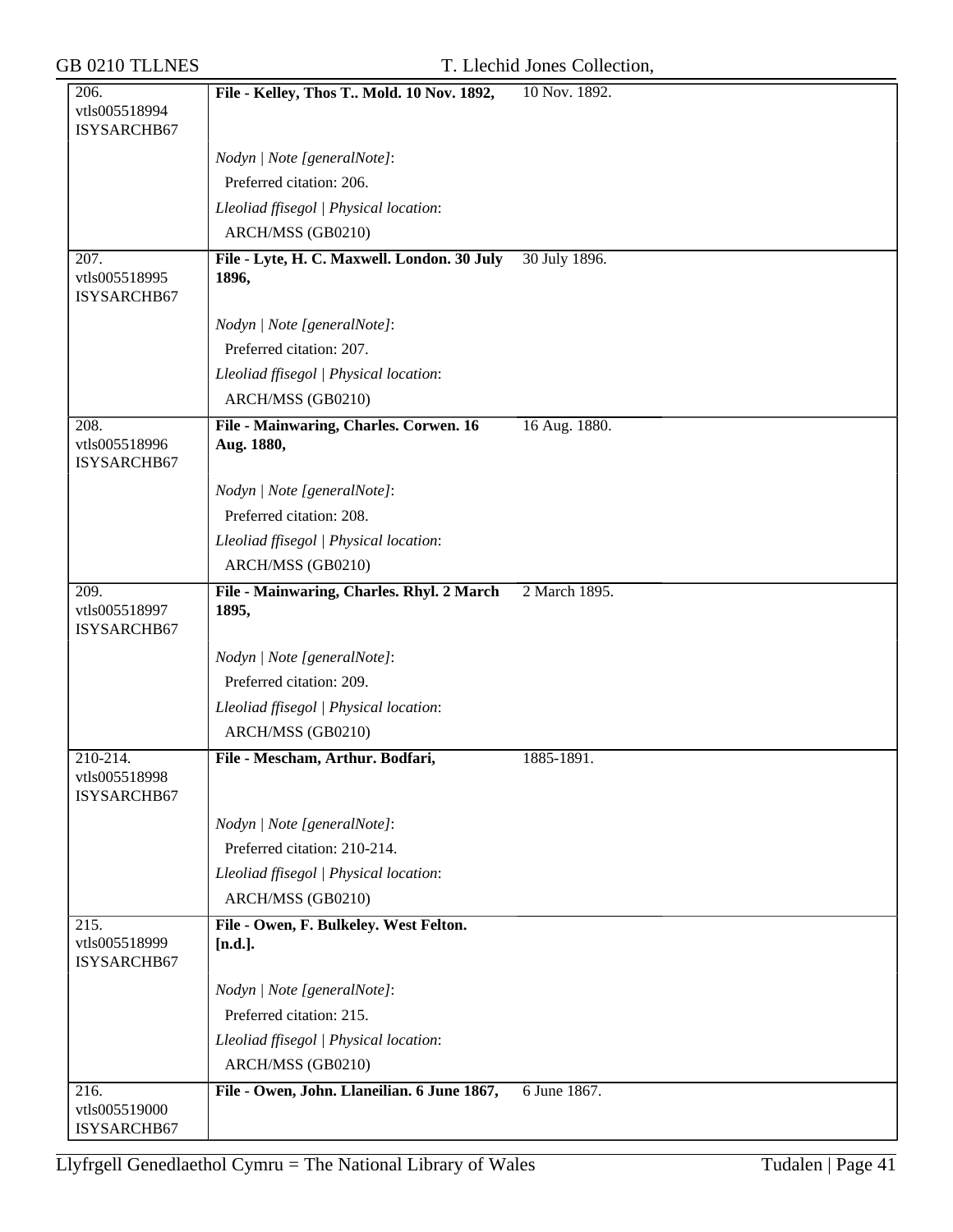|                                      | Nodyn   Note [generalNote]:                                   |                |
|--------------------------------------|---------------------------------------------------------------|----------------|
|                                      | Preferred citation: 216.                                      |                |
|                                      | Lleoliad ffisegol   Physical location:                        |                |
|                                      | ARCH/MSS (GB0210)                                             |                |
| 217-255.                             | File - Palmer, Alfred Neobard. Wrexham,                       | 1899-1901.     |
| vtls005519001                        |                                                               |                |
| ISYSARCHB67                          |                                                               |                |
|                                      | Nodyn   Note [generalNote]:                                   |                |
|                                      | Preferred citation: 217-255.                                  |                |
|                                      | Lleoliad ffisegol   Physical location:                        |                |
|                                      | ARCH/MSS (GB0210)                                             |                |
| 256.<br>vtls005519002<br>ISYSARCHB67 | File - Patrick, George. London. 22 May<br>1898,               | 22 May 1898.   |
|                                      | Nodyn   Note [generalNote]:                                   |                |
|                                      | Preferred citation: 256.                                      |                |
|                                      | Lleoliad ffisegol   Physical location:                        |                |
|                                      | ARCH/MSS (GB0210)                                             |                |
| 257.<br>vtls005519003<br>ISYSARCHB67 | File - Roberts, A. Foulkes. Denbigh. 6 June<br>1909,          | 6 June 1909.   |
|                                      | Nodyn   Note [generalNote]:                                   |                |
|                                      | Preferred citation: 257.                                      |                |
|                                      | Lleoliad ffisegol   Physical location:                        |                |
|                                      | ARCH/MSS (GB0210)                                             |                |
| 258.<br>vtls005519004<br>ISYSARCHB67 | File - Roberts, Griffith Williams. Denbigh.<br>18 April 1895, | 18 April 1895. |
|                                      | Nodyn   Note [generalNote]:                                   |                |
|                                      | Preferred citation: 258.                                      |                |
|                                      | Lleoliad ffisegol   Physical location:                        |                |
|                                      | ARCH/MSS (GB0210)                                             |                |
| 259.<br>vtls005519005<br>ISYSARCHB67 | File - Roberts, Griffith Williams. Denbigh.<br>19 June 1895,  | 19 June 1895.  |
|                                      | Nodyn   Note [generalNote]:                                   |                |
|                                      | Preferred citation: 259.                                      |                |
|                                      | Lleoliad ffisegol   Physical location:                        |                |
|                                      | ARCH/MSS (GB0210)                                             |                |
| 260.<br>vtls005519006<br>ISYSARCHB67 | File - Roberts, H. Beaver. Bangor. 9 July<br>1855,            | 9 July 1855.   |
|                                      | Nodyn   Note [generalNote]:                                   |                |
|                                      | Preferred citation: 260.                                      |                |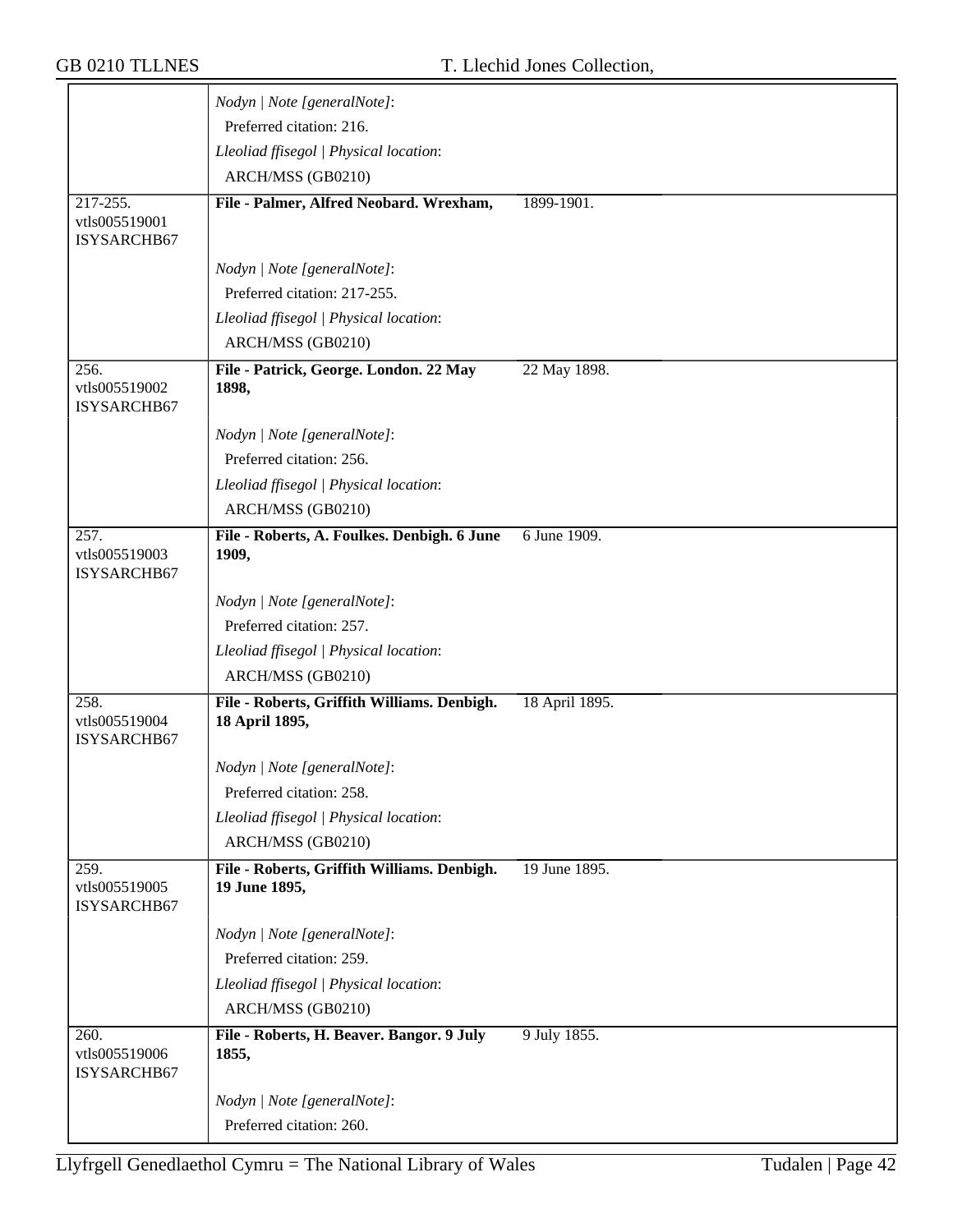|                                                    | Lleoliad ffisegol   Physical location:                     |                |
|----------------------------------------------------|------------------------------------------------------------|----------------|
|                                                    | ARCH/MSS (GB0210)                                          |                |
| 261.<br>vtls005519007<br>ISYSARCHB67               | File - Roberts, H. Beaver. Bangor. 9 June<br>1856,         | 9 June 1856.   |
|                                                    | Nodyn   Note [generalNote]:                                |                |
|                                                    | Preferred citation: 261.                                   |                |
|                                                    | Lleoliad ffisegol   Physical location:                     |                |
|                                                    | ARCH/MSS (GB0210)                                          |                |
| $\overline{262}$ .<br>vtls005519008<br>ISYSARCHB67 | File - Roberts, J. H. Bodwel. Caernarvon.<br>16 June 1895, | 16 June 1895.  |
|                                                    | Nodyn   Note [generalNote]:                                |                |
|                                                    | Preferred citation: 262.                                   |                |
|                                                    | Lleoliad ffisegol   Physical location:                     |                |
|                                                    | ARCH/MSS (GB0210)                                          |                |
| 263.<br>vtls005519009<br>ISYSARCHB67               | File - Roberts, R St Asaph. 21 March<br>1885,              | 21 March 1885. |
|                                                    | Nodyn   Note [generalNote]:                                |                |
|                                                    | Preferred citation: 263.                                   |                |
|                                                    | Lleoliad ffisegol   Physical location:                     |                |
|                                                    | ARCH/MSS (GB0210)                                          |                |
| 264.<br>vtls005519010<br>ISYSARCHB67               | File - Sisson, Fred. St Asaph. 16 Feb. 1885,               | 16 Feb. 1885.  |
|                                                    | Nodyn   Note [generalNote]:                                |                |
|                                                    | Preferred citation: 264.                                   |                |
|                                                    | Lleoliad ffisegol   Physical location:                     |                |
|                                                    | ARCH/MSS (GB0210)                                          |                |
| 265.<br>vtls005519011<br>ISYSARCHB67               | File - Sisson, Fred. St Asaph. 18 Feb. 1885,               | 18 Feb. 1885.  |
|                                                    | Nodyn   Note [generalNote]:                                |                |
|                                                    | Preferred citation: 265.                                   |                |
|                                                    | Lleoliad ffisegol   Physical location:                     |                |
|                                                    | ARCH/MSS (GB0210)                                          |                |
| 266.<br>vtls005519012<br>ISYSARCHB67               | File - Slater, F. G. Chester. 26 Oct. 1909,                | 26 Oct. 1909.  |
|                                                    | Nodyn   Note [generalNote]:                                |                |
|                                                    | Preferred citation: 266.                                   |                |
|                                                    | Lleoliad ffisegol   Physical location:                     |                |
|                                                    | ARCH/MSS (GB0210)                                          |                |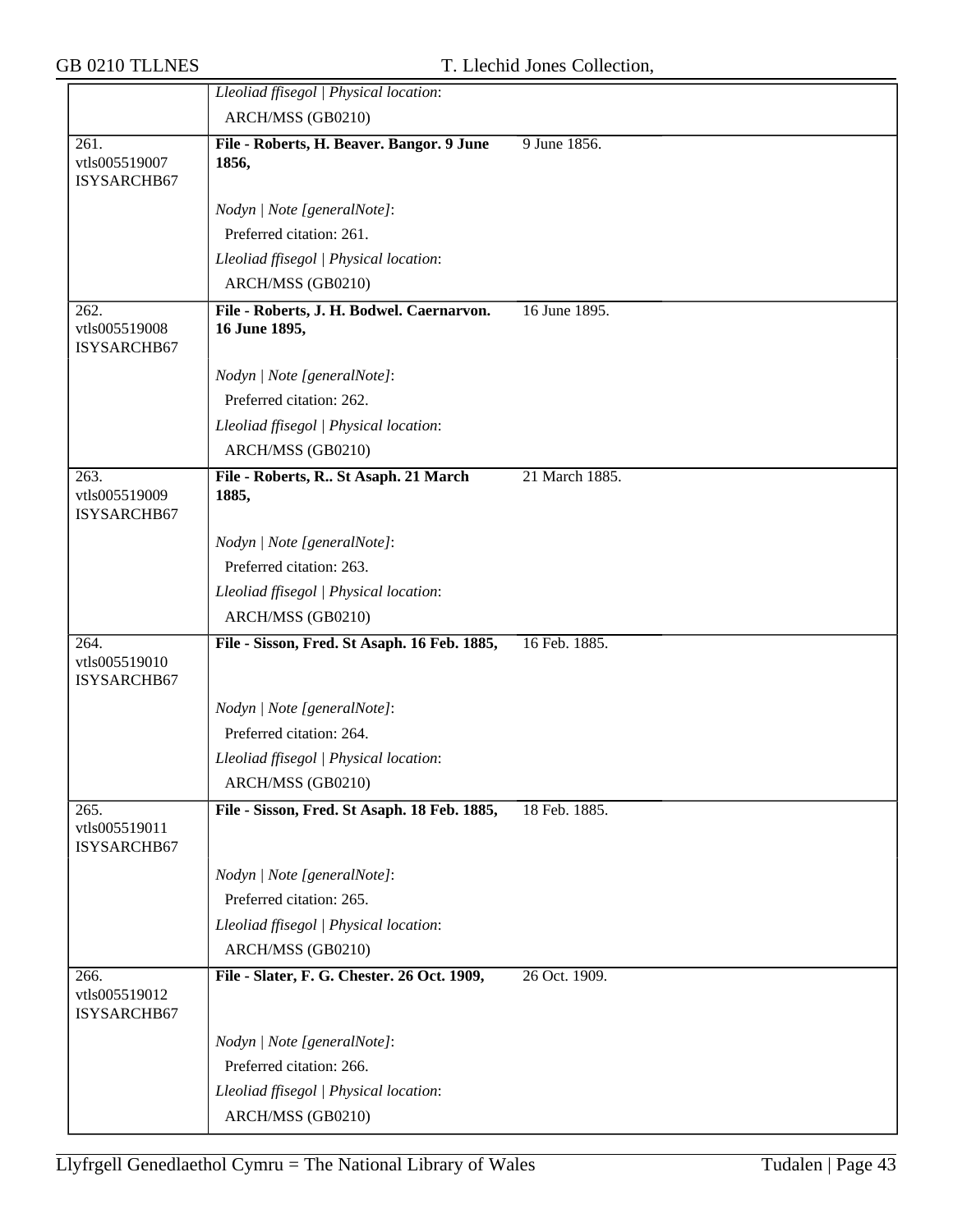| <b>GB 0210 TLLNES</b>                              | T. Llechid Jones Collection,                        |               |  |
|----------------------------------------------------|-----------------------------------------------------|---------------|--|
| 267.<br>vtls005519013<br>ISYSARCHB67               | File - Smart, E. Henllan. 29 Jan. 1867,             | 29 Jan. 1867. |  |
|                                                    | Nodyn   Note [generalNote]:                         |               |  |
|                                                    | Preferred citation: 267.                            |               |  |
|                                                    | Lleoliad ffisegol   Physical location:              |               |  |
|                                                    | ARCH/MSS (GB0210)                                   |               |  |
| 268.<br>vtls005519014<br>ISYSARCHB67               | File - Stowe, Alfred. Bangor. 10 May 1867,          | 10 May 1867.  |  |
|                                                    | Nodyn   Note [generalNote]:                         |               |  |
|                                                    | Preferred citation: 268.                            |               |  |
|                                                    | Lleoliad ffisegol   Physical location:              |               |  |
|                                                    | ARCH/MSS (GB0210)                                   |               |  |
| 269.<br>vtls005519015<br>ISYSARCHB67               | File - Williams, John. Llanwddyn. 13 May<br>1898,   | 13 May 1898.  |  |
|                                                    | Nodyn   Note [generalNote]:                         |               |  |
|                                                    | Preferred citation: 269.                            |               |  |
|                                                    | Lleoliad ffisegol   Physical location:              |               |  |
|                                                    | ARCH/MSS (GB0210)                                   |               |  |
| 270.<br>vtls005519016<br>ISYSARCHB67               | File - Williams, John. Treffos. 30 Feb.<br>1867,    | 30 Feb. 1867. |  |
|                                                    | Nodyn   Note [generalNote]:                         |               |  |
|                                                    | Preferred citation: 270.                            |               |  |
|                                                    | Lleoliad ffisegol   Physical location:              |               |  |
|                                                    | ARCH/MSS (GB0210)                                   |               |  |
| $\overline{271}$ .<br>vtls005519017<br>ISYSARCHB67 | File - Williams, John. Beaumaris. 21 Feb.<br>1867,  | 21 Feb. 1867. |  |
|                                                    | Nodyn   Note [generalNote]:                         |               |  |
|                                                    | Preferred citation: 271.                            |               |  |
|                                                    | Lleoliad ffisegol   Physical location:              |               |  |
|                                                    | ARCH/MSS (GB0210)                                   |               |  |
| 272.<br>vtls005519018<br>ISYSARCHB67               | File - Woodall, E., Wingthorpe. 25 Nov.<br>1892,    | 25 Nov. 1892. |  |
|                                                    | Nodyn   Note [generalNote]:                         |               |  |
|                                                    | Preferred citation: 272.                            |               |  |
|                                                    | Lleoliad ffisegol   Physical location:              |               |  |
|                                                    | ARCH/MSS (GB0210)                                   |               |  |
| 273.<br>vtls005519019<br>ISYSARCHB67               | File - Wrottesley, George. London. 7 April<br>1897, | 7 April 1897. |  |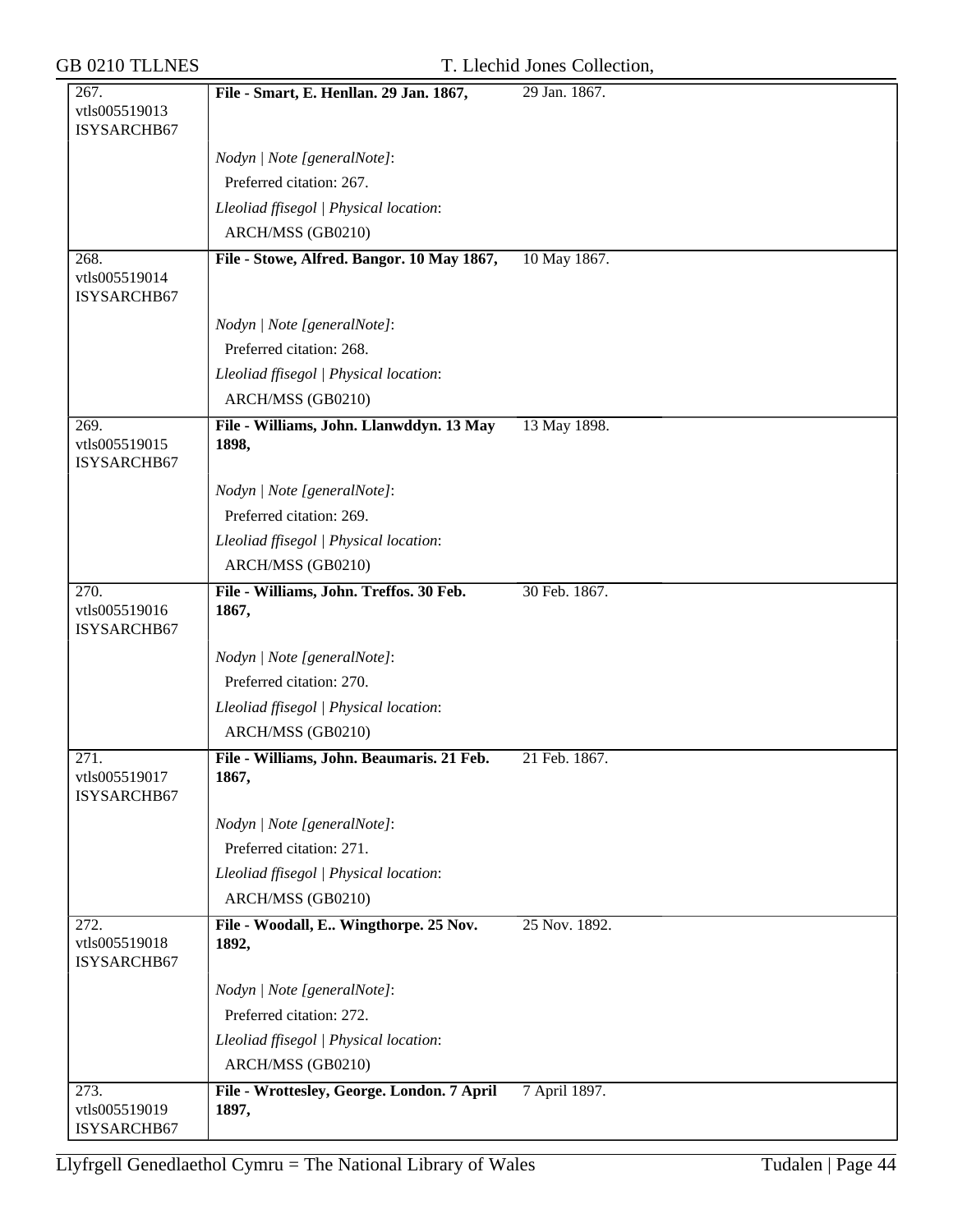|                                          | Nodyn   Note [generalNote]:                                                 |                |
|------------------------------------------|-----------------------------------------------------------------------------|----------------|
|                                          | Preferred citation: 273.                                                    |                |
|                                          | Lleoliad ffisegol   Physical location:                                      |                |
|                                          | ARCH/MSS (GB0210)                                                           |                |
| 274.<br>vtls005519020<br>ISYSARCHB67     | File - Wynn, C. W. Williams. London. 3<br>May 1869,                         | 3 May 1869.    |
|                                          | Nodyn   Note [generalNote]:                                                 |                |
|                                          | Preferred citation: 274.                                                    |                |
|                                          | Lleoliad ffisegol   Physical location:                                      |                |
|                                          | ARCH/MSS (GB0210)                                                           |                |
| 275.<br>vtls005519021<br>ISYSARCHB67     | File - Wynne, W. W. E Peniarth. 3 May<br>1872,                              | 3 May 1872.    |
|                                          | Nodyn   Note [generalNote]:                                                 |                |
|                                          | Preferred citation: 275.                                                    |                |
|                                          | Lleoliad ffisegol   Physical location:                                      |                |
|                                          | ARCH/MSS (GB0210)                                                           |                |
| 276.<br>vtls005519022<br>ISYSARCHB67     | File - Wynne, W. W. E Peniarth. 16<br><b>March 1873,</b>                    | 16 March 1873. |
|                                          | Nodyn   Note [generalNote]:                                                 |                |
|                                          | Preferred citation: 276.                                                    |                |
|                                          | Lleoliad ffisegol   Physical location:                                      |                |
|                                          | ARCH/MSS (GB0210)                                                           |                |
| 277-279.<br>vtls005519023<br>ISYSARCHB67 | File - Three incomplete letters. [n.d.].                                    |                |
|                                          | Nodyn   Note [generalNote]:                                                 |                |
|                                          | Preferred citation: 277-279.                                                |                |
|                                          | Lleoliad ffisegol   Physical location:                                      |                |
|                                          | ARCH/MSS (GB0210)                                                           |                |
|                                          | Is-fonds   Subfonds 280-471. vtls005519024 ISYSARCHB67: Correspondence,     |                |
|                                          | comprising letters to and from T. Llechid Jones, and miscellaneous letters, |                |
|                                          | Dyddiad   Date: 1826-1943. (dyddiad creu)   (date of creation)              |                |
|                                          | Lleoliad ffisegol   Physical location: ARCH/MSS (GB0210)                    |                |
| Nodyn   Note [generalNote]:              |                                                                             |                |
| Preferred citation: 280-471.             |                                                                             |                |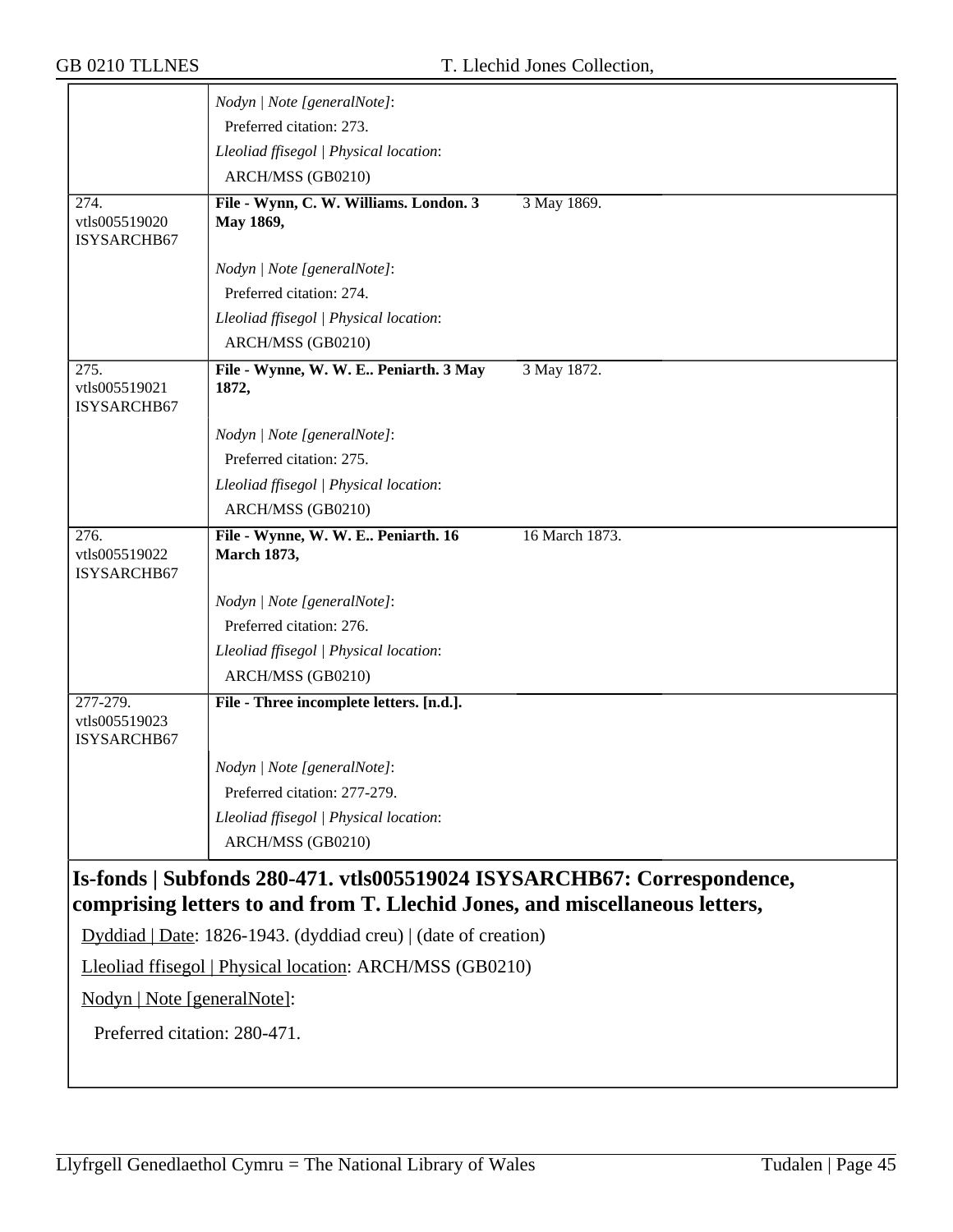|                                      | FFeil / rhestr eitemau   File / item list                                        |                   |                                               |
|--------------------------------------|----------------------------------------------------------------------------------|-------------------|-----------------------------------------------|
| Cod cyfeirnod<br>Reference code      | Teitl   Title                                                                    | Dyddiadau   Dates | Disgrifiad ffisegol   Physical<br>description |
|                                      | Sub-sub-fonds 280-462a. vtls005519025 ISYSARCHB67: Letters To T. Llechid Jones,  |                   |                                               |
|                                      | Dyddiad   Date: 1883-1943. (dyddiad creu)   (date of creation)                   |                   |                                               |
|                                      | Lleoliad ffisegol   Physical location: ARCH/MSS (GB0210)                         |                   |                                               |
| Nodyn   Note [generalNote]:          |                                                                                  |                   |                                               |
|                                      | Preferred citation: 280-462a.                                                    |                   |                                               |
|                                      |                                                                                  |                   |                                               |
|                                      |                                                                                  |                   |                                               |
|                                      | Cyfres   Series 280-321. vtls005519026 ISYSARCHB67: Letters to T. Llechid Jones, |                   |                                               |
| correspondents A-E,                  |                                                                                  |                   |                                               |
|                                      | Dyddiad   Date: 1910-1943. (dyddiad creu)   (date of creation)                   |                   |                                               |
|                                      | Lleoliad ffisegol   Physical location: ARCH/MSS (GB0210)                         |                   |                                               |
| Nodyn   Note [generalNote]:          |                                                                                  |                   |                                               |
| Preferred citation: 280-321.         |                                                                                  |                   |                                               |
|                                      |                                                                                  |                   |                                               |
|                                      |                                                                                  |                   |                                               |
|                                      | FFeil / rhestr eitemau   File / item list                                        |                   |                                               |
| Cod cyfeirnod<br>Reference code      | Teitl   Title                                                                    | Dyddiadau   Dates | Disgrifiad ffisegol   Physical<br>description |
| 280.<br>vtls005519027<br>ISYSARCHB67 | File - Bankes, Jerome. London. 11 Dec.<br>1921,                                  | 11 Dec. 1921.     |                                               |
|                                      | Nodyn   Note [generalNote]:                                                      |                   |                                               |
|                                      | Preferred citation: 280.                                                         |                   |                                               |
|                                      | Lleoliad ffisegol   Physical location:                                           |                   |                                               |
|                                      | ARCH/MSS (GB0210)                                                                |                   |                                               |
| 281.<br>vtls005519028<br>ISYSARCHB67 | File - Barnard, P. M Tunbridge Wells. 29<br>Jan. 1930,                           | 29 Jan. 1930.     |                                               |
|                                      | Nodyn   Note [generalNote]:                                                      |                   |                                               |
|                                      | Preferred citation: 281.                                                         |                   |                                               |
|                                      | Lleoliad ffisegol   Physical location:                                           |                   |                                               |
|                                      | ARCH/MSS (GB0210)                                                                |                   |                                               |
| 282.<br>vtls005519029<br>ISYSARCHB67 | File - Bell, H. J London. 20 Jan. 1915,                                          | 20 Jan. 1915.     |                                               |
|                                      | Nodyn   Note [generalNote]:                                                      |                   |                                               |
|                                      | Preferred citation: 282.                                                         |                   |                                               |
|                                      | Lleoliad ffisegol   Physical location:                                           |                   |                                               |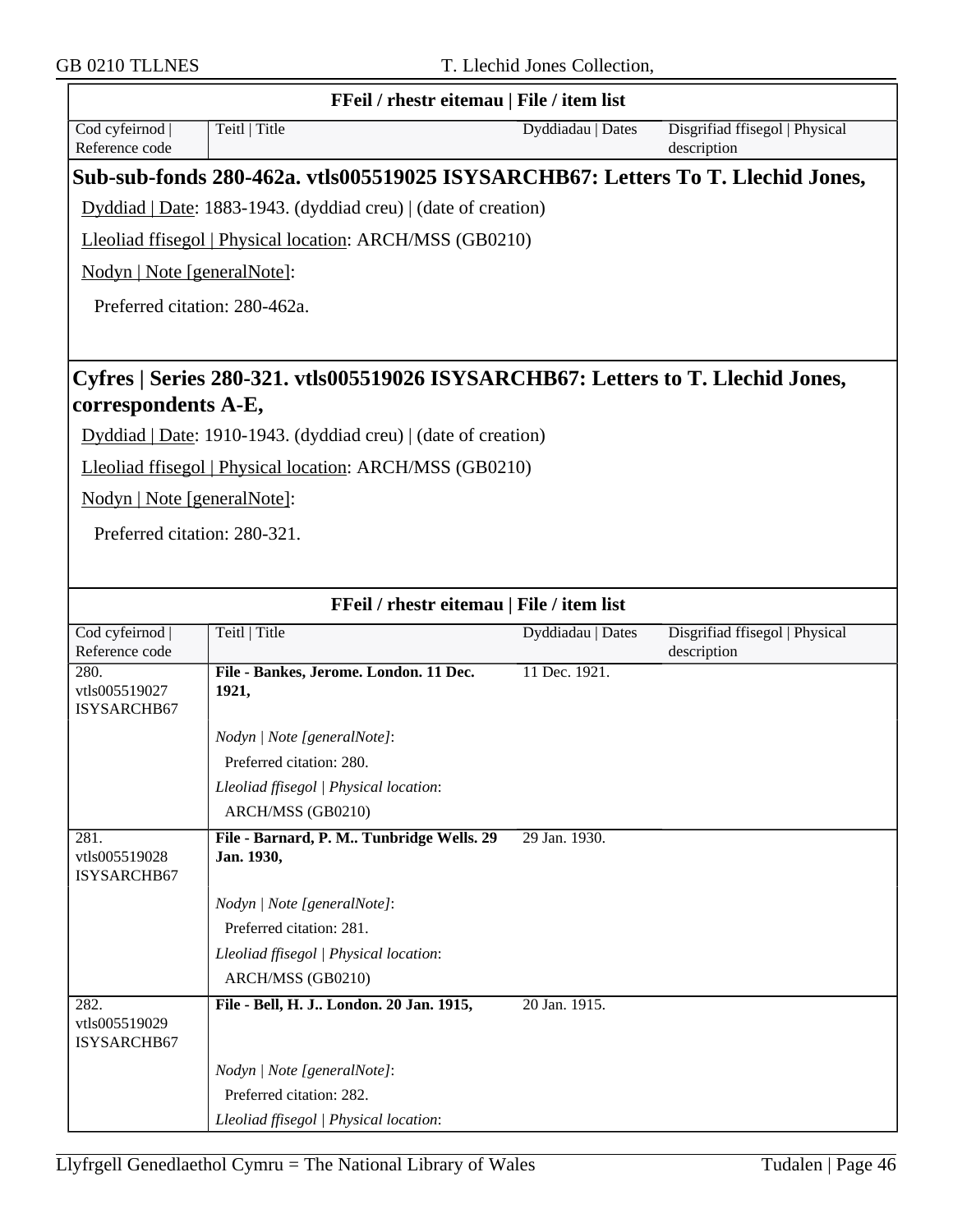|                                      | ARCH/MSS (GB0210)                                       |                |
|--------------------------------------|---------------------------------------------------------|----------------|
| 283.<br>vtls005519030<br>ISYSARCHB67 | File - Bell, H. J London. 24 Feb. 1915,                 | 24 Feb. 1915.  |
|                                      | Nodyn   Note [generalNote]:                             |                |
|                                      | Preferred citation: 283.                                |                |
|                                      | Lleoliad ffisegol   Physical location:                  |                |
|                                      | ARCH/MSS (GB0210)                                       |                |
| 284.<br>vtls005519031<br>ISYSARCHB67 | File - Bendle, F London. 8 Sept. 1927,                  | 8 Sept. 1927.  |
|                                      | Nodyn   Note [generalNote]:                             |                |
|                                      | Preferred citation: 284.                                |                |
|                                      | Lleoliad ffisegol   Physical location:                  |                |
|                                      | ARCH/MSS (GB0210)                                       |                |
| 285.<br>vtls005519032<br>ISYSARCHB67 | File - Bradney, Joseph. Talycoed. 25 Dec.<br>1923,      | 25 Dec. 1923.  |
|                                      | Nodyn   Note [generalNote]:                             |                |
|                                      | Preferred citation: 285.                                |                |
|                                      | Lleoliad ffisegol   Physical location:                  |                |
|                                      | ARCH/MSS (GB0210)                                       |                |
| 286.<br>vtls005519033<br>ISYSARCHB67 | File - Bradney, Joseph. Talycoed. 29 Dec.<br>1923,      | 29 Dec. 1923.  |
|                                      | Nodyn   Note [generalNote]:                             |                |
|                                      | Preferred citation: 286.                                |                |
|                                      | Lleoliad ffisegol   Physical location:                  |                |
|                                      | ARCH/MSS (GB0210)                                       |                |
| 287.<br>vtls005519034<br>ISYSARCHB67 | File - Bruse, L. Beatrice. Portmadoc. 27<br>April 1920, | 27 April 1920. |
|                                      | Nodyn   Note [generalNote]:                             |                |
|                                      | Preferred citation: 287.                                |                |
|                                      | Lleoliad ffisegol   Physical location:                  |                |
|                                      | ARCH/MSS (GB0210)                                       |                |
| 288.<br>vtls005519035<br>ISYSARCHB67 | File - Bruse, L. Beatrice. Portmadoc. 30<br>April 1920, | 30 April 1920. |
|                                      | Nodyn   Note [generalNote]:                             |                |
|                                      | Preferred citation: 288.                                |                |
|                                      | Lleoliad ffisegol   Physical location:                  |                |
|                                      | ARCH/MSS (GB0210)                                       |                |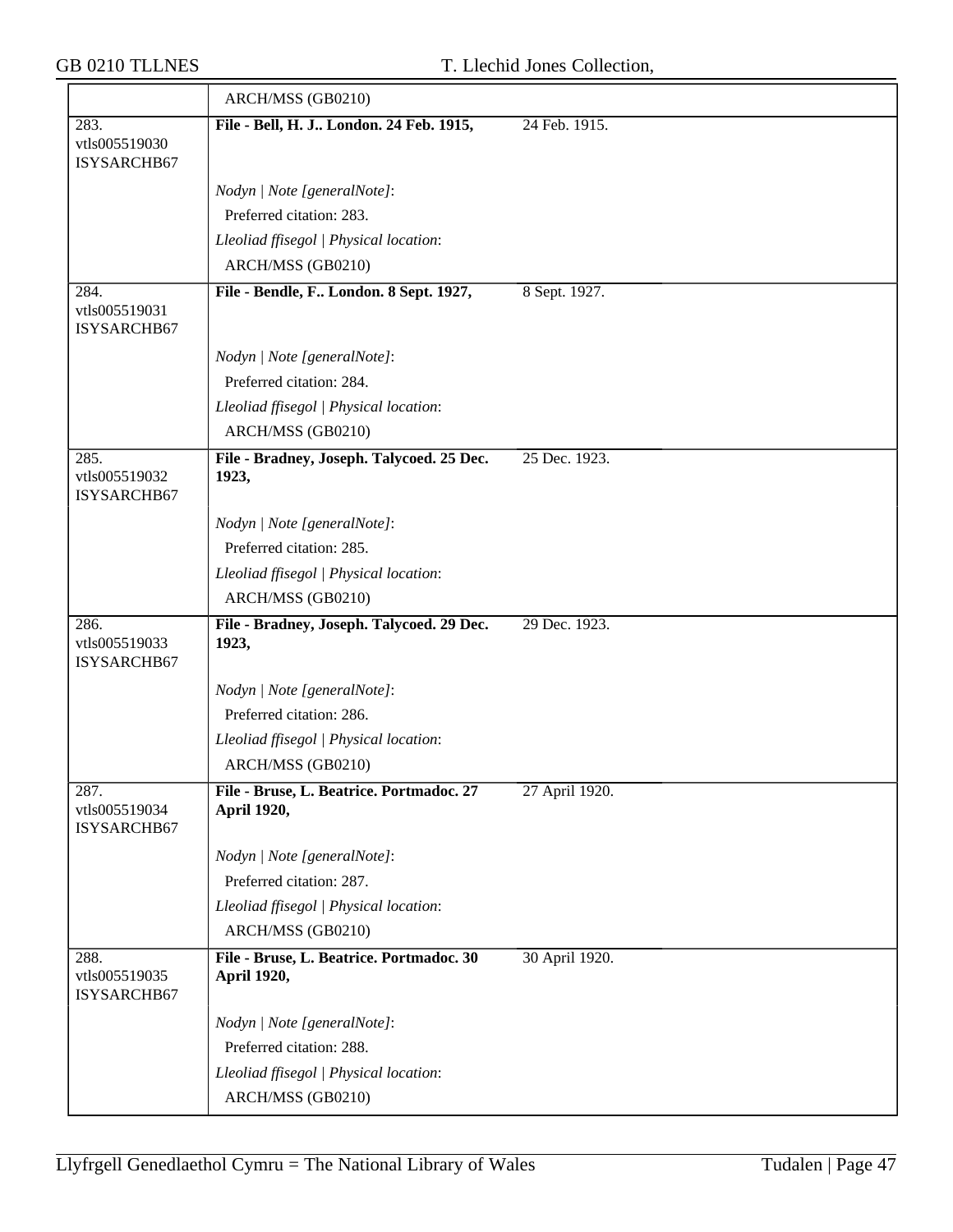| 289.                         | File - Brodrick, Gwendolyn. Abergele. 12    | 12 April 1920. |
|------------------------------|---------------------------------------------|----------------|
| vtls005519036                | April 1920,                                 |                |
| ISYSARCHB67                  |                                             |                |
|                              | Nodyn   Note [generalNote]:                 |                |
|                              | Preferred citation: 289.                    |                |
|                              | Lleoliad ffisegol   Physical location:      |                |
|                              | ARCH/MSS (GB0210)                           |                |
| 290.<br>vtls005519037        | File - Buckley, William. Mold. 3 Oct. 1922, | 3 Oct. 1922.   |
| ISYSARCHB67                  |                                             |                |
|                              | Nodyn   Note [generalNote]:                 |                |
|                              | Preferred citation: 290.                    |                |
|                              | Lleoliad ffisegol   Physical location:      |                |
|                              | ARCH/MSS (GB0210)                           |                |
| 291.                         | File - Cleaver, Henry A St Asaph,           | 19 May 1920.   |
| vtls005519038                |                                             |                |
| ISYSARCHB67                  |                                             |                |
|                              | Nodyn   Note [generalNote]:                 |                |
|                              | Preferred citation: 291.                    |                |
|                              | Lleoliad ffisegol   Physical location:      |                |
|                              | ARCH/MSS (GB0210)                           |                |
| 292.                         | File - Cleaver, Henry A St Asaph. 11 Aug.   | 11 Aug. 1938.  |
| vtls005519039<br>ISYSARCHB67 | 1938,                                       |                |
|                              | Nodyn   Note [generalNote]:                 |                |
|                              | Preferred citation: 292.                    |                |
|                              | Lleoliad ffisegol   Physical location:      |                |
|                              | ARCH/MSS (GB0210)                           |                |
| 293.                         | File - Davies, E. T Bangor. 14 Aug. 1914,   | 14 Aug. 1914.  |
| vtls005519040                |                                             |                |
| ISYSARCHB67                  |                                             |                |
|                              | Nodyn   Note [generalNote]:                 |                |
|                              | Preferred citation: 293.                    |                |
|                              | Lleoliad ffisegol   Physical location:      |                |
|                              | ARCH/MSS (GB0210)                           |                |
| 294.                         | File - Davies, Gwilym. Singapore. 10 June   | 10 June 1920.  |
| vtls005519041<br>ISYSARCHB67 | 1920,                                       |                |
|                              |                                             |                |
|                              | Nodyn   Note [generalNote]:                 |                |
|                              | Preferred citation: 294.                    |                |
|                              | Lleoliad ffisegol   Physical location:      |                |
|                              | ARCH/MSS (GB0210)                           |                |
| 295.<br>vtls005519042        | File - Davies, Gwilym. Bangor. July,        | 1936.          |
| ISYSARCHB67                  |                                             |                |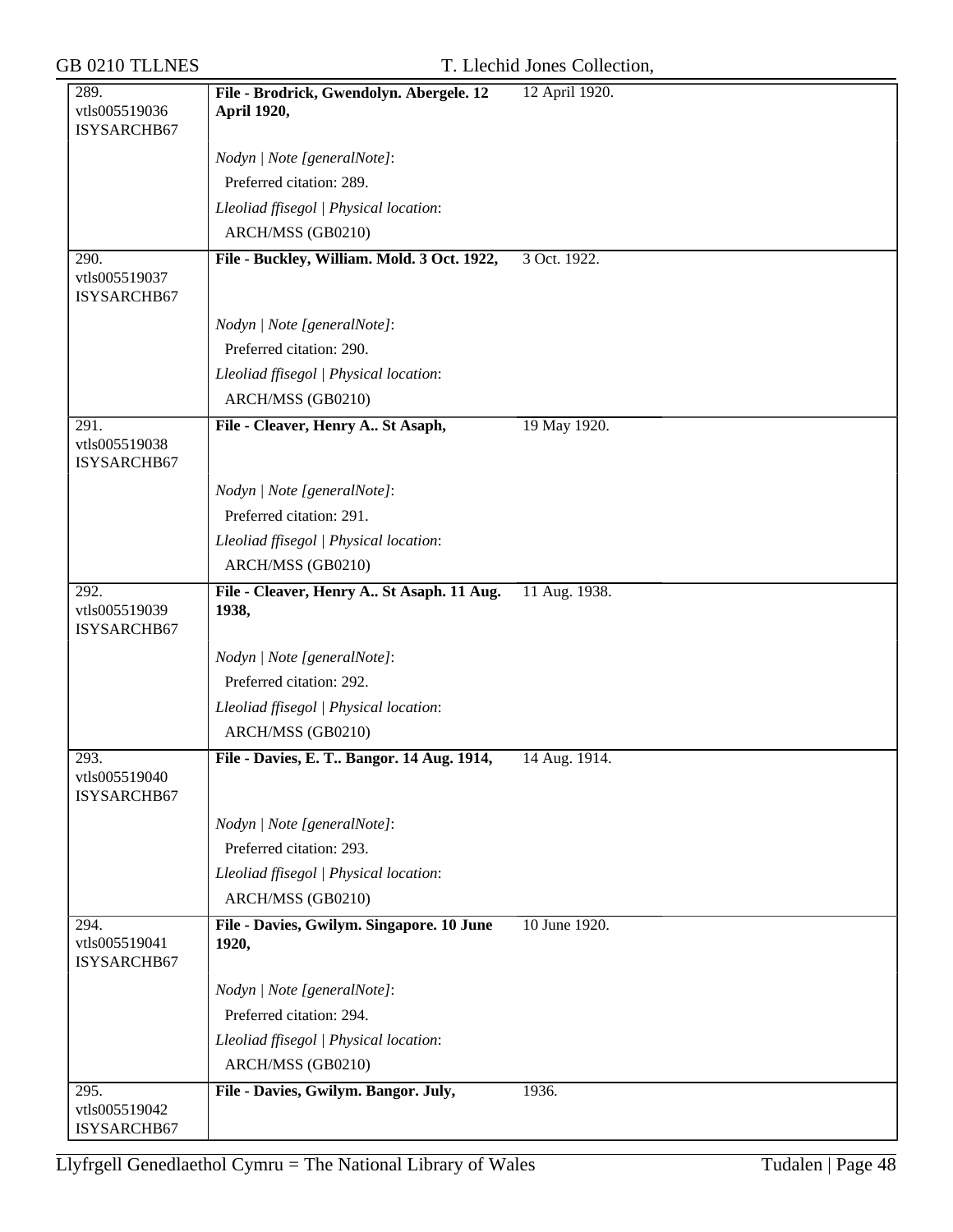|                                      | Natur a chynnwys / Scope and content:                |                |
|--------------------------------------|------------------------------------------------------|----------------|
|                                      | Davies, Gwilym. Bangor. July 1936.                   |                |
|                                      | Nodyn   Note [generalNote]:                          |                |
|                                      | Preferred citation: 295.                             |                |
|                                      | Lleoliad ffisegol   Physical location:               |                |
|                                      | ARCH/MSS (GB0210)                                    |                |
| 296.                                 | File - Davies, Isaac. Birkenhead. 9 May              | 9 May 1927.    |
| vtls005519043<br>ISYSARCHB67         | 1927,                                                |                |
|                                      | Nodyn   Note [generalNote]:                          |                |
|                                      | Preferred citation: 296.                             |                |
|                                      | Lleoliad ffisegol   Physical location:               |                |
|                                      | ARCH/MSS (GB0210)                                    |                |
| 297.<br>vtls005519044<br>ISYSARCHB67 | File - Davies, J. H Aberystwyth. 17 July<br>1922,    | 17 July 1922.  |
|                                      | Nodyn   Note [generalNote]:                          |                |
|                                      | Preferred citation: 297.                             |                |
|                                      | Lleoliad ffisegol   Physical location:               |                |
|                                      | ARCH/MSS (GB0210)                                    |                |
| 298.<br>vtls005519045<br>ISYSARCHB67 | File - Davies, John. Llanarmon. 14 April<br>1920,    | 14 April 1920. |
|                                      | Nodyn   Note [generalNote]:                          |                |
|                                      | Preferred citation: 298.                             |                |
|                                      | Lleoliad ffisegol   Physical location:               |                |
|                                      | ARCH/MSS (GB0210)                                    |                |
| 299.<br>vtls005519046<br>ISYSARCHB67 | File - Davies, John. Llanarmon. 23 April<br>1920,    | 23 April 1920. |
|                                      | Nodyn   Note [generalNote]:                          |                |
|                                      | Preferred citation: 299.                             |                |
|                                      | Lleoliad ffisegol   Physical location:               |                |
|                                      | ARCH/MSS (GB0210)                                    |                |
| 300.<br>vtls005519047<br>ISYSARCHB67 | File - Davies, John. Llanerchymedd. 22<br>Oct. 1922, | 22 Oct. 1922.  |
|                                      | Nodyn   Note [generalNote]:                          |                |
|                                      | Preferred citation: 300.                             |                |
|                                      | Lleoliad ffisegol   Physical location:               |                |
|                                      | ARCH/MSS (GB0210)                                    |                |
| 301.<br>vtls005519048<br>ISYSARCHB67 | File - Davies, John. Llanerchymedd. 7 Oct.<br>1922,  | 7 Oct. 1922.   |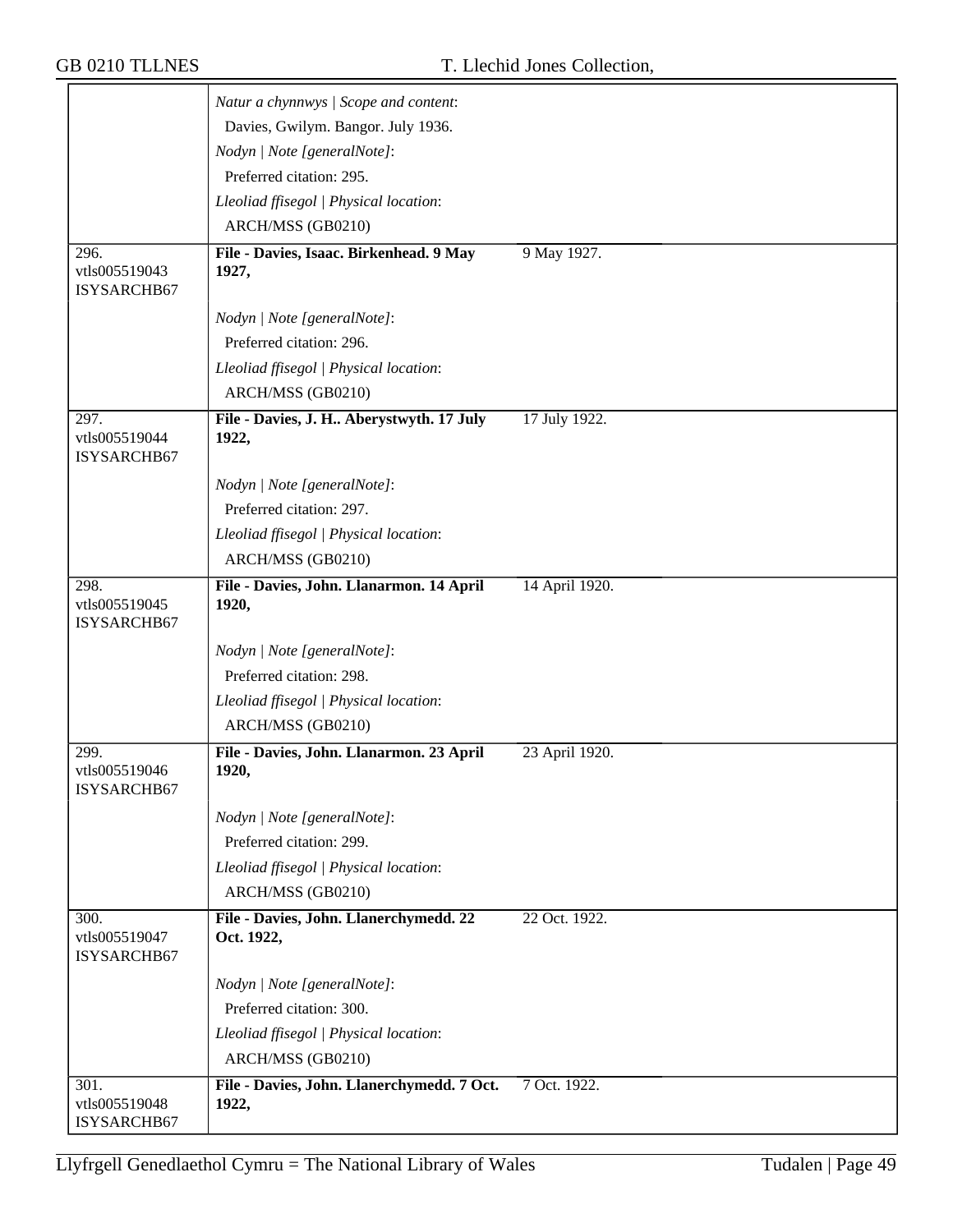|                                      | Nodyn   Note [generalNote]:                         |                |
|--------------------------------------|-----------------------------------------------------|----------------|
|                                      | Preferred citation: 301.                            |                |
|                                      | Lleoliad ffisegol   Physical location:              |                |
|                                      | ARCH/MSS (GB0210)                                   |                |
| 302.                                 | File - Davies, R. Liverpool. 26 Dec. 1913,          | 26 Dec. 1913.  |
| vtls005519049                        |                                                     |                |
| ISYSARCHB67                          |                                                     |                |
|                                      | Nodyn   Note [generalNote]:                         |                |
|                                      | Preferred citation: 302.                            |                |
|                                      | Lleoliad ffisegol   Physical location:              |                |
|                                      | ARCH/MSS (GB0210)                                   |                |
| 303.                                 | File - Davies, R. Denbigh. 13 Sept. 1927,           | 13 Sept. 1927. |
| vtls005519050<br>ISYSARCHB67         |                                                     |                |
|                                      |                                                     |                |
|                                      | Nodyn   Note [generalNote]:                         |                |
|                                      | Preferred citation: 303.                            |                |
|                                      | Lleoliad ffisegol   Physical location:              |                |
|                                      | ARCH/MSS (GB0210)                                   |                |
| 304.<br>vtls005519051<br>ISYSARCHB67 | File - Davies, R. & M Liverpool. 27 April<br>1920,  | 27 April 1920. |
|                                      | Nodyn   Note [generalNote]:                         |                |
|                                      | Preferred citation: 304.                            |                |
|                                      | Lleoliad ffisegol   Physical location:              |                |
|                                      | ARCH/MSS (GB0210)                                   |                |
| 305.<br>vtls005519052<br>ISYSARCHB67 | File - Davies, W. Lloyd. Trefnant. 17 Oct.<br>1936, | 17 Oct. 1936.  |
|                                      | Nodyn   Note [generalNote]:                         |                |
|                                      | Preferred citation: 305.                            |                |
|                                      | Lleoliad ffisegol   Physical location:              |                |
|                                      | ARCH/MSS (GB0210)                                   |                |
| 305a.                                | File - Davies, W. Oliver. Denbigh. 25 Oct.          | 25 Oct. 1943.  |
| vtls005519053<br>ISYSARCHB67         | 1943,                                               |                |
|                                      | Nodyn   Note [generalNote]:                         |                |
|                                      | Preferred citation: 305a.                           |                |
|                                      | Lleoliad ffisegol   Physical location:              |                |
|                                      | ARCH/MSS (GB0210)                                   |                |
| 306.<br>vtls005519054<br>ISYSARCHB67 | File - Davies, William. Llanegryn. 11 Nov.<br>1927, | 11 Nov. 1927.  |
|                                      | Nodyn   Note [generalNote]:                         |                |
|                                      | Preferred citation: 306.                            |                |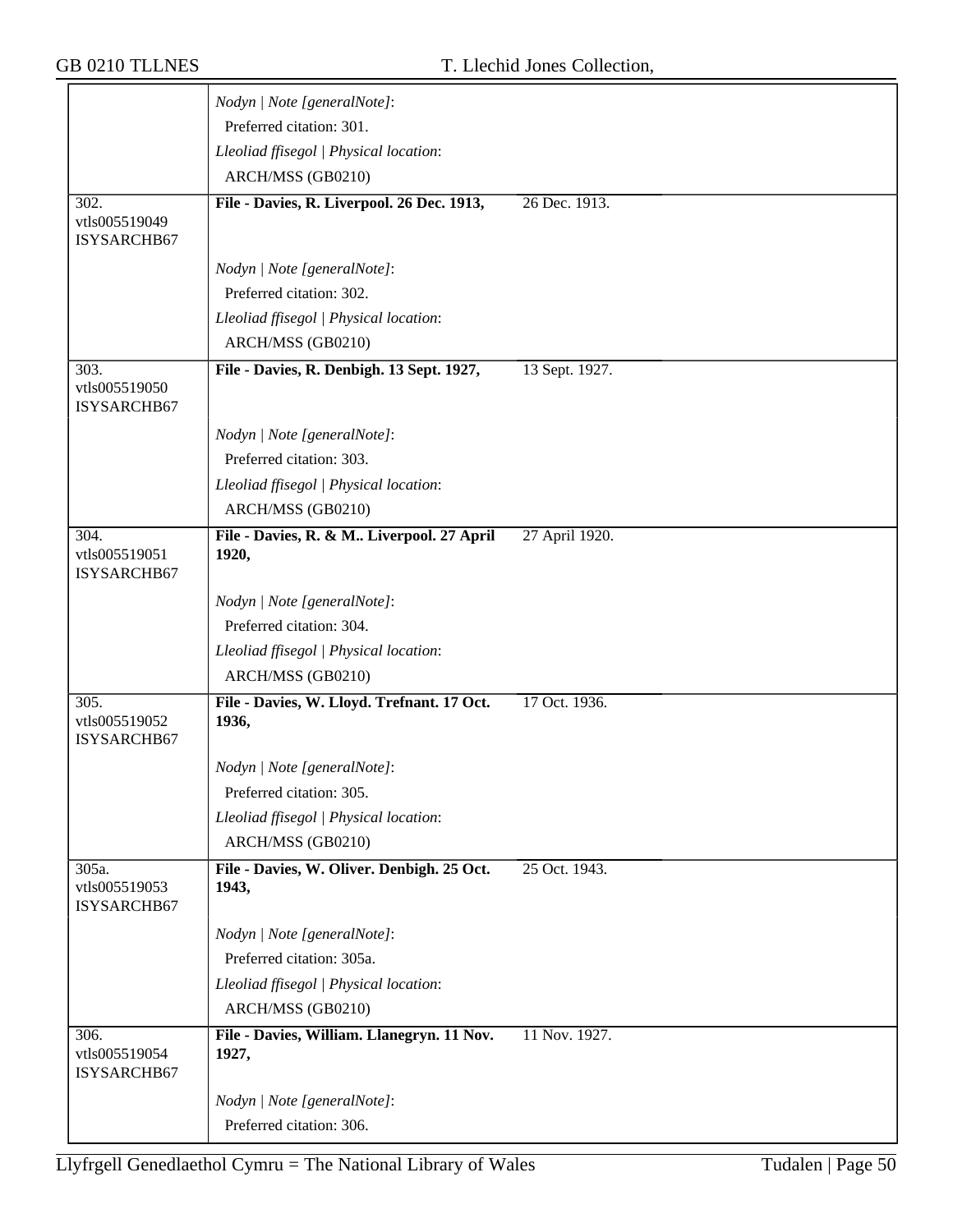|                                      | Lleoliad ffisegol   Physical location:                                 |                |
|--------------------------------------|------------------------------------------------------------------------|----------------|
|                                      | ARCH/MSS (GB0210)                                                      |                |
| 307.<br>vtls005519055                | File - Davies, William. Llanegryn. 27 Oct.<br>1927,                    | 27 Oct. 1927.  |
| ISYSARCHB67                          |                                                                        |                |
|                                      | Nodyn   Note [generalNote]:                                            |                |
|                                      | Preferred citation: 307.                                               |                |
|                                      | Lleoliad ffisegol   Physical location:                                 |                |
|                                      | ARCH/MSS (GB0210)                                                      |                |
| 308.<br>vtls005519056<br>ISYSARCHB67 | File - Day, E. H Hereford. 15 May 1912,                                | 15 May 1912.   |
|                                      | Nodyn   Note [generalNote]:                                            |                |
|                                      | Preferred citation: 308.                                               |                |
|                                      | Lleoliad ffisegol   Physical location:                                 |                |
|                                      | ARCH/MSS (GB0210)                                                      |                |
| 309.<br>vtls005519057<br>ISYSARCHB67 | File - Edwards, A. G., Bishop of St Asaph.<br>18 Sept. 1914,           | 18 Sept. 1914. |
|                                      | Nodyn   Note [generalNote]:                                            |                |
|                                      | Preferred citation: 309.                                               |                |
|                                      | Lleoliad ffisegol   Physical location:                                 |                |
|                                      | ARCH/MSS (GB0210)                                                      |                |
| 310.<br>vtls005519058<br>ISYSARCHB67 | File - Edwards, A. G., Bishop of St Asaph.<br>St Asaph. 26 April 1920, | 26 April 1920. |
|                                      | Nodyn   Note [generalNote]:                                            |                |
|                                      | Preferred citation: 310.                                               |                |
|                                      | Lleoliad ffisegol   Physical location:                                 |                |
|                                      | ARCH/MSS (GB0210)                                                      |                |
| 311.<br>vtls005519059<br>ISYSARCHB67 | File - Edwards, Harold. St Asaph. 24 Jan.<br>1917,                     | 24 Jan. 1917.  |
|                                      | Nodyn   Note [generalNote]:                                            |                |
|                                      | Preferred citation: 311.                                               |                |
|                                      | Lleoliad ffisegol   Physical location:                                 |                |
|                                      | ARCH/MSS (GB0210)                                                      |                |
| 312.<br>vtls005519060<br>ISYSARCHB67 | File - Ellis, J. J Llaneilian. 7 Sept. 1922,                           | 7 Sept. 1922.  |
|                                      | Nodyn   Note [generalNote]:                                            |                |
|                                      | Preferred citation: 312.                                               |                |
|                                      | Lleoliad ffisegol   Physical location:                                 |                |
|                                      |                                                                        |                |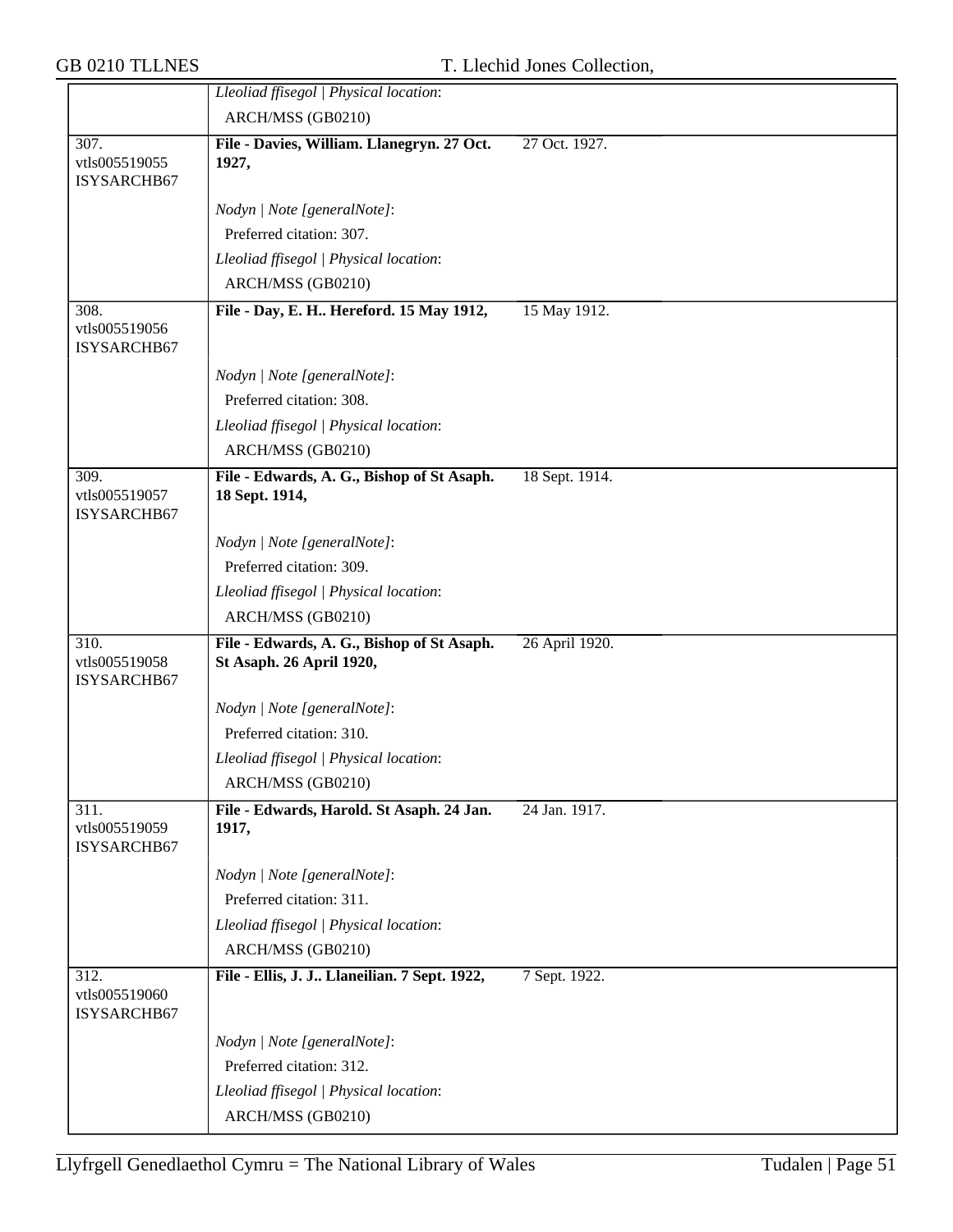|  |  | GB 0210 TLLNES |
|--|--|----------------|
|--|--|----------------|

| 313.                                 | File - Ellis, J. J Llaneilian. 10 Oct. 1916,         | 10 Oct. 1916.  |
|--------------------------------------|------------------------------------------------------|----------------|
| vtls005519061                        |                                                      |                |
| ISYSARCHB67                          |                                                      |                |
|                                      | Nodyn   Note [generalNote]:                          |                |
|                                      | Preferred citation: 313.                             |                |
|                                      | Lleoliad ffisegol   Physical location:               |                |
|                                      | ARCH/MSS (GB0210)                                    |                |
| 314.<br>vtls005519062<br>ISYSARCHB67 | File - Ellis, V. Spencer. St Asaph. 22 Oct.<br>1939, | 22 Oct. 1939.  |
|                                      | Nodyn   Note [generalNote]:                          |                |
|                                      | Preferred citation: 314.                             |                |
|                                      | Lleoliad ffisegol   Physical location:               |                |
|                                      | ARCH/MSS (GB0210)                                    |                |
| 315.                                 | File - Evans, A. Owen. Llanfaethlu. 19               | 19 Sept. 1918. |
| vtls005519063<br>ISYSARCHB67         | Sept. 1918,                                          |                |
|                                      | Nodyn   Note [generalNote]:                          |                |
|                                      | Preferred citation: 315.                             |                |
|                                      | Lleoliad ffisegol   Physical location:               |                |
|                                      | ARCH/MSS (GB0210)                                    |                |
| 316.<br>vtls005519064<br>ISYSARCHB67 | File - Evans, Annie E. Corwen. 12 Jan.<br>1911,      | 12 Jan. 1911.  |
|                                      | Nodyn   Note [generalNote]:                          |                |
|                                      | Preferred citation: 316.                             |                |
|                                      | Lleoliad ffisegol   Physical location:               |                |
|                                      | ARCH/MSS (GB0210)                                    |                |
| 317.                                 | File - Evans, Beriah Gwynfe. Carnarvon.              | 26 May 1923.   |
| vtls005519065<br>ISYSARCHB67         | 26 May 1923,                                         |                |
|                                      | Nodyn   Note [generalNote]:                          |                |
|                                      | Preferred citation: 317.                             |                |
|                                      | Lleoliad ffisegol   Physical location:               |                |
|                                      | ARCH/MSS (GB0210)                                    |                |
| 318.<br>vtls005519066<br>ISYSARCHB67 | File - Evans, Hubert. Corwen. 18 Nov.<br>1910,       | 18 Nov. 1910.  |
|                                      | Nodyn   Note [generalNote]:                          |                |
|                                      | Preferred citation: 318.                             |                |
|                                      | Lleoliad ffisegol   Physical location:               |                |
|                                      | ARCH/MSS (GB0210)                                    |                |
| 319.<br>vtls005519067<br>ISYSARCHB67 | File - Evans, Owen. Denbigh. 9 March<br>1912,        | 9 March 1912.  |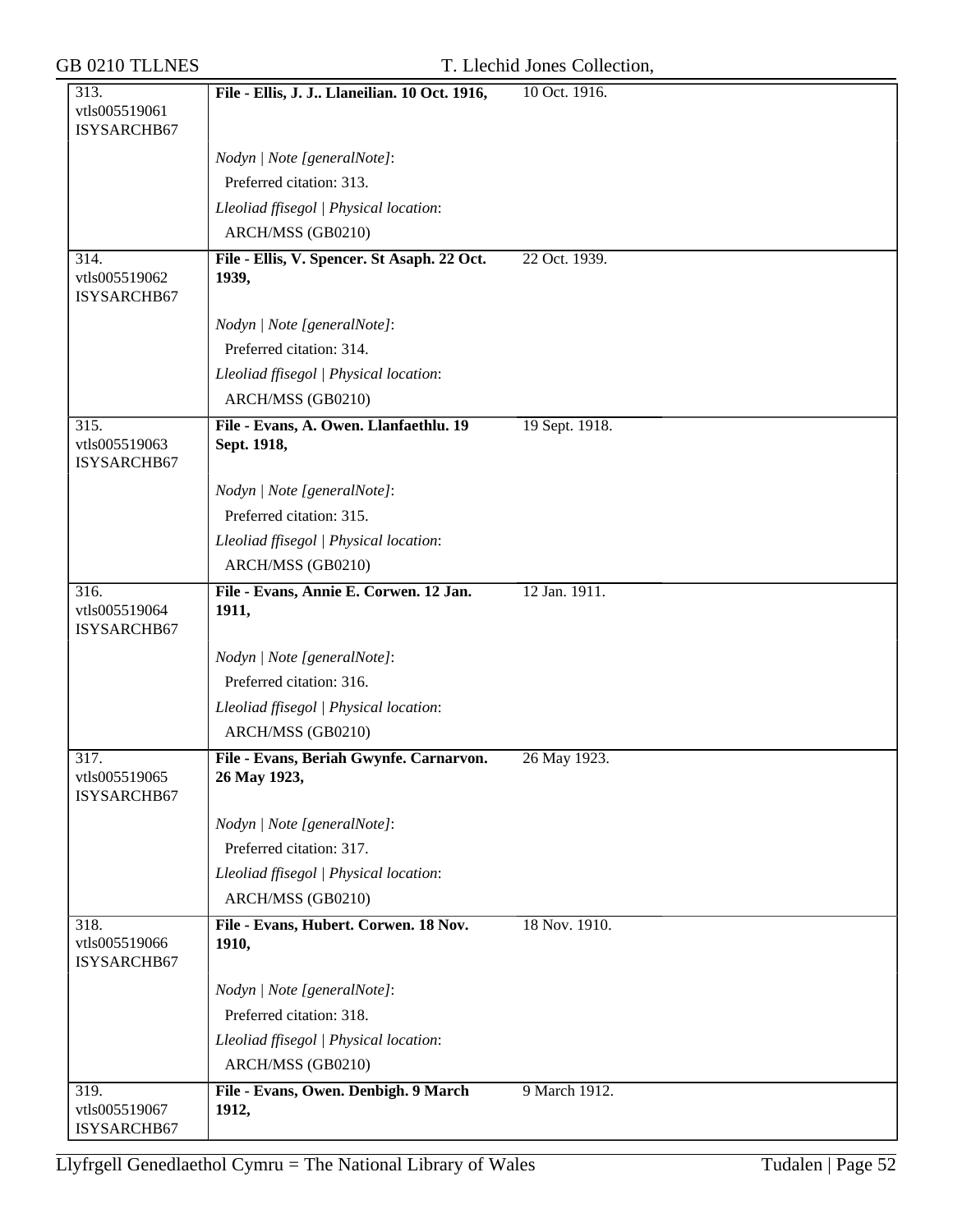|                                             | Nodyn   Note [generalNote]:<br>Preferred citation: 319.<br>Lleoliad ffisegol   Physical location:<br>ARCH/MSS (GB0210) |                                                                                  |
|---------------------------------------------|------------------------------------------------------------------------------------------------------------------------|----------------------------------------------------------------------------------|
| 320.<br>vtls005519068<br><b>ISYSARCHB67</b> | File - Evans, W. A Denbigh. 9 Feb. 1931,                                                                               | 9 Feb. 1931.                                                                     |
|                                             | Nodyn   Note [generalNote]:                                                                                            |                                                                                  |
|                                             | Preferred citation: 320.                                                                                               |                                                                                  |
|                                             | Lleoliad ffisegol   Physical location:                                                                                 |                                                                                  |
|                                             | ARCH/MSS (GB0210)                                                                                                      |                                                                                  |
| 321.<br>vtls005519069<br>ISYSARCHB67        | File - Evans, W. Lewis. Denbigh. 17 July<br>1940,                                                                      | 17 July 1940.                                                                    |
|                                             | Nodyn   Note [generalNote]:                                                                                            |                                                                                  |
|                                             | Preferred citation: 321.                                                                                               |                                                                                  |
|                                             | Lleoliad ffisegol   Physical location:<br>ARCH/MSS (GB0210)                                                            |                                                                                  |
|                                             |                                                                                                                        | Cyfres   Series 322-371. vtls005519070 ISYSARCHB67: Letters to T. Llechid Jones, |

## **correspondents F-J,**

Dyddiad | Date: 1883-1941. (dyddiad creu) | (date of creation)

Lleoliad ffisegol | Physical location: ARCH/MSS (GB0210)

Nodyn | Note [generalNote]:

Preferred citation: 322-371.

| FFeil / rhestr eitemau   File / item list |                                         |                   |                                |
|-------------------------------------------|-----------------------------------------|-------------------|--------------------------------|
| Cod cyfeirnod                             | Teitl   Title                           | Dyddiadau   Dates | Disgrifiad ffisegol   Physical |
| Reference code                            |                                         |                   | description                    |
| 322.                                      | File - Fisher, J Cefn. 12 Nov. 1914,    | 12 Nov. 1914.     |                                |
| vtls005519071                             |                                         |                   |                                |
| ISYSARCHB67                               |                                         |                   |                                |
|                                           | Nodyn   Note [generalNote]:             |                   |                                |
|                                           | Preferred citation: 322.                |                   |                                |
|                                           | Lleoliad ffisegol   Physical location:  |                   |                                |
|                                           | ARCH/MSS (GB0210)                       |                   |                                |
| 323.                                      | File - Forrest, H. E Shrewsbury. 6 July | 6 July 1914.      |                                |
| vtls005519072                             | 1914,                                   |                   |                                |
| ISYSARCHB67                               |                                         |                   |                                |
|                                           | Nodyn   Note [generalNote]:             |                   |                                |
|                                           | Preferred citation: 323.                |                   |                                |
|                                           | Lleoliad ffisegol   Physical location:  |                   |                                |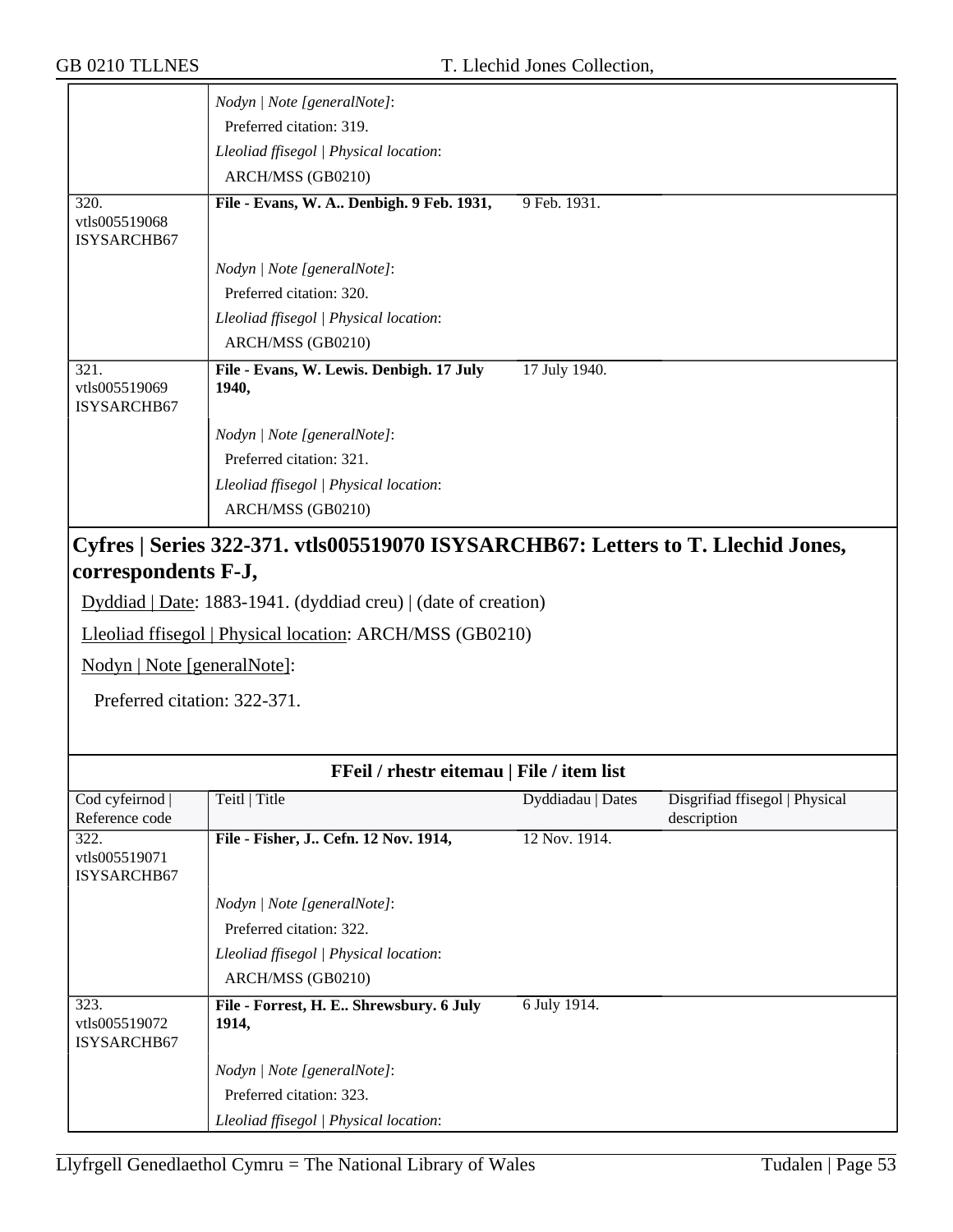|                                      | ARCH/MSS (GB0210)                                |               |
|--------------------------------------|--------------------------------------------------|---------------|
| 324.<br>vtls005519073<br>ISYSARCHB67 | File - Forrest, H. E Shrewsbury. 5 June<br>1915, | 5 June 1915.  |
|                                      | Nodyn   Note [generalNote]:                      |               |
|                                      | Preferred citation: 324.                         |               |
|                                      | Lleoliad ffisegol   Physical location:           |               |
|                                      | ARCH/MSS (GB0210)                                |               |
| 325.<br>vtls005519074<br>ISYSARCHB67 | File - Frimston, T. Colwyn Bay. 30 Oct.<br>1922, | 30 Oct. 1922. |
|                                      | Nodyn   Note [generalNote]:                      |               |
|                                      | Preferred citation: 325.                         |               |
|                                      | Lleoliad ffisegol   Physical location:           |               |
|                                      | ARCH/MSS (GB0210)                                |               |
| 326.<br>vtls005519075<br>ISYSARCHB67 | File - Glenn, T. A Abergele. 7 Aug. 1935,        | 7 Aug. 1935.  |
|                                      | Nodyn   Note [generalNote]:                      |               |
|                                      | Preferred citation: 326.                         |               |
|                                      | Lleoliad ffisegol   Physical location:           |               |
|                                      | ARCH/MSS (GB0210)                                |               |
| 327.<br>vtls005519076<br>ISYSARCHB67 | File - Glenn, T. A Abergele. 24 Aug. 1935,       | 24 Aug. 1935. |
|                                      | Nodyn   Note [generalNote]:                      |               |
|                                      | Preferred citation: 327.                         |               |
|                                      | Lleoliad ffisegol   Physical location:           |               |
|                                      | ARCH/MSS (GB0210)                                |               |
| 328.<br>vtls005519077<br>ISYSARCHB67 | File - Glover, E. London. 11 July 1922,          | 11 July 1922. |
|                                      | Nodyn   Note [generalNote]:                      |               |
|                                      | Preferred citation: 328.                         |               |
|                                      | Lleoliad ffisegol   Physical location:           |               |
|                                      | ARCH/MSS (GB0210)                                |               |
| 329.<br>vtls005519078<br>ISYSARCHB67 | File - Griffith, J. E Bethesda. 28 Jan.<br>1930, | 28 Jan. 1930. |
|                                      | Nodyn   Note [generalNote]:                      |               |
|                                      | Preferred citation: 329.                         |               |
|                                      | Lleoliad ffisegol   Physical location:           |               |
|                                      | ARCH/MSS (GB0210)                                |               |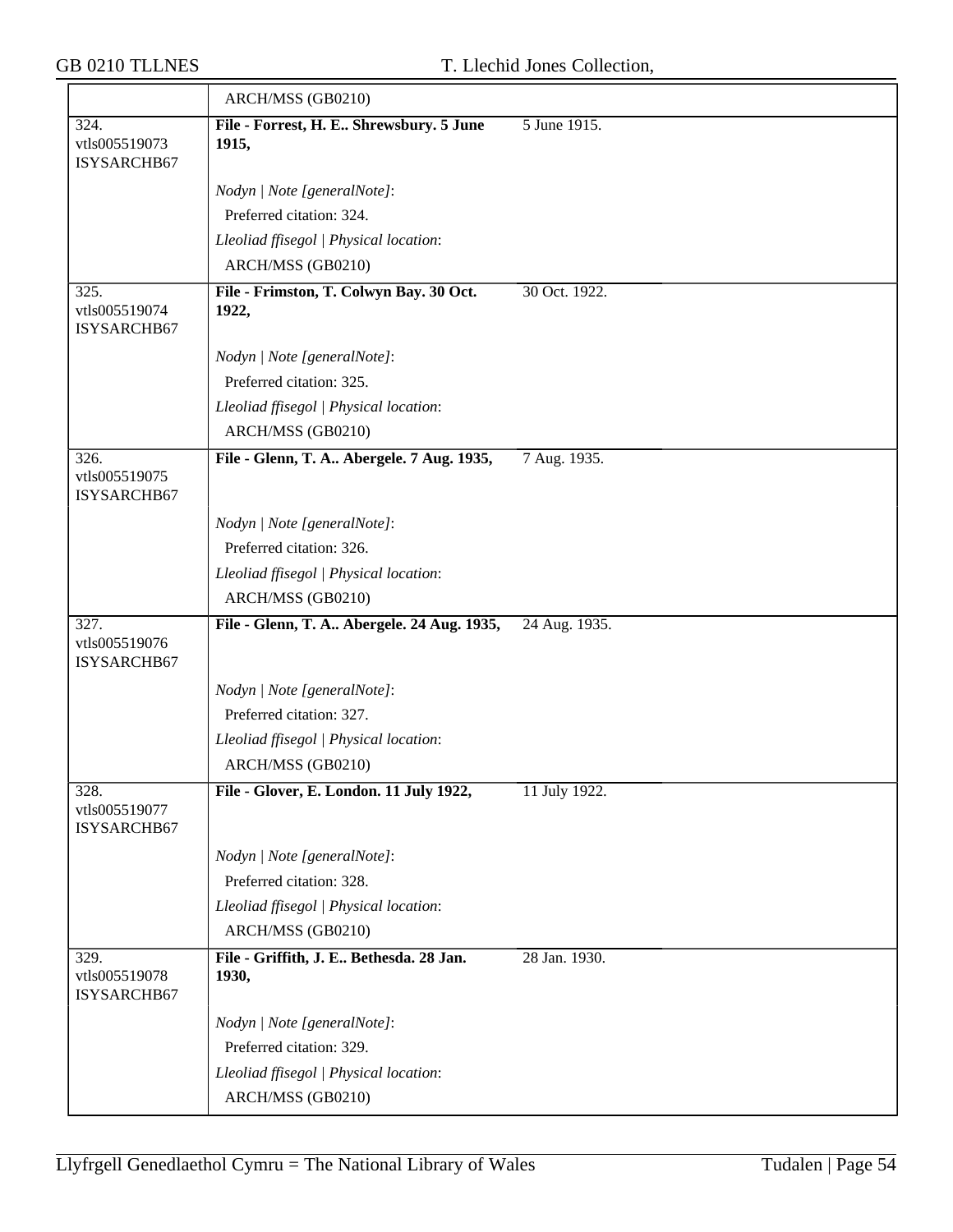### T. Llechid Jones Collection,

| 330.                                 | File - Griffiths, J. Old Colwyn. 10 Jan.                                 | 10 Jan. 1923.  |
|--------------------------------------|--------------------------------------------------------------------------|----------------|
| vtls005519079                        | 1923,                                                                    |                |
| ISYSARCHB67                          |                                                                          |                |
|                                      | Nodyn   Note [generalNote]:                                              |                |
|                                      | Preferred citation: 330.                                                 |                |
|                                      | Lleoliad ffisegol   Physical location:                                   |                |
|                                      | ARCH/MSS (GB0210)                                                        |                |
| 331.<br>vtls005519080<br>ISYSARCHB67 | File - Griffiths, Robert. Carneddi. 27 Sept.<br>1930,                    | 27 Sept. 1930. |
|                                      | Nodyn   Note [generalNote]:                                              |                |
|                                      | Preferred citation: 331.                                                 |                |
|                                      | Lleoliad ffisegol   Physical location:                                   |                |
|                                      | ARCH/MSS (GB0210)                                                        |                |
| 332.<br>vtls005519081<br>ISYSARCHB67 | File - Griffith, T. Owen. Rhyl. 21 Oct.<br>1927,                         | 21 Oct. 1927.  |
|                                      | Nodyn   Note [generalNote]:                                              |                |
|                                      | Preferred citation: 332.                                                 |                |
|                                      | Lleoliad ffisegol   Physical location:                                   |                |
|                                      | ARCH/MSS (GB0210)                                                        |                |
| 333.<br>vtls005519082<br>ISYSARCHB67 | File - Halked, William B. Llanrwst. 10<br><b>March 1911,</b>             | 10 March 1911. |
|                                      | Nodyn   Note [generalNote]:                                              |                |
|                                      | Preferred citation: 333.                                                 |                |
|                                      | Lleoliad ffisegol   Physical location:                                   |                |
|                                      | ARCH/MSS (GB0210)                                                        |                |
| 334.<br>vtls005519083<br>ISYSARCHB67 | File - Harvard, William. Bishop of St<br>Asaph. St Asaph. 13 Sept. 1937, | 13 Sept. 1937. |
|                                      | Nodyn   Note [generalNote]:                                              |                |
|                                      | Preferred citation: 334.                                                 |                |
|                                      | Lleoliad ffisegol   Physical location:                                   |                |
|                                      | ARCH/MSS (GB0210)                                                        |                |
| 335.<br>vtls005519084<br>ISYSARCHB67 | File - Hughes, A. Llanuwchllyn. 24 July<br>1914,                         | 24 July 1914.  |
|                                      | Nodyn   Note [generalNote]:                                              |                |
|                                      | Preferred citation: 335.                                                 |                |
|                                      | Lleoliad ffisegol   Physical location:                                   |                |
|                                      | ARCH/MSS (GB0210)                                                        |                |
| 336.                                 | File - Hughes, D. T Borth. 18 April 1937,                                | 18 April 1937. |
| vtls005519085<br>ISYSARCHB67         |                                                                          |                |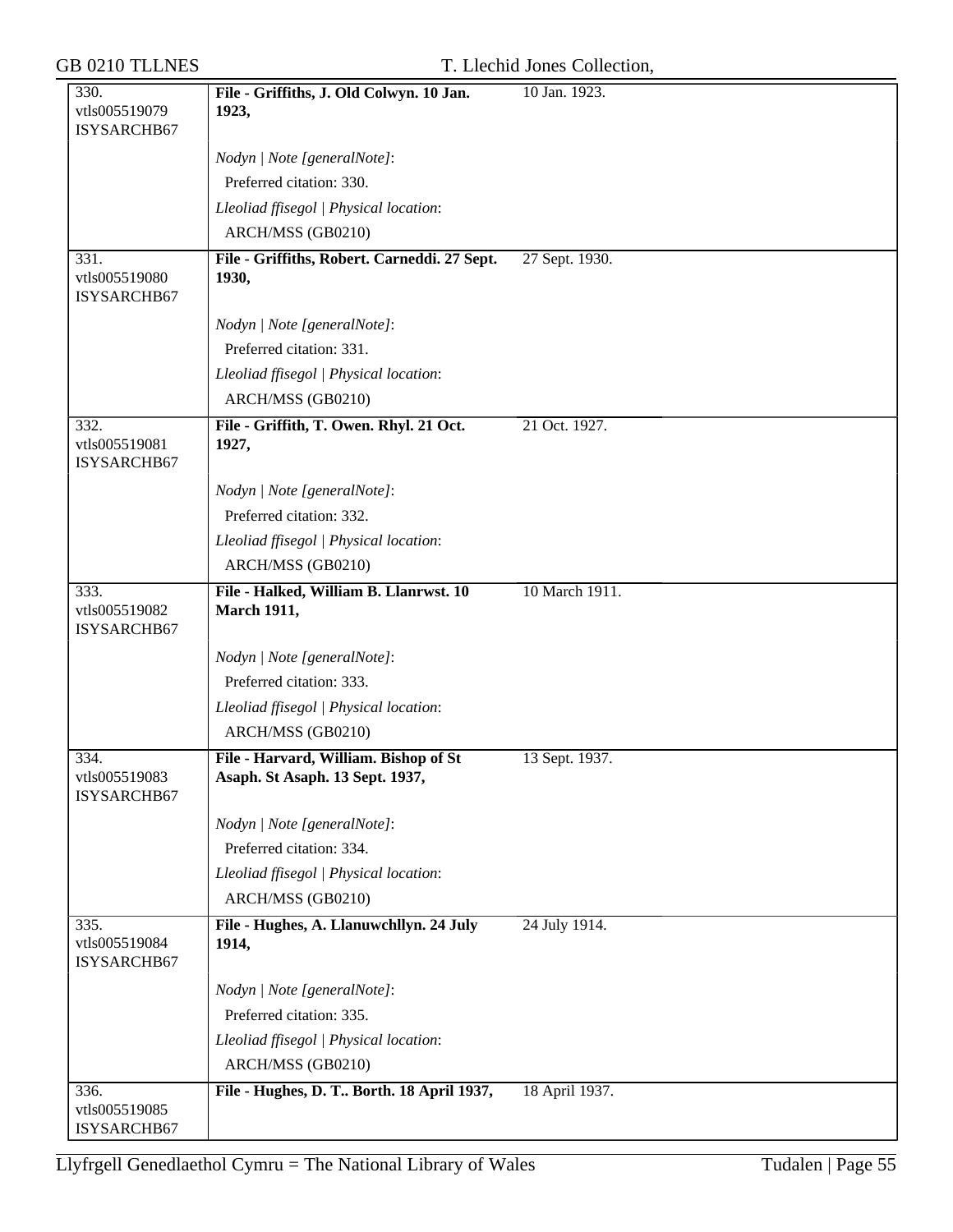|                                      | Nodyn   Note [generalNote]:                             |                |
|--------------------------------------|---------------------------------------------------------|----------------|
|                                      | Preferred citation: 336.                                |                |
|                                      | Lleoliad ffisegol   Physical location:                  |                |
|                                      | ARCH/MSS (GB0210)                                       |                |
| 337.                                 | File - Hughes, E. Wrexham. 21 Jan. 1938,                | 21 Jan. 1938.  |
| vtls005519086                        |                                                         |                |
| ISYSARCHB67                          |                                                         |                |
|                                      | Nodyn   Note [generalNote]:                             |                |
|                                      | Preferred citation: 337.                                |                |
|                                      | Lleoliad ffisegol   Physical location:                  |                |
|                                      | ARCH/MSS (GB0210)                                       |                |
| 338.<br>vtls005519087<br>ISYSARCHB67 | File - Hughes, John. Penrhyndeudraeth. 24<br>Jan. 1912, | 24 Jan. 1912.  |
|                                      | Nodyn   Note [generalNote]:                             |                |
|                                      | Preferred citation: 338.                                |                |
|                                      | Lleoliad ffisegol   Physical location:                  |                |
|                                      | ARCH/MSS (GB0210)                                       |                |
| 339.                                 | File - Hughes, Josiah. Bishop of St Asaph.              | 15 Aug. 1883.  |
| vtls005519088<br>ISYSARCHB67         | St Andrews. 15 Aug. 1883,                               |                |
|                                      | Nodyn   Note [generalNote]:                             |                |
|                                      | Preferred citation: 339.                                |                |
|                                      | Lleoliad ffisegol   Physical location:                  |                |
|                                      | ARCH/MSS (GB0210)                                       |                |
| 340.<br>vtls005519089<br>ISYSARCHB67 | File - Hughes, Maurice A. Denbigh. 16<br>April 1940,    | 16 April 1940. |
|                                      | Nodyn   Note [generalNote]:                             |                |
|                                      | Preferred citation: 340.                                |                |
|                                      | Lleoliad ffisegol   Physical location:                  |                |
|                                      | ARCH/MSS (GB0210)                                       |                |
| 341.                                 | File - Hughes, R. Price. Senghenydd. 19                 | 19 May 1911.   |
| vtls005519090<br>ISYSARCHB67         | May 1911,                                               |                |
|                                      | Nodyn   Note [generalNote]:                             |                |
|                                      | Preferred citation: 341.                                |                |
|                                      | Lleoliad ffisegol   Physical location:                  |                |
|                                      | ARCH/MSS (GB0210)                                       |                |
| 342.<br>vtls005519091<br>ISYSARCHB67 | File - Hughes, Rice P. Hughes. Llangynog.<br>$[n.d.]$ . |                |
|                                      | Nodyn   Note [generalNote]:                             |                |
|                                      | Preferred citation: 342.                                |                |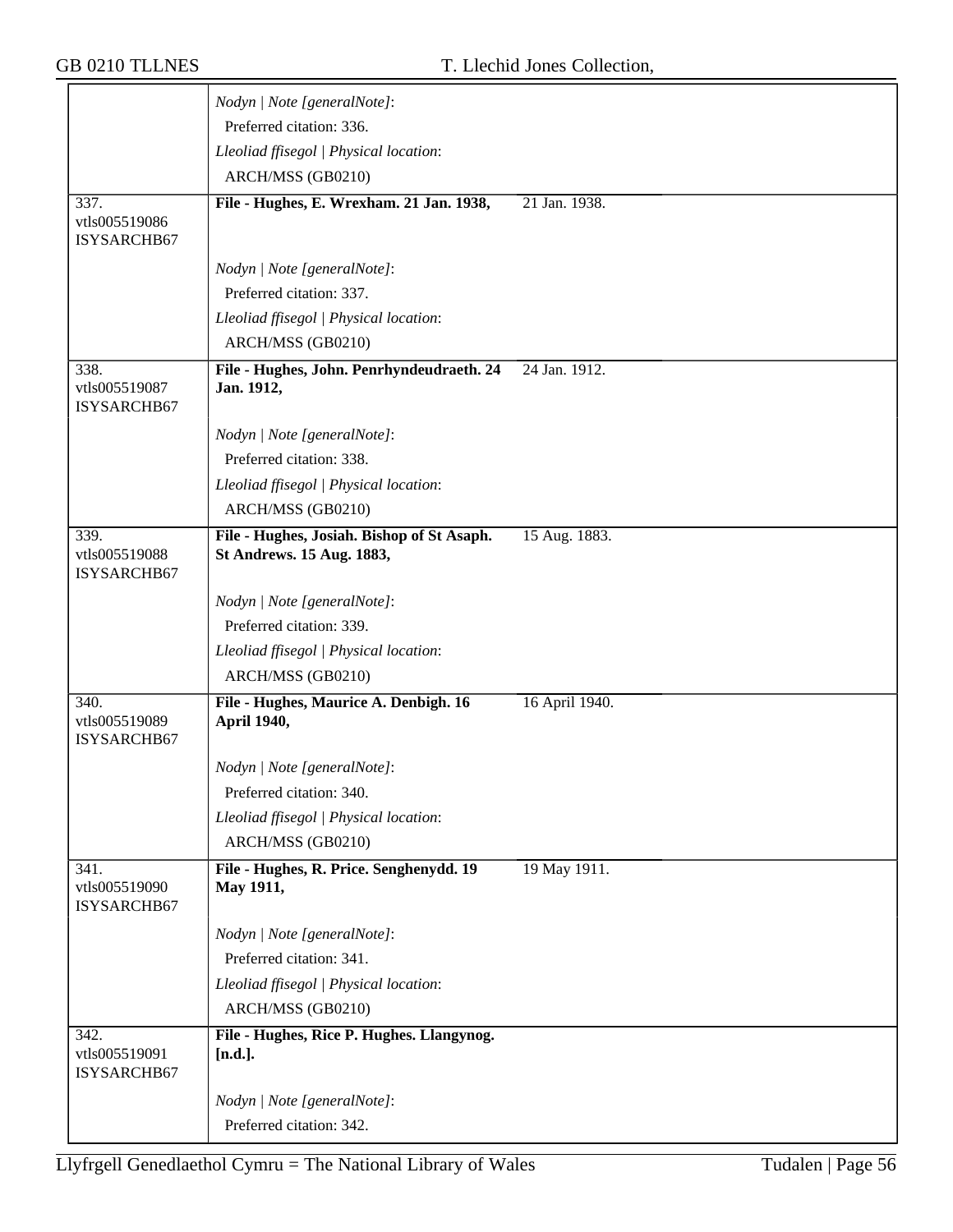|                                      | Lleoliad ffisegol   Physical location:                  |                |
|--------------------------------------|---------------------------------------------------------|----------------|
|                                      | ARCH/MSS (GB0210)                                       |                |
| 343-347.                             | File - Hughes, R. Rhys. Bethesda,                       | 1929-1941.     |
| vtls005519092<br>ISYSARCHB67         |                                                         |                |
|                                      | Nodyn   Note [generalNote]:                             |                |
|                                      | Preferred citation: 343-347.                            |                |
|                                      | Lleoliad ffisegol   Physical location:                  |                |
|                                      | ARCH/MSS (GB0210)                                       |                |
| 348.                                 | File - Hughes, Spier J. Matthews. Colwyn                | 17 April 1920. |
| vtls005519093<br>ISYSARCHB67         | Bay. 17 April 1920,                                     |                |
|                                      | Nodyn   Note [generalNote]:                             |                |
|                                      | Preferred citation: 348.                                |                |
|                                      | Lleoliad ffisegol   Physical location:                  |                |
|                                      | ARCH/MSS (GB0210)                                       |                |
| 349.<br>vtls005519094<br>ISYSARCHB67 | File - Hughes, W Llanuwchllyn. 8 Jan.<br>1907,          | 8 Jan. 1907.   |
|                                      | Nodyn   Note [generalNote]:                             |                |
|                                      | Preferred citation: 349.                                |                |
|                                      | Lleoliad ffisegol   Physical location:                  |                |
|                                      | ARCH/MSS (GB0210)                                       |                |
| 350.<br>vtls005519095<br>ISYSARCHB67 | File - Hughes, W Llanuwchllyn. 24 Nov.<br>1914,         | 24 Nov. 1914.  |
|                                      | Nodyn   Note [generalNote]:                             |                |
|                                      | Preferred citation: 350.                                |                |
|                                      | Lleoliad ffisegol   Physical location:                  |                |
|                                      | ARCH/MSS (GB0210)                                       |                |
| 351.<br>vtls005519096<br>ISYSARCHB67 | File - Hughes, W. B Llandwrda. 14 Sept.<br>1922,        | 14 Sept. 1922. |
|                                      | Nodyn   Note [generalNote]:                             |                |
|                                      | Preferred citation: 351.                                |                |
|                                      | Lleoliad ffisegol   Physical location:                  |                |
|                                      | ARCH/MSS (GB0210)                                       |                |
| 352.<br>vtls005519097<br>ISYSARCHB67 | File - Hughes, D. Charles. Manchester. 19<br>Nov. 1921, | 19 Nov. 1921.  |
|                                      | Nodyn   Note [generalNote]:                             |                |
|                                      | Preferred citation: 352.                                |                |
|                                      | Lleoliad ffisegol   Physical location:                  |                |
|                                      |                                                         |                |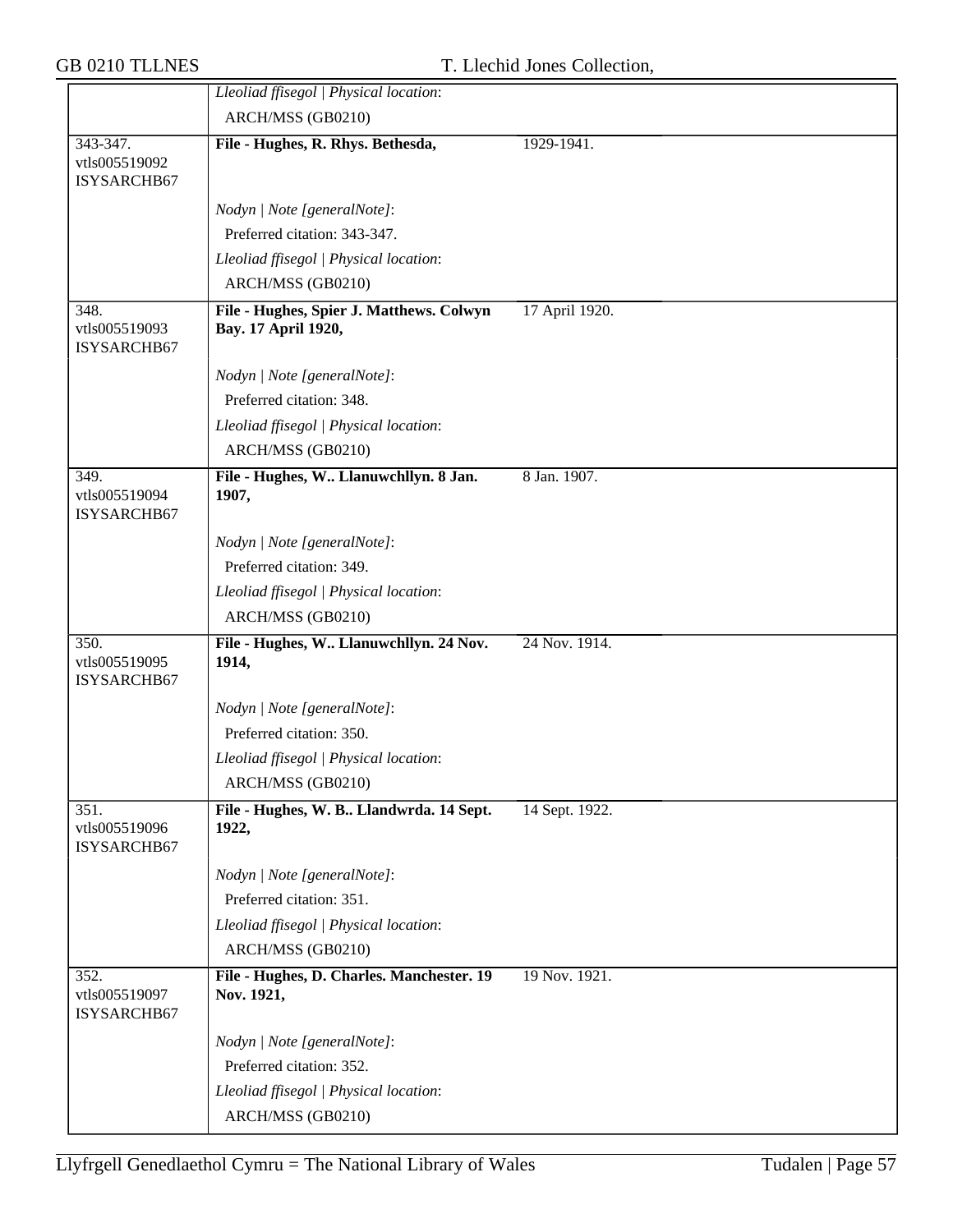| 353.                                     | File - Jarvis & Foster. Bangor. 7 Oct. 1915,                   | 7 Oct. 1915.   |
|------------------------------------------|----------------------------------------------------------------|----------------|
| vtls005519098<br>ISYSARCHB67             |                                                                |                |
|                                          | Nodyn   Note [generalNote]:                                    |                |
|                                          | Preferred citation: 353.                                       |                |
|                                          | Lleoliad ffisegol   Physical location:                         |                |
|                                          | ARCH/MSS (GB0210)                                              |                |
| 354.<br>vtls005519099<br>ISYSARCHB67     | File - Jenkins, J. Gwili. Cardiff. 8 July<br>1920,             | 8 July 1920.   |
|                                          | Nodyn   Note [generalNote]:                                    |                |
|                                          | Preferred citation: 354.                                       |                |
|                                          | Lleoliad ffisegol   Physical location:                         |                |
|                                          | ARCH/MSS (GB0210)                                              |                |
| 355.<br>vtls005519100<br>ISYSARCHB67     | File - Johnson, Phoebe Wynn. Godalming.<br>22 Feb. 1928,       | 22 Feb. 1928.  |
|                                          | Nodyn   Note [generalNote]:                                    |                |
|                                          | Preferred citation: 355.                                       |                |
|                                          | Lleoliad ffisegol   Physical location:                         |                |
|                                          | ARCH/MSS (GB0210)                                              |                |
| 356-359.<br>vtls005519101<br>ISYSARCHB67 | File - Jones, B. Penmachno. 24 Oct. 1910,                      | 24 Oct. 1910.  |
|                                          | Nodyn   Note [generalNote]:                                    |                |
|                                          | Preferred citation: 356-359.                                   |                |
|                                          | Lleoliad ffisegol   Physical location:                         |                |
|                                          | ARCH/MSS (GB0210)                                              |                |
| 360.<br>vtls005519102<br>ISYSARCHB67     | File - Jones, E. Sinnett. Capel Curig. 19<br><b>July 1910,</b> | 19 July 1910.  |
|                                          | Nodyn   Note [generalNote]:                                    |                |
|                                          | Preferred citation: 360.                                       |                |
|                                          | Lleoliad ffisegol   Physical location:                         |                |
|                                          | ARCH/MSS (GB0210)                                              |                |
| 361.<br>vtls005519103<br>ISYSARCHB67     | File - Jones, H Penrhosgarnedd. 19 Feb.<br>1914,               | 19 Feb. 1914.  |
|                                          | Nodyn   Note [generalNote]:                                    |                |
|                                          | Preferred citation: 361.                                       |                |
|                                          | Lleoliad ffisegol   Physical location:                         |                |
|                                          | ARCH/MSS (GB0210)                                              |                |
| 362.<br>vtls005519104<br>ISYSARCHB67     | File - Jones, H Penrhosgarnedd. 17<br><b>March 1914,</b>       | 17 March 1914. |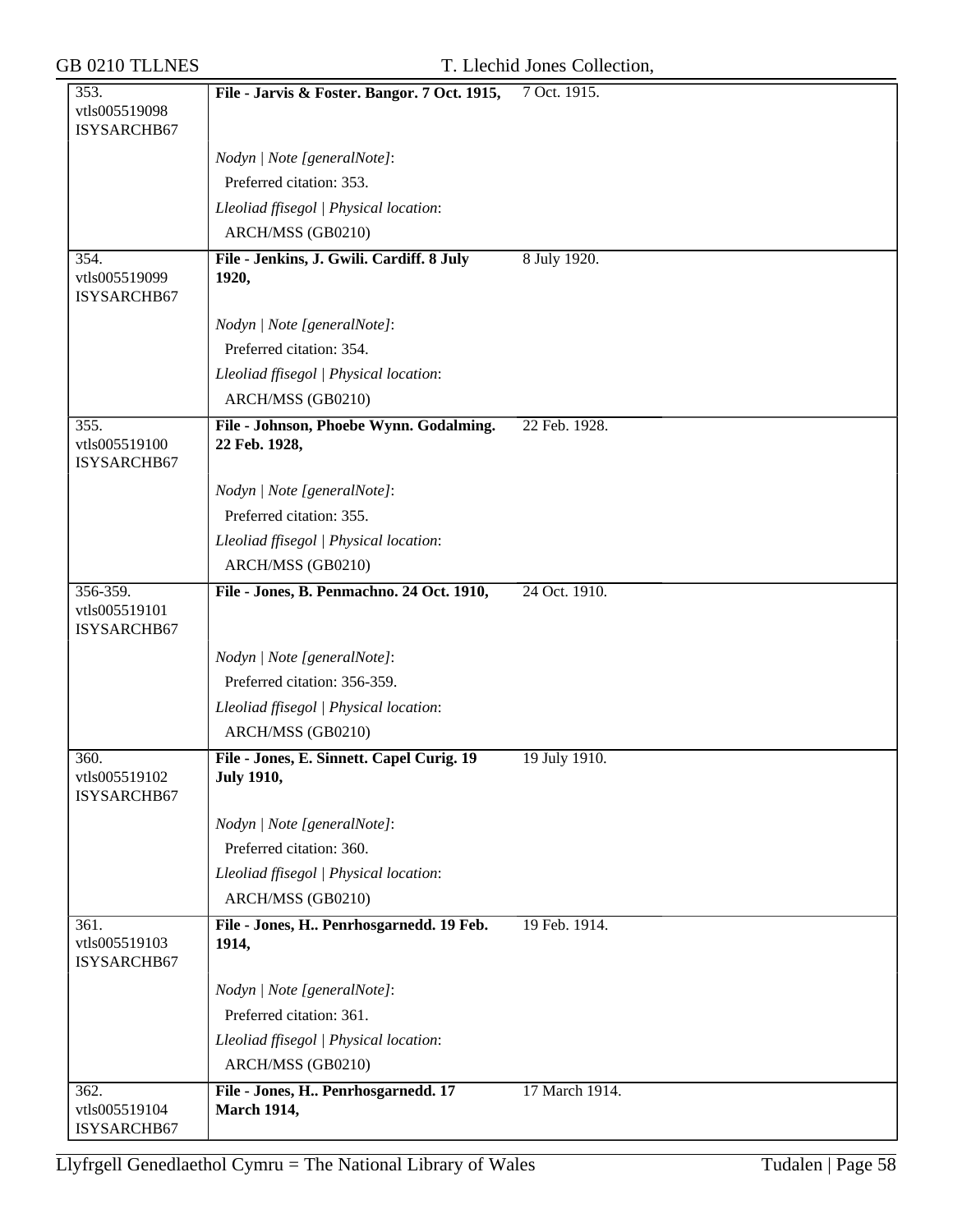|                                      | Nodyn   Note [generalNote]:                            |               |
|--------------------------------------|--------------------------------------------------------|---------------|
|                                      | Preferred citation: 362.                               |               |
|                                      | Lleoliad ffisegol   Physical location:                 |               |
|                                      | ARCH/MSS (GB0210)                                      |               |
| 363.                                 | File - Jones, J Raglan. 24 June 1926,                  | 24 June 1926. |
| vtls005519105<br>ISYSARCHB67         |                                                        |               |
|                                      |                                                        |               |
|                                      | Nodyn   Note [generalNote]:                            |               |
|                                      | Preferred citation: 363.                               |               |
|                                      | Lleoliad ffisegol   Physical location:                 |               |
|                                      | ARCH/MSS (GB0210)                                      |               |
| 364.<br>vtls005519106                | File - Jones, J Raglan. [n.d.].                        |               |
| ISYSARCHB67                          |                                                        |               |
|                                      | Nodyn   Note [generalNote]:                            |               |
|                                      | Preferred citation: 364.                               |               |
|                                      | Lleoliad ffisegol   Physical location:                 |               |
|                                      | ARCH/MSS (GB0210)                                      |               |
| 365.                                 | File - Jones, J. Evans. St Asaph. 30 Oct.              | 30 Oct. 1935. |
| vtls005519107<br>ISYSARCHB67         | 1935,                                                  |               |
|                                      | Nodyn   Note [generalNote]:                            |               |
|                                      | Preferred citation: 365.                               |               |
|                                      | Lleoliad ffisegol   Physical location:                 |               |
|                                      | ARCH/MSS (GB0210)                                      |               |
| 366.<br>vtls005519108<br>ISYSARCHB67 | File - Jones, J. W. Wynne. Carnarvon. 10<br>Oct. 1911, | 10 Oct. 1911. |
|                                      | Nodyn   Note [generalNote]:                            |               |
|                                      | Preferred citation: 366.                               |               |
|                                      | Lleoliad ffisegol   Physical location:                 |               |
|                                      | ARCH/MSS (GB0210)                                      |               |
| 367.                                 | File - Jones, J. Lambert. Blaenau Festiniog.           | 6 Dec. 1912.  |
| vtls005519109<br>ISYSARCHB67         | 6 Dec. 1912,                                           |               |
|                                      | Nodyn   Note [generalNote]:                            |               |
|                                      | Preferred citation: 367.                               |               |
|                                      | Lleoliad ffisegol   Physical location:                 |               |
|                                      | ARCH/MSS (GB0210)                                      |               |
| 368.<br>vtls005519110<br>ISYSARCHB67 | File - Jones, John Henry. Coalville. Jan,              | 1911.         |
|                                      | Nodyn   Note [generalNote]:                            |               |
|                                      | Preferred citation: 368.                               |               |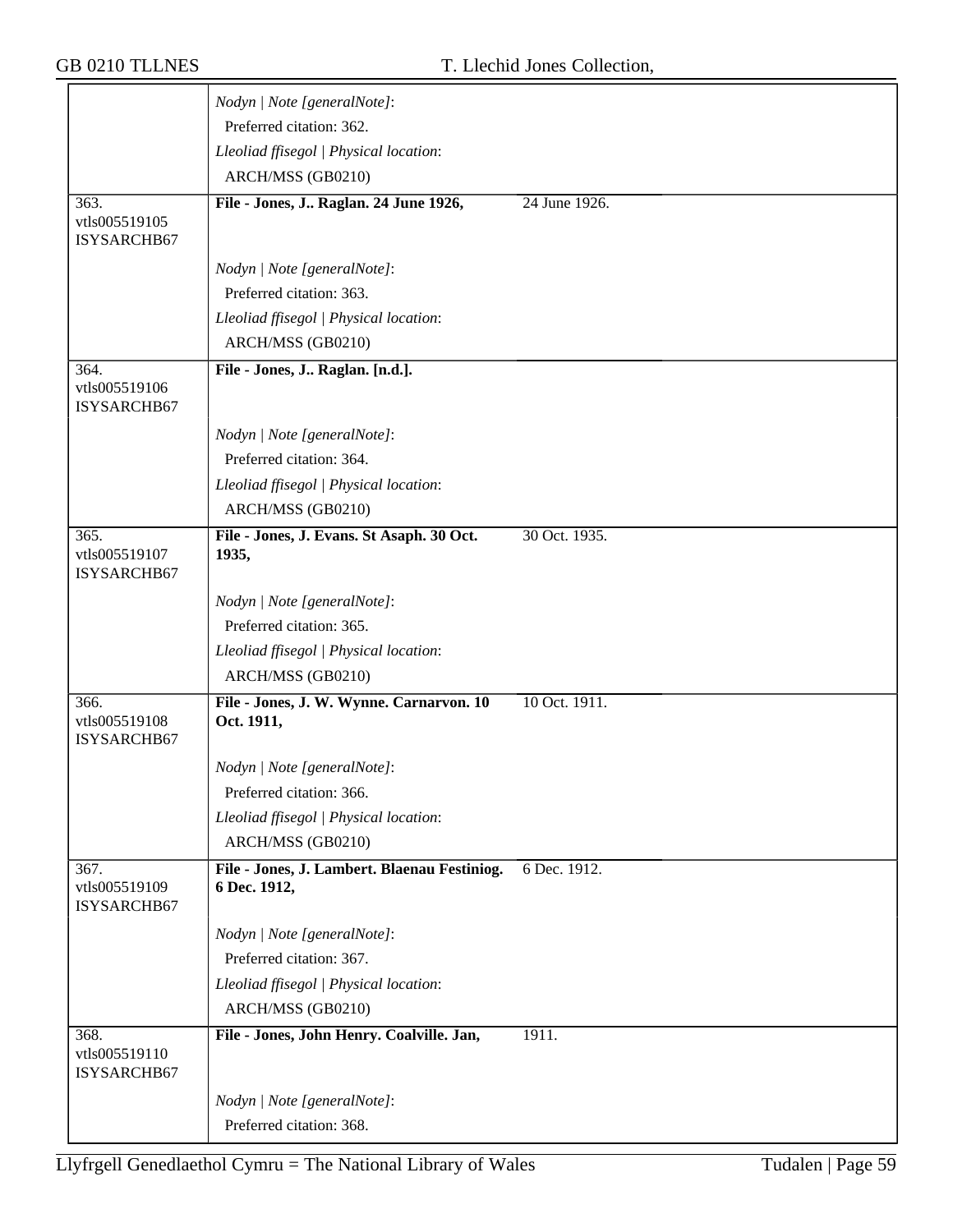| <b>GB 0210 TLLNES</b>                |                                                                                  | T. Llechid Jones Collection, |                                               |
|--------------------------------------|----------------------------------------------------------------------------------|------------------------------|-----------------------------------------------|
|                                      | Lleoliad ffisegol   Physical location:                                           |                              |                                               |
|                                      | ARCH/MSS (GB0210)                                                                |                              |                                               |
| 369.<br>vtls005519111<br>ISYSARCHB67 | File - Jones, T Eglwysbach. 17 Sept. 1914,                                       | 17 Sept. 1914.               |                                               |
|                                      | Nodyn   Note [generalNote]:                                                      |                              |                                               |
|                                      | Preferred citation: 369.                                                         |                              |                                               |
|                                      | Lleoliad ffisegol   Physical location:                                           |                              |                                               |
|                                      | ARCH/MSS (GB0210)                                                                |                              |                                               |
| 370.<br>vtls005519112<br>ISYSARCHB67 | File - Jones, T. Gwynn. Aberystwyth. 3<br>Aug. 1921,                             | 3 Aug. 1921.                 |                                               |
|                                      | Nodyn   Note [generalNote]:                                                      |                              |                                               |
|                                      | Preferred citation: 370.                                                         |                              |                                               |
|                                      | Lleoliad ffisegol   Physical location:                                           |                              |                                               |
|                                      | ARCH/MSS (GB0210)                                                                |                              |                                               |
| 371.<br>vtls005519113<br>ISYSARCHB67 | File - Jones, William Evans. Llanfechell. 28<br>April 1920,                      | 28 April 1920.               |                                               |
|                                      | Nodyn   Note [generalNote]:                                                      |                              |                                               |
|                                      | Preferred citation: 371.                                                         |                              |                                               |
|                                      | Lleoliad ffisegol   Physical location:                                           |                              |                                               |
|                                      | ARCH/MSS (GB0210)                                                                |                              |                                               |
| correspondents L-R,                  | Cyfres   Series 372-430. vtls005519114 ISYSARCHB67: Letters to T. Llechid Jones, |                              |                                               |
|                                      | Dyddiad   Date: 1906-1939. (dyddiad creu)   (date of creation)                   |                              |                                               |
|                                      | Lleoliad ffisegol   Physical location: ARCH/MSS (GB0210)                         |                              |                                               |
| Nodyn   Note [generalNote]:          |                                                                                  |                              |                                               |
| Preferred citation: 372-430.         |                                                                                  |                              |                                               |
|                                      |                                                                                  |                              |                                               |
|                                      | FFeil / rhestr eitemau   File / item list                                        |                              |                                               |
| Cod cyfeirnod<br>Reference code      | Teitl   Title                                                                    | Dyddiadau   Dates            | Disgrifiad ffisegol   Physical<br>description |
| 372.<br>vtls005519115<br>ISYSARCHB67 | File - Lewis, D [Anglesey],                                                      | 1933.                        |                                               |
|                                      | Nodyn   Note [generalNote]:                                                      |                              |                                               |
|                                      | Preferred citation: 372.                                                         |                              |                                               |
|                                      | Lleoliad ffisegol   Physical location:                                           |                              |                                               |
|                                      | ARCH/MSS (GB0210)                                                                |                              |                                               |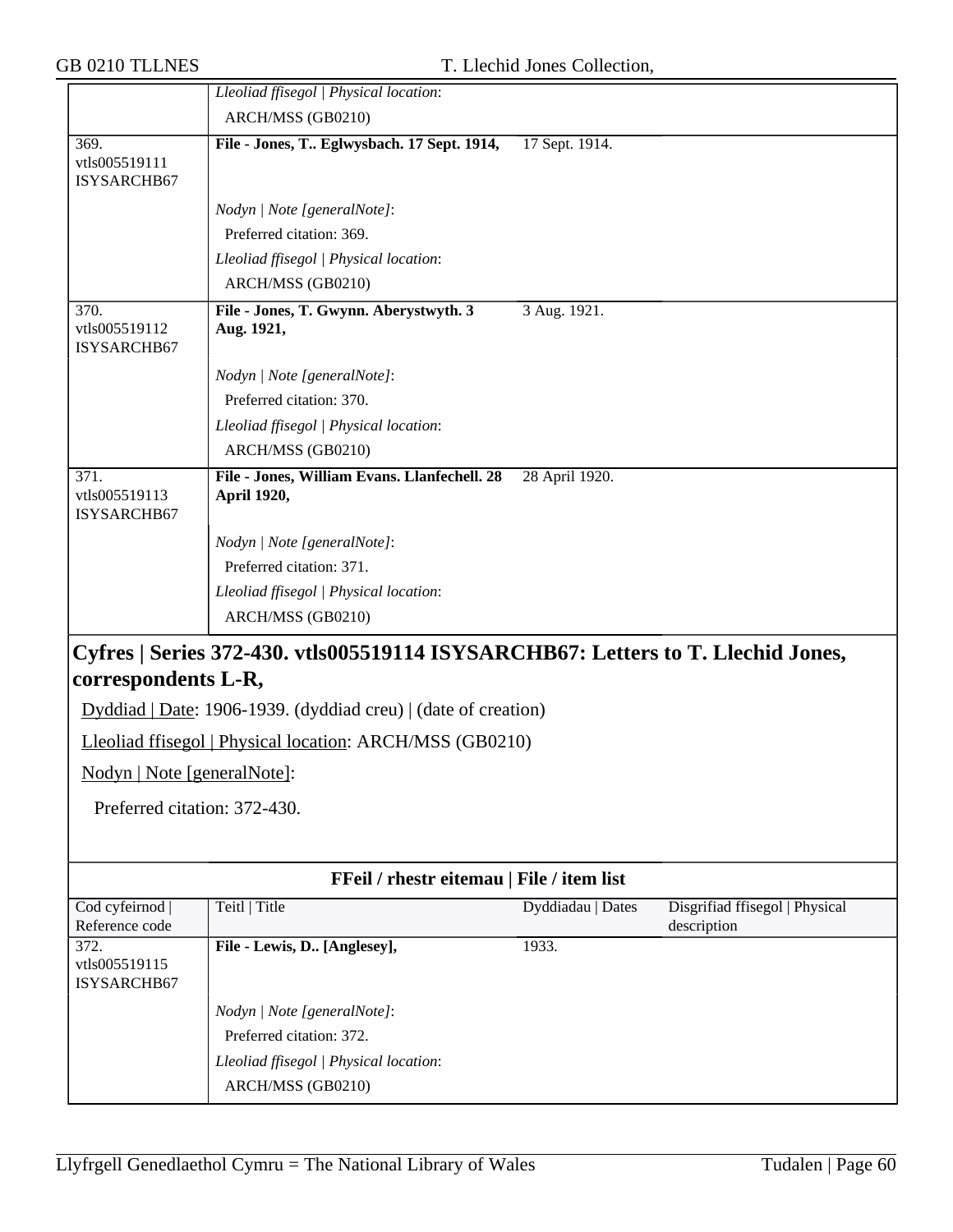| <b>GB 0210 TLLNES</b> |
|-----------------------|
|-----------------------|

### T. Llechid Jones Collection,

| 373.                                 | File - Lewis, David. Llanbedr Ruthin. 30                  | 30 July 1917.  |
|--------------------------------------|-----------------------------------------------------------|----------------|
| vtls005519116<br>ISYSARCHB67         | <b>July 1917,</b>                                         |                |
|                                      |                                                           |                |
|                                      | Nodyn   Note [generalNote]:                               |                |
|                                      | Preferred citation: 373.                                  |                |
|                                      | Lleoliad ffisegol   Physical location:                    |                |
|                                      | ARCH/MSS (GB0210)                                         |                |
| 374.<br>vtls005519117<br>ISYSARCHB67 | File - Lewis, Henry. Bangor. 2 Aug. 1916,                 | 2 Aug. 1916.   |
|                                      | Nodyn   Note [generalNote]:                               |                |
|                                      | Preferred citation: 374.                                  |                |
|                                      | Lleoliad ffisegol   Physical location:                    |                |
|                                      | ARCH/MSS (GB0210)                                         |                |
| 375.<br>vtls005519118<br>ISYSARCHB67 | File - Lewis, Timothy. Aberystwyth. 20<br>Sept. 1933,     | 20 Sept. 1933. |
|                                      | Nodyn   Note [generalNote]:                               |                |
|                                      | Preferred citation: 375.                                  |                |
|                                      | Lleoliad ffisegol   Physical location:                    |                |
|                                      | ARCH/MSS (GB0210)                                         |                |
| 376.<br>vtls005519119<br>ISYSARCHB67 | File - Lewis, J. Hamer. St Asaph. 19 July<br>1920,        | 19 July 1920.  |
|                                      | Nodyn   Note [generalNote]:                               |                |
|                                      | Preferred citation: 376.                                  |                |
|                                      | Lleoliad ffisegol   Physical location:                    |                |
|                                      | ARCH/MSS (GB0210)                                         |                |
| 377.<br>vtls005519120<br>ISYSARCHB67 | File - Llandudno County School.<br>Llandudno. 7 May 1920, | 7 May 1920.    |
|                                      | Nodyn   Note [generalNote]:                               |                |
|                                      | Preferred citation: 377.                                  |                |
|                                      | Lleoliad ffisegol   Physical location:                    |                |
|                                      | ARCH/MSS (GB0210)                                         |                |
| 378.<br>vtls005519121<br>ISYSARCHB67 | File - Lloyd, D. A Bala. 27 April 1920,                   | 27 April 1920. |
|                                      | Nodyn   Note [generalNote]:                               |                |
|                                      | Preferred citation: 378.                                  |                |
|                                      | Lleoliad ffisegol   Physical location:                    |                |
|                                      | ARCH/MSS (GB0210)                                         |                |
| 379.<br>vtls005519122<br>ISYSARCHB67 | File - Lloyd, L. Eyton. Esclusham. 13 Oct.<br>1936,       | 13 Oct. 1936.  |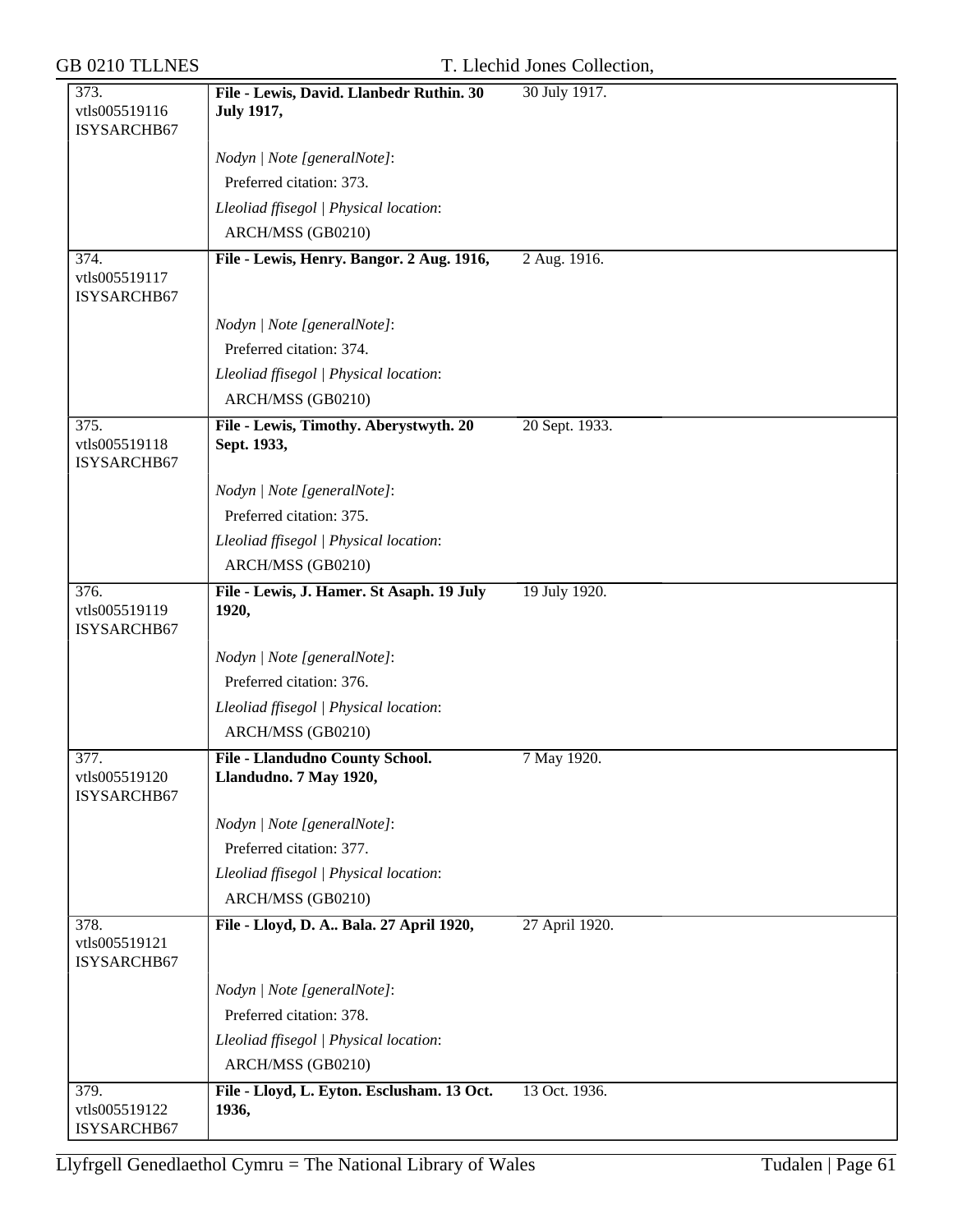|                                          | Nodyn   Note [generalNote]:                                 |               |
|------------------------------------------|-------------------------------------------------------------|---------------|
|                                          | Preferred citation: 379.                                    |               |
|                                          | Lleoliad ffisegol   Physical location:                      |               |
|                                          | ARCH/MSS (GB0210)                                           |               |
| 380.                                     | File - Morgan, D. Price. Bettws. 3 Oct.                     | 3 Oct. 1917.  |
| vtls005519123                            | 1917,                                                       |               |
| ISYSARCHB67                              |                                                             |               |
|                                          | Nodyn   Note [generalNote]:                                 |               |
|                                          | Preferred citation: 380.                                    |               |
|                                          | Lleoliad ffisegol   Physical location:                      |               |
|                                          | ARCH/MSS (GB0210)                                           |               |
| 381.<br>vtls005519124<br>ISYSARCHB67     | File - Morris, Kathleen Pryce. Old Colwyn.<br>28 Feb. 1922, | 28 Feb. 1922. |
|                                          | Nodyn   Note [generalNote]:                                 |               |
|                                          | Preferred citation: 381.                                    |               |
|                                          | Lleoliad ffisegol   Physical location:                      |               |
|                                          | ARCH/MSS (GB0210)                                           |               |
| 382.                                     | File - National Museum of Wales. Cardiff.                   | 2 Nov. 1925.  |
| vtls005519125<br>ISYSARCHB67             | 2 Nov. 1925,                                                |               |
|                                          | Nodyn   Note [generalNote]:                                 |               |
|                                          | Preferred citation: 382.                                    |               |
|                                          | Lleoliad ffisegol   Physical location:                      |               |
|                                          | ARCH/MSS (GB0210)                                           |               |
| 383-388.<br>vtls005519126<br>ISYSARCHB67 | <b>File - National Library of Wales.</b><br>Aberystwyth,    | 1913-30.      |
|                                          | Nodyn   Note [generalNote]:                                 |               |
|                                          | Preferred citation: 383-388.                                |               |
|                                          | Lleoliad ffisegol   Physical location:                      |               |
|                                          | ARCH/MSS (GB0210)                                           |               |
| 389-391.                                 | File - Owen, Bob. Croesor,                                  | 1924-30.      |
| vtls005519127<br>ISYSARCHB67             |                                                             |               |
|                                          | Nodyn   Note [generalNote]:                                 |               |
|                                          | Preferred citation: 389-391.                                |               |
|                                          | Lleoliad ffisegol   Physical location:                      |               |
|                                          | ARCH/MSS (GB0210)                                           |               |
| 392.<br>vtls005519128<br>ISYSARCHB67     | File - Owen, T. E Blaenau Festiniog. 7<br>Oct. 1922,        | 7 Oct. 1922.  |
|                                          | Nodyn   Note [generalNote]:                                 |               |
|                                          | Preferred citation: 392.                                    |               |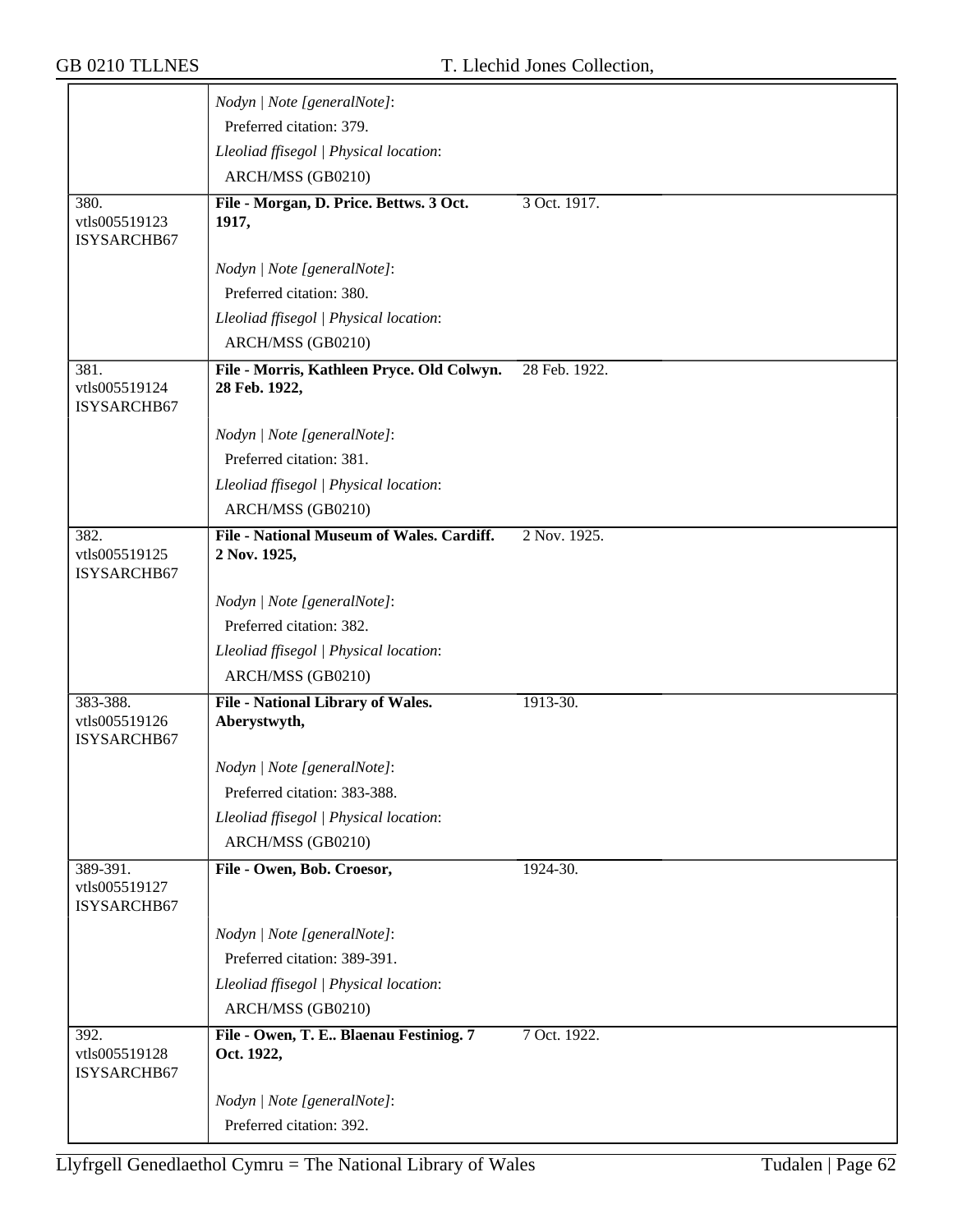|                                      | Lleoliad ffisegol   Physical location:                      |               |
|--------------------------------------|-------------------------------------------------------------|---------------|
|                                      | ARCH/MSS (GB0210)                                           |               |
| 393.<br>vtls005519129<br>ISYSARCHB67 | File - Osler, S. May. East Dulwich. 6<br><b>March 1919,</b> | 6 March 1919. |
|                                      | Nodyn   Note [generalNote]:                                 |               |
|                                      | Preferred citation: 393.                                    |               |
|                                      | Lleoliad ffisegol   Physical location:                      |               |
|                                      | ARCH/MSS (GB0210)                                           |               |
| 394.                                 | File - Osler, S. May. East Dulwich. 7 Jan.                  | 7 Jan. 1919.  |
| vtls005519130<br>ISYSARCHB67         | 1919,                                                       |               |
|                                      | Nodyn   Note [generalNote]:                                 |               |
|                                      | Preferred citation: 394.                                    |               |
|                                      | Lleoliad ffisegol   Physical location:                      |               |
|                                      | ARCH/MSS (GB0210)                                           |               |
| 395.<br>vtls005519131<br>ISYSARCHB67 | File - Parry, Mrs. Amlwch. 11 Aug. 1906,                    | 11 Aug. 1906. |
|                                      | Nodyn   Note [generalNote]:                                 |               |
|                                      | Preferred citation: 395.                                    |               |
|                                      | Lleoliad ffisegol   Physical location:                      |               |
|                                      | ARCH/MSS (GB0210)                                           |               |
| 396.<br>vtls005519132<br>ISYSARCHB67 | File - Parry, E. E. . Bethesda. 31 May 1932,                | 31 May 1932.  |
|                                      | Nodyn   Note [generalNote]:                                 |               |
|                                      | Preferred citation: 396.                                    |               |
|                                      | Lleoliad ffisegol   Physical location:                      |               |
|                                      | ARCH/MSS (GB0210)                                           |               |
| 397.<br>vtls005519133<br>ISYSARCHB67 | File - Parry, E. E Bethesda. 6 June 1932,                   | 6 June 1932.  |
|                                      | Nodyn   Note [generalNote]:                                 |               |
|                                      | Preferred citation: 397.                                    |               |
|                                      | Lleoliad ffisegol   Physical location:                      |               |
|                                      | ARCH/MSS (GB0210)                                           |               |
| 398.<br>vtls005519134<br>ISYSARCHB67 | File - Parry, Robert. Holyhead. 7 Dec.<br>1920,             | 7 Dec. 1920.  |
|                                      | Nodyn   Note [generalNote]:                                 |               |
|                                      | Preferred citation: 398.                                    |               |
|                                      | Lleoliad ffisegol   Physical location:                      |               |
|                                      | ARCH/MSS (GB0210)                                           |               |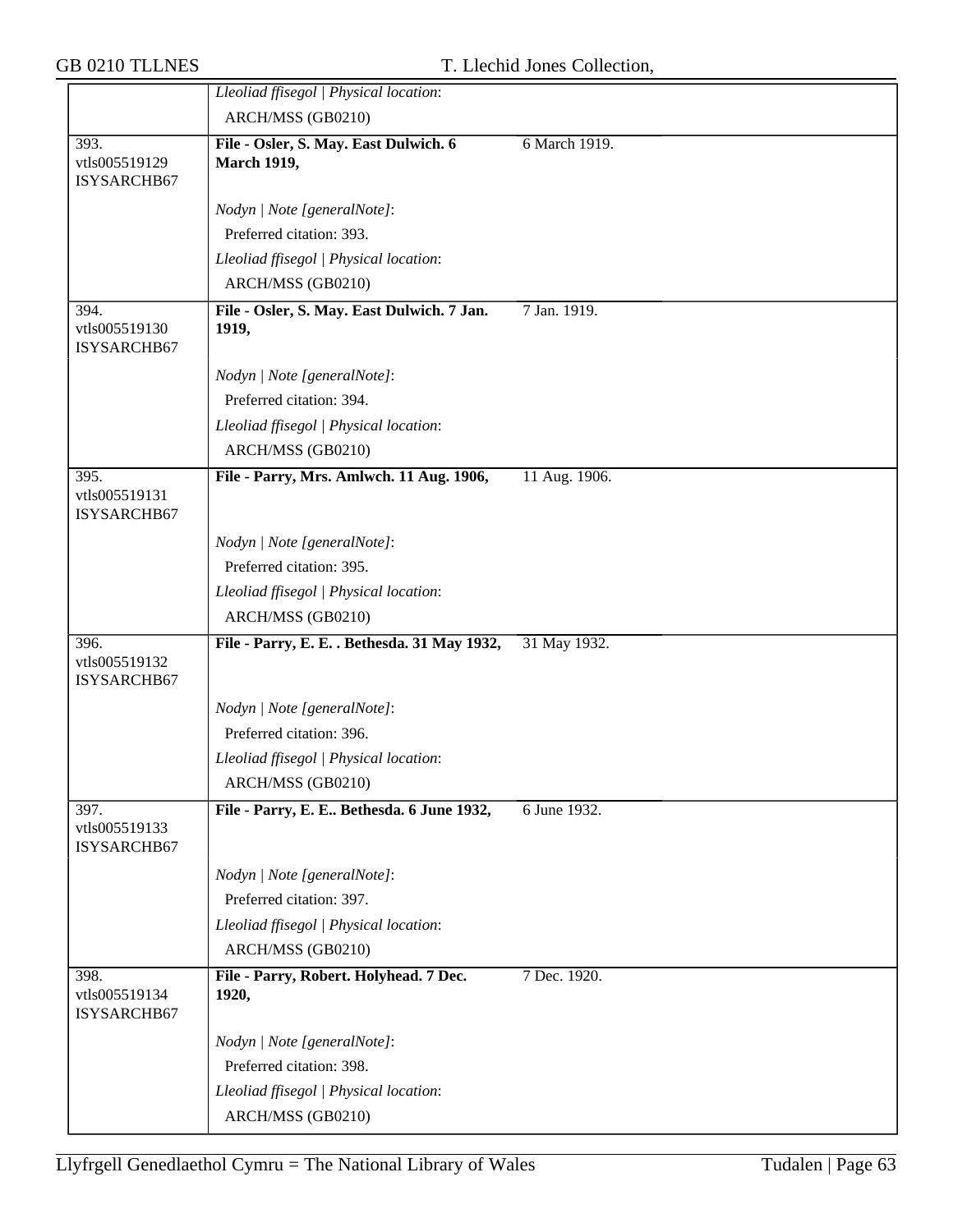| 399.                                     | File - Parry, Robert. Holyhead. 22 June                      | 22 June 1921.  |
|------------------------------------------|--------------------------------------------------------------|----------------|
| vtls005519135<br>ISYSARCHB67             | 1921,                                                        |                |
|                                          | Nodyn   Note [generalNote]:                                  |                |
|                                          | Preferred citation: 399.                                     |                |
|                                          | Lleoliad ffisegol   Physical location:                       |                |
|                                          | ARCH/MSS (GB0210)                                            |                |
| 400.                                     | File - Parry, D Llangybi. 31 March 1913,                     | 31 March 1913. |
| vtls005519136<br>ISYSARCHB67             |                                                              |                |
|                                          | Nodyn   Note [generalNote]:                                  |                |
|                                          | Preferred citation: 400.                                     |                |
|                                          | Lleoliad ffisegol   Physical location:                       |                |
|                                          | ARCH/MSS (GB0210)                                            |                |
| 401.<br>vtls005519137<br>ISYSARCHB67     | File - Parry, W. J Bethesda. 3 Jan. 1925,                    | 3 Jan. 1925.   |
|                                          | Nodyn   Note [generalNote]:                                  |                |
|                                          | Preferred citation: 401.                                     |                |
|                                          | Lleoliad ffisegol   Physical location:                       |                |
|                                          | ARCH/MSS (GB0210)                                            |                |
| 402.<br>vtls005519138<br>ISYSARCHB67     | File - Phillimore & Co. Ltd. London. 30<br>May 1924,         | 30 May 1924.   |
|                                          | Nodyn   Note [generalNote]:                                  |                |
|                                          | Preferred citation: 402.                                     |                |
|                                          | Lleoliad ffisegol   Physical location:                       |                |
|                                          | ARCH/MSS (GB0210)                                            |                |
| $403-6.$<br>vtls005519139<br>ISYSARCHB67 | File - Phillips, D. Rhys. Swansea,                           | 1927-1939.     |
|                                          | Nodyn   Note [generalNote]:                                  |                |
|                                          | Preferred citation: 403-6.                                   |                |
|                                          | Lleoliad ffisegol   Physical location:                       |                |
|                                          | ARCH/MSS (GB0210)                                            |                |
| 407.<br>vtls005519140<br>ISYSARCHB67     | File - Price, Winifred. Llanfairtalhaiarn.<br>30 April 1906, | 30 April 1906. |
|                                          | Nodyn   Note [generalNote]:                                  |                |
|                                          | Preferred citation: 407.                                     |                |
|                                          | Lleoliad ffisegol   Physical location:                       |                |
|                                          | ARCH/MSS (GB0210)                                            |                |
| 408.<br>vtls005519141<br>ISYSARCHB67     | File - Pritchard, J. Llanberis. 28 Sept.<br>1916,            | 28 Sept. 1916. |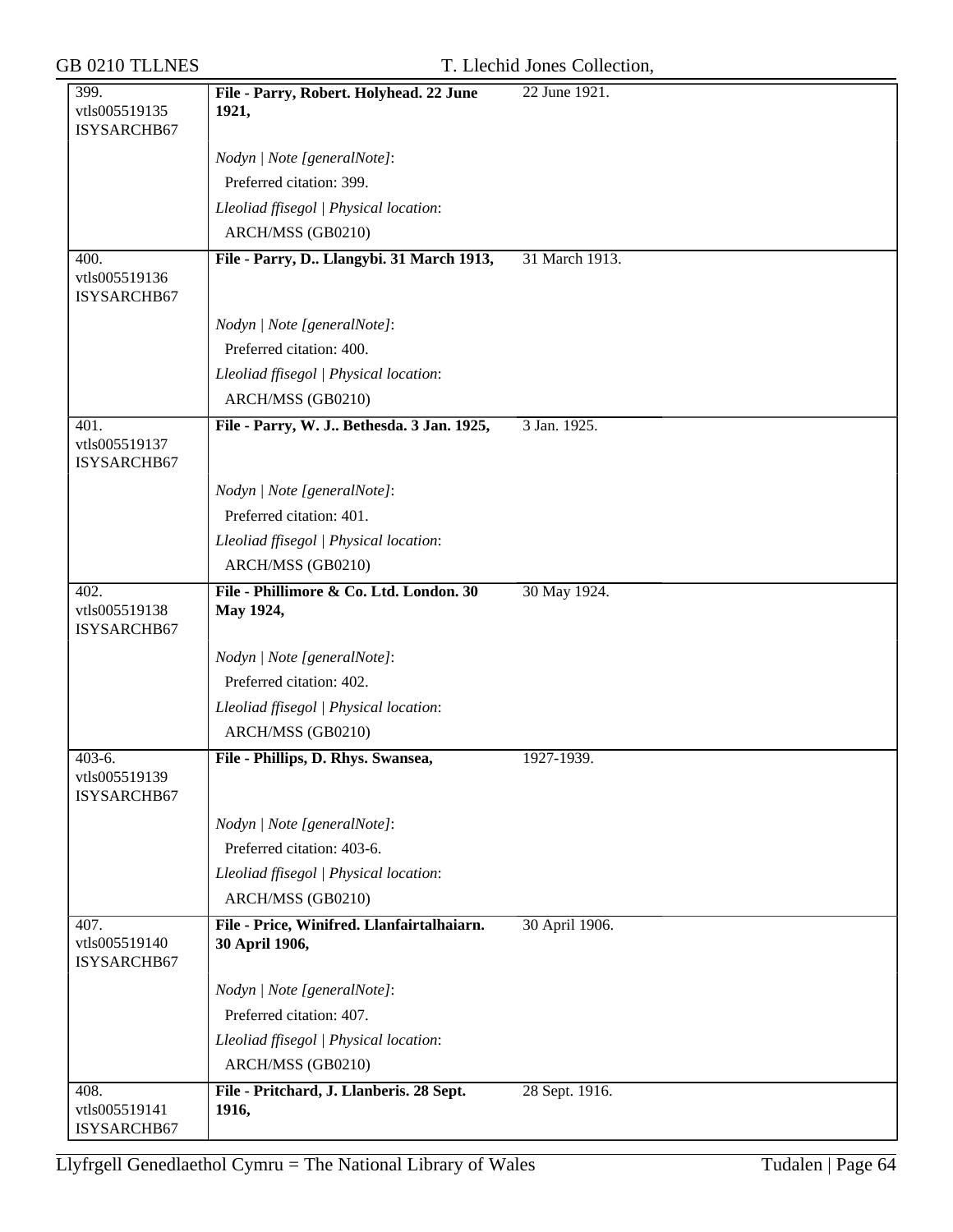| Nodyn   Note [generalNote]:                       |                                                                                                                                                                                                                                                                                                                                                                                                                                                                                                                      |
|---------------------------------------------------|----------------------------------------------------------------------------------------------------------------------------------------------------------------------------------------------------------------------------------------------------------------------------------------------------------------------------------------------------------------------------------------------------------------------------------------------------------------------------------------------------------------------|
|                                                   |                                                                                                                                                                                                                                                                                                                                                                                                                                                                                                                      |
| Lleoliad ffisegol   Physical location:            |                                                                                                                                                                                                                                                                                                                                                                                                                                                                                                                      |
| ARCH/MSS (GB0210)                                 |                                                                                                                                                                                                                                                                                                                                                                                                                                                                                                                      |
| File - Probate Registry. London,                  | 1930.                                                                                                                                                                                                                                                                                                                                                                                                                                                                                                                |
|                                                   |                                                                                                                                                                                                                                                                                                                                                                                                                                                                                                                      |
|                                                   |                                                                                                                                                                                                                                                                                                                                                                                                                                                                                                                      |
|                                                   |                                                                                                                                                                                                                                                                                                                                                                                                                                                                                                                      |
|                                                   |                                                                                                                                                                                                                                                                                                                                                                                                                                                                                                                      |
|                                                   |                                                                                                                                                                                                                                                                                                                                                                                                                                                                                                                      |
| ARCH/MSS (GB0210)                                 |                                                                                                                                                                                                                                                                                                                                                                                                                                                                                                                      |
| File - Pryce, Lewis. Colwyn Bay. 18 Dec.<br>1922, | 18 Dec. 1922.                                                                                                                                                                                                                                                                                                                                                                                                                                                                                                        |
|                                                   |                                                                                                                                                                                                                                                                                                                                                                                                                                                                                                                      |
|                                                   |                                                                                                                                                                                                                                                                                                                                                                                                                                                                                                                      |
|                                                   |                                                                                                                                                                                                                                                                                                                                                                                                                                                                                                                      |
|                                                   |                                                                                                                                                                                                                                                                                                                                                                                                                                                                                                                      |
|                                                   | 1 Oct. 1921.                                                                                                                                                                                                                                                                                                                                                                                                                                                                                                         |
| 1921,                                             |                                                                                                                                                                                                                                                                                                                                                                                                                                                                                                                      |
| Nodyn   Note [generalNote]:                       |                                                                                                                                                                                                                                                                                                                                                                                                                                                                                                                      |
| Preferred citation: 412.                          |                                                                                                                                                                                                                                                                                                                                                                                                                                                                                                                      |
|                                                   |                                                                                                                                                                                                                                                                                                                                                                                                                                                                                                                      |
| ARCH/MSS (GB0210)                                 |                                                                                                                                                                                                                                                                                                                                                                                                                                                                                                                      |
| File - Rees, J. F Llanrhaiadr. 26 Aug.<br>1930,   | 26 Aug. 1930.                                                                                                                                                                                                                                                                                                                                                                                                                                                                                                        |
|                                                   |                                                                                                                                                                                                                                                                                                                                                                                                                                                                                                                      |
|                                                   |                                                                                                                                                                                                                                                                                                                                                                                                                                                                                                                      |
|                                                   |                                                                                                                                                                                                                                                                                                                                                                                                                                                                                                                      |
|                                                   |                                                                                                                                                                                                                                                                                                                                                                                                                                                                                                                      |
|                                                   | 30 Nov. 1920.                                                                                                                                                                                                                                                                                                                                                                                                                                                                                                        |
|                                                   |                                                                                                                                                                                                                                                                                                                                                                                                                                                                                                                      |
| Nodyn   Note [generalNote]:                       |                                                                                                                                                                                                                                                                                                                                                                                                                                                                                                                      |
| Preferred citation: 414.                          |                                                                                                                                                                                                                                                                                                                                                                                                                                                                                                                      |
|                                                   |                                                                                                                                                                                                                                                                                                                                                                                                                                                                                                                      |
| Lleoliad ffisegol   Physical location:            |                                                                                                                                                                                                                                                                                                                                                                                                                                                                                                                      |
| ARCH/MSS (GB0210)                                 |                                                                                                                                                                                                                                                                                                                                                                                                                                                                                                                      |
| File - Richards, Thomas. Maesteg, Bangor,         | 1926-1938.                                                                                                                                                                                                                                                                                                                                                                                                                                                                                                           |
| Nodyn   Note [generalNote]:                       |                                                                                                                                                                                                                                                                                                                                                                                                                                                                                                                      |
|                                                   | Preferred citation: 408.<br>Nodyn   Note [generalNote]:<br>Preferred citation: 409-10.<br>Lleoliad ffisegol   Physical location:<br>Nodyn   Note [generalNote]:<br>Preferred citation: 411.<br>Lleoliad ffisegol   Physical location:<br>ARCH/MSS (GB0210)<br>File - Ramsden, Foulk P Tenby. 1 Oct.<br>Lleoliad ffisegol   Physical location:<br>Nodyn   Note [generalNote]:<br>Preferred citation: 413.<br>Lleoliad ffisegol   Physical location:<br>ARCH/MSS (GB0210)<br>File - Richards, J Maesteg. 30 Nov. 1920, |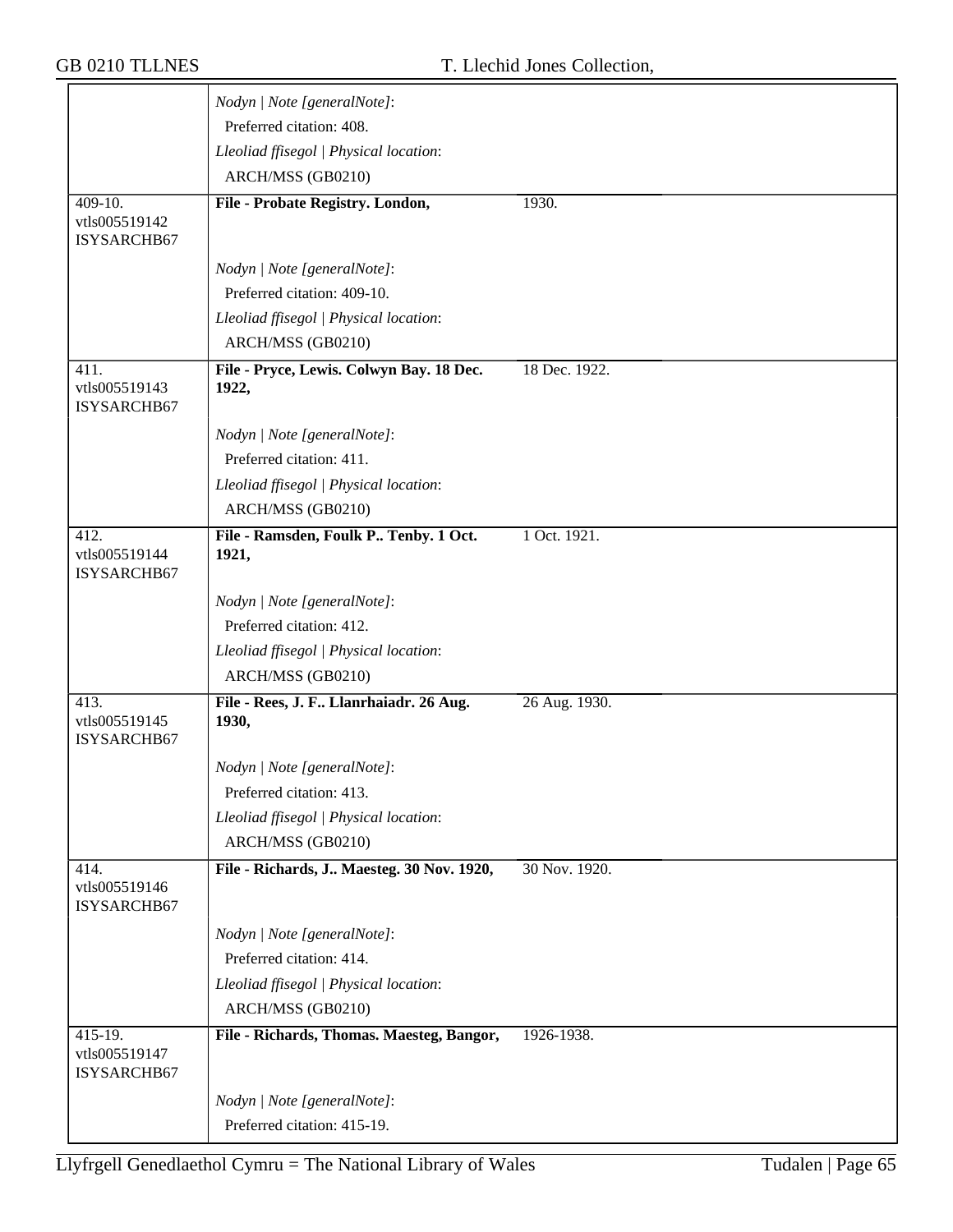|                                      | Lleoliad ffisegol   Physical location:                  |                |
|--------------------------------------|---------------------------------------------------------|----------------|
|                                      | ARCH/MSS (GB0210)                                       |                |
| 420.                                 | File - Richards, W Cemaes. 26 June 1926,                | 26 June 1926.  |
| vtls005519148<br>ISYSARCHB67         |                                                         |                |
|                                      | Nodyn   Note [generalNote]:                             |                |
|                                      | Preferred citation: 420.                                |                |
|                                      | Lleoliad ffisegol   Physical location:                  |                |
|                                      | ARCH/MSS (GB0210)                                       |                |
| 421.<br>vtls005519149<br>ISYSARCHB67 | File - Roberts, J. W Conway. 6 Nov. 1916,               | 6 Nov. 1916.   |
|                                      | Nodyn   Note [generalNote]:                             |                |
|                                      | Preferred citation: 421.                                |                |
|                                      | Lleoliad ffisegol   Physical location:                  |                |
|                                      | ARCH/MSS (GB0210)                                       |                |
| 422.<br>vtls005519150<br>ISYSARCHB67 | File - Roberts, Yspytty, Bettws-y-coed. 5<br>Aug. 1916, | 5 Aug. 1916.   |
|                                      | Nodyn   Note [generalNote]:                             |                |
|                                      | Preferred citation: 422.                                |                |
|                                      | Lleoliad ffisegol   Physical location:                  |                |
|                                      | ARCH/MSS (GB0210)                                       |                |
| 423.<br>vtls005519151<br>ISYSARCHB67 | File - Roberts, Robert R Llandwrog. c,                  | 1914.          |
|                                      | Nodyn   Note [generalNote]:                             |                |
|                                      | Preferred citation: 423.                                |                |
|                                      | Lleoliad ffisegol   Physical location:                  |                |
|                                      | ARCH/MSS (GB0210)                                       |                |
| 424.<br>vtls005519152<br>ISYSARCHB67 | File - Roberts, R. D Bethesda. 19 Sept.<br>1937,        | 19 Sept. 1937. |
|                                      | Nodyn   Note [generalNote]:                             |                |
|                                      | Preferred citation: 424.                                |                |
|                                      | Lleoliad ffisegol   Physical location:                  |                |
|                                      | ARCH/MSS (GB0210)                                       |                |
| 425.<br>vtls005519153<br>ISYSARCHB67 | File - Roberts, R. D Bethesda. [n.d.].                  |                |
|                                      | Nodyn   Note [generalNote]:                             |                |
|                                      | Preferred citation: 425.                                |                |
|                                      | Lleoliad ffisegol   Physical location:                  |                |
|                                      | ARCH/MSS (GB0210)                                       |                |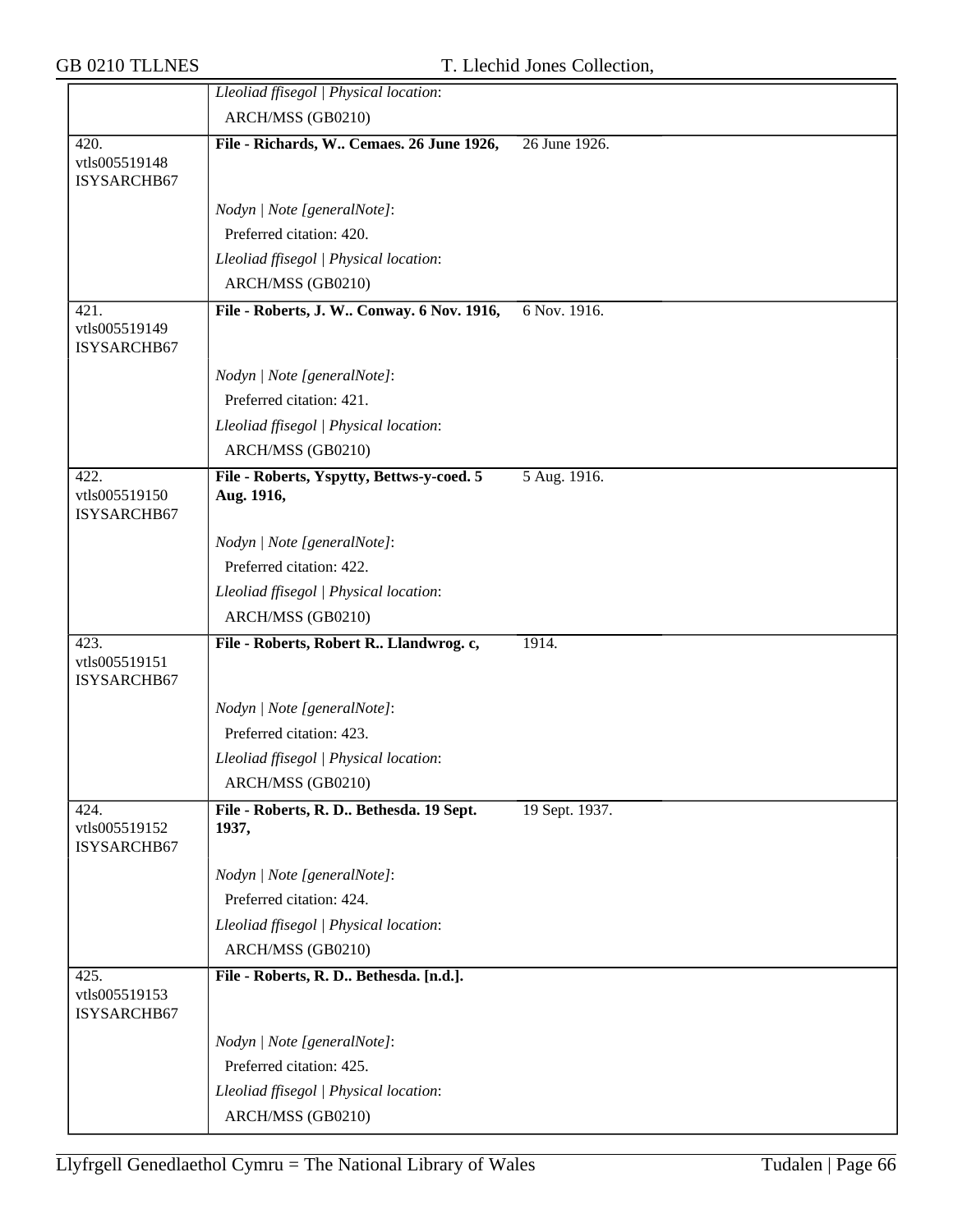| 426.<br>vtls005519154                | File - Robinson, C. L Leicester. 17 May<br>1912,                      | 17 May 1912.                                                                     |
|--------------------------------------|-----------------------------------------------------------------------|----------------------------------------------------------------------------------|
| ISYSARCHB67                          |                                                                       |                                                                                  |
|                                      | Nodyn   Note [generalNote]:                                           |                                                                                  |
|                                      | Preferred citation: 426.                                              |                                                                                  |
|                                      | Lleoliad ffisegol   Physical location:                                |                                                                                  |
|                                      | ARCH/MSS (GB0210)                                                     |                                                                                  |
| 427.                                 | File - Roberts, Sam. Yspytty, Bettws-y-                               | 7 Feb. 1922.                                                                     |
| vtls005519155<br>ISYSARCHB67         | coed. 7 Feb. 1922,                                                    |                                                                                  |
|                                      | Nodyn   Note [generalNote]:                                           |                                                                                  |
|                                      | Preferred citation: 427.                                              |                                                                                  |
|                                      | Lleoliad ffisegol   Physical location:                                |                                                                                  |
|                                      | ARCH/MSS (GB0210)                                                     |                                                                                  |
| 428.<br>vtls005519156<br>ISYSARCHB67 | File - Roberts, W. Owen. Llanbedr.<br>Talycafn. 5 Feb. 1923,          | 5 Feb. 1923.                                                                     |
|                                      | Nodyn   Note [generalNote]:                                           |                                                                                  |
|                                      | Preferred citation: 428.                                              |                                                                                  |
|                                      | Lleoliad ffisegol   Physical location:                                |                                                                                  |
|                                      | ARCH/MSS (GB0210)                                                     |                                                                                  |
| 429.<br>vtls005519157<br>ISYSARCHB67 | File - Rogers, C. E East Twickenham. 22<br><b>March 1931,</b>         | 22 March 1931.                                                                   |
|                                      | Nodyn   Note [generalNote]:                                           |                                                                                  |
|                                      | Preferred citation: 429.                                              |                                                                                  |
|                                      | Lleoliad ffisegol   Physical location:                                |                                                                                  |
|                                      | ARCH/MSS (GB0210)                                                     |                                                                                  |
| 430.<br>vtls005519158<br>ISYSARCHB67 | File - Rowland, R. D. 'Anthropos'.<br><b>Carnarvon. 20 Nov. 1920,</b> | 20 Nov. 1920.                                                                    |
|                                      | Nodyn   Note [generalNote]:                                           |                                                                                  |
|                                      | Preferred citation: 430.                                              |                                                                                  |
|                                      | Lleoliad ffisegol   Physical location:                                |                                                                                  |
|                                      | ARCH/MSS (GB0210)                                                     |                                                                                  |
| correspondents S-W,                  |                                                                       | Cyfres   Series 431-461. vtls005519159 ISYSARCHB67: Letters to T. Llechid Jones, |

Dyddiad | Date: 1913-1941. (dyddiad creu) | (date of creation)

Lleoliad ffisegol | Physical location: ARCH/MSS (GB0210)

Nodyn | Note [generalNote]:

Preferred citation: 431-461.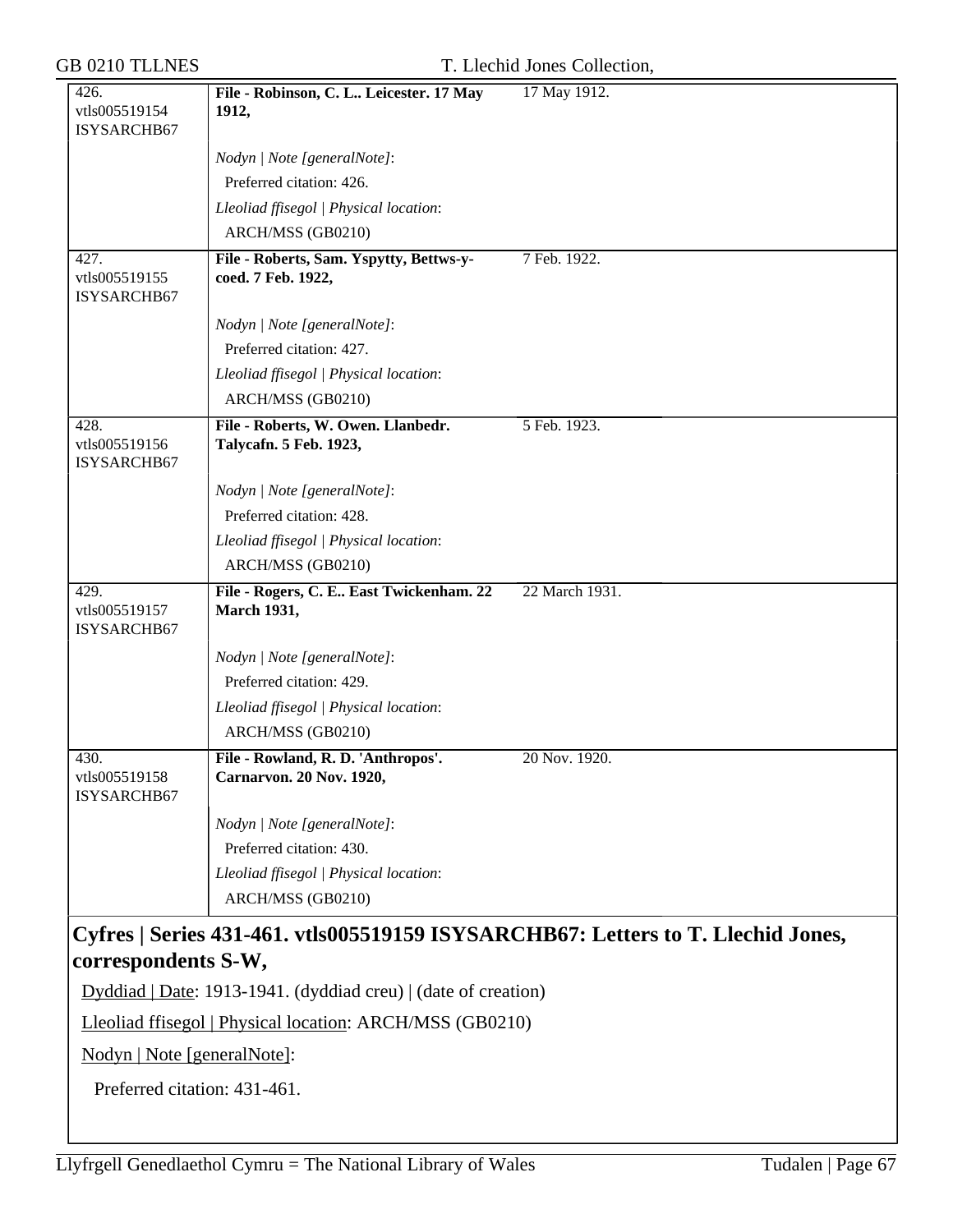| FFeil / rhestr eitemau   File / item list |                                                         |                   |                                               |
|-------------------------------------------|---------------------------------------------------------|-------------------|-----------------------------------------------|
| Cod cyfeirnod  <br>Reference code         | Teitl   Title                                           | Dyddiadau   Dates | Disgrifiad ffisegol   Physical<br>description |
| 431.<br>vtls005519160<br>ISYSARCHB67      | File - Stotherforth, Mary E. St Asaph. 17<br>Nov. 1917, | 17 Nov. 1917.     |                                               |
|                                           | Nodyn   Note [generalNote]:                             |                   |                                               |
|                                           | Preferred citation: 431.                                |                   |                                               |
|                                           | Lleoliad ffisegol   Physical location:                  |                   |                                               |
|                                           | ARCH/MSS (GB0210)                                       |                   |                                               |
| 432.<br>vtls005519161<br>ISYSARCHB67      | File - Thomas, B. Beaumaris. 14 Oct. 1920,              | 14 Oct. 1920.     |                                               |
|                                           | Nodyn   Note [generalNote]:                             |                   |                                               |
|                                           | Preferred citation: 432.                                |                   |                                               |
|                                           | Lleoliad ffisegol   Physical location:                  |                   |                                               |
|                                           | ARCH/MSS (GB0210)                                       |                   |                                               |
| 433-5.<br>vtls005519162<br>ISYSARCHB67    | File - Thomas, D. R Llandrinio,                         | 1913.             |                                               |
|                                           | Nodyn   Note [generalNote]:                             |                   |                                               |
|                                           | Preferred citation: 433-5.                              |                   |                                               |
|                                           | Lleoliad ffisegol   Physical location:                  |                   |                                               |
|                                           | ARCH/MSS (GB0210)                                       |                   |                                               |
| 436.<br>vtls005519163<br>ISYSARCHB67      | File - Thomas, E. J. & G Rhyl. 2 March<br>1938,         | 2 March 1938.     |                                               |
|                                           | Nodyn   Note [generalNote]:                             |                   |                                               |
|                                           | Preferred citation: 436.                                |                   |                                               |
|                                           | Lleoliad ffisegol   Physical location:                  |                   |                                               |
|                                           | ARCH/MSS (GB0210)                                       |                   |                                               |
| 437.<br>vtls005519164<br>ISYSARCHB67      | File - Thomas, E. Lorimer. Holywell. 4<br>Sept. 1916,   | 4 Sept. 1916.     |                                               |
|                                           | Nodyn   Note [generalNote]:                             |                   |                                               |
|                                           | Preferred citation: 437.                                |                   |                                               |
|                                           | Lleoliad ffisegol   Physical location:                  |                   |                                               |
|                                           | ARCH/MSS (GB0210)                                       |                   |                                               |
| 438.<br>vtls005519165<br>ISYSARCHB67      | File - Thomas, Edward. Penmaen Rhos. 23<br>May 1922,    | 23 May 1922.      |                                               |
|                                           | Nodyn   Note [generalNote]:                             |                   |                                               |
|                                           | Preferred citation: 438.                                |                   |                                               |
|                                           | Lleoliad ffisegol   Physical location:                  |                   |                                               |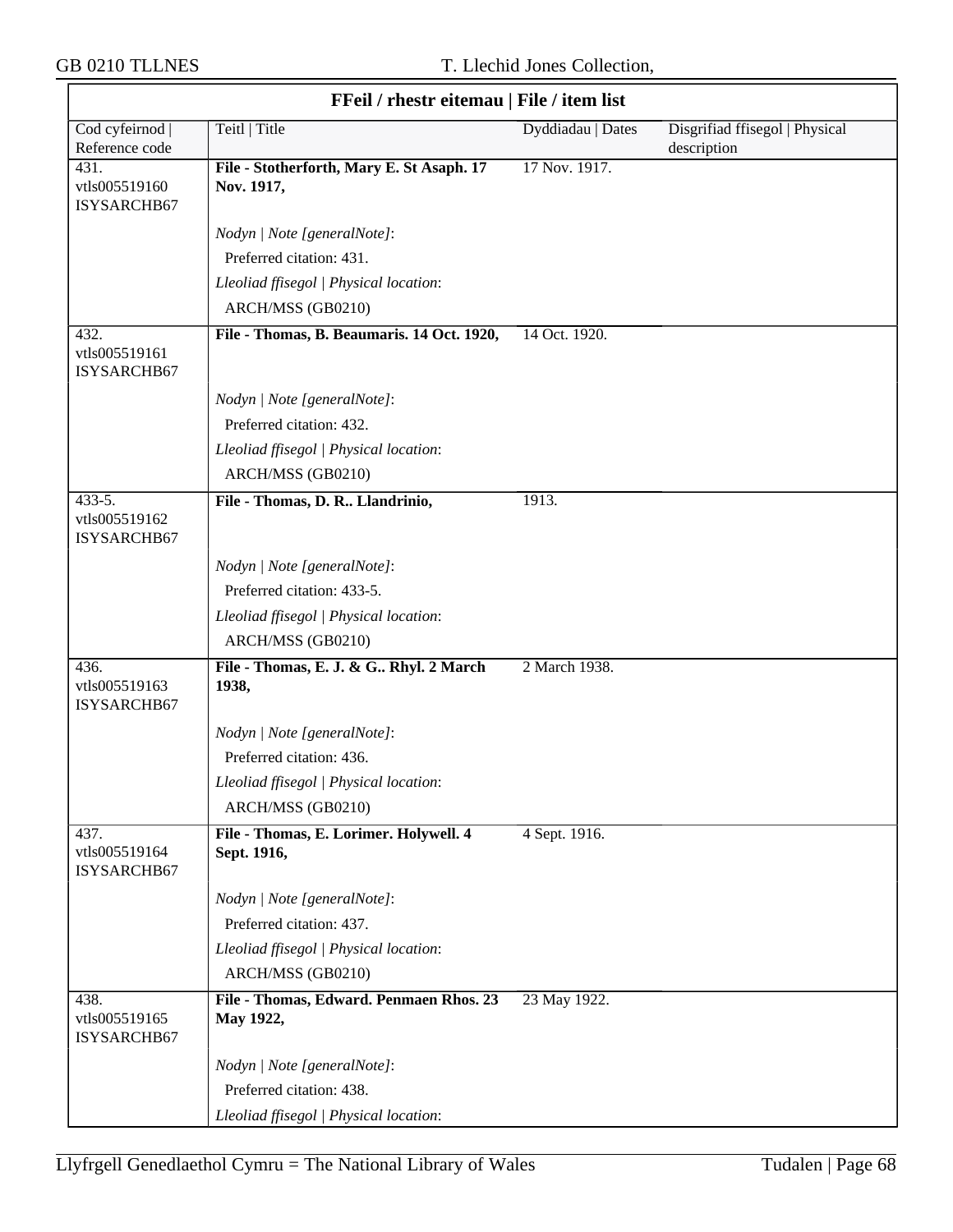|                                      | ARCH/MSS (GB0210)                                      |                |
|--------------------------------------|--------------------------------------------------------|----------------|
| 439.<br>vtls005519166<br>ISYSARCHB67 | File - Thomas, Henry. Towyn. [n.d.].                   |                |
|                                      | Nodyn   Note [generalNote]:                            |                |
|                                      | Preferred citation: 439.                               |                |
|                                      | Lleoliad ffisegol   Physical location:                 |                |
|                                      | ARCH/MSS (GB0210)                                      |                |
| 440.                                 | File - Thomas, D Prestatyn. 7 Feb. 1931,               | 7 Feb. 1931.   |
| vtls005519167<br>ISYSARCHB67         |                                                        |                |
|                                      | Nodyn   Note [generalNote]:                            |                |
|                                      | Preferred citation: 440.                               |                |
|                                      | Lleoliad ffisegol   Physical location:                 |                |
|                                      | ARCH/MSS (GB0210)                                      |                |
| 441.<br>vtls005519168<br>ISYSARCHB67 | File - Timothy, T. E Llanasa. 30 April<br>1920,        | 30 April 1920. |
|                                      | Nodyn   Note [generalNote]:                            |                |
|                                      | Preferred citation: 441.                               |                |
|                                      | Lleoliad ffisegol   Physical location:                 |                |
|                                      | ARCH/MSS (GB0210)                                      |                |
| 442.<br>vtls005519169<br>ISYSARCHB67 | File - Wilkins, T. S Llandudno. 17 Sept.<br>1922,      | 17 Sept. 1922. |
|                                      | Nodyn   Note [generalNote]:                            |                |
|                                      | Preferred citation: 442.                               |                |
|                                      | Lleoliad ffisegol   Physical location:                 |                |
|                                      | ARCH/MSS (GB0210)                                      |                |
| 443.<br>vtls005519170<br>ISYSARCHB67 | File - Williams, Aneurin. Caernarvon. 6<br>Sept. 1920, | 6 Sept. 1920.  |
|                                      | Nodyn   Note [generalNote]:                            |                |
|                                      | Preferred citation: 443.                               |                |
|                                      | Lleoliad ffisegol   Physical location:                 |                |
|                                      | ARCH/MSS (GB0210)                                      |                |
| 444.<br>vtls005519171<br>ISYSARCHB67 | File - Williams, D Llanfair DC. 19 April<br>1937,      | 19 April 1937. |
|                                      | Nodyn   Note [generalNote]:                            |                |
|                                      | Preferred citation: 444.                               |                |
|                                      | Lleoliad ffisegol   Physical location:                 |                |
|                                      | ARCH/MSS (GB0210)                                      |                |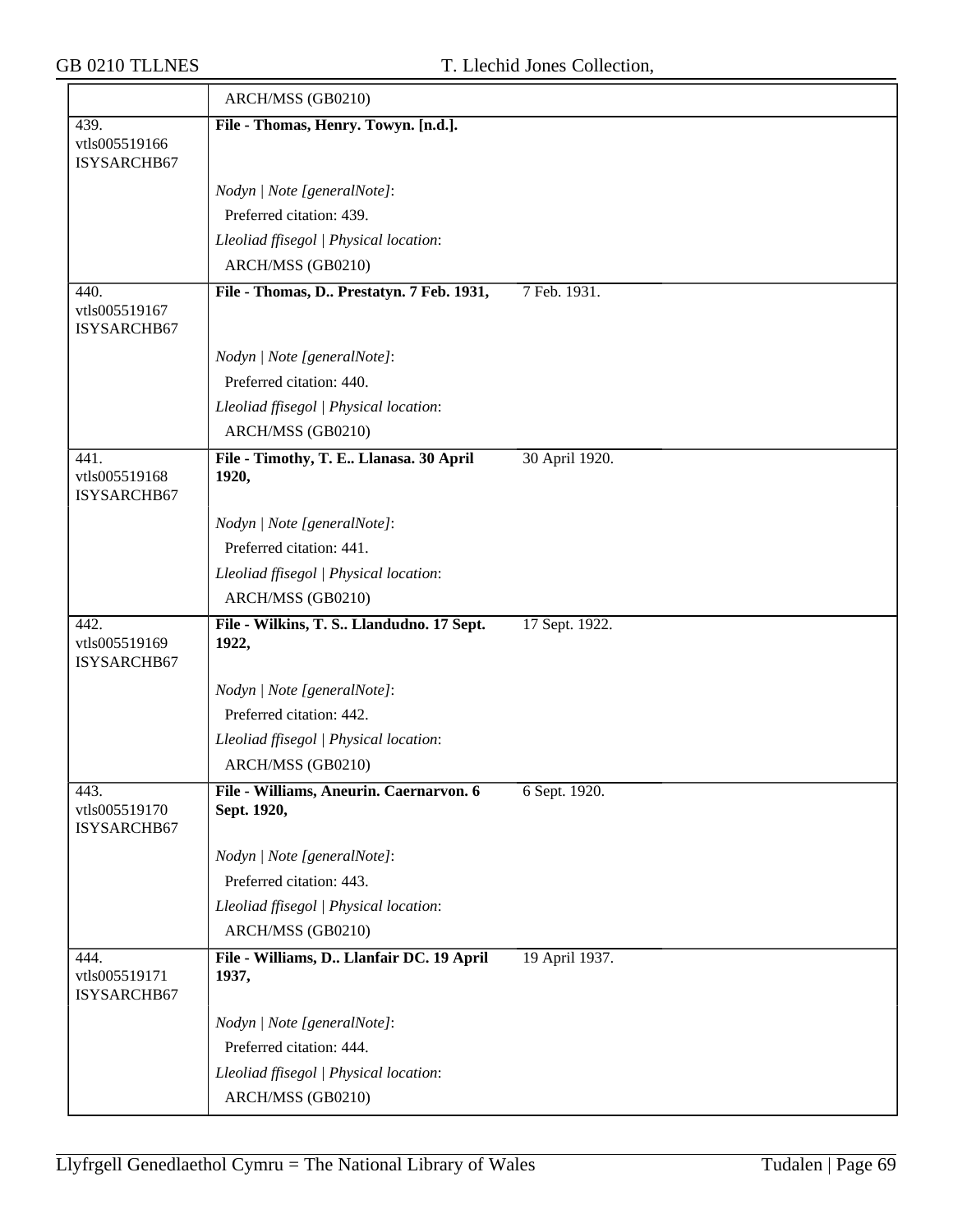| 445.                                 | File - Williams, D. Ward. Abergele. 9 July                 | 9 July 1941.  |
|--------------------------------------|------------------------------------------------------------|---------------|
| vtls005519172<br>ISYSARCHB67         | 1941,                                                      |               |
|                                      | Nodyn   Note [generalNote]:                                |               |
|                                      | Preferred citation: 445.                                   |               |
|                                      | Lleoliad ffisegol   Physical location:                     |               |
|                                      | ARCH/MSS (GB0210)                                          |               |
| 446.<br>vtls005519173<br>ISYSARCHB67 | File - Williams, E. R. Ffoulkes. Rhiwlas. 22<br>Nov. 1937, | 22 Nov. 1937. |
|                                      | Nodyn   Note [generalNote]:                                |               |
|                                      | Preferred citation: 446.                                   |               |
|                                      | Lleoliad ffisegol   Physical location:                     |               |
|                                      | ARCH/MSS (GB0210)                                          |               |
| 447.<br>vtls005519174<br>ISYSARCHB67 | File - Williams, Ellen. Llanllechid. 19 July<br>1929,      | 19 July 1929. |
|                                      | Nodyn   Note [generalNote]:                                |               |
|                                      | Preferred citation: 447.                                   |               |
|                                      | Lleoliad ffisegol   Physical location:                     |               |
|                                      | ARCH/MSS (GB0210)                                          |               |
| 448.<br>vtls005519175<br>ISYSARCHB67 | File - Williams, J. Bangor. 11 May 1914,                   | 11 May 1914.  |
|                                      | Nodyn   Note [generalNote]:                                |               |
|                                      | Preferred citation: 448.                                   |               |
|                                      | Lleoliad ffisegol   Physical location:                     |               |
|                                      | ARCH/MSS (GB0210)                                          |               |
| 449.<br>vtls005519176<br>ISYSARCHB67 | File - Williams, J. Bangor. 19 May 1914,                   | 19 May 1914.  |
|                                      | Nodyn   Note [generalNote]:                                |               |
|                                      | Preferred citation: 449.                                   |               |
|                                      | Lleoliad ffisegol   Physical location:                     |               |
|                                      | ARCH/MSS (GB0210)                                          |               |
| 450.<br>vtls005519177<br>ISYSARCHB67 | File - Williams, Llew. Colwyn Bay. 12 May<br>1920,         | 12 May 1920.  |
|                                      | Nodyn   Note [generalNote]:                                |               |
|                                      | Preferred citation: 450.                                   |               |
|                                      | Lleoliad ffisegol   Physical location:                     |               |
|                                      | ARCH/MSS (GB0210)                                          |               |
| 451.<br>vtls005519178<br>ISYSARCHB67 | File - Williams, T. A Maentwrog. 28 Nov.<br>1922,          | 28 Nov. 1922. |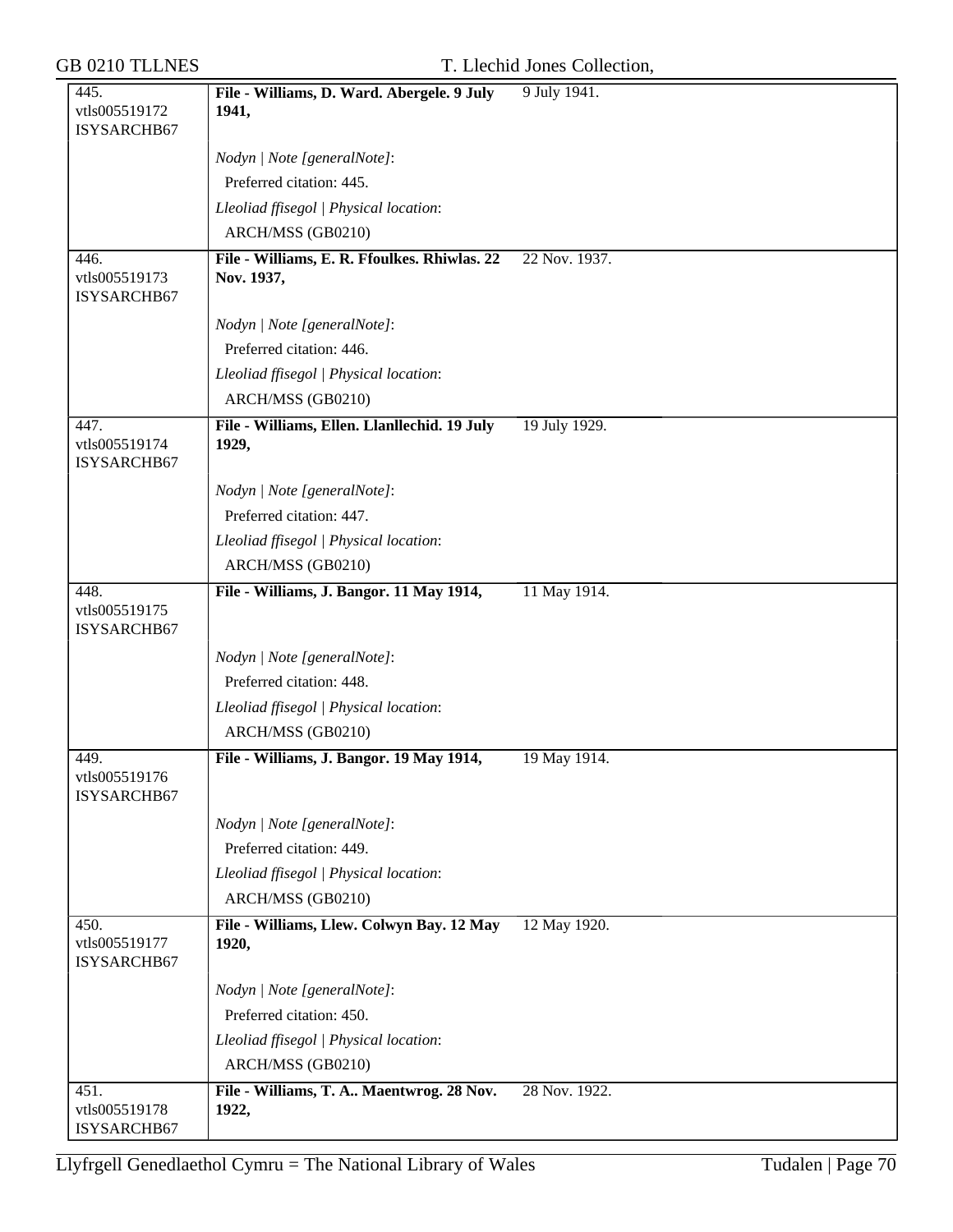|                                      | Nodyn   Note [generalNote]:                               |                |
|--------------------------------------|-----------------------------------------------------------|----------------|
|                                      | Preferred citation: 451.                                  |                |
|                                      | Lleoliad ffisegol   Physical location:                    |                |
|                                      | ARCH/MSS (GB0210)                                         |                |
| 452.                                 | File - Williams, Thomas. Llysfaen. 21 April               | 21 April 1920. |
| vtls005519179<br>ISYSARCHB67         | 1920,                                                     |                |
|                                      | Nodyn   Note [generalNote]:                               |                |
|                                      | Preferred citation: 452.                                  |                |
|                                      |                                                           |                |
|                                      | Lleoliad ffisegol   Physical location:                    |                |
|                                      | ARCH/MSS (GB0210)                                         |                |
| 453.<br>vtls005519180<br>ISYSARCHB67 | File - Williams, R. A. 'Berw'. Waenfawr.<br>15 Oct. 1914, | 15 Oct. 1914.  |
|                                      | Nodyn   Note [generalNote]:                               |                |
|                                      | Preferred citation: 453.                                  |                |
|                                      | Lleoliad ffisegol   Physical location:                    |                |
|                                      | ARCH/MSS (GB0210)                                         |                |
| 454.                                 | File - Williams, W. G Bodelwyddan. 21                     | 21 Aug. 1936.  |
| vtls005519181<br>ISYSARCHB67         | Aug. 1936,                                                |                |
|                                      | Nodyn   Note [generalNote]:                               |                |
|                                      | Preferred citation: 454.                                  |                |
|                                      | Lleoliad ffisegol   Physical location:                    |                |
|                                      | ARCH/MSS (GB0210)                                         |                |
| 455-459.                             | File - Williams, W. Gilbert. Rhostryfan,                  | 1913-1937.     |
| vtls005519182<br>ISYSARCHB67         |                                                           |                |
|                                      | Nodyn   Note [generalNote]:                               |                |
|                                      | Preferred citation: 455-459.                              |                |
|                                      | Lleoliad ffisegol   Physical location:                    |                |
|                                      | ARCH/MSS (GB0210)                                         |                |
| 460.                                 | File - Wynn, Anna Williams. St Asaph. 15                  | 15 Dec. 1919.  |
| vtls005519183<br>ISYSARCHB67         | Dec. 1919,                                                |                |
|                                      | Nodyn   Note [generalNote]:                               |                |
|                                      | Preferred citation: 460.                                  |                |
|                                      | Lleoliad ffisegol   Physical location:                    |                |
|                                      | ARCH/MSS (GB0210)                                         |                |
| 461.<br>vtls005519184<br>ISYSARCHB67 | File - Underwood, L. S. Llandudno. 17<br>April 1920,      | 17 April 1920. |
|                                      | Nodyn   Note [generalNote]:                               |                |
|                                      | Preferred citation: 461.                                  |                |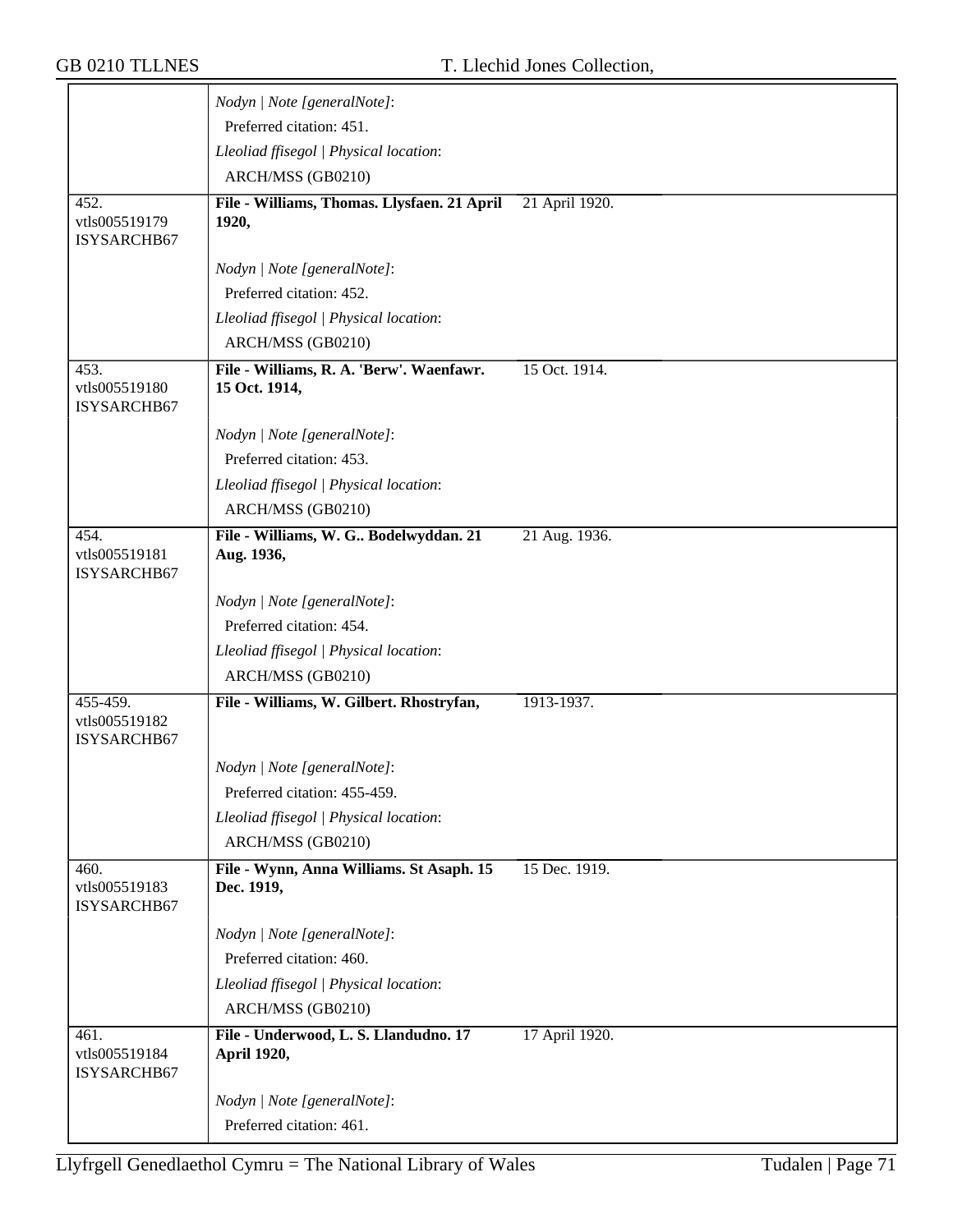*Lleoliad ffisegol | Physical location*: ARCH/MSS (GB0210)

### **Cyfres | Series 462-462a. vtls005519185 ISYSARCHB67: Letters to T. Llechid Jones, filed by content,**

Dyddiad | Date: 1924-1939. (dyddiad creu) | (date of creation)

Lleoliad ffisegol | Physical location: ARCH/MSS (GB0210)

Nodyn | Note [generalNote]:

Preferred citation: 462-462a.

| Cod cyfeirnod  <br>Teitl   Title<br>Dyddiadau   Dates<br>Disgrifiad ffisegol   Physical<br>Reference code<br>description<br>1924.<br>462.<br>File - Correspondence relating to a copy of<br>vtls005519186<br>the first edition of Gray's Elegy which was<br>ISYSARCHB67<br>sold by Bob Owen, Croesor, to ,<br>Natur a chynnwys / Scope and content:<br>Correspondence relating to a copy of the first edition of Gray's Elegy which was sold by Bob Owen,<br>Croesor, to Crowes of Wrexham. May-Nov. 1924.<br>Nodyn   Note [generalNote]:<br>Preferred citation: 462.<br>Lleoliad ffisegol   Physical location:<br>ARCH/MSS (GB0210)<br>File - Correspondence relating to T.<br>462a.<br>1939.<br>Llechid Jones's efforts to collect £50<br>vtls005519187<br>towards the National Eisteddfod to be held<br><b>ISYSARCHB67</b><br>at Denbigh. 1939 ,<br>Nodyn   Note [generalNote]:<br>Preferred citation: 462a.<br>Lleoliad ffisegol   Physical location:<br>ARCH/MSS (GB0210)<br>Cyfres   Series 463-465. vtls005519190 ISYSARCHB67: Letters From T. Llechid Jones,<br>Dyddiad   Date: 1914-1941. (dyddiad creu)   (date of creation)<br>Lleoliad ffisegol   Physical location: ARCH/MSS (GB0210)<br>Nodyn   Note [generalNote]:<br>Preferred citation: 463-465.<br>FFeil / rhestr eitemau   File / item list<br>Cod cyfeirnod  <br>Teitl   Title<br>Dyddiadau   Dates<br>Disgrifiad ffisegol   Physical<br>Reference code<br>description | FFeil / rhestr eitemau   File / item list |  |  |  |  |  |  |
|--------------------------------------------------------------------------------------------------------------------------------------------------------------------------------------------------------------------------------------------------------------------------------------------------------------------------------------------------------------------------------------------------------------------------------------------------------------------------------------------------------------------------------------------------------------------------------------------------------------------------------------------------------------------------------------------------------------------------------------------------------------------------------------------------------------------------------------------------------------------------------------------------------------------------------------------------------------------------------------------------------------------------------------------------------------------------------------------------------------------------------------------------------------------------------------------------------------------------------------------------------------------------------------------------------------------------------------------------------------------------------------------------------------------------------------------|-------------------------------------------|--|--|--|--|--|--|
|                                                                                                                                                                                                                                                                                                                                                                                                                                                                                                                                                                                                                                                                                                                                                                                                                                                                                                                                                                                                                                                                                                                                                                                                                                                                                                                                                                                                                                            |                                           |  |  |  |  |  |  |
|                                                                                                                                                                                                                                                                                                                                                                                                                                                                                                                                                                                                                                                                                                                                                                                                                                                                                                                                                                                                                                                                                                                                                                                                                                                                                                                                                                                                                                            |                                           |  |  |  |  |  |  |
|                                                                                                                                                                                                                                                                                                                                                                                                                                                                                                                                                                                                                                                                                                                                                                                                                                                                                                                                                                                                                                                                                                                                                                                                                                                                                                                                                                                                                                            |                                           |  |  |  |  |  |  |
|                                                                                                                                                                                                                                                                                                                                                                                                                                                                                                                                                                                                                                                                                                                                                                                                                                                                                                                                                                                                                                                                                                                                                                                                                                                                                                                                                                                                                                            |                                           |  |  |  |  |  |  |
|                                                                                                                                                                                                                                                                                                                                                                                                                                                                                                                                                                                                                                                                                                                                                                                                                                                                                                                                                                                                                                                                                                                                                                                                                                                                                                                                                                                                                                            |                                           |  |  |  |  |  |  |
|                                                                                                                                                                                                                                                                                                                                                                                                                                                                                                                                                                                                                                                                                                                                                                                                                                                                                                                                                                                                                                                                                                                                                                                                                                                                                                                                                                                                                                            |                                           |  |  |  |  |  |  |
|                                                                                                                                                                                                                                                                                                                                                                                                                                                                                                                                                                                                                                                                                                                                                                                                                                                                                                                                                                                                                                                                                                                                                                                                                                                                                                                                                                                                                                            |                                           |  |  |  |  |  |  |
|                                                                                                                                                                                                                                                                                                                                                                                                                                                                                                                                                                                                                                                                                                                                                                                                                                                                                                                                                                                                                                                                                                                                                                                                                                                                                                                                                                                                                                            |                                           |  |  |  |  |  |  |
|                                                                                                                                                                                                                                                                                                                                                                                                                                                                                                                                                                                                                                                                                                                                                                                                                                                                                                                                                                                                                                                                                                                                                                                                                                                                                                                                                                                                                                            |                                           |  |  |  |  |  |  |
|                                                                                                                                                                                                                                                                                                                                                                                                                                                                                                                                                                                                                                                                                                                                                                                                                                                                                                                                                                                                                                                                                                                                                                                                                                                                                                                                                                                                                                            |                                           |  |  |  |  |  |  |
|                                                                                                                                                                                                                                                                                                                                                                                                                                                                                                                                                                                                                                                                                                                                                                                                                                                                                                                                                                                                                                                                                                                                                                                                                                                                                                                                                                                                                                            |                                           |  |  |  |  |  |  |
|                                                                                                                                                                                                                                                                                                                                                                                                                                                                                                                                                                                                                                                                                                                                                                                                                                                                                                                                                                                                                                                                                                                                                                                                                                                                                                                                                                                                                                            |                                           |  |  |  |  |  |  |
|                                                                                                                                                                                                                                                                                                                                                                                                                                                                                                                                                                                                                                                                                                                                                                                                                                                                                                                                                                                                                                                                                                                                                                                                                                                                                                                                                                                                                                            |                                           |  |  |  |  |  |  |
|                                                                                                                                                                                                                                                                                                                                                                                                                                                                                                                                                                                                                                                                                                                                                                                                                                                                                                                                                                                                                                                                                                                                                                                                                                                                                                                                                                                                                                            |                                           |  |  |  |  |  |  |
|                                                                                                                                                                                                                                                                                                                                                                                                                                                                                                                                                                                                                                                                                                                                                                                                                                                                                                                                                                                                                                                                                                                                                                                                                                                                                                                                                                                                                                            |                                           |  |  |  |  |  |  |
|                                                                                                                                                                                                                                                                                                                                                                                                                                                                                                                                                                                                                                                                                                                                                                                                                                                                                                                                                                                                                                                                                                                                                                                                                                                                                                                                                                                                                                            |                                           |  |  |  |  |  |  |
|                                                                                                                                                                                                                                                                                                                                                                                                                                                                                                                                                                                                                                                                                                                                                                                                                                                                                                                                                                                                                                                                                                                                                                                                                                                                                                                                                                                                                                            |                                           |  |  |  |  |  |  |
|                                                                                                                                                                                                                                                                                                                                                                                                                                                                                                                                                                                                                                                                                                                                                                                                                                                                                                                                                                                                                                                                                                                                                                                                                                                                                                                                                                                                                                            |                                           |  |  |  |  |  |  |
|                                                                                                                                                                                                                                                                                                                                                                                                                                                                                                                                                                                                                                                                                                                                                                                                                                                                                                                                                                                                                                                                                                                                                                                                                                                                                                                                                                                                                                            |                                           |  |  |  |  |  |  |
|                                                                                                                                                                                                                                                                                                                                                                                                                                                                                                                                                                                                                                                                                                                                                                                                                                                                                                                                                                                                                                                                                                                                                                                                                                                                                                                                                                                                                                            |                                           |  |  |  |  |  |  |
|                                                                                                                                                                                                                                                                                                                                                                                                                                                                                                                                                                                                                                                                                                                                                                                                                                                                                                                                                                                                                                                                                                                                                                                                                                                                                                                                                                                                                                            |                                           |  |  |  |  |  |  |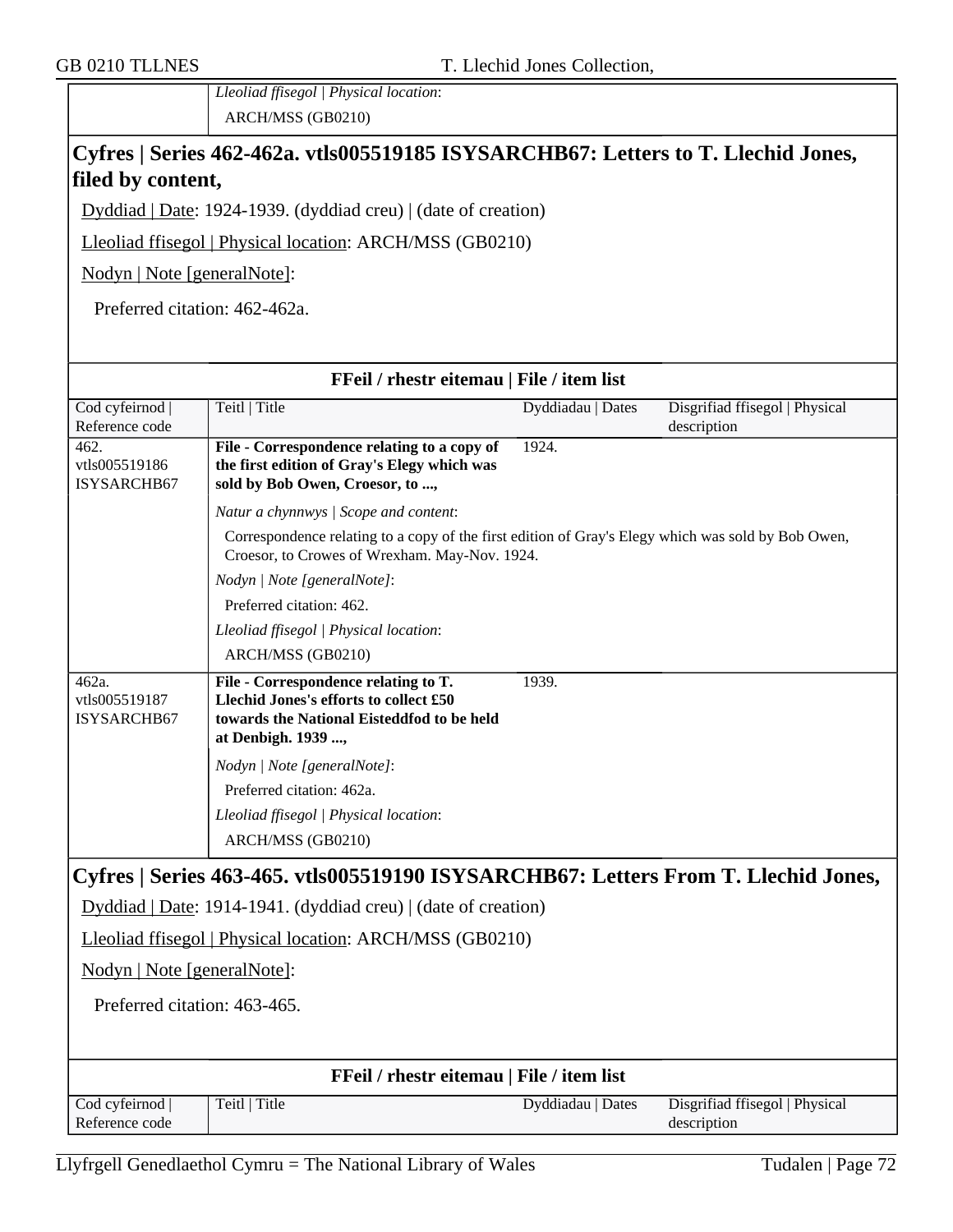| 463.                                 | File - Davies, John. 'Isfryn'. Llysfaen. 23                                | 23 July 1927.     |                                               |
|--------------------------------------|----------------------------------------------------------------------------|-------------------|-----------------------------------------------|
| vtls005519191<br>ISYSARCHB67         | <b>July 1927,</b>                                                          |                   |                                               |
|                                      | Nodyn   Note [generalNote]:                                                |                   |                                               |
|                                      | Preferred citation: 463.                                                   |                   |                                               |
|                                      | Lleoliad ffisegol   Physical location:                                     |                   |                                               |
|                                      | ARCH/MSS (GB0210)                                                          |                   |                                               |
| 464.                                 | File - Hughes, Mr. Yspytty, Bettws-y-coed.                                 | 23 April 1914.    |                                               |
| vtls005519192<br>ISYSARCHB67         | 23 April 1914,                                                             |                   |                                               |
|                                      | Nodyn   Note [generalNote]:                                                |                   |                                               |
|                                      | Preferred citation: 464.                                                   |                   |                                               |
|                                      | Lleoliad ffisegol   Physical location:                                     |                   |                                               |
|                                      | ARCH/MSS (GB0210)                                                          |                   |                                               |
| 465.<br>vtls005519193<br>ISYSARCHB67 | File - Parry, Mr. Llangynhafal. 25 Oct.<br>1941,                           | 25 Oct. 1941.     |                                               |
|                                      | Nodyn   Note [generalNote]:                                                |                   |                                               |
|                                      | Preferred citation: 465.                                                   |                   |                                               |
|                                      | Lleoliad ffisegol   Physical location:                                     |                   |                                               |
|                                      | ARCH/MSS (GB0210)                                                          |                   |                                               |
|                                      | Cyfres   Series 466-471. vtls005519194 ISYSARCHB67: Miscellaneous Letters, |                   |                                               |
|                                      | Dyddiad   Date: 1826-1907. (dyddiad creu)   (date of creation)             |                   |                                               |
|                                      | Lleoliad ffisegol   Physical location: ARCH/MSS (GB0210)                   |                   |                                               |
| Nodyn   Note [generalNote]:          |                                                                            |                   |                                               |
| Preferred citation: 466-471.         |                                                                            |                   |                                               |
|                                      |                                                                            |                   |                                               |
|                                      | FFeil / rhestr eitemau   File / item list                                  |                   |                                               |
| Cod cyfeirnod<br>Reference code      | Teitl   Title                                                              | Dyddiadau   Dates | Disgrifiad ffisegol   Physical<br>description |
| 466.<br>vtls005519195<br>ISYSARCHB67 | File - Hughes, E. P., Menai Bridge, to E.<br>Evans. 16 May 1907,           | 16 May 1907.      |                                               |
|                                      | Nodyn   Note [generalNote]:                                                |                   |                                               |
|                                      | Preferred citation: 466.                                                   |                   |                                               |
|                                      | Lleoliad ffisegol   Physical location:                                     |                   |                                               |
|                                      | ARCH/MSS (GB0210)                                                          |                   |                                               |
| 467.<br>vtls005519196<br>ISYSARCHB67 | File - Owen, F. Bulkeley Oswestry, to Mr<br>Parry Jones. 14 July 1903,     | 14 July 1903.     |                                               |
|                                      | Nodyn   Note [generalNote]:                                                |                   |                                               |
|                                      | Preferred citation: 467.                                                   |                   |                                               |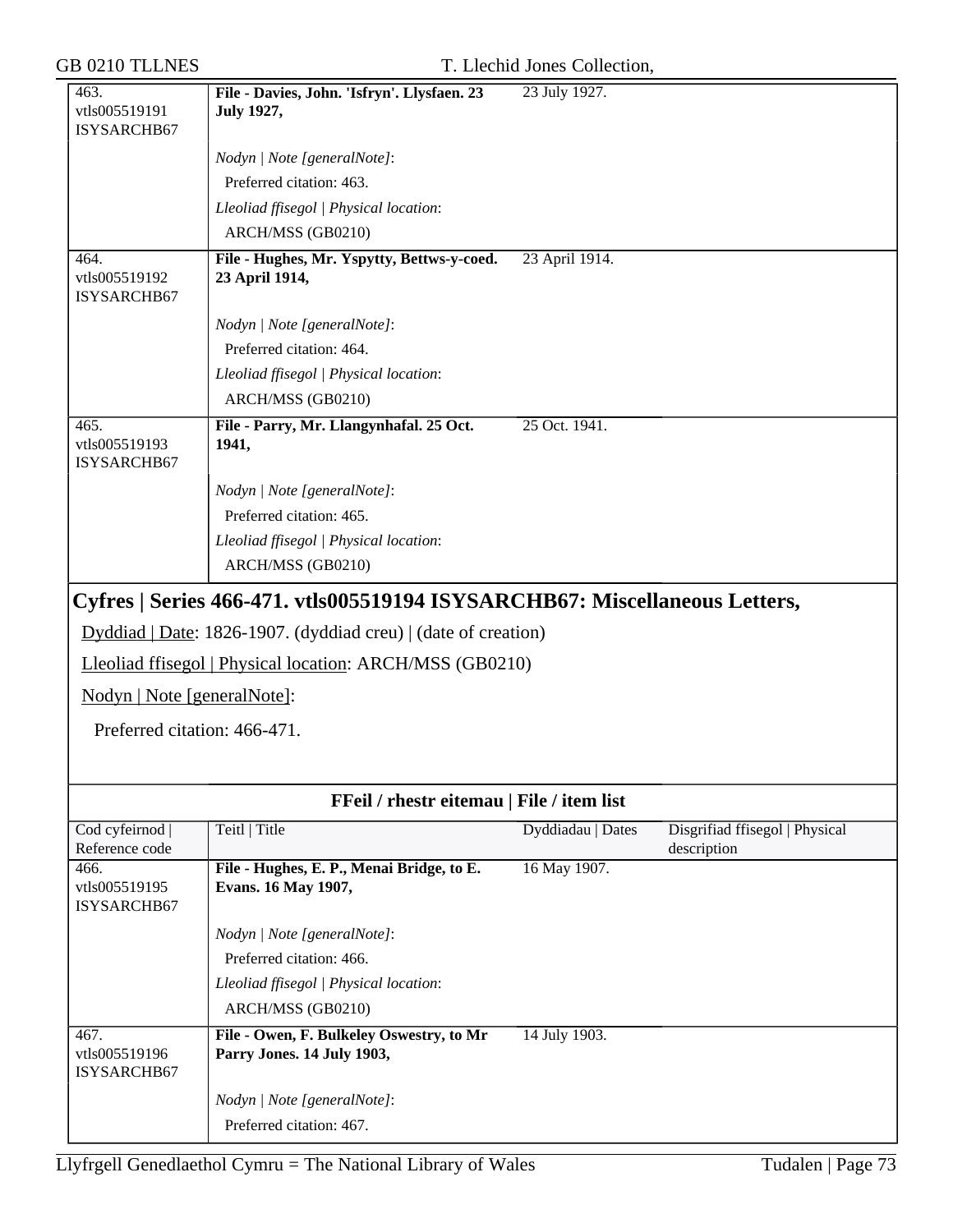|                                                          | Lleoliad ffisegol   Physical location:                                                                             |
|----------------------------------------------------------|--------------------------------------------------------------------------------------------------------------------|
|                                                          | ARCH/MSS (GB0210)                                                                                                  |
| 468.<br>vtls005519197<br>ISYSARCHB67                     | 14 July 1903.<br>File - Owen, F. Bulkeley, Oswestry, to Mr<br>Parry Jones. 14 July 1903,                           |
|                                                          | Nodyn   Note [generalNote]:                                                                                        |
|                                                          | Preferred citation: 468.                                                                                           |
|                                                          | Lleoliad ffisegol   Physical location:                                                                             |
|                                                          | ARCH/MSS (GB0210)                                                                                                  |
| 469.<br>vtls005519198<br>ISYSARCHB67                     | File - Rees, W. J., Cascob, to Aneurin<br>29 April 1826.<br>Owen. 29 April 1826,                                   |
|                                                          | Nodyn   Note [generalNote]:                                                                                        |
|                                                          | Preferred citation: 469.                                                                                           |
|                                                          | Lleoliad ffisegol   Physical location:                                                                             |
|                                                          | ARCH/MSS (GB0210)                                                                                                  |
| 470.<br>vtls005519199<br>ISYSARCHB67                     | File - Williams, Rowley, Glyn Arthur,<br>13 June 1902.<br>Denbigh. 13 June 1902,                                   |
|                                                          | Nodyn   Note [generalNote]:                                                                                        |
|                                                          | Preferred citation: 470.                                                                                           |
|                                                          | Lleoliad ffisegol   Physical location:                                                                             |
|                                                          | ARCH/MSS (GB0210)                                                                                                  |
| 471.<br>vtls005519200<br>ISYSARCHB67                     | File - An Incomplete Letter relating to<br>the strike at Penrhyn Quarries, Bethesda.<br>$[n.d.]$ .                 |
|                                                          | Nodyn   Note [generalNote]:                                                                                        |
|                                                          | Preferred citation: 471.                                                                                           |
|                                                          | Lleoliad ffisegol   Physical location:                                                                             |
|                                                          | ARCH/MSS (GB0210)                                                                                                  |
|                                                          | Is-fonds   Subfonds 472-480. vtls005519201 ISYSARCHB67: Deeds and documents<br>relating to Llysfaen and elsewhere, |
|                                                          | Dyddiad   Date: 1597-1880. (dyddiad creu)   (date of creation)                                                     |
| Lleoliad ffisegol   Physical location: ARCH/MSS (GB0210) |                                                                                                                    |
| Nodyn   Note [generalNote]:                              |                                                                                                                    |
| Preferred citation: 472-480.                             |                                                                                                                    |
|                                                          | Cyfres   Series 472-7. vtls005519202 ISYSARCHB67: Deeds Relating To Llysfaen,                                      |
|                                                          | Dyddiad   Date: 1597-1874. (dyddiad creu)   (date of creation)                                                     |
|                                                          | Lleoliad ffisegol   Physical location: ARCH/MSS (GB0210)                                                           |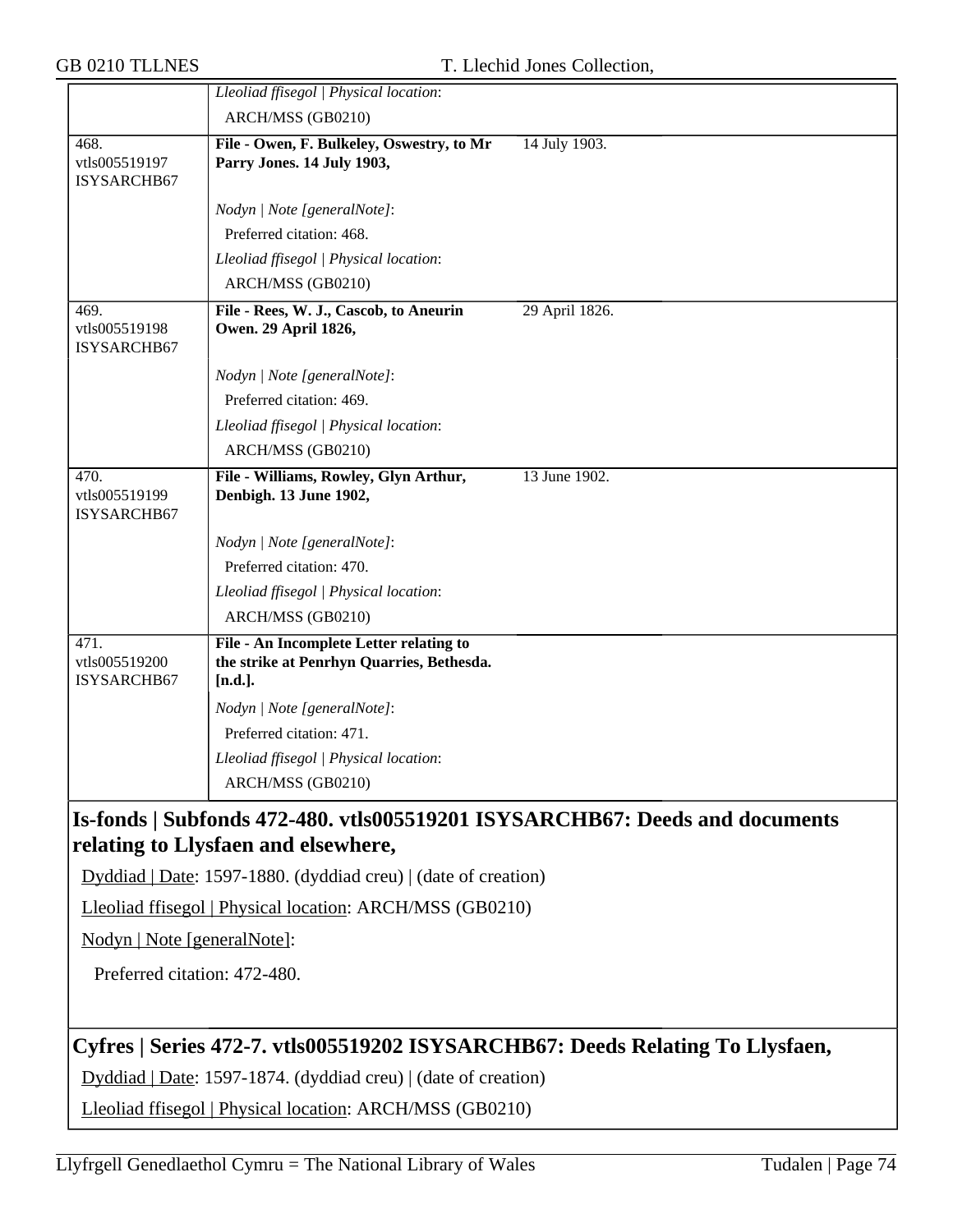## Nodyn | Note [generalNote]:

#### Preferred citation: 472-7.

| FFeil / rhestr eitemau   File / item list |                                                                                                                                                                                                                                                                                                                                                                                                                                                                                               |                   |                                               |
|-------------------------------------------|-----------------------------------------------------------------------------------------------------------------------------------------------------------------------------------------------------------------------------------------------------------------------------------------------------------------------------------------------------------------------------------------------------------------------------------------------------------------------------------------------|-------------------|-----------------------------------------------|
| Cod cyfeirnod  <br>Reference code         | Teitl   Title                                                                                                                                                                                                                                                                                                                                                                                                                                                                                 | Dyddiadau   Dates | Disgrifiad ffisegol   Physical<br>description |
| 472.<br>vtls005519203<br>ISYSARCHB67      | File - Bargain and Sale of one m. called y<br>bryn llwyd otherwise rhawl and several<br>parcels of land, all in Llysfaen,                                                                                                                                                                                                                                                                                                                                                                     | 1597, May 20.     |                                               |
|                                           | Natur a chynnwys / Scope and content:                                                                                                                                                                                                                                                                                                                                                                                                                                                         |                   |                                               |
|                                           | 1 Elis ap Thomas Vaughan of Llysfaen, co. Caern., 2 John Owen of Isallt, co. Caern. Bargain and Sale of<br>one m. called y bryn llwyd otherwise rhawl and several parcels of land including y tythyn y tylarth (?),<br>Pen yn talwrne, y Bryn Coytry [], lletty yr hendy, Kay dan yr allt, tyr y dwr lying between Gallt y llan<br>and the road leading from Galchoge to Bwlch y vedwen and extending from the highway leading from<br>orysva dda vith to Isallt, all in Llysfaen, co. Caern. |                   |                                               |
|                                           | Nodyn   Note [generalNote]:                                                                                                                                                                                                                                                                                                                                                                                                                                                                   |                   |                                               |
|                                           | Preferred citation: 472.                                                                                                                                                                                                                                                                                                                                                                                                                                                                      |                   |                                               |
|                                           | Lleoliad ffisegol   Physical location:                                                                                                                                                                                                                                                                                                                                                                                                                                                        |                   |                                               |
|                                           | ARCH/MSS (GB0210)                                                                                                                                                                                                                                                                                                                                                                                                                                                                             |                   |                                               |
| 473.<br>vtls005519204<br>ISYSARCHB67      | File - Bond for £22,                                                                                                                                                                                                                                                                                                                                                                                                                                                                          | 1676, Nov. 2.     |                                               |
|                                           | Natur a chynnwys / Scope and content:                                                                                                                                                                                                                                                                                                                                                                                                                                                         |                   |                                               |
|                                           | 1 Owen John of Tre Vestyn, co. Flint 2 Griffith Owen. Bond for £22.                                                                                                                                                                                                                                                                                                                                                                                                                           |                   |                                               |
|                                           | Nodyn   Note [generalNote]:                                                                                                                                                                                                                                                                                                                                                                                                                                                                   |                   |                                               |
|                                           | Preferred citation: 473.                                                                                                                                                                                                                                                                                                                                                                                                                                                                      |                   |                                               |
|                                           | Lleoliad ffisegol   Physical location:                                                                                                                                                                                                                                                                                                                                                                                                                                                        |                   |                                               |
|                                           | ARCH/MSS (GB0210)                                                                                                                                                                                                                                                                                                                                                                                                                                                                             |                   |                                               |
| 474.<br>vtls005519205<br>ISYSARCHB67      | File - Counterpart of the mortgage of<br>Pentre Du,                                                                                                                                                                                                                                                                                                                                                                                                                                           | 1686, June 10.    |                                               |
|                                           | Natur a chynnwys / Scope and content:                                                                                                                                                                                                                                                                                                                                                                                                                                                         |                   |                                               |
|                                           | 1 Edward Williams of Llysfaen, co. Caern., 2 William Evans of Rhiwledynge. Counterpart of the<br>mortgage of tmt called Pentre Du.                                                                                                                                                                                                                                                                                                                                                            |                   |                                               |
|                                           | Nodyn   Note [generalNote]:                                                                                                                                                                                                                                                                                                                                                                                                                                                                   |                   |                                               |
|                                           | Preferred citation: 474.                                                                                                                                                                                                                                                                                                                                                                                                                                                                      |                   |                                               |
|                                           | Lleoliad ffisegol   Physical location:                                                                                                                                                                                                                                                                                                                                                                                                                                                        |                   |                                               |
|                                           | ARCH/MSS (GB0210)                                                                                                                                                                                                                                                                                                                                                                                                                                                                             |                   |                                               |
| 475.<br>vtls005519206<br>ISYSARCHB67      | File - Grant of lands in t. Pant, p. Llysfaen,<br>co. Caern.,                                                                                                                                                                                                                                                                                                                                                                                                                                 | 1701, Sept. 16.   |                                               |
|                                           | Natur a chynnwys / Scope and content:                                                                                                                                                                                                                                                                                                                                                                                                                                                         |                   |                                               |
|                                           | 1 Hugh Williams of Pentre du in p. Llysfaen, co. Caern., and Robert Hughes of Nant, co. Denb., 2<br>Edward Hughes of Nant. Grant of lands in t. Pant in the said p. Llysfaen in the said co. Caern.                                                                                                                                                                                                                                                                                           |                   |                                               |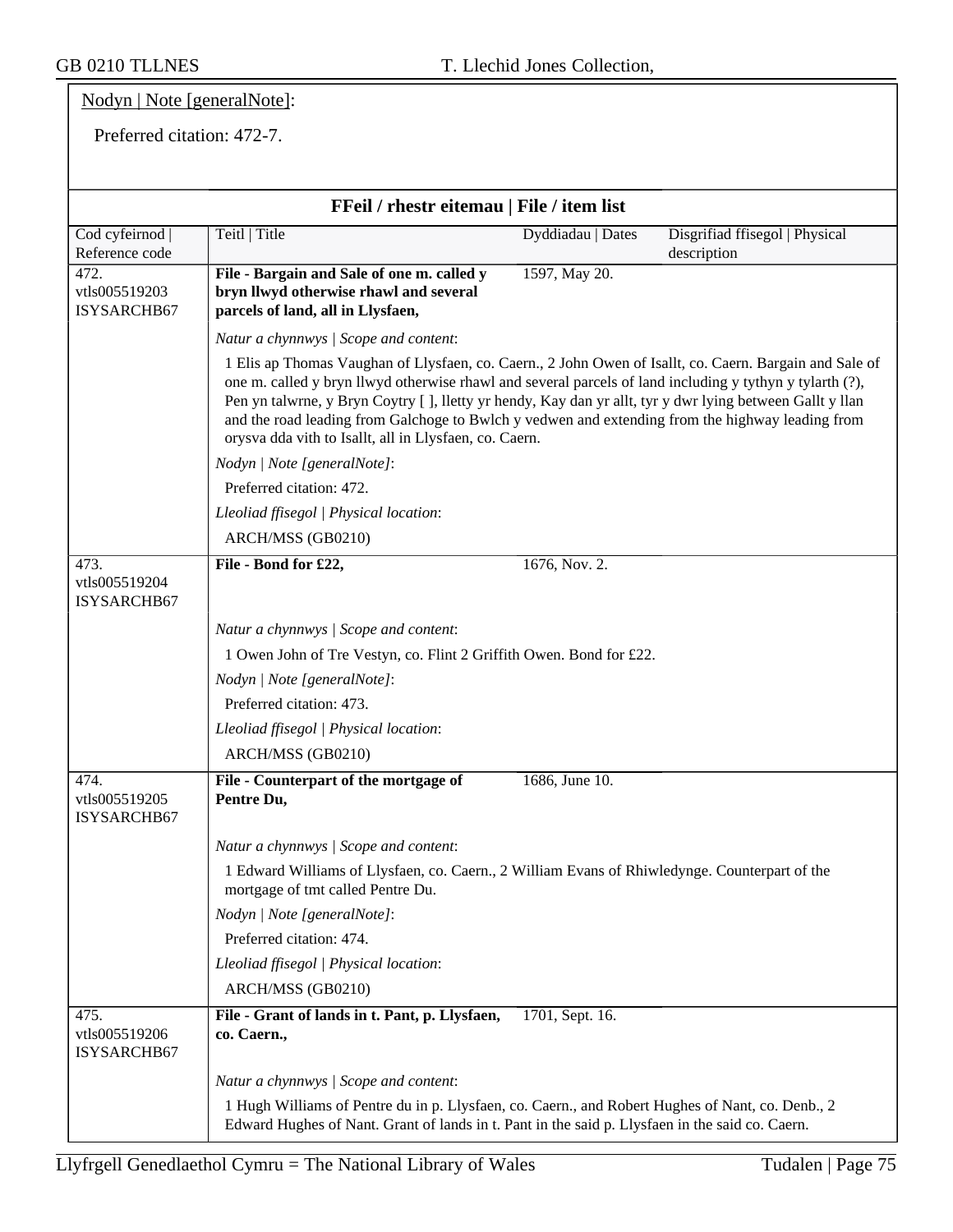|                                      | Nodyn   Note [generalNote]:                                                                                                                                                                                                                                             |
|--------------------------------------|-------------------------------------------------------------------------------------------------------------------------------------------------------------------------------------------------------------------------------------------------------------------------|
|                                      | Preferred citation: 475.                                                                                                                                                                                                                                                |
|                                      | Lleoliad ffisegol   Physical location:                                                                                                                                                                                                                                  |
|                                      | ARCH/MSS (GB0210)                                                                                                                                                                                                                                                       |
| 476.<br>vtls005519207<br>ISYSARCHB67 | File - Assignment of Mortgage and a<br>1785, June 21.<br>further Demise of an Estate in Llysfaen for<br>securing £800 and interest,                                                                                                                                     |
|                                      | Natur a chynnwys / Scope and content:                                                                                                                                                                                                                                   |
|                                      | 1 Esther Roberts of Ruthin, co. Denb., widow 2 The Rev. William Stodert of Plas yn Llysfaen, co.<br>Caern., and Anne his wife. 3 Margaret Jones of Bron y Cadr. Assignment of Mortgage and a further<br>Demise of an Estate in Llysfaen for securing £800 and interest. |
|                                      | Nodyn   Note [generalNote]:                                                                                                                                                                                                                                             |
|                                      | Preferred citation: 476.                                                                                                                                                                                                                                                |
|                                      | Lleoliad ffisegol   Physical location:                                                                                                                                                                                                                                  |
|                                      | ARCH/MSS (GB0210)                                                                                                                                                                                                                                                       |
| 477.<br>vtls005519208<br>ISYSARCHB67 | File - Counterpart of a deed of consent to<br>1874, Dec. 9.<br>accept endowment of £116.10.0 upon trust<br>for the benefit of the Rector of ,                                                                                                                           |
|                                      | Natur a chynnwys / Scope and content:                                                                                                                                                                                                                                   |
|                                      | Counterpart of a deed of consent to accept endowment of £116.10.0 upon trust for the benefit of the<br>Rector of Llysfaen, co. Caern.                                                                                                                                   |
|                                      | Nodyn   Note [generalNote]:                                                                                                                                                                                                                                             |
|                                      | Preferred citation: 477.                                                                                                                                                                                                                                                |
|                                      | Lleoliad ffisegol   Physical location:                                                                                                                                                                                                                                  |
|                                      | ARCH/MSS (GB0210)                                                                                                                                                                                                                                                       |
|                                      | Cyfres   Series 478-480. vtls005519209 ISYSARCHB67: Deeds and documents relating<br>to Porthdinlleyn, Yspytty and Llansilin,                                                                                                                                            |

Dyddiad | Date: 1805-1880. (dyddiad creu) | (date of creation)

Lleoliad ffisegol | Physical location: ARCH/MSS (GB0210)

Nodyn | Note [generalNote]:

Preferred citation: 478-480.

| FFeil / rhestr eitemau   File / item list |                                                                                                                                                                                                                                                                         |                   |                                |
|-------------------------------------------|-------------------------------------------------------------------------------------------------------------------------------------------------------------------------------------------------------------------------------------------------------------------------|-------------------|--------------------------------|
| Cod cyfeirnod                             | Teitl   Title                                                                                                                                                                                                                                                           | Dyddiadau   Dates | Disgrifiad ffisegol   Physical |
| Reference code                            |                                                                                                                                                                                                                                                                         |                   | description                    |
| 478.                                      | File - Grant of the store and premises                                                                                                                                                                                                                                  | 1805, Aug. 30.    |                                |
| vtls005519210                             | adjoining the Harbour at Porthdinlleyn,                                                                                                                                                                                                                                 |                   |                                |
| ISYSARCHB67                               |                                                                                                                                                                                                                                                                         |                   |                                |
|                                           | Natur a chynnwys / Scope and content:<br>1 The Hon. Jane Finch of Cefnamlwch, Llyn, co. Caern., and Charles Wynne Griffith Wynne, esq., 2<br>Porthdinlleyn Harbour Company. Grant of the store and premises adjoining the Harbour at Porthdinlleyn.<br>Typescript copy. |                   |                                |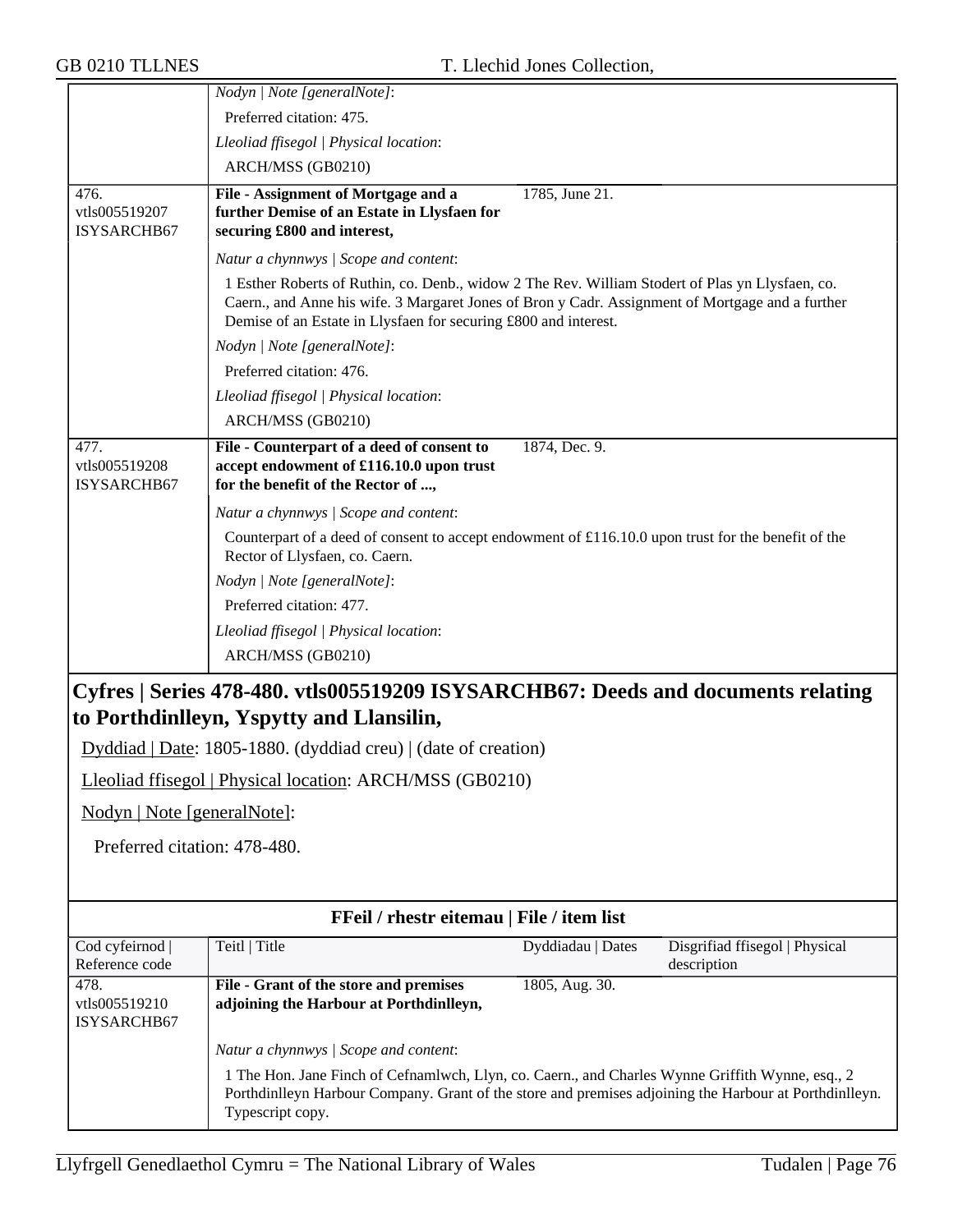|                                      | Nodyn   Note [generalNote]:                                                                                                                                                                                     |                   |                                               |
|--------------------------------------|-----------------------------------------------------------------------------------------------------------------------------------------------------------------------------------------------------------------|-------------------|-----------------------------------------------|
|                                      | Preferred citation: 478.                                                                                                                                                                                        |                   |                                               |
|                                      | Lleoliad ffisegol   Physical location:                                                                                                                                                                          |                   |                                               |
|                                      | ARCH/MSS (GB0210)                                                                                                                                                                                               |                   |                                               |
| 479.<br>vtls005519211<br>ISYSARCHB67 | File - Conveyance of a piece of land for the<br>erection of a School at Yspytty,                                                                                                                                | 1856, Aug. 26.    |                                               |
|                                      | Natur a chynnwys / Scope and content:                                                                                                                                                                           |                   |                                               |
|                                      | 1 The Hon. Edward Gordon Douglas Pennant of Penrhyn Castle, co. Caern., 2 The Minister and<br>Churchwardens of p. Yspytty, co. Caern. Conveyance of a piece of land for the erection of a School at<br>Yspytty. |                   |                                               |
|                                      | Nodyn   Note [generalNote]:                                                                                                                                                                                     |                   |                                               |
|                                      | Preferred citation: 479.                                                                                                                                                                                        |                   |                                               |
|                                      | Lleoliad ffisegol   Physical location:                                                                                                                                                                          |                   |                                               |
|                                      | ARCH/MSS (GB0210)                                                                                                                                                                                               |                   |                                               |
| 480.<br>vtls005519212<br>ISYSARCHB67 | File - Licence of Hugh Davies, BA, to<br>the curacy of Llansilin, co. Denb. and<br>Shropshire, in the diocese of St Asaph ,                                                                                     | 1880, July 7.     |                                               |
|                                      | Nodyn   Note [generalNote]:                                                                                                                                                                                     |                   |                                               |
|                                      | Preferred citation: 480.                                                                                                                                                                                        |                   |                                               |
|                                      | Lleoliad ffisegol   Physical location:                                                                                                                                                                          |                   |                                               |
|                                      | ARCH/MSS (GB0210)                                                                                                                                                                                               |                   |                                               |
|                                      | Cyfres   Series 481-507. vtls005519215 ISYSARCHB67: Printed Books With<br>Manuscript Notes By T. Llechid Jones. Not in chronological order,<br>Dyddiad   Date: 1678-1937. (dyddiad creu)   (date of creation)   |                   |                                               |
|                                      | Lleoliad ffisegol   Physical location: ARCH/MSS (GB0210)                                                                                                                                                        |                   |                                               |
| Nodyn   Note [generalNote]:          |                                                                                                                                                                                                                 |                   |                                               |
| Preferred citation: 481-507.         |                                                                                                                                                                                                                 |                   |                                               |
|                                      |                                                                                                                                                                                                                 |                   |                                               |
|                                      |                                                                                                                                                                                                                 |                   |                                               |
|                                      | FFeil / rhestr eitemau   File / item list                                                                                                                                                                       |                   |                                               |
| Cod cyfeirnod<br>Reference code      | Teitl   Title                                                                                                                                                                                                   | Dyddiadau   Dates | Disgrifiad ffisegol   Physical<br>description |
| 481.                                 | File - Bishop Hacket's Memoirs of the Life                                                                                                                                                                      | 1715.             |                                               |
| vtls005519216                        | of Archbishop Williams  London,                                                                                                                                                                                 |                   |                                               |
| ISYSARCHB67                          |                                                                                                                                                                                                                 |                   |                                               |
|                                      | Nodyn   Note [generalNote]:                                                                                                                                                                                     |                   |                                               |
|                                      | Preferred citation: 481.                                                                                                                                                                                        |                   |                                               |
|                                      | Lleoliad ffisegol   Physical location:                                                                                                                                                                          |                   |                                               |
|                                      | ARCH/MSS (GB0210)                                                                                                                                                                                               |                   |                                               |
| 482.<br>vtls005519217<br>ISYSARCHB67 | File - A miscellaneous volume including<br>A Charge delivered to the Clergy of the                                                                                                                              | 1817.             |                                               |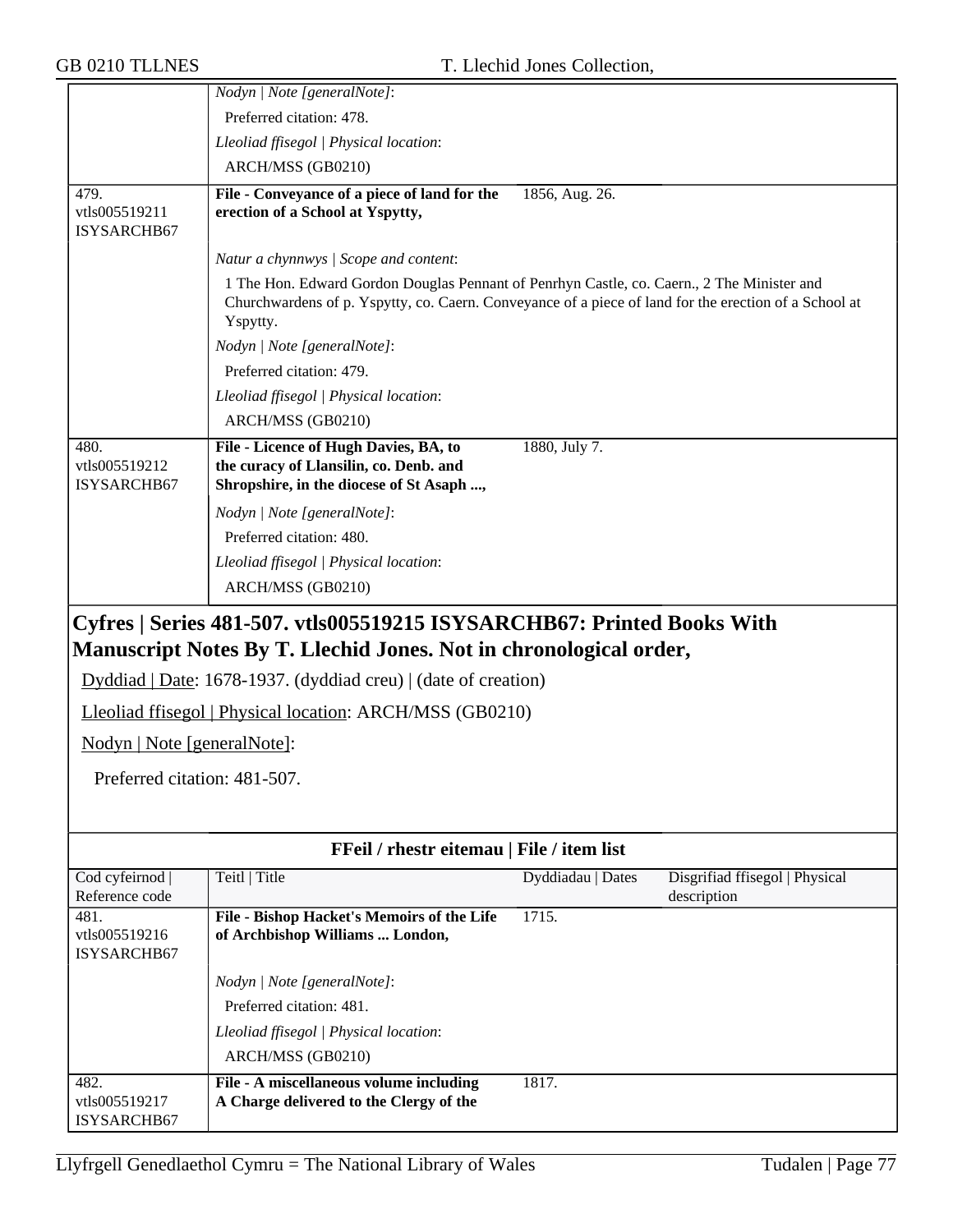|                                      | Diocese of Bangor  1817  Bangor,<br>[1817]                                                                                                                          |
|--------------------------------------|---------------------------------------------------------------------------------------------------------------------------------------------------------------------|
|                                      | Natur a chynnwys / Scope and content:                                                                                                                               |
|                                      | A miscellaneous volume including A Charge delivered to the Clergy of the Diocese of Bangor  1817                                                                    |
|                                      | Bangor, [1817] and a manuscript sermon on the Book of Numbers Chapter XXIII verse 10.                                                                               |
|                                      | Nodyn   Note [generalNote]:                                                                                                                                         |
|                                      | Preferred citation: 482.                                                                                                                                            |
|                                      | Lleoliad ffisegol   Physical location:                                                                                                                              |
|                                      | ARCH/MSS (GB0210)                                                                                                                                                   |
| 483.                                 | File - A History of the Island of Mona by<br>1833.                                                                                                                  |
| vtls005519218<br>ISYSARCHB67         | Angharad Llwyd. Ruthin,                                                                                                                                             |
|                                      | Nodyn   Note [generalNote]:                                                                                                                                         |
|                                      | Preferred citation: 483.                                                                                                                                            |
|                                      | Lleoliad ffisegol   Physical location:                                                                                                                              |
|                                      | ARCH/MSS (GB0210)                                                                                                                                                   |
| 484.<br>vtls005519219<br>ISYSARCHB67 | File - A Brief Sketch of a proposed new line<br>1836.<br>of Communication between Dublin and<br>London Dublin,                                                      |
|                                      | Nodyn   Note [generalNote]:                                                                                                                                         |
|                                      | Preferred citation: 484.                                                                                                                                            |
|                                      | Lleoliad ffisegol   Physical location:                                                                                                                              |
|                                      | ARCH/MSS (GB0210)                                                                                                                                                   |
| 485.<br>vtls005519220<br>ISYSARCHB67 | File - Old Price's Remains  by John<br>1864.<br>Price, MA, London,                                                                                                  |
|                                      | Natur a chynnwys / Scope and content:                                                                                                                               |
|                                      | 486. 1870. An essay on the causes which have produced Dissent from the Established Church in the<br>Principality of Wales by Arthur James Johnes. Llanidloes. 1870. |
|                                      | Nodyn   Note [generalNote]:                                                                                                                                         |
|                                      | Preferred citation: 485.                                                                                                                                            |
|                                      | Lleoliad ffisegol   Physical location:                                                                                                                              |
|                                      | ARCH/MSS (GB0210)                                                                                                                                                   |
| 487.<br>vtls005519221<br>ISYSARCHB67 | File - Hen Lyfrau y Cymry and William<br>1873.<br><b>Salesbury fel Llysieuwr by John Peters</b><br>from the Traethodydd,                                            |
|                                      | Nodyn   Note [generalNote]:                                                                                                                                         |
|                                      | Preferred citation: 487.                                                                                                                                            |
|                                      | Lleoliad ffisegol   Physical location:                                                                                                                              |
|                                      | ARCH/MSS (GB0210)                                                                                                                                                   |
| 488.<br>vtls005519222<br>ISYSARCHB67 | File - The History of the Gwydir Family<br>1878.<br>by Sir John Wynne  Oswestry,                                                                                    |
|                                      | Nodyn   Note [generalNote]:                                                                                                                                         |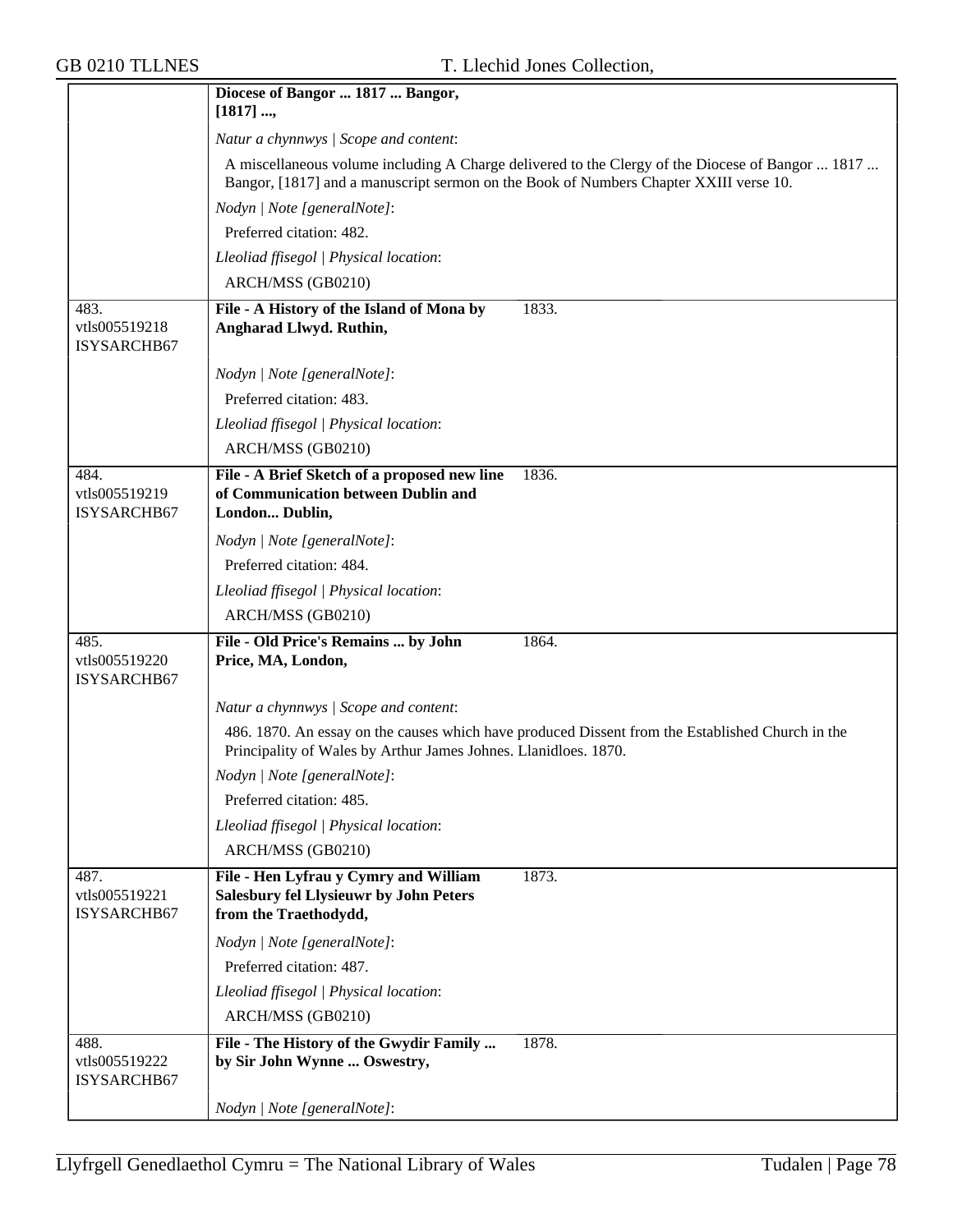|                                      | Preferred citation: 488.                                                                                                                      |            |
|--------------------------------------|-----------------------------------------------------------------------------------------------------------------------------------------------|------------|
|                                      | Lleoliad ffisegol   Physical location:                                                                                                        |            |
|                                      |                                                                                                                                               |            |
|                                      | ARCH/MSS (GB0210)                                                                                                                             |            |
| 489.<br>vtls005519223<br>ISYSARCHB67 | File - Old Karnarvon  by W. H. James.<br>Carnarvon. [1882],                                                                                   | $[1882]$ . |
|                                      | Nodyn   Note [generalNote]:                                                                                                                   |            |
|                                      | Preferred citation: 489.                                                                                                                      |            |
|                                      | Lleoliad ffisegol   Physical location:                                                                                                        |            |
|                                      | ARCH/MSS (GB0210)                                                                                                                             |            |
| 490.<br>vtls005519224<br>ISYSARCHB67 | File - Hanes Plwyf Festiniog o'r cyfnod<br>Boreuaf gan G. J. Williams. Wrexham.<br>[1882],                                                    | $[1882]$ . |
|                                      | Nodyn   Note [generalNote]:                                                                                                                   |            |
|                                      | Preferred citation: 490.                                                                                                                      |            |
|                                      | Lleoliad ffisegol   Physical location:                                                                                                        |            |
|                                      | ARCH/MSS (GB0210)                                                                                                                             |            |
| 491.                                 | File - Hanes Eglwys Llanllechid gan Hugh                                                                                                      | 1910.      |
| vtls005519225<br>ISYSARCHB67         | J. Williams. Bangor,                                                                                                                          |            |
|                                      | Nodyn   Note [generalNote]:                                                                                                                   |            |
|                                      | Preferred citation: 491.                                                                                                                      |            |
|                                      | Lleoliad ffisegol   Physical location:                                                                                                        |            |
|                                      | ARCH/MSS (GB0210)                                                                                                                             |            |
| 492.<br>vtls005519226<br>ISYSARCHB67 | File - Hanes Eglwysi a Phlwyfi Lleyn  dan<br>olygiaeth y Parch. D. T. Davies. Pwllheli,                                                       | 1910.      |
|                                      | Nodyn   Note [generalNote]:                                                                                                                   |            |
|                                      | Preferred citation: 492.                                                                                                                      |            |
|                                      | Lleoliad ffisegol   Physical location:                                                                                                        |            |
|                                      | ARCH/MSS (GB0210)                                                                                                                             |            |
| 493.<br>vtls005519227<br>ISYSARCHB67 | File - Ardudwy a'i Gwron  gan David<br>Davies (Dewi Eden), Harlech. Blaenau<br>Festiniog,                                                     | 1914.      |
|                                      | Nodyn   Note [generalNote]:                                                                                                                   |            |
|                                      | Preferred citation: 493.                                                                                                                      |            |
|                                      | Lleoliad ffisegol   Physical location:                                                                                                        |            |
|                                      | ARCH/MSS (GB0210)                                                                                                                             |            |
| 494.<br>vtls005519228<br>ISYSARCHB67 | File - Bye-paths in Anglesey Bibliography<br>by T. Llechid Jones (The Journal of the<br>Welsh Bibliographical Society Vol. III, No.<br>4.1927 | 1927.      |
|                                      | Nodyn   Note [generalNote]:                                                                                                                   |            |
|                                      | Preferred citation: 494.                                                                                                                      |            |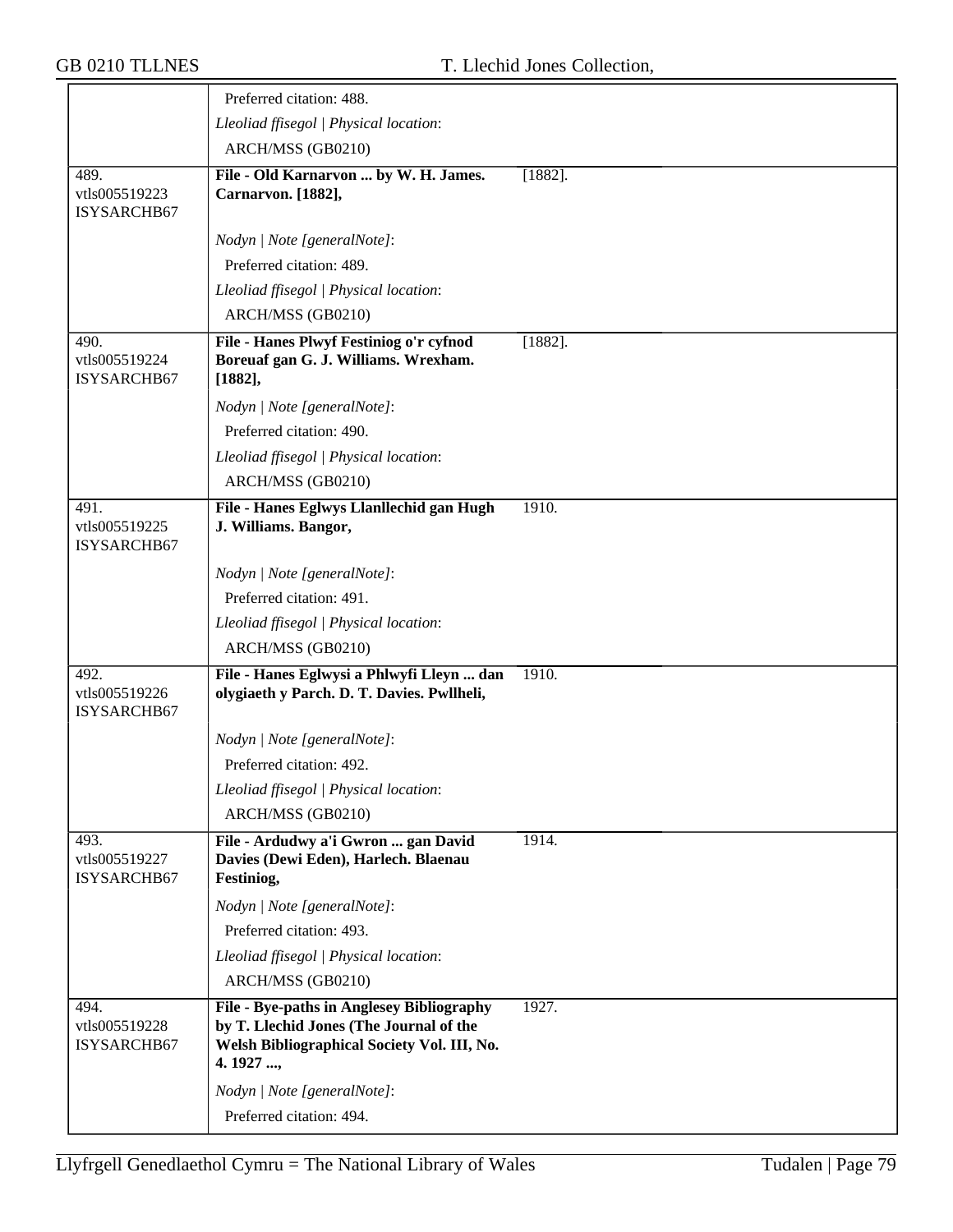|                                      | Lleoliad ffisegol   Physical location:                                                                                                                            |
|--------------------------------------|-------------------------------------------------------------------------------------------------------------------------------------------------------------------|
|                                      | ARCH/MSS (GB0210)                                                                                                                                                 |
| 495.                                 | File - Hunangofiant y Parch. Thomas<br>1937.                                                                                                                      |
| vtls005519229                        | Jones  wedi ei olygu gan Odwal Jones,                                                                                                                             |
| ISYSARCHB67                          | Aberystwyth,                                                                                                                                                      |
|                                      | Nodyn   Note [generalNote]:                                                                                                                                       |
|                                      | Preferred citation: 495.                                                                                                                                          |
|                                      | Lleoliad ffisegol   Physical location:                                                                                                                            |
|                                      | ARCH/MSS (GB0210)                                                                                                                                                 |
| 496.                                 | File - Rulacc, Ruedok, and the Valley of                                                                                                                          |
| vtls005519230<br><b>ISYSARCHB67</b>  | the Welsh Dee by a FRA.                                                                                                                                           |
|                                      | Nodyn   Note [generalNote]:                                                                                                                                       |
|                                      | Preferred citation: 496.                                                                                                                                          |
|                                      | Lleoliad ffisegol   Physical location:                                                                                                                            |
|                                      | ARCH/MSS (GB0210)                                                                                                                                                 |
| 497.<br>vtls005519231<br>ISYSARCHB67 | File - A History of Cowden  by Grey<br><b>Ewing. Tunbridge Wells.</b>                                                                                             |
|                                      | Nodyn   Note [generalNote]:                                                                                                                                       |
|                                      | Preferred citation: 497.                                                                                                                                          |
|                                      | Lleoliad ffisegol   Physical location:                                                                                                                            |
|                                      | ARCH/MSS (GB0210)                                                                                                                                                 |
| 498.                                 | File - A History of the Parish of                                                                                                                                 |
| vtls005519232<br>ISYSARCHB67         | Llansantffraid-yn-Mechain by Thomas<br><b>Griffiths Jones.</b>                                                                                                    |
|                                      | Nodyn   Note [generalNote]:                                                                                                                                       |
|                                      | Preferred citation: 498.                                                                                                                                          |
|                                      | Lleoliad ffisegol   Physical location:                                                                                                                            |
|                                      | ARCH/MSS (GB0210)                                                                                                                                                 |
| 499.<br>vtls005519233<br>ISYSARCHB67 | File - Articles from Y Traethodydd,<br>$[c. 1919]$ .<br>including one on Y Parch. Thomas<br>Roberts, Jerusalem by John Owen<br>Criccieth with a manuscript note , |
|                                      | Natur a chynnwys / Scope and content:                                                                                                                             |
|                                      | Articles from Y Traethodydd, including one on Y Parch. Thomas Roberts, Jerusalem by John Owen<br>Criccieth with a manuscript note by T. Llechid Jones. c. 1919.   |
|                                      | Nodyn   Note [generalNote]:                                                                                                                                       |
|                                      | Preferred citation: 499.                                                                                                                                          |
|                                      | Lleoliad ffisegol   Physical location:                                                                                                                            |
|                                      | ARCH/MSS (GB0210)                                                                                                                                                 |
| 500.                                 | File - Llyfr Gweddi Cyffredin a<br>1678.                                                                                                                          |
| vtls005519234                        | Gweinidogaeth y Sacramentau. Llundain                                                                                                                             |
| <b>ISYSARCHB67</b>                   | 1678 with manuscript notes by Peter<br>Vaughan,                                                                                                                   |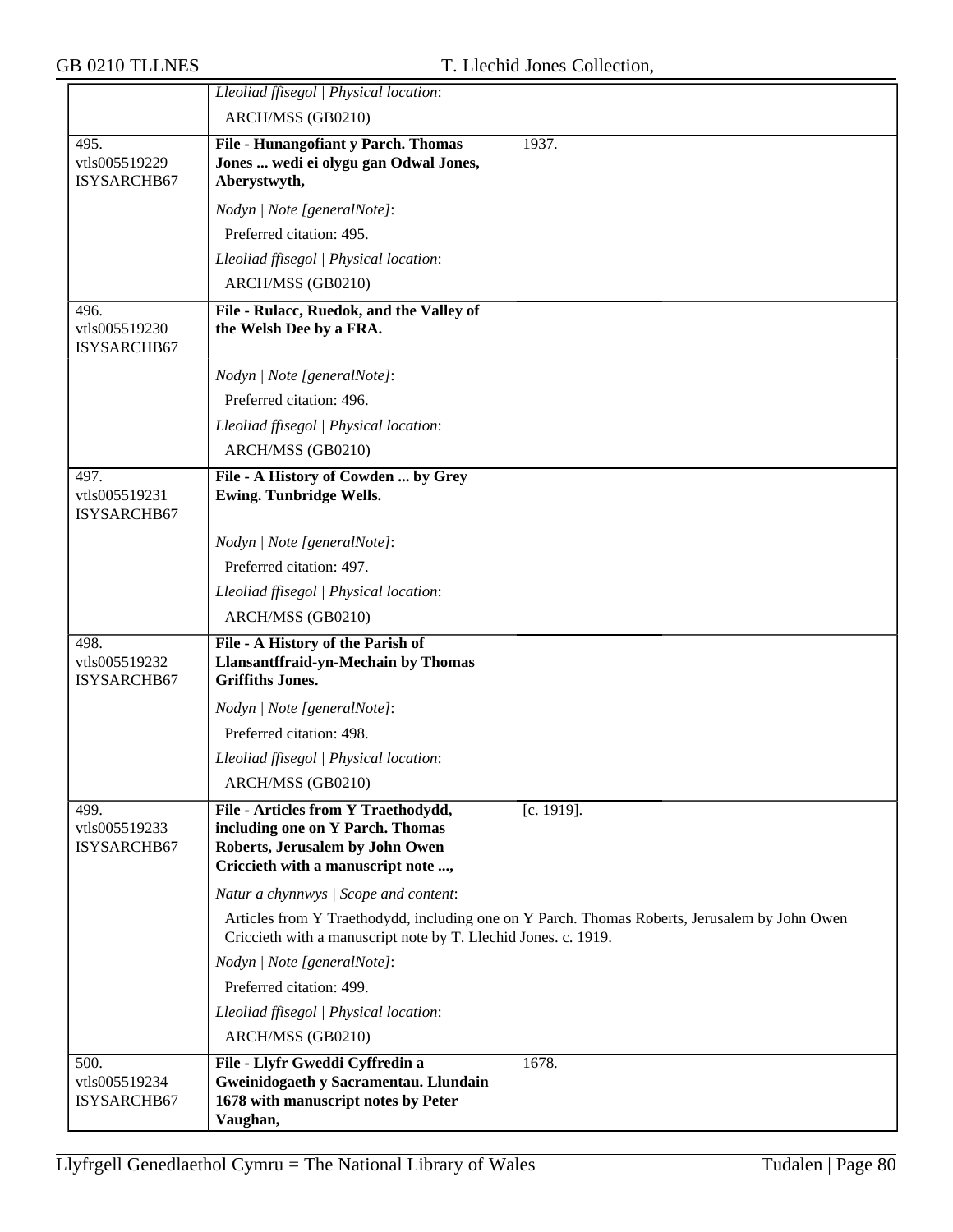|                              | Nodyn   Note [generalNote]:                                                                                                                                                           |
|------------------------------|---------------------------------------------------------------------------------------------------------------------------------------------------------------------------------------|
|                              | Preferred citation: 500.                                                                                                                                                              |
|                              | Lleoliad ffisegol   Physical location:                                                                                                                                                |
|                              | ARCH/MSS (GB0210)                                                                                                                                                                     |
| 501.                         | File - A Summary View of the Articles<br>1701-1702.                                                                                                                                   |
| vtls005519235                | Exhibited against the late bishop of St                                                                                                                                               |
| ISYSARCHB67                  | Davids  London, 1701 and A Short ,                                                                                                                                                    |
|                              | Natur a chynnwys / Scope and content:                                                                                                                                                 |
|                              | A Summary View of the Articles Exhibited against the late bishop of St Davids  London, 1701 and A<br>Short Narrative of the Proceedings against the Bishop of St Asaph  London. 1702. |
|                              | Nodyn   Note [generalNote]:                                                                                                                                                           |
|                              | Preferred citation: 501.                                                                                                                                                              |
|                              | Lleoliad ffisegol   Physical location:                                                                                                                                                |
|                              | ARCH/MSS (GB0210)                                                                                                                                                                     |
| 502.                         | File - An Interleaved Copy of The<br>1709-1843.                                                                                                                                       |
| vtls005519236                | <b>Catechism set forth in the Book of</b>                                                                                                                                             |
| ISYSARCHB67                  | Common-Prayer  Oxford, 1709. The<br>volume was one ,                                                                                                                                  |
|                              | Natur a chynnwys / Scope and content:                                                                                                                                                 |
|                              | An Interleaved Copy of The Catechism set forth in the Book of Common-Prayer  Oxford, 1709. The                                                                                        |
|                              | volume was one time in the possession of Lewis Davies, 1713, Hugh Davies, Hugh Davies Owen, 1813<br>and Edward Owen, Jesus College Oxford. 1843.                                      |
|                              | Nodyn   Note [generalNote]:                                                                                                                                                           |
|                              | Preferred citation: 502.                                                                                                                                                              |
|                              | Lleoliad ffisegol   Physical location:                                                                                                                                                |
|                              | ARCH/MSS (GB0210)                                                                                                                                                                     |
| 503.                         | 1766.<br>File - More Antiqua Restaurata  by                                                                                                                                           |
| vtls005519237<br>ISYSARCHB67 | Henry Rowlands, London,                                                                                                                                                               |
|                              | Nodyn   Note [generalNote]:                                                                                                                                                           |
|                              | Preferred citation: 503.                                                                                                                                                              |
|                              | Lleoliad ffisegol   Physical location:                                                                                                                                                |
|                              | ARCH/MSS (GB0210)                                                                                                                                                                     |
| 504.                         | File - The History of the Gwydir Family<br>1827.                                                                                                                                      |
| vtls005519238<br>ISYSARCHB67 | by Sir John Wynn  Ruthin, 1827 with<br>manuscript notes by W. W. E ,                                                                                                                  |
|                              | Natur a chynnwys / Scope and content:                                                                                                                                                 |
|                              | The History of the Gwydir Family by Sir John Wynn  Ruthin, 1827 with manuscript notes by W. W. E.                                                                                     |
|                              | Wynne.                                                                                                                                                                                |
|                              | Nodyn   Note [generalNote]:                                                                                                                                                           |
|                              | Preferred citation: 504.                                                                                                                                                              |
|                              | Lleoliad ffisegol   Physical location:                                                                                                                                                |
|                              | ARCH/MSS (GB0210)                                                                                                                                                                     |